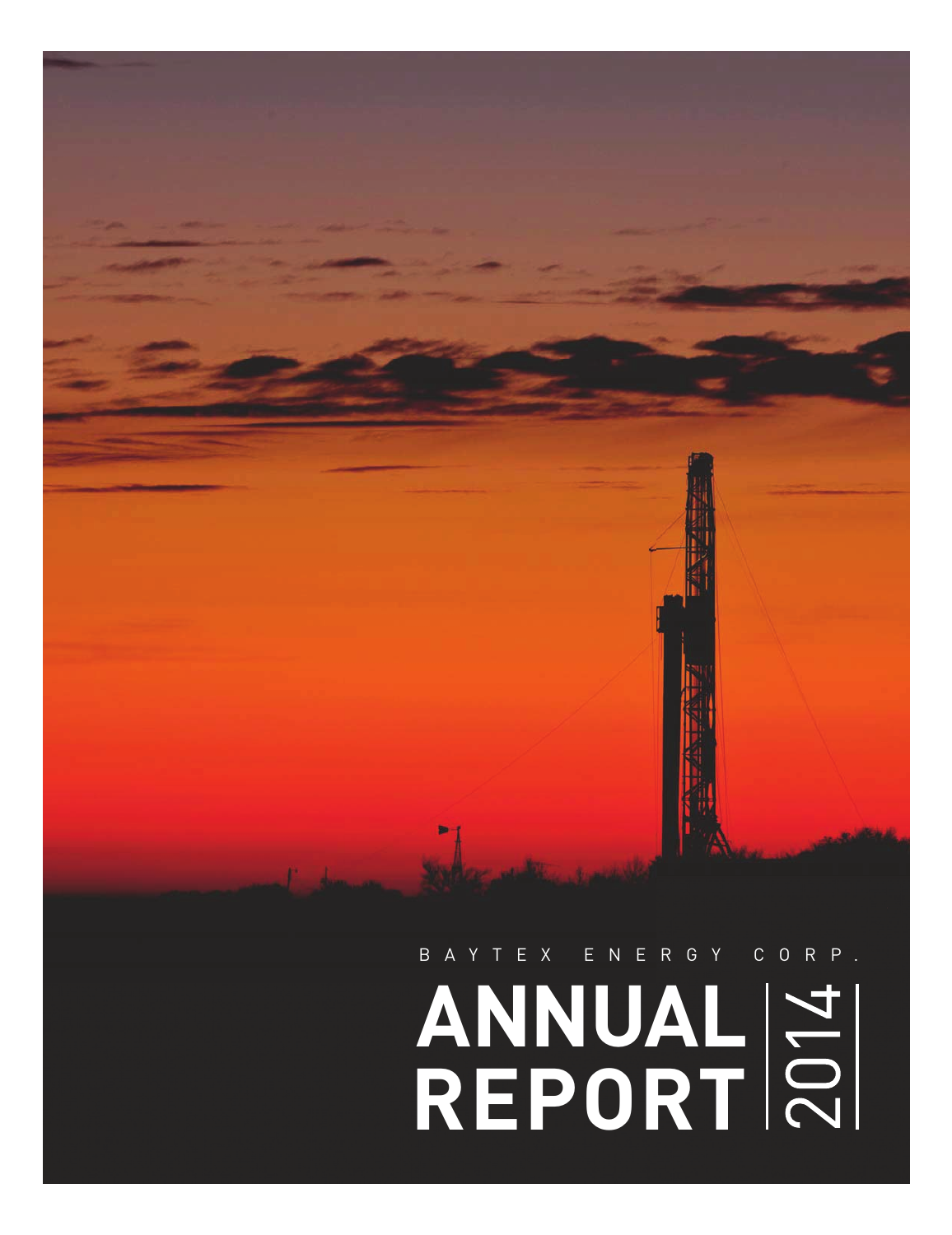# **OPERATING AREAS**



# **CONTENTS**

- Message to Shareholders
- Management's Discusson and Analysis
- Management's Report
- Auditors' Reports
- Consolidated Financial Statements
- Reserves Information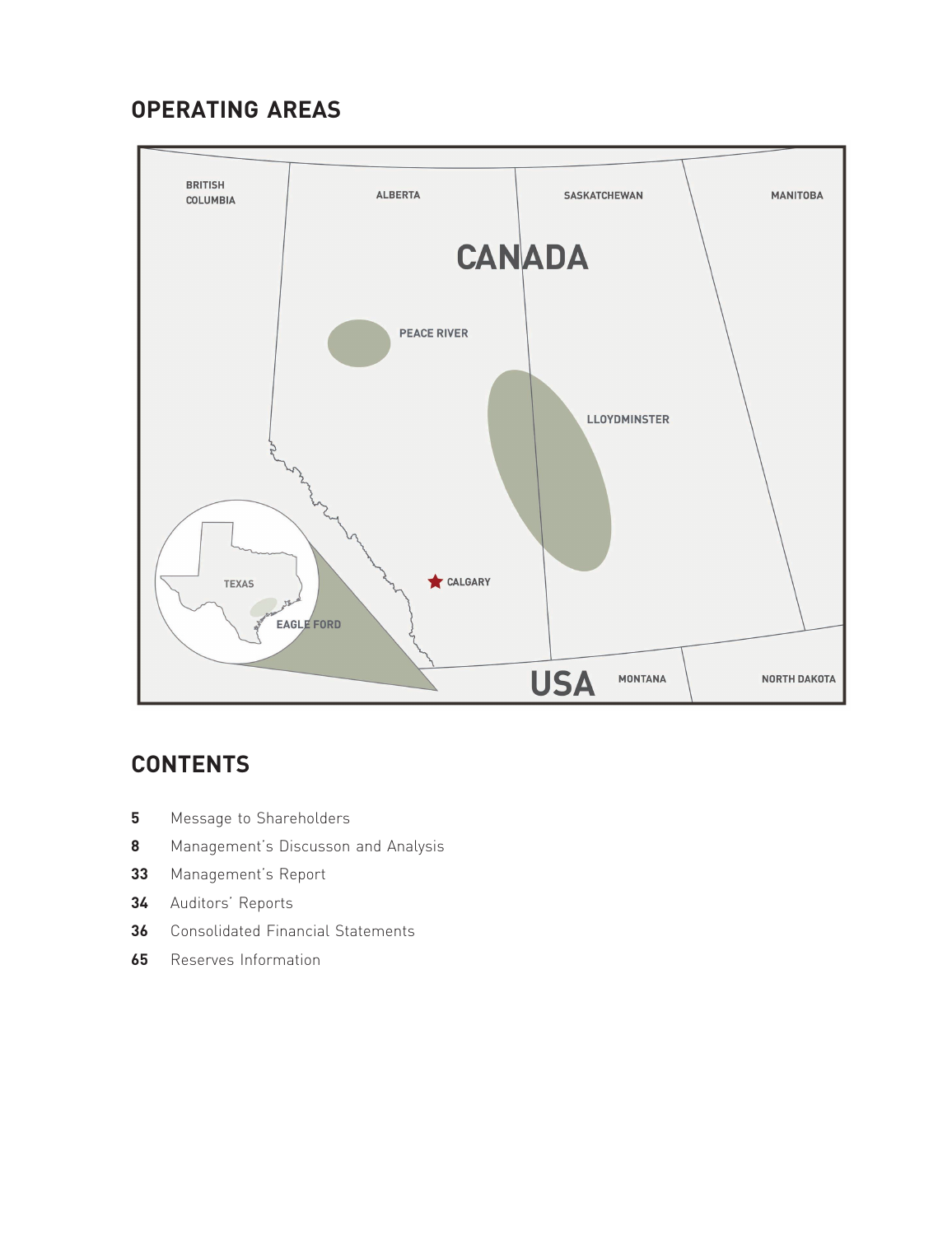# SUMMARY

|                                                                            | <b>Years Ended</b>   |                      |  |  |  |  |  |  |
|----------------------------------------------------------------------------|----------------------|----------------------|--|--|--|--|--|--|
|                                                                            | December 31,<br>2014 | December 31,<br>2013 |  |  |  |  |  |  |
| FINANCIAL (thousands of Canadian dollars, except per common share amounts) |                      |                      |  |  |  |  |  |  |
| Petroleum and natural gas sales                                            | 1,969,022            | 1,367,459            |  |  |  |  |  |  |
| Funds from operations <sup>(1)</sup>                                       | 879,790              | 604,438              |  |  |  |  |  |  |
| Per share - basic                                                          | 5.91                 | 4.88                 |  |  |  |  |  |  |
| Per share - diluted                                                        | 5.91                 | 4.82                 |  |  |  |  |  |  |
| Cash dividends declared <sup>(2)</sup>                                     | 301,118              | 237,663              |  |  |  |  |  |  |
| Dividends declared per share                                               | 2.64                 | 2.64                 |  |  |  |  |  |  |
| Net income (loss)                                                          | (132, 807)           | 164,845              |  |  |  |  |  |  |
| Per share - basic                                                          | (0.89)               | 1.33                 |  |  |  |  |  |  |
| Per share - diluted                                                        | (0.89)               | 1.32                 |  |  |  |  |  |  |
| <b>Exploration and development</b>                                         | 766,070              | 550,900              |  |  |  |  |  |  |
| Acquisitions, net of divestitures                                          | 2,545,156            | (39,082)             |  |  |  |  |  |  |
| Total oil and natural gas capital expenditures                             | 3,311,226            | 511,818              |  |  |  |  |  |  |
|                                                                            |                      |                      |  |  |  |  |  |  |
| Bank loan <sup>(3)</sup>                                                   | 666,886              | 223,371              |  |  |  |  |  |  |
| Long-term debt <sup>(3)</sup>                                              | 1,418,685            | 459,540              |  |  |  |  |  |  |
| Working capital deficiency                                                 | 210,409              | 79,151               |  |  |  |  |  |  |
| Total monetary debt <sup>(4)</sup>                                         | 2,295,980            | 762,062              |  |  |  |  |  |  |
| <b>OPERATING</b>                                                           |                      |                      |  |  |  |  |  |  |
| Daily production                                                           |                      |                      |  |  |  |  |  |  |
| Heavy oil (bbl/d)                                                          | 44,948               | 42,064               |  |  |  |  |  |  |
| Light oil and condensate (bbl/d)                                           | 17,681               | 6,309                |  |  |  |  |  |  |
| NGL (bbl/d)                                                                | 4,819                | 1,825                |  |  |  |  |  |  |
| Total oil and NGL (bbl/d)                                                  | 67,448               | 50,198               |  |  |  |  |  |  |
| Natural gas (mcf/d)                                                        | 65,234               | 41,989               |  |  |  |  |  |  |
| Oil equivalent (boe/d @ 6:1)(5)                                            | 78,321               | 57,195               |  |  |  |  |  |  |
| Average prices (before hedging)                                            |                      |                      |  |  |  |  |  |  |
| WTI oil (US\$/bbl)                                                         | 92.97                | 97.97                |  |  |  |  |  |  |
| WCS Heavy Oil (US\$/bbl)                                                   | 73.58                | 72.78                |  |  |  |  |  |  |
| Edmonton par oil (\$/bbl)                                                  | 95.28                | 93.24                |  |  |  |  |  |  |
| LLS oil (US\$/bbl)                                                         | 96.76                | 107.41               |  |  |  |  |  |  |
| BTE heavy oil (\$/bbl) <sup>(6)</sup>                                      | 69.64                | 65.24                |  |  |  |  |  |  |
| BTE light oil and condensate (\$/bbl)                                      | 91.37                | 90.31                |  |  |  |  |  |  |
| BTE NGL (\$/bbl)                                                           | 35.28                | 42.63                |  |  |  |  |  |  |
| BTE total oil and NGL (\$/bbl)                                             | 72.88                | 67.57                |  |  |  |  |  |  |
| BTE natural gas (\$/mcf)                                                   | 4.53                 | 3.32                 |  |  |  |  |  |  |
| BTE oil equivalent (\$/boe)                                                | 66.54                | 61.74                |  |  |  |  |  |  |
| CAD/USD noon rate at period end                                            | 1.1601               | 1.0636               |  |  |  |  |  |  |
| CAD/USD average rate for period                                            | 1.1050               | 1.0299               |  |  |  |  |  |  |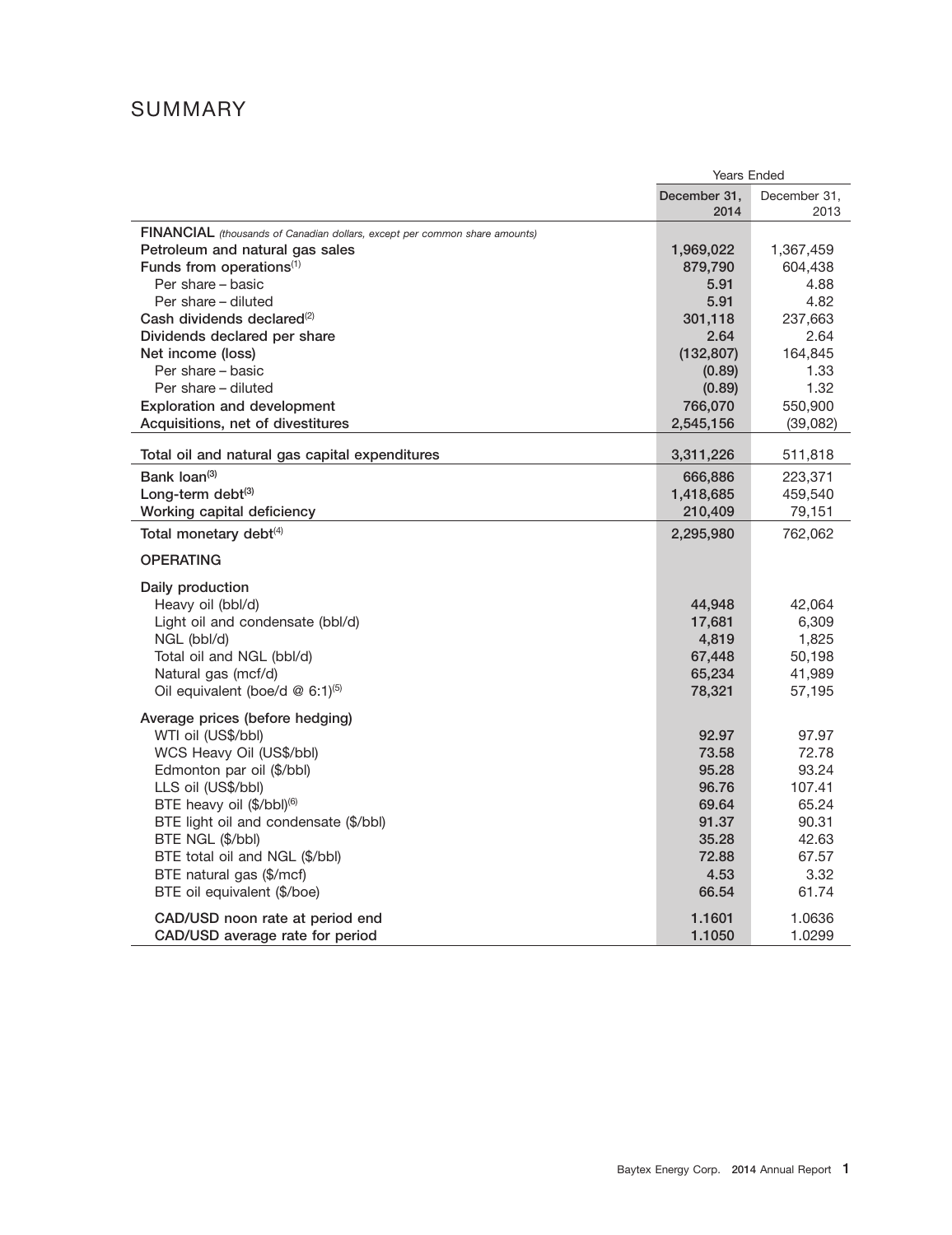|                                       | Years Ended  |              |  |  |  |  |  |
|---------------------------------------|--------------|--------------|--|--|--|--|--|
|                                       | December 31, | December 31, |  |  |  |  |  |
|                                       | 2014         | 2013         |  |  |  |  |  |
| <b>COMMON SHARE INFORMATION</b>       |              |              |  |  |  |  |  |
| <b>TSX</b>                            |              |              |  |  |  |  |  |
| Share price (Cdn\$)                   |              |              |  |  |  |  |  |
| High                                  | 49.88        | 47.60        |  |  |  |  |  |
| Low                                   | 14.56        | 36.37        |  |  |  |  |  |
| Close                                 | 19.32        | 41.64        |  |  |  |  |  |
| Volume traded (thousands)             | 273,743      | 105,097      |  |  |  |  |  |
| <b>NYSE</b>                           |              |              |  |  |  |  |  |
| Share price (US\$)                    |              |              |  |  |  |  |  |
| High                                  | 46.46        | 47.47        |  |  |  |  |  |
| Low                                   | 12.63        | 34.75        |  |  |  |  |  |
| Close                                 | 16.61        | 39.16        |  |  |  |  |  |
| Volume traded (thousands)             | 33,170       | 15,071       |  |  |  |  |  |
| Common shares outstanding (thousands) | 168,107      | 125,392      |  |  |  |  |  |

Notes:

- *(1) Funds from operations is not a measurement based on generally accepted accounting principles (''GAAP'') in Canada, but is a financial term commonly used in the oil and gas industry. We define funds from operations as cash flow from operating activities adjusted for finance costs, changes in non-cash operating working capital and other operating items. Baytex's funds from operations may not be comparable to other issuers. Baytex considers funds from operations a key measure of performance as it demonstrates its ability to generate the cash flow necessary to fund future dividends and capital investments. For a reconciliation of funds from operations to cash flow from operating activities, see Management's Discussion and Analysis of the operating and financial results for the year ended December 31, 2014.*
- *(2) Cash dividends declared are net of participation in our Dividend Reinvestment Plan.*
- *(3) Principal amount of instruments.*

*(4) Total monetary debt is a non-GAAP measure which we define to be the sum of monetary working capital (which is current assets less current liabilities (excluding non-cash items such as unrealized gains or losses on financial derivatives, assets held for sale and liabilities related to assets held for sale)), the principal amount of long-term debt and long-term bank loan.*

- *(5) Barrel of oil equivalent (''boe'') amounts have been calculated using a conversion rate of six thousand cubic feet of natural gas to one barrel of oil. The use of boe amounts may be misleading, particularly if used in isolation. A boe conversion ratio of six thousand cubic feet of natural gas to one barrel of oil is based on an energy equivalency conversion method primarily applicable at the burner tip and does not represent a value equivalency at the wellhead.*
- *(6) Heavy oil prices exclude condensate blending.*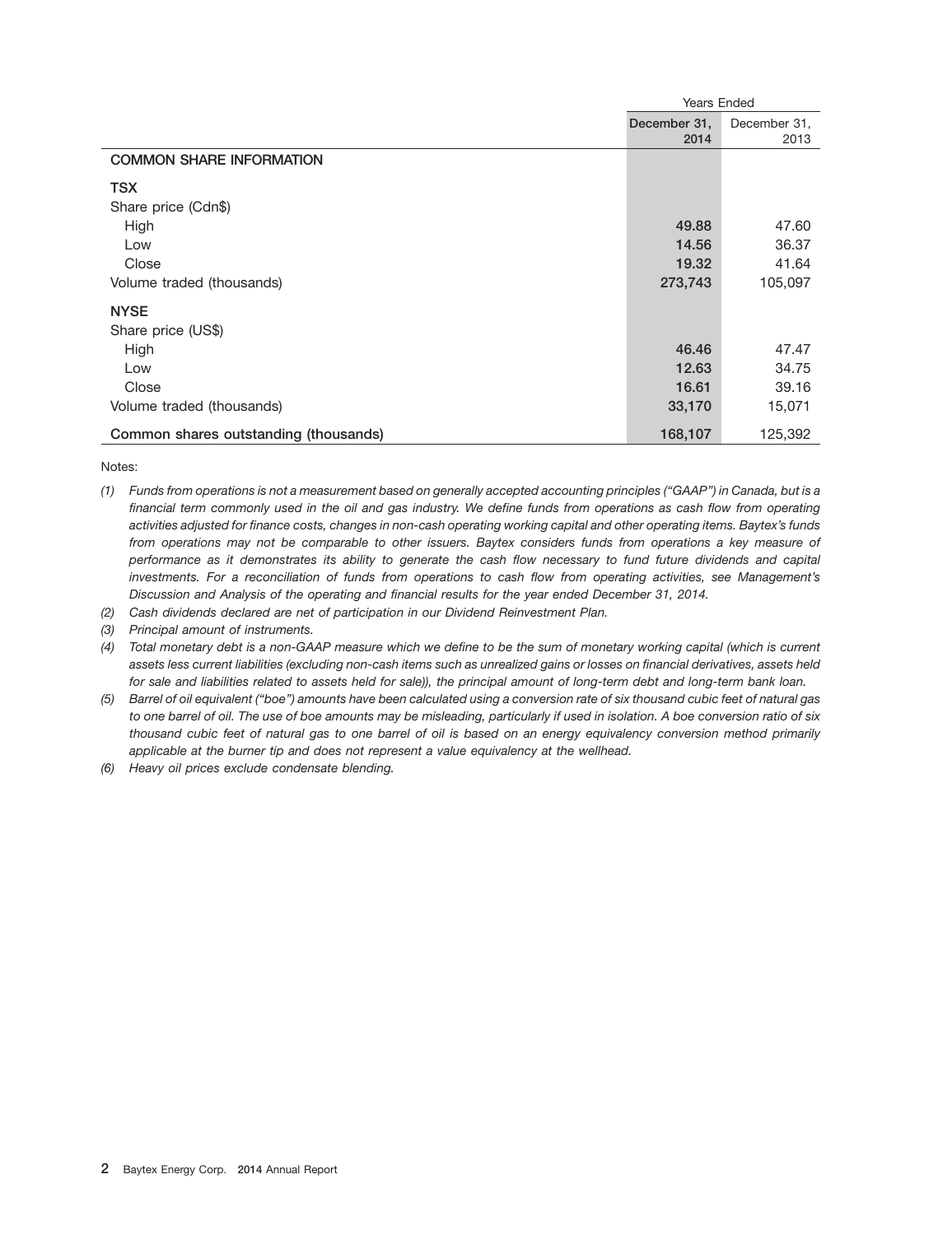## **Advisory Regarding Forward-Looking Statements**

*This report contains forward-looking statements relating to: our business strategies, plans and objectives; our belief that we are positioned to weather the current downturn; our belief that the amendment of the financial covenants contained in our revolving credit facilities provides us with increased financial flexibility; our belief that we are well positioned to capitalize on our expanded and high quality asset base for years to come; our Eagle Ford shale play, including our assessment of the performance of wells drilled in the Eagle Ford in 2014, the capital efficiency of our Eagle Ford wells relative to other North American projects and our belief that the Eagle Ford has a significant and growing inventory of development prospects to support future growth; the timeline for development of our thermal recovery projects; the timing of completion of the second phase of Genalta Power's Peace River Power Centre and our expectation that it will increase the conservation of our solution gas; our annual average production rate for 2015; our capital budget for 2015; the geographic breakdown of our 2015 annual production; our production mix for 2015; the breakdown of our 2015 capital budget by area; our plan for developing our properties in 2015, including the number and type of wells and the geographic location of wells; our reserve life index; forecast prices for oil and natural gas; forecast interest and exchange rates; and future development costs. In addition, information and statements relating to reserves are deemed to be forward-looking statements, as they involve implied assessment, based on certain estimates and assumptions, that the reserves described exist in quantities predicted or estimated, and that the reserves can be profitably produced in the future. Cash dividends on our common shares are paid at the discretion of our Board of Directors and can fluctuate. In establishing the level of cash dividends, the Board of Directors considers all factors that it deems relevant, including, without limitation, the outlook for commodity prices, our operational execution, the amount of funds from operations and capital expenditures and our prevailing financial circumstances at the time. We refer you to the end of the Management's Discussion and Analysis section of this report for our advisory on forward-looking information and statements.*

## **Contingent Resources**

*This report contains estimates of contingent resources. Contingent resources are not, and should not be confused with, petroleum and natural gas reserves. Contingent resources is defined in the Canadian Oil and Gas Evaluation Handbook as ''those quantities of petroleum estimated, as of a given date, to be potentially recoverable from known accumulations using established technology or technology under development, but which are not currently considered to be commercially recoverable due to one or more contingencies. Contingencies may include factors such as economic, legal, environmental, political and regulatory matters or a lack of markets. It is also appropriate to classify as contingent resources the estimated discovered recoverable quantities associated with a project in the early evaluation stage.'' The outstanding contingencies applicable to our disclosed contingent resources do not include economic contingencies. In this report we refer to economic contingent resources which are those resources that are currently economically recoverable based on specific forecasts of commodity prices and costs. For additional information on contingent resources, we refer you to the end of this report for our advisory on oil and gas information.*

## **Non-GAAP Financial Measures**

*Funds from operations is not a measurement based on Generally Accepted Accounting Principles (''GAAP'') in Canada, but is a financial term commonly used in the oil and gas industry. Funds from operations represents cash generated from operating activities adjusted for financing costs, changes in non-cash operating working capital and other operating items. Baytex's determination of funds from operations may not be comparable with the calculation of similar measures for other entities. Baytex considers funds from operations a key measure of performance as it demonstrates its ability to generate the cash flow necessary to fund future dividends to shareholders and capital investments. The most directly comparable measures calculated in accordance with GAAP are cash flow from operating activities and net income.*

*Total monetary debt is not a measurement based on GAAP in Canada. We define total monetary debt as the sum of monetary working capital (which is current assets less current liabilities (excluding non-cash items such as unrealized gains or losses on financial derivatives, assets held for sale and liabilities related to assets held for sale)), the principal*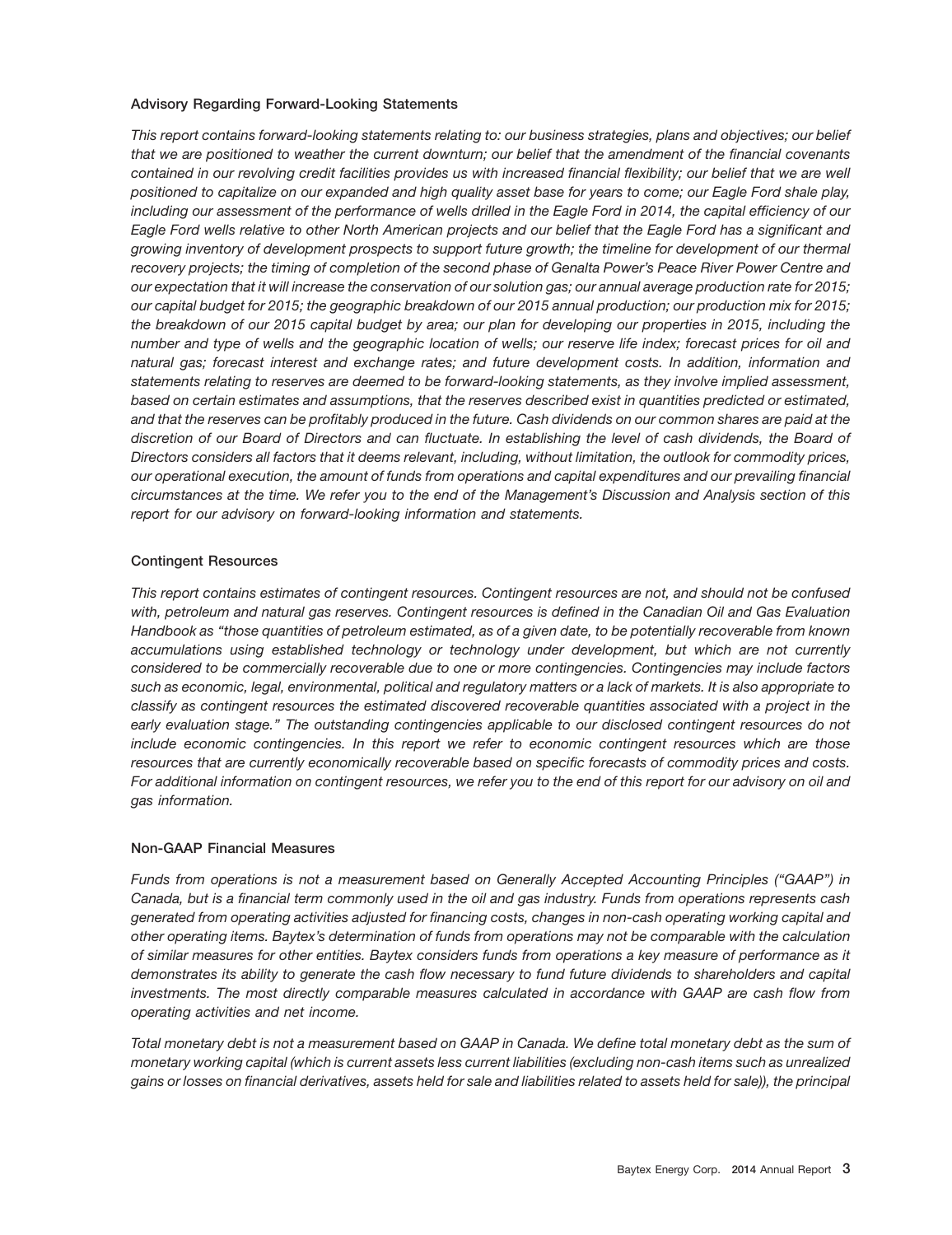*amount of long-term debt and bank loan. We believe that this measure assists in providing a more complete understanding of our cash liabilities.*

*Bank EBITDA is not a measurement based on GAAP in Canada. We define Bank EBITDA as our consolidated net income attributable to shareholders before interest, taxes, depletion and depreciation, and certain other non-cash items as set out in our credit agreements governing our unsecured revolving credit facilities. This measure is used to measure compliance with certain financial covenants.*

*Operating netback is not a measurement based on GAAP in Canada, but is a financial term commonly used in the oil and gas industry. Operating netback is equal to product revenue less royalties, production and operating expenses and transportation expenses dividend by barrels of oil equivalent sales volume for the applicable period. Baytex's determination of operating netback may not be comparable with the calculation of similar measures for other entities. Baytex believes that this measure assists in characterizing our ability to generate cash margin on a unit of production basis.*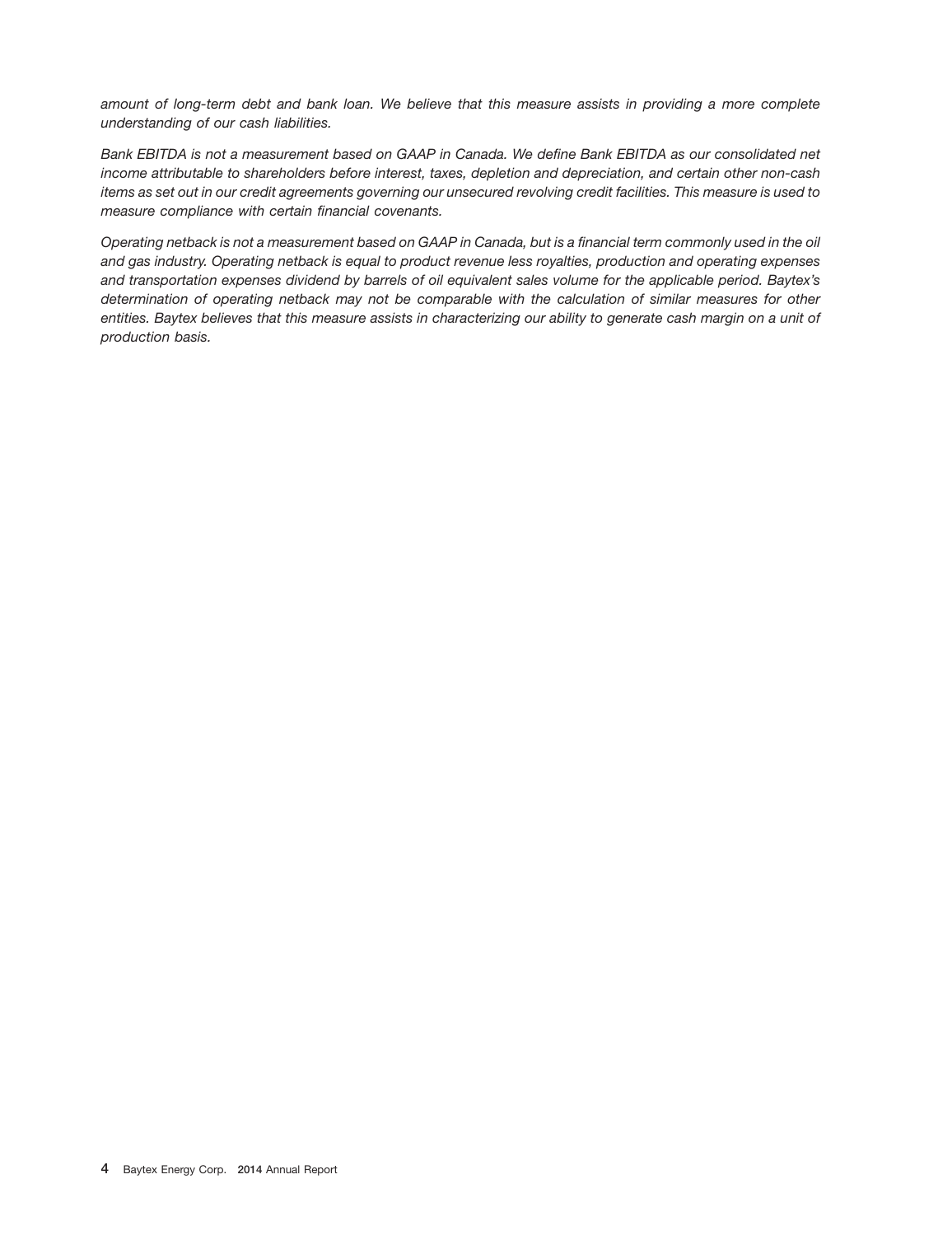# MESSAGE TO SHAREHOLDERS

The year 2014 was very active for Baytex highlighted by significant growth in assets associated with our Eagle Ford acquisition, the subsequent divestiture of certain non-core properties, as well as continued strong performance from our Canadian operations.

At Baytex we are committed to our growth and income business model and its three fundamental principles: delivering organic production growth, paying a meaningful dividend and maintaining capital discipline. Our strong operational performance in 2014 was masked by the sudden and sharp decline in global crude oil prices in the fourth quarter. As a North American focused crude oil producer, we were not immune to this changing environment.

When oil prices fall as they have, this can put stress on any business model. However, we believe we are well positioned to weather the current downturn and we will continue to prudently manage our business in order to preserve financial flexibility. Adjusting our dividend level in December was a decision not taken lightly by our Board of Directors, but one that was necessary in order to enhance our liquidity. At the same time, we have reduced our exploration and development spending for 2015 by approximately 40% from planned levels. We have also amended the financial covenants contained in our revolving credit facilities which provide us with increased financial flexibility.

Despite the precipitous fall in oil prices, we were able to execute on several strategic objectives. In 2014, we enhanced our portfolio through our entry into the Eagle Ford and executed on the largest capital development program in company history. We are encouraged by our operating results this year and we believe we are well positioned to capitalize on our expanded and high quality asset base for years to come.

Production and reserves growth are a key part of our growth and income business model. In 2014, we achieved significant growth in both areas largely the result of our Eagle Ford acquisition and a well-executed organic development program. During the year, we increased average production to 78,321 boe/d, representing a 37% increase over 2013 levels. In addition, we increased our proved plus probable reserves by 36% to 432 million boe. Through our exploration and development activity, we replaced 118% of production and generated a strong recycle ratio of 1.8 times.

Reflective of the newly acquired Eagle Ford assets, we generated \$880 million of funds from operations, representing the highest level in company history and an increase of 46% compared to 2013.

## **Significant Eagle Ford Contribution**

In June 2014, we completed our \$2.8 billion Eagle Ford acquisition, adding 23,000 net contiguous acres in the core of the liquids-rich Eagle Ford shale in south Texas. The acquisition enhanced our growth and income business model and delivered production and reserves per share growth. The Eagle Ford generates the strongest capital efficiencies in our development inventory, provides the highest cash netbacks and has a significant and growing inventory of development prospects.

Since acquiring our Eagle Ford assets, production has increased 37% to 38,000 boe/d in the fourth quarter of 2014, proved reserves have increased 57% to 167 mmboe and proved plus probable reserves have increased 13% to 188 mmboe. We have also recognized 220 mmboe of possible reserves, which reflects the significant upside in the Austin Chalk and Upper Eagle Ford formations.

Importantly, our drilling results have exceeded our initial expectations with wells drilled outperforming the type curves used in our acquisition evaluation. Since acquisition, wells placed on stream have shown a 22% improvement in production rates, which has been driven by a combination of factors, including the drilling of longer horizontal laterals, tighter spacing of fracs and an increased amount of proppant per frac stage.

We have also identified additional well locations to support future growth. As well as targeting the Lower Eagle Ford formation, we are now actively delineating the Austin Chalk formation. Development of the Eagle Ford has entered a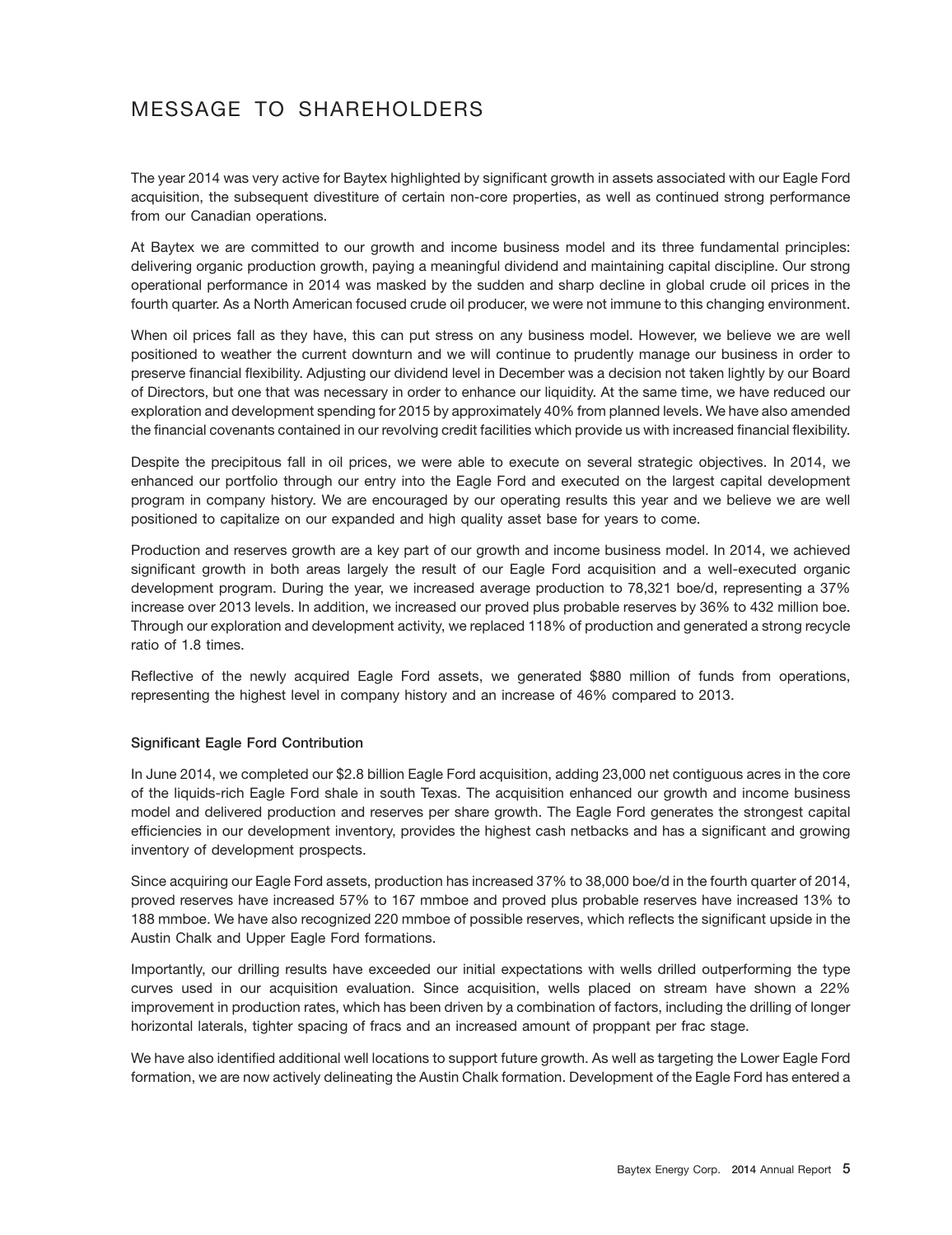new phase with the initiation of ''stack and frac'' pilots which target three zones in the Eagle Ford formation in addition to the overlying Austin Chalk.

#### **Canada Continues to Deliver**

In Canada, we continued to advance development activities at our core heavy oil operating regions of Peace River and Lloydminster, albeit at a reduced pace as we adjusted our program in the second half of the year to reflect a weaker commodity price environment. Despite the reduced activity level from one year ago, our operational execution remained on track with production increasing 4% over 2013 levels to 54,200 boe/d (87% oil and NGL).

At Peace River, we executed a 31-well drilling program with a 100% drilling success rate, initiated our first water flood pilot in the Bluesky reservoir and through our stratigraphic drilling program increased our overall drilling inventory. At Lloydminster, we continued to expand the use of multi-lateral drilling techniques with initial results showing an approximate 20% improvement in capital efficiencies.

The timeline with respect to the development of our thermal projects is changing as a result of the current commodity price environment and portfolio improvements. We do not anticipate any material investments in our thermal projects in 2015.

#### **Responsible Value Creation**

We believe that by acting as a responsible company in all aspects of our operations, not just financial, we create long-term value for all stakeholders. We focus on employee opportunities for personal growth, an improved quality of life in communities where we operate, business opportunities for Aboriginal groups, and an attractive return on investment for shareholders. More broadly, society benefits from environmentally-responsible development that produces reliable energy at a reasonable cost. I can assure you that our values-based focus on environmental protection and the well-being of communities and employees is supported by strong ethics.

I am particularly proud of our most recent partnership with Genalta Power. Subsequent to the end of 2014, we announced the completion of the first phase and commissioning of Genalta Power's Peace River Power Centre. This new facility is located near our Three Creeks field and is designed to conserve solution gas while providing low emission electricity into Alberta's power grid. The second phase of this project is anticipated to be commissioned in mid-2015 and will further increase the conservation of our solution gas in the region.

#### **Summary**

Our 2015 production guidance is 84,000 to 88,000 boe/d with budgeted exploration and development expenditures of \$500 to \$575 million. We expect our production to be approximately evenly split between Canada and the Eagle Ford. Approximately 80% of our 2015 capital budget will be invested in our Eagle Ford operations where we expect to drill 39 to 45 net wells. The remaining 20% will be invested in our heavy oil operations at Peace River and Lloydminster. In the current commodity price environment, we remain flexible to the potentially changing conditions.

Developing oil and gas resources requires a long-term commitment and cooperation. A large group of stakeholders are important to achieving continued long-term success in resource development. Accordingly, we have improved our stakeholder engagement capacity over the past year. In 2014, we implemented a Good Neighbour Program throughout our field operations and sharpened our focus on environmental and safety performance. And later this year, we will issue our second Corporate Social Responsibility report. The support from our shareholders over the past year has been highly apparent and led to a heightened sense of commitment to continue to create value over the long-term.

Baytex's success is due to our dedicated and talented team of employees who align with our strategy, consistently execute on our plans and drive the creation of shareholder value. Complementing our leadership team and committed employees, it is important to recognize that our Board of Directors is an indispensable source of guidance and support which contribute significantly to our success.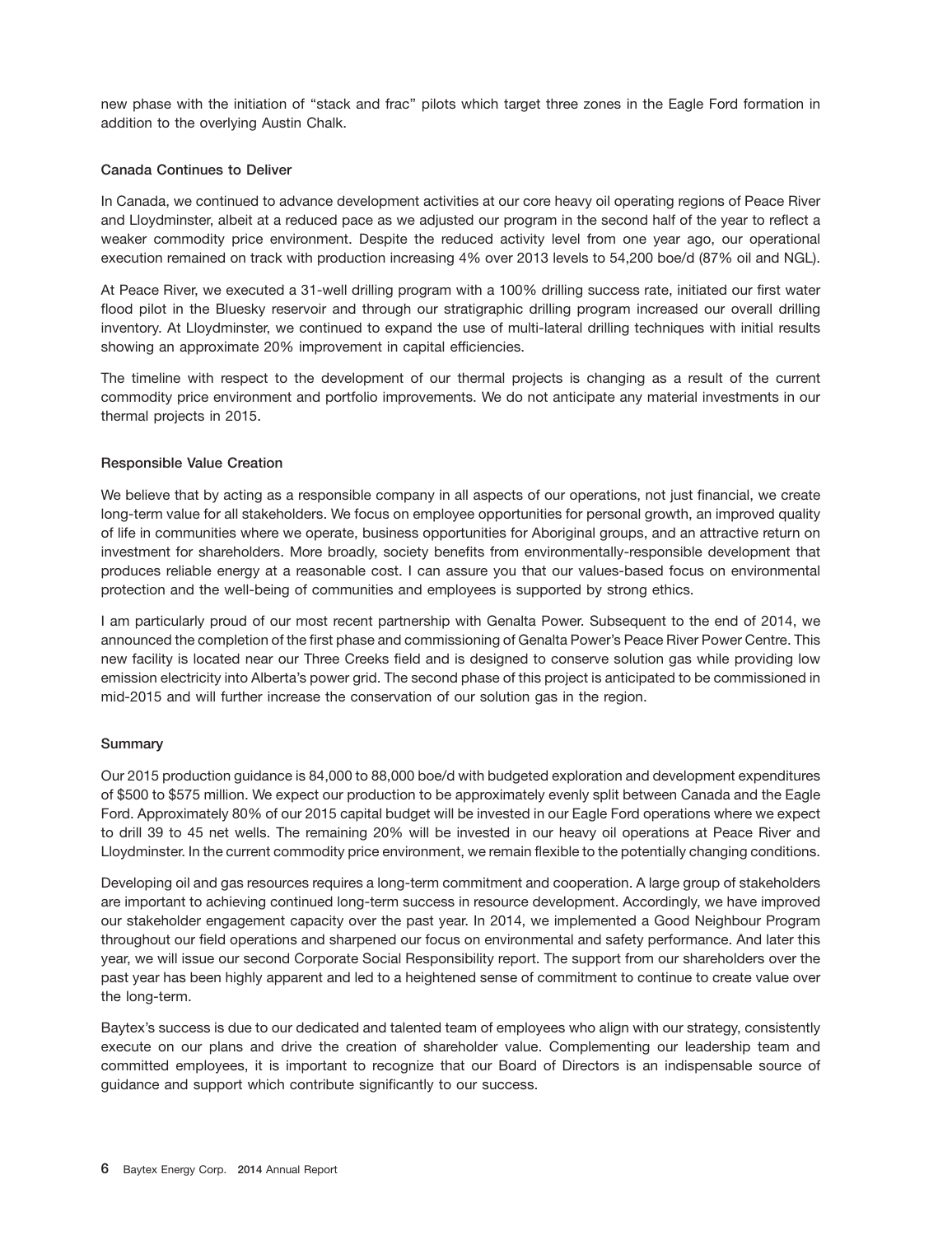We look forward to executing our growth and income model for the ongoing benefit of all stakeholders and we thank you for your continued support.

On behalf of the Board of Directors,

James L. Bowzer President and Chief Executive Officer March 5, 2015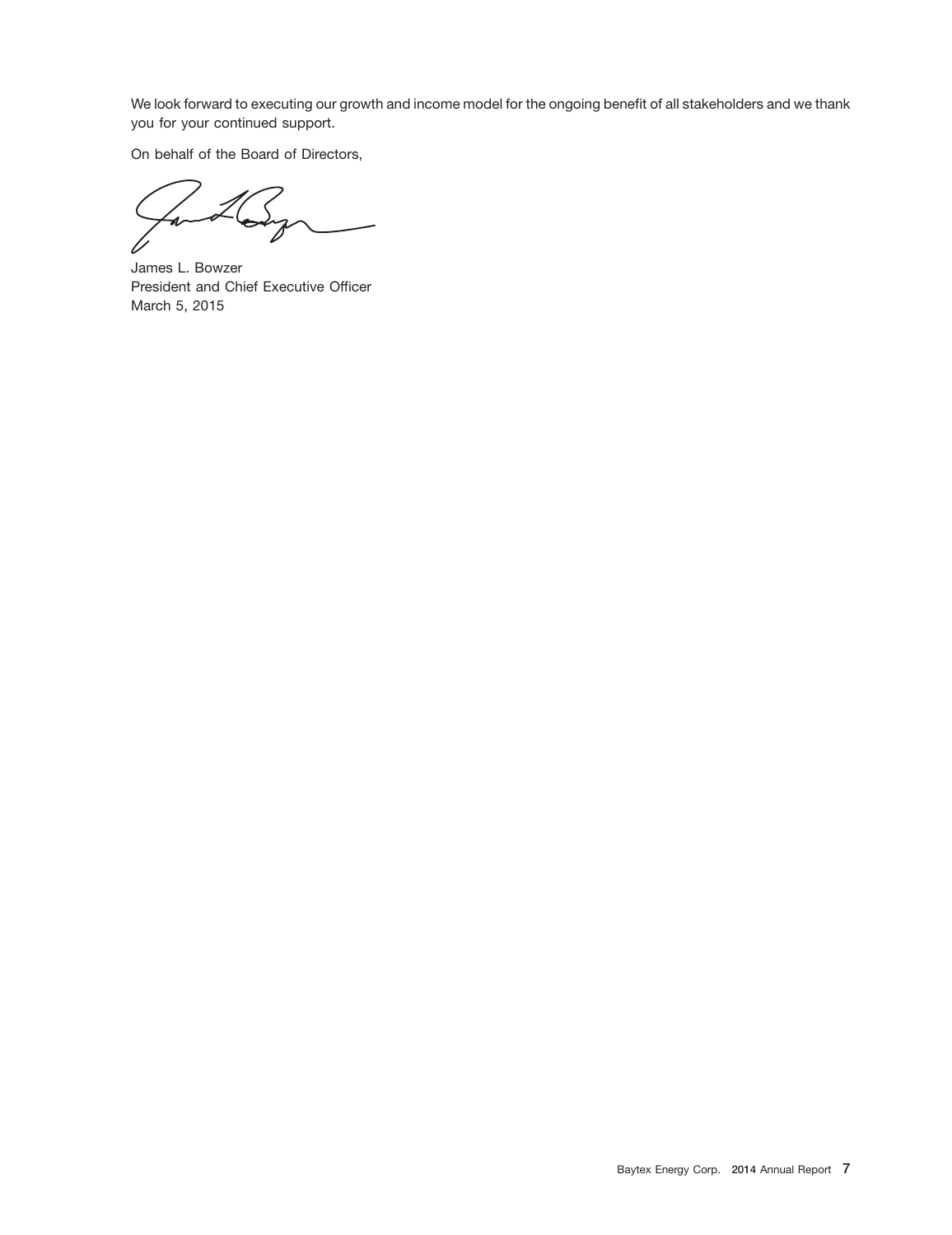# MANAGEMENT'S DISCUSSION AND ANALYSIS

The following is management's discussion and analysis (''MD&A'') of the operating and financial results of Baytex Energy Corp. for the year ended December 31, 2014. This information is provided as of March 4, 2015. In this MD&A, references to "Baytex", the "Company", "we", "us" and "our" and similar terms refer to Baytex Energy Corp. and its subsidiaries on a consolidated basis, except where the context requires otherwise. The year to date results have been compared with the corresponding period in 2013. This MD&A should be read in conjunction with the Company's audited consolidated financial statements (''consolidated financial statements'') for the years ended December 31, 2014 and 2013, together with the accompanying notes and its Annual Information Form for the year ended December 31, 2014. These documents and additional information about Baytex are accessible on the SEDAR website at www.sedar.com. All amounts are in Canadian dollars, unless otherwise stated, and all tabular amounts are in thousands of Canadian dollars, except for percentages and per common share amounts or as otherwise noted.

In this MD&A, barrel of oil equivalent (''boe'') amounts have been calculated using a conversion rate of six thousand cubic feet of natural gas to one barrel of oil, which represents an energy equivalency conversion method applicable at the burner tip and does not represent a value equivalency at the wellhead. While it is useful for comparative measures, it may not accurately reflect individual product values and may be misleading if used in isolation.

This MD&A contains forward-looking information and statements. We refer you to the end of the MD&A for our advisory on forward-looking information and statements.

## **NON-GAAP FINANCIAL MEASURES**

In this MD&A, we refer to certain financial measures (such as Funds From Operations, Payout Ratio, Total Monetary Debt, Operating Netback and Bank EBITDA) which do not have any standardized meaning prescribed by generally accepted accounting principles in Canada (''GAAP''). While Funds From Operations, Payout Ratio, Operating Netback and Bank EBITDA are commonly used in the oil and natural gas industry, our determination of these measures may not be comparable with calculations of similar measures by other issuers.

## **Funds from Operations**

We define funds from operations as cash flow from operating activities adjusted for financing costs, changes in non-cash operating working capital and other operating items. We believe that this measure assists in providing a more complete understanding of certain aspects of our results of operations and financial performance, including our ability to generate the cash flow necessary to fund future dividends to shareholders and capital investments. However, funds from operations should not be construed as an alternative to traditional performance measures determined in accordance with GAAP, such as cash flow from operating activities and net income. For a reconciliation of funds from operations to cash flow from operating activities, see ''Funds from Operations, Payout Ratio and Bank EBITDA''.

## **Payout Ratio**

We define payout ratio as cash dividends (net of participation in our Dividend Reinvestment Plan (''DRIP'')) divided by funds from operations. We believe that this measure assists in providing a more complete understanding of certain aspects of our results of operations and financial performance, including our ability to generate the cash flow necessary to fund future dividends to shareholders and capital investments.

#### **Total Monetary Debt**

We define total monetary debt as the sum of monetary working capital (which is current assets less current liabilities (excluding non-cash items such as unrealized gains or losses on financial derivatives, assets held for sale and liabilities related to assets held for sale)), the principal amount of long-term debt and bank loan. We believe that this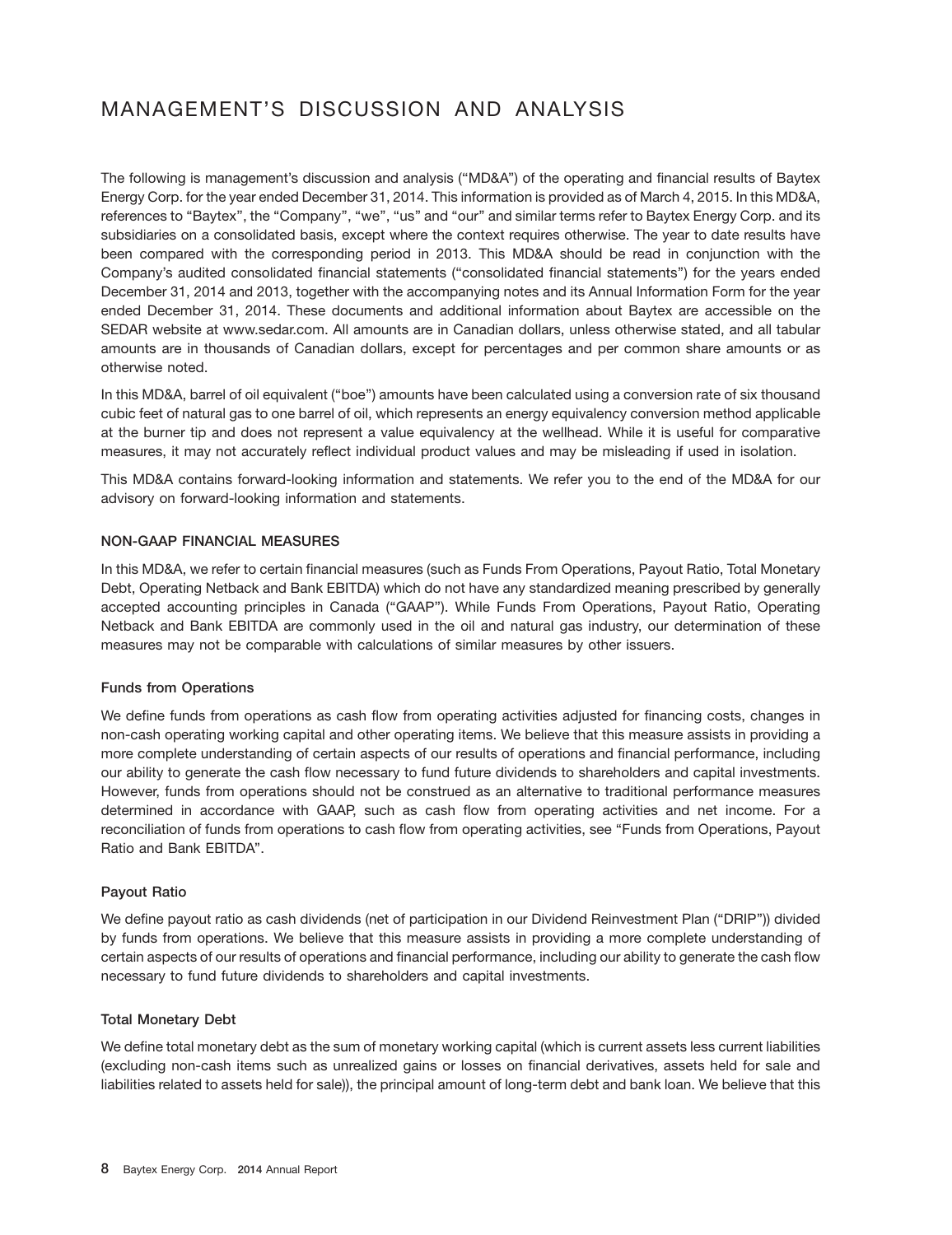measure assists in providing a more complete understanding of our cash liabilities. See "Liquidity, Capital Resources and Risk Management'' for a description of total monetary debt.

#### **Operating Netback**

We define operating netback as product revenue less royalties, production and operating expenses and transportation expenses divided by barrels of oil equivalent sales volume for the applicable period. We believe that this measure assists in characterizing our ability to generate cash margin on a unit of production basis.

#### **Bank EBITDA**

We define Bank EBITDA as our consolidated net income attributable to shareholders before interest, taxes, depletion and depreciation, and certain other non-cash items as set out in our credit agreements governing our revolving extendible unsecured credit facilities. This measure is used to measure compliance with certain financial covenants.

#### **YEAR END HIGHLIGHTS**

2014 was an active year for Baytex. In February, we announced the acquisition of Aurora Oil & Gas Limited (''Aurora'') which held significant production and future opportunity in the Eagle Ford shale in Texas. The transaction, valued at approximately \$2.8 billion, closed on June 11, 2014 and significantly increased our total assets and production volumes. To finance the acquisition, we issued \$1.5 billion in equity along with US\$800 million of senior unsecured notes and we also renegotiated our bank credit facilities. With the addition of the Eagle Ford assets we took the opportunity to rationalize our asset portfolio which resulted in the disposition of our North Dakota assets and certain non-core Canadian assets. The Bakken assets were sold on September 24, 2014 for proceeds of \$341.6 million before tax. In addition, \$45.7 million of before tax proceeds were received from the sale of approximately 1,250 boe/d production of our non-core Canadian properties in the fourth quarter of 2014.

Our production of 78,321 boe/d for the year ended December 31, 2014 was significantly higher than any prior year due to the inclusion of slightly more than half a year of operations from the Eagle Ford assets. We continued to see growth from our legacy Canadian assets where production increased 4% from the prior year. Our Eagle Ford assets exceeded our initial expectations as production grew from 27,783 boe/d at the time of acquisition to 38,051 boe/d in the last quarter of the year.

During the year, the price of West Texas Intermediate (''WTI'') oil decreased, falling from a high of US\$107.26/bbl in June 2014, to a low of US\$53.27/bbl at the end of the year. The drop in WTI prices partially offset the positive impact the production increase had on revenue. In December 2014, in response to the drop in WTI prices and in order to maintain financial flexibility, we reduced the monthly dividend to \$0.10 per share.

We have also recorded a goodwill impairment charge of \$449.6 million as at December 31, 2014. The impairment consists of \$411.8 million related to the Eagle Ford assets and \$37.8 million related to certain conventional oil and gas assets in Canada and is directly attributed to the recent drop in commodity prices.

Primarily as a result of the impairment, we incurred a net loss of \$132.8 million in 2014, as compared to net income of \$164.8 million in 2013. Funds from operations for 2014 were \$879.8 million, a 46% increase from 2013.

#### **BUSINESS COMBINATION**

On June 11, 2014, we acquired all of the ordinary shares of Aurora for a total purchase price of approximately \$2.8 billion, including the assumption of \$955 million of indebtedness and \$54.6 million of cash. Aurora's primary asset consisted of 22,200 net contiguous acres in the Sugarkane area located in South Texas in the core of the liquids-rich Eagle Ford shale. The Sugarkane area has been largely delineated with infrastructure in place which is expected to facilitate future annual production growth. The acquisition added an estimated 166.6 million boe of proved and probable reserves. In addition, these assets have future reserves upside potential from well downspacing, improving completion techniques and new development targets in additional zones.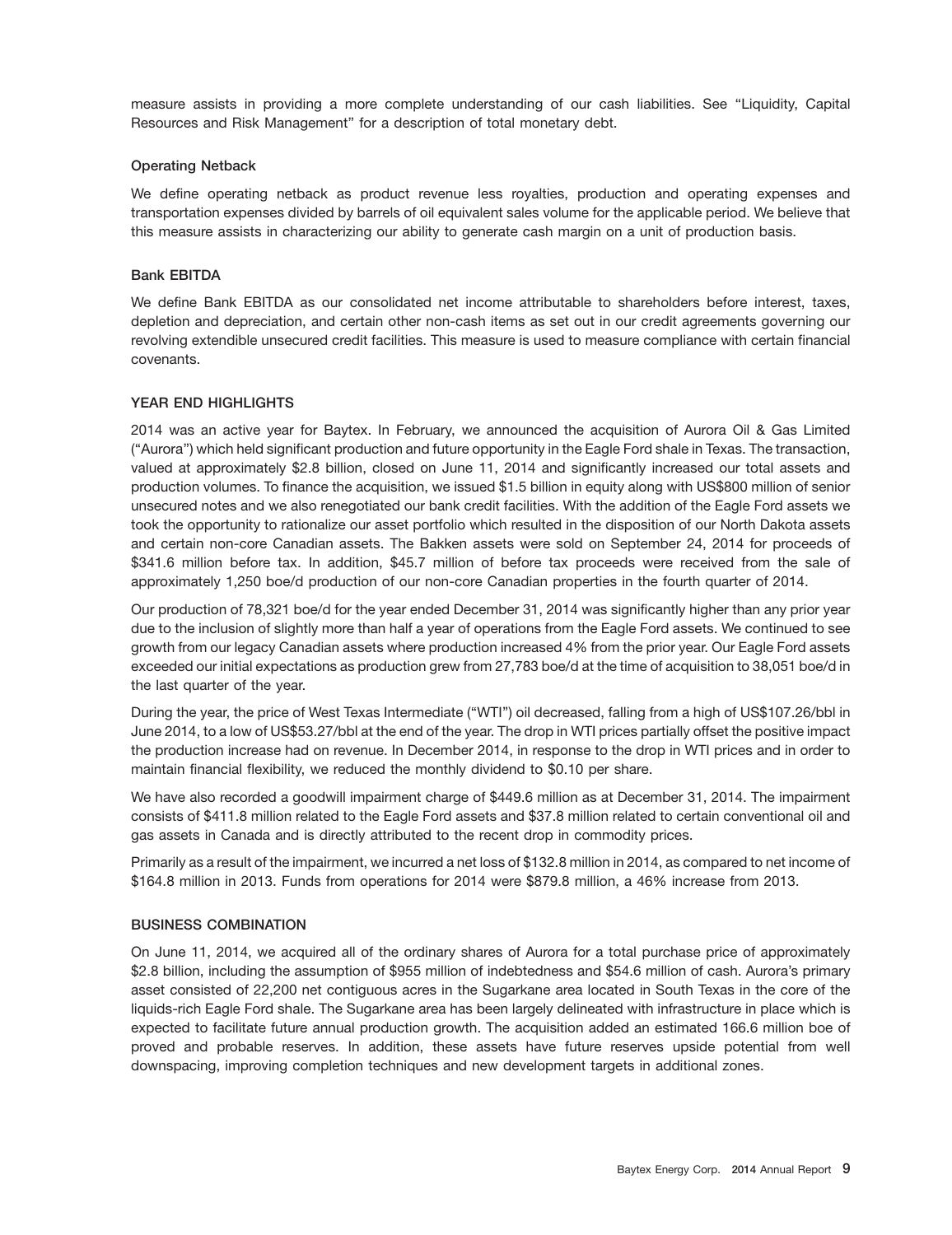To finance the acquisition of Aurora, we issued 38,433,000 common shares, raising gross proceeds of approximately \$1.5 billion. We also negotiated an agreement with a syndicate of banks for the provision of new unsecured revolving credit facilities of approximately \$1.2 billion (\$1.0 billion Canadian facility and a US\$200 million facility) and a \$200 million unsecured non-revolving term loan (in aggregate to replace the \$850 million revolving credit facilities of Baytex Energy Ltd.) and issued US\$800 million of senior unsecured notes, comprised of US\$400 million of 5.125% notes due June 1, 2021 and US\$400 million of 5.625% notes due June 1, 2024. Approximately US\$746 million of the proceeds from the issuance of the senior unsecured notes were used to acquire and cancel approximately 98% of the senior debt assumed from Aurora. The \$200 million unsecured non-revolving term loan was subsequently repaid with proceeds from the sale of our North Dakota assets.

The Results of Operations include the Eagle Ford assets from June 11, 2014. Production from the Eagle Ford assets since acquisition averaged 35,166 boe/d. Revenue for the period from June 11, 2014 to December 31, 2014 was \$496.4 million, or \$69.14/boe, which generated an operating netback for the Eagle Ford assets of \$39.30/boe. At December 31, 2014, our estimated proved and probable reserves were 188.0 million boe, an increase of 21.4 million boe or approximately 13% from the time of acquisition.

# RESULTS OF OPERATIONS

The Canadian division includes the heavy oil assets in Peace River and Lloydminster and the conventional oil and natural gas assets in Western Canada. The U.S. division includes the Bakken assets in North Dakota up to the date of disposition on September 24, 2014, and the Eagle Ford assets in Texas subsequent to the date of acquisition on June 11, 2014.

|                          | <b>Years Ended December 31</b> |        |        |        |       |        |  |  |  |  |  |  |  |
|--------------------------|--------------------------------|--------|--------|--------|-------|--------|--|--|--|--|--|--|--|
|                          |                                | 2014   |        | 2013   |       |        |  |  |  |  |  |  |  |
| <b>Daily Production</b>  | Canada                         | U.S.   | Total  | Canada | U.S.  | Total  |  |  |  |  |  |  |  |
| Liquids (bbl/d)          |                                |        |        |        |       |        |  |  |  |  |  |  |  |
| Heavy oil <sup>(1)</sup> | 44,948                         |        | 44,948 | 42,064 |       | 42,064 |  |  |  |  |  |  |  |
| Light oil and condensate | 2,621                          | 15,060 | 17,681 | 3,179  | 3,130 | 6,309  |  |  |  |  |  |  |  |
| NGL                      | 1,441                          | 3,378  | 4,819  | 1,774  | 51    | 1,825  |  |  |  |  |  |  |  |
| Total liquids (bbl/d)    | 49,010                         | 18.438 | 67.448 | 47,017 | 3.181 | 50,198 |  |  |  |  |  |  |  |
| Natural gas (mcf/d)      | 43,037                         | 22,197 | 65,234 | 41,665 | 324   | 41,989 |  |  |  |  |  |  |  |
| Total production (boe/d) | 56,183                         | 22,138 | 78,321 | 53,961 | 3,235 | 57,196 |  |  |  |  |  |  |  |
| <b>Production Mix</b>    |                                |        |        |        |       |        |  |  |  |  |  |  |  |
| Heavy oil                | 79%                            | $-$ %  | 57%    | 78%    | $-$ % | 74%    |  |  |  |  |  |  |  |
| Light oil and condensate | 5%                             | 68%    | 23%    | 6%     | 97%   | 11%    |  |  |  |  |  |  |  |
| <b>NGL</b>               | 3%                             | 15%    | 6%     | 3%     | 1%    | 3%     |  |  |  |  |  |  |  |
| Natural gas              | 13%                            | 17%    | 14%    | 13%    | 2%    | 12%    |  |  |  |  |  |  |  |

## **Production**

*(1) Heavy oil sales volumes may differ from reported production volumes due to changes in our heavy oil inventory. For the year ended December 31, 2014, heavy oil sales volumes were 74 bbl/d higher than production volumes (year ended December 31, 2013 – heavy oil sales volumes were the same as production volumes).*

Annual average production for the year ended December 31, 2014 was 78,321 boe/d, representing an increase of 37%, or 21,125 boe/d, compared to 2013, primarily due to production from the Eagle Ford acquisition. Canadian production of 56,183 boe/d increased 4% or 2,222 boe/d primarily due to successful heavy oil development in Peace River. Subsequent to the acquisition in June, the Eagle Ford properties have exceeded our expectations and contributed 12,805 bbl/d of light oil and condensate, 3,264 bbl/d of natural gas liquids (''NGL'') and 21,511 mcf/d of natural gas for a total of 19,654 boe/d, on an annualized basis for the year ended December 31, 2014.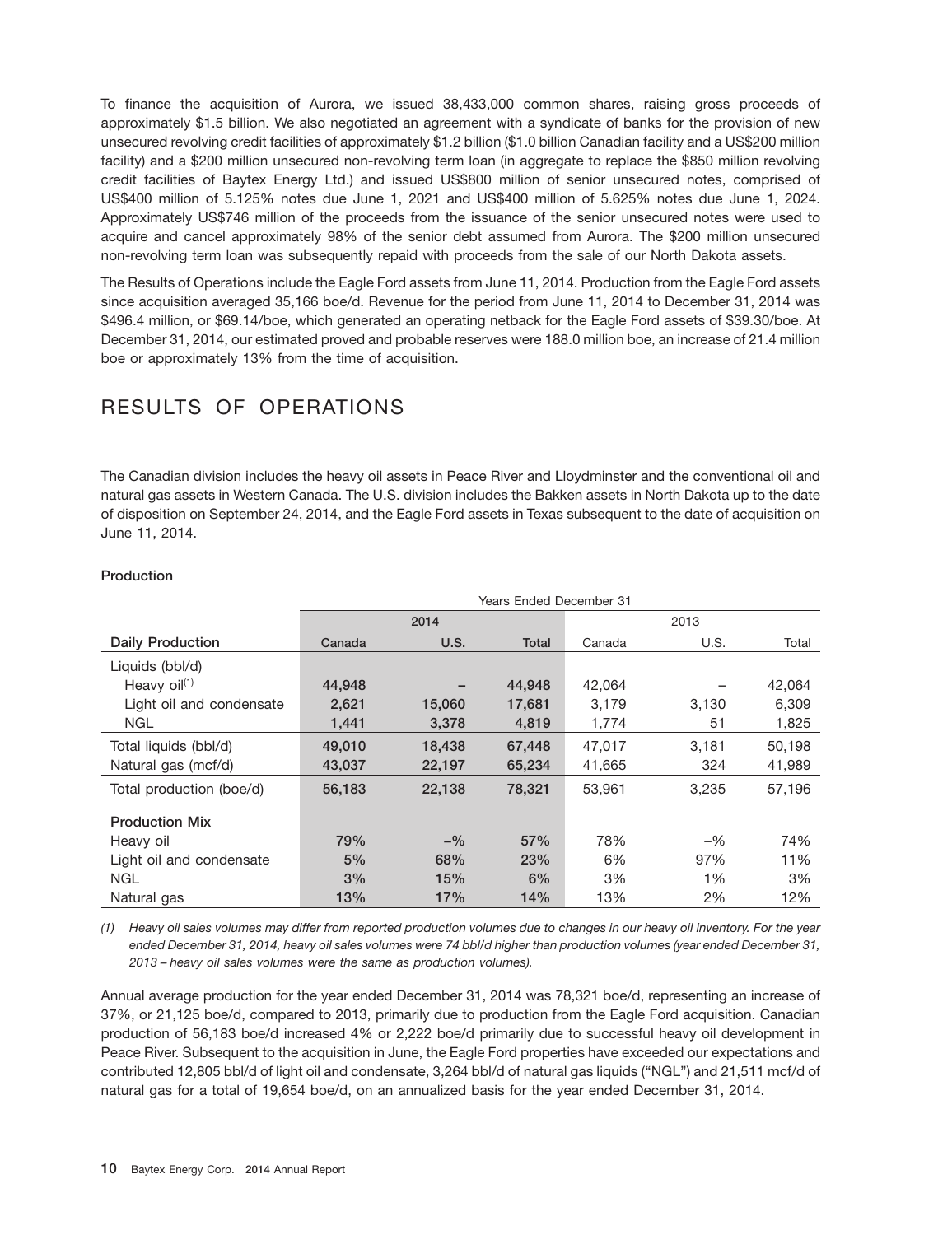#### **Commodity Prices**

The prices received for our crude oil and natural gas production directly impact our earnings, funds from operations and our financial position.

#### *Crude Oil*

For the year ended December 31, 2014, the WTI oil prompt averaged US\$92.97/bbl, a 5% decrease from the average WTI price of US\$97.97/bbl in 2013. During 2014, WTI prices settled as high as US\$107.26/bbl and as low as US\$53.27/bbl. The volatile price range seen in 2014 reflected strong prices through the first half of the year, falling steadily through the second half as OPEC relinquished its traditional swing producer role in favor of a market share strategy, setting a target production level for the group of 30 million bbl/d.

The discount for Canadian heavy oil, as measured by the Western Canadian Select (''WCS'') price differential to WTI, averaged 21% for the year ended December 31, 2014, as compared to 26% in 2013. The WCS differential decreased, and was less volatile in the current year as compared to the previous year due to increased refining capacity in the U.S. midwest, more rail transportation options and expanded pipeline capacity out of Western Canada.

#### *Natural Gas*

For the year ended December 31, 2014, the AECO natural gas prices averaged \$4.42/mcf, a 41% increase compared to \$3.13/mcf in 2013. For the year ended December 31, 2014, the NYMEX natural gas prices averaged US\$4.41/mmbtu, an 18% increase compared to US\$3.74/mmbtu in 2013. The increase in natural gas prices was supported by storage restocking after a prolonged and colder than normal 2013-2014 winter.

The following table compares selected benchmark prices and our average realized selling prices for the current and prior year.

|                                                     |    | Years Ended December 31 |    |        |        |  |  |  |  |  |  |
|-----------------------------------------------------|----|-------------------------|----|--------|--------|--|--|--|--|--|--|
|                                                     |    | 2014                    |    | 2013   | Change |  |  |  |  |  |  |
| <b>Benchmark Averages</b>                           |    |                         |    |        |        |  |  |  |  |  |  |
| WTI oil (US\$/bbl) <sup>(1)</sup>                   | S  | 92.97                   | \$ | 97.97  | (5%)   |  |  |  |  |  |  |
| WCS heavy oil (US\$/bbl) <sup>(2)</sup>             | S  | 73.58                   | \$ | 72.78  | 1%     |  |  |  |  |  |  |
| Heavy oil differential <sup>(3)</sup>               |    | 21%                     |    | 26%    |        |  |  |  |  |  |  |
| LLS oil $(US$/bbI)(4)$                              | S  | 96.76                   | \$ | 107.41 | (10%)  |  |  |  |  |  |  |
| CAD/USD average exchange rate                       |    | 1.1050                  |    | 1.0299 | 7%     |  |  |  |  |  |  |
| Edmonton par oil (\$/bbl)                           | S. | 95.28                   | \$ | 93.24  | 2%     |  |  |  |  |  |  |
| AECO natural gas price (\$/mcf)(5)                  | S  | 4.42                    | \$ | 3.13   | 41%    |  |  |  |  |  |  |
| NYMEX natural gas price (US\$/mmbtu) <sup>(6)</sup> | S  | 4.41                    | \$ | 3.74   | 18%    |  |  |  |  |  |  |

|                                             | Years Ended December 31 |    |        |     |              |      |          |     |       |      |       |  |
|---------------------------------------------|-------------------------|----|--------|-----|--------------|------|----------|-----|-------|------|-------|--|
|                                             |                         |    | 2014   |     |              | 2013 |          |     |       |      |       |  |
|                                             | Canada                  |    | U.S.   |     | <b>Total</b> |      | Canada   |     | U.S.  |      | Total |  |
| Average Sales Prices <sup>(7)</sup>         |                         |    |        |     |              |      |          |     |       |      |       |  |
| Canadian heavy oil $(\frac{4}{5}/bb)^{(7)}$ | \$<br>69.64 \$          |    | $-$ \$ |     | 69.64        | \$   | 65.24 \$ |     | $ \,$ | -\$  | 65.24 |  |
| Light oil and condensate (\$/bbl)           | 89.88                   |    | 91.63  |     | 91.37        |      | 88.44    |     | 92.20 |      | 90.31 |  |
| NGL (\$/bbl)                                | 45.49                   |    | 30.93  |     | 35.28        |      | 42.50    |     | 46.98 |      | 42.63 |  |
| Natural gas (\$/mcf)                        | 4.49                    |    | 4.62   |     | 4.53         |      | 3.32     |     | 4.12  |      | 3.32  |  |
| Weighted average (\$/boe) <sup>(8)</sup>    | \$<br>64.52             | -S | 71.69  | - S | 66.54        | \$.  | 60.03    | \$. | 90.36 | - \$ | 61.74 |  |

*(1) WTI refers to the arithmetic average based on NYMEX prompt month WTI.*

*(2) WCS refers to the average posting price for the benchmark WCS heavy oil.*

*(3) Heavy oil differential refers to the WCS discount to WTI on a monthly weighted average basis.*

*(4) Louisiana Light Sweet (''LLS'') refers to the monthly arithmetic average for Argus LLS front month.*

*(5) AECO refers to the AECO arithmetic average month-ahead index price published by the Canadian Gas Price Reporter (''CGPR'').*

*(6) NYMEX refers to the NYMEX last day average index price as published by the CGPR.*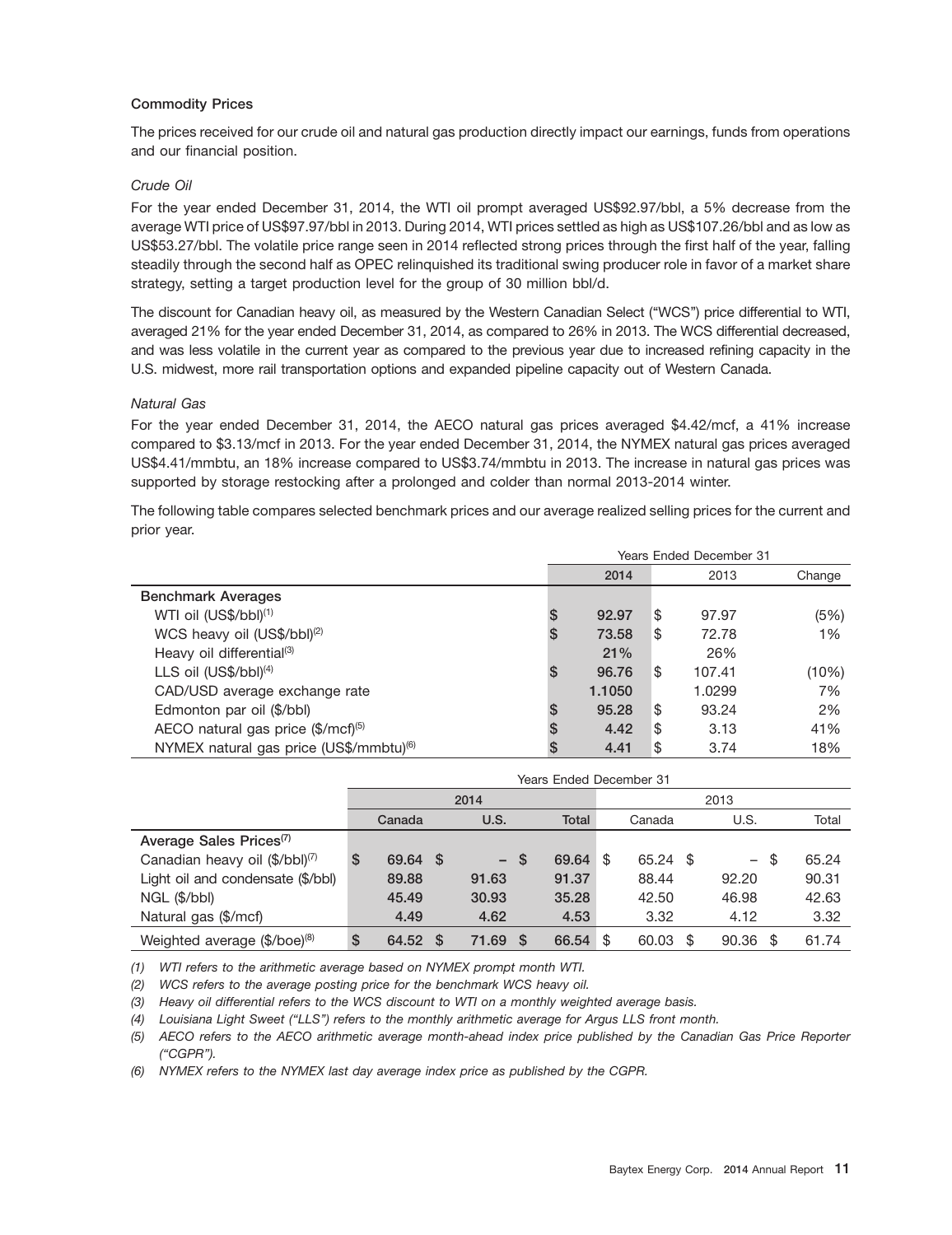- *(7) Baytex's risk management strategy employs both oil and natural gas financial and physical forward contracts (fixed price forward sales and collars) and heavy oil differential physical delivery contracts (fixed price and percentage of WTI). The pricing information in the table excludes the impact of financial derivatives.*
- *(8) Realized heavy oil prices are calculated based on sales volumes, net of blending costs.*

# *Average Realized Sales Prices*

Our realized heavy oil price for the year ended December 31, 2014 was \$69.64/bbl, or 86% of WCS, compared to \$65.24/bbl, or 87% of WCS in 2013. The increase in realized heavy oil price was due to stronger heavy oil differentials and the weakening of the Canadian dollar against the U.S. dollar, partially offset by a slight decrease in the volume of heavy oil transported by rail in the fourth quarter of 2014, as compared to 2013.

During the year ended December 31, 2014, our Canadian average sales price for light oil and condensate was \$89.88/bbl, up 2% from \$88.44/bbl in 2013 due to the weakening of the Canadian dollar against the U.S. dollar, partially offset by weaker WTI pricing. U.S. light oil and condensate pricing for the year ended December 31, 2014 was \$91.63/bbl, down 1% from \$92.20/bbl in 2013 due to a decline in crude oil prices mostly offset by higher pricing received for Eagle Ford production as compared to North Dakota production.

Our realized natural gas price for the year ended December 31, 2014 was \$4.53/mcf, up from \$3.32/mcf in 2013. This is largely in line with the increase in the AECO benchmark and the U.S. natural gas benchmarks over the same period. Our realized price for U.S. natural gas also benefited from the weakened Canadian dollar when reported in Canadian dollars.

## **Gross Revenues**

|                             | <b>Years Ended December 31</b> |              |      |              |             |      |         |             |  |  |  |  |  |
|-----------------------------|--------------------------------|--------------|------|--------------|-------------|------|---------|-------------|--|--|--|--|--|
|                             |                                | 2014         |      |              |             |      | 2013    |             |  |  |  |  |  |
| (\$ thousands)              | Canada                         |              | U.S. | <b>Total</b> | Canada      |      | U.S.    | Total       |  |  |  |  |  |
| Oil revenue                 |                                |              |      |              |             |      |         |             |  |  |  |  |  |
| Heavy oil                   | $$1,144,360$ \$                |              |      | \$1,144,360  | \$1,001,707 | - \$ | -       | \$1,001,707 |  |  |  |  |  |
| Light oil and Condensate    | 85,986                         | 503,701      |      | 589,687      | 102,596     |      | 105,331 | 207,927     |  |  |  |  |  |
| NGL                         | 23,924                         | 38,136       |      | 62,060       | 27,525      |      | 876     | 28,401      |  |  |  |  |  |
| Total oil revenue           | 1,254,270                      | 541,837      |      | 1,796,107    | 1,131,828   |      | 106,207 | 1,238,035   |  |  |  |  |  |
| Natural gas revenue         | 70,514                         | 37,418       |      | 107,932      | 50,467      |      | 487     | 50,954      |  |  |  |  |  |
| Total oil and natural gas   |                                |              |      |              |             |      |         |             |  |  |  |  |  |
| revenue                     | 1,324,784                      | 579.255      |      | 1.904.039    | 1,182,295   |      | 106.694 | 1,288,989   |  |  |  |  |  |
| Other income                | 6,441                          |              | 422  | 6,863        |             |      |         |             |  |  |  |  |  |
| Heavy oil blending revenue  | 58,120                         |              |      | 58,120       | 78,470      |      |         | 78,470      |  |  |  |  |  |
| Total petroleum and natural |                                |              |      |              |             |      |         |             |  |  |  |  |  |
| gas revenues                | \$1,389,345                    | 579.677<br>S |      | \$1,969,022  | \$1,260,765 | \$   | 106.694 | \$1,367,459 |  |  |  |  |  |

Total petroleum and natural gas revenues for the year ended December 31, 2014 of \$1,969.0 million increased \$601.6 million from 2013 largely due to revenue from the Eagle Ford assets. In Canada, petroleum and natural gas revenues for the year ended December 31, 2014 totaled \$1,389.3 million, an increase of \$128.6 million compared to the same period in 2013 due to both higher heavy oil production volumes and higher realized prices on all products except U.S. NGL. Petroleum and natural gas revenues in the U.S. increased from prior year primarily due to the Eagle Ford acquisition which contributed \$496.4 million since the date of acquisition to December 31, 2014.

Heavy oil blending revenue was down for the year ended December 31, 2014 compared to 2013 due to an increase in volumes of heavy oil being transported by rail. Unlike transportation through oil pipelines, transportation of heavy oil by rail does not require blending diluent. Volumes associated with blending diluent were 1,525 bbl/d for the year ended December 31, 2014 compared to 2,056 bbl/d in 2013.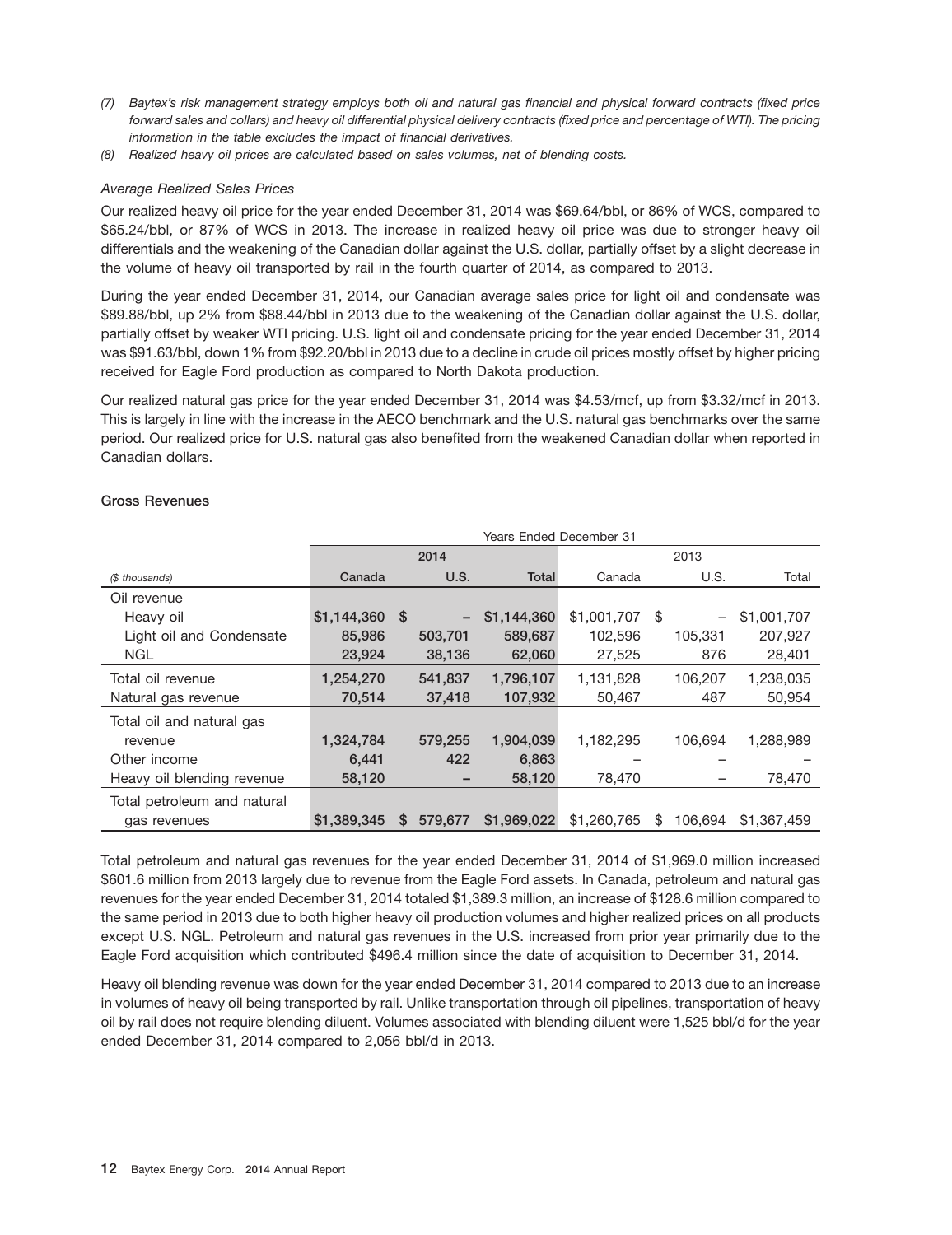# **Royalties**

Royalties are paid to various government entities and to land and mineral rights owners. Royalties are calculated based on gross revenues or on netbacks less capital investment and are generally expressed as a percentage of gross revenue. The actual royalty rates can vary for a number of reasons including the commodity produced, royalty contract, commodity price level, royalty incentives and the area or jurisdiction. The following table summarizes our royalties and royalty rates for the years ended December 31, 2014 and 2013.

|                                         | <b>Years Ended December 31</b> |         |          |            |          |          |      |                    |      |        |      |         |  |
|-----------------------------------------|--------------------------------|---------|----------|------------|----------|----------|------|--------------------|------|--------|------|---------|--|
|                                         |                                |         |          | 2014       |          |          | 2013 |                    |      |        |      |         |  |
| (\$ thousands except for % and per boe) |                                | Canada  |          | U.S.       |          | Total    |      | Canada             |      | U.S.   |      | Total   |  |
| Royalties                               | S                              | 265.066 | <b>S</b> | 174.059 \$ |          |          |      | 439.125 \$ 211.499 | - \$ | 40.550 | - \$ | 252.049 |  |
| Average royalty rate <sup>(1)</sup>     |                                | 20.0%   |          | $30.0\%$   |          | $23.1\%$ |      | 17.9%              |      | 38.0%  |      | 19.6%   |  |
| Royalty rate per boe                    | S                              | 12.91   |          | 21.54      | <b>S</b> | 15.35    |      | 10.74              |      | 34.34  |      | 12.07   |  |

*(1) Average royalty rate excludes sales of heavy oil blending diluents and the effects of financial derivatives.*

Total royalties for the year ended December 31, 2014 of \$439.1 million increased \$187.1 million from 2013. Overall, royalties have increased to 23.1% of revenue for the year ended December 31, 2014, compared to 19.6% of revenue in 2013 primarily due to Eagle Ford properties being subject to higher royalty rates. The royalty rate of 20.0% in Canada for the year ended December 31, 2014 increased from 17.9% in 2013 largely due to higher royalty rates on certain lands in Peace River. The U.S. royalty rate for the year ended December 31, 2013 of 38.0% included carry obligations associated with our North Dakota properties.

# **Production and Operating Expenses**

|                                   |          | Years Ended December 31 |      |                     |      |                                                   |  |        |  |       |  |       |  |  |
|-----------------------------------|----------|-------------------------|------|---------------------|------|---------------------------------------------------|--|--------|--|-------|--|-------|--|--|
|                                   |          |                         | 2014 |                     | 2013 |                                                   |  |        |  |       |  |       |  |  |
| (\$ thousands except for per boe) |          | Canada                  |      | U.S. <sup>(1)</sup> |      | <b>Total</b>                                      |  | Canada |  | U.S.  |  | Total |  |  |
| Production and operating          |          |                         |      |                     |      |                                                   |  |        |  |       |  |       |  |  |
| expenses                          | <b>S</b> | 272.515 \$              |      |                     |      | 81,334 \$ 353,849 \$ 254,037 \$ 21,482 \$ 275,519 |  |        |  |       |  |       |  |  |
| Production and operating          |          |                         |      |                     |      |                                                   |  |        |  |       |  |       |  |  |
| expenses per boe                  | S        | 13.27                   |      | 10.07               |      | 12.37                                             |  | 12.89  |  | 18.26 |  | 13.20 |  |  |

*(1) Production and operating expenses related to the Eagle Ford assets include transportation expenses.*

Production and operating expenses for the year ended December 31, 2014 of \$353.8 million increased \$78.3 million compared to 2013, with Eagle Ford properties contributing \$67.5 million of the increase. Production and operating expenses in Canada of \$272.5 million increased 7%, or \$18.5 million during the year ended December 31, 2014 from \$254.0 million in 2013 due to higher production volumes and higher per-unit costs. Canadian production and operating expenses per boe increased to \$13.27/boe for the year ended December 31, 2014 from \$12.89/boe in 2013 primarily due to higher fuel and electricity costs in the current year. U.S. production and operating expenses per boe declined from \$18.26/boe to \$10.07/boe, reflective of the shift in production to the lower cost Eagle Ford assets compared to our historic North Dakota properties.

# **Transportation and Blending Expenses**

Transportation expenses include the costs to move production from the field to the sales point. The largest component of transportation expense relates to the movement of heavy oil to pipeline and rail delivery terminals. The heavy oil produced by Baytex requires blending to reduce its viscosity in order to meet pipeline specifications and to facilitate its marketing. The cost of blending diluent is recovered in the sale price of the blended product. Heavy oil transported by rail does not require blending diluent.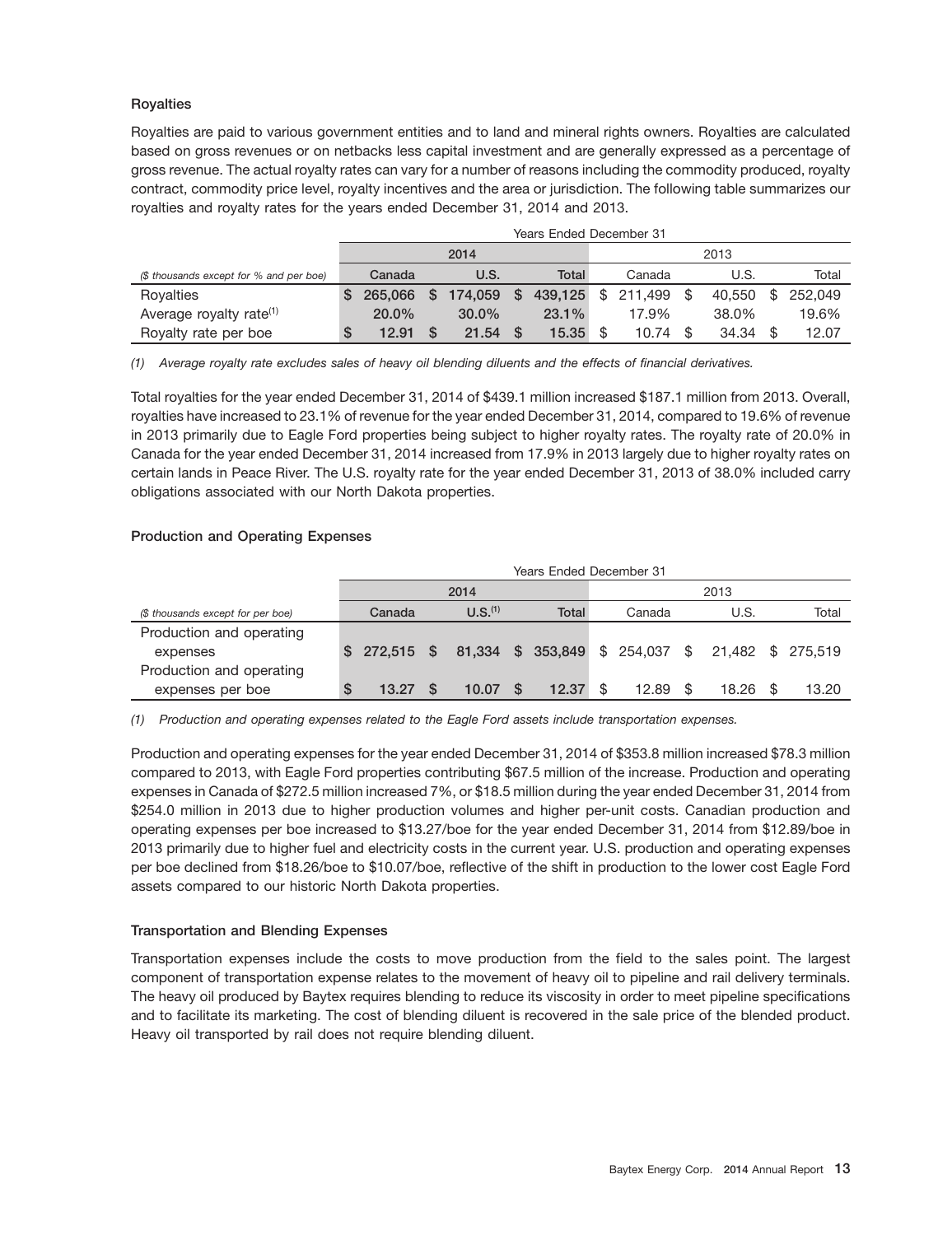The following table compares our blending and transportation expenses for the years ended December 31, 2014 and 2013.

|                                   |    | Years Ended December 31 |          |                     |              |         |   |         |      |                                |         |  |  |
|-----------------------------------|----|-------------------------|----------|---------------------|--------------|---------|---|---------|------|--------------------------------|---------|--|--|
|                                   |    |                         | 2014     |                     |              | 2013    |   |         |      |                                |         |  |  |
| (\$ thousands except for per boe) |    | Canada                  |          | U.S. <sup>(2)</sup> |              | Total   |   | Canada  |      | U.S.                           | Total   |  |  |
| <b>Blending expenses</b>          | S  | 58,120                  | <b>S</b> | $-$                 | <b>S</b>     | 58,120  | S | 78.470  | - \$ | \$<br>$\overline{\phantom{0}}$ | 78.470  |  |  |
| Transportation expenses           |    | 83.766                  |          |                     |              | 83,766  |   | 80.371  |      |                                | 80,371  |  |  |
| Total transportation and          |    |                         |          |                     |              |         |   |         |      |                                |         |  |  |
| blending expenses                 | S  | 141,886                 | S        |                     | <sub>S</sub> | 141,886 | S | 158.841 | \$   | S<br>$\qquad \qquad -$         | 158,841 |  |  |
| Transportation expense            |    |                         |          |                     |              |         |   |         |      |                                |         |  |  |
| per boe <sup>(1)</sup>            | \$ | 4.08                    | <b>S</b> | $-$ \$              |              | 2.93    |   | 4.08    | -\$  | - \$<br>$-$                    | 3.85    |  |  |

*(1) Transportation expenses per boe exclude the purchase of blending diluent.*

*(2) Transportation expenses related to the Eagle Ford assets have been included in production and operating expenses.*

Blending expenses for the year ended December 31, 2014 decreased compared to 2013 due to increased volumes of heavy oil being shipped by rail.

Transportation expenses for the year ended December 31, 2014 totaled \$83.8 million, an increase of 4%, or \$3.4 million, compared to 2013. The increase is due to a \$3.4 million increase in Canadian transportation expense associated with increased heavy oil volumes.

#### **Financial Derivatives**

As part of our normal operations, we are exposed to movements in commodity prices, foreign exchange rates and interest rates. In an effort to manage these exposures, we utilize a series of financial derivative contracts which are intended to reduce some of the volatility in our operating cash flow. Financial derivatives are managed at the corporate level and are not allocated between divisions. The following table summarizes the results of our financial derivative contracts for the years ended December 31, 2014 and 2013.

|                                                             |                | <b>Years Ended December 31</b> |     |           |    |          |  |  |  |  |
|-------------------------------------------------------------|----------------|--------------------------------|-----|-----------|----|----------|--|--|--|--|
| (\$ thousands)                                              |                | 2014                           |     | 2013      |    | Change   |  |  |  |  |
| Realized financial derivatives gain (loss) <sup>(1)</sup>   |                |                                |     |           |    |          |  |  |  |  |
| Crude oil                                                   | \$             | 46,844                         | Ι\$ | 4,877     | \$ | 41,967   |  |  |  |  |
| Natural gas                                                 |                | (974)                          |     | 1,646     |    | (2,620)  |  |  |  |  |
| Foreign currency                                            |                | (10, 416)                      |     | (491)     |    | (9,925)  |  |  |  |  |
| Interest                                                    |                | (8, 130)                       |     | (7,259)   |    | (871)    |  |  |  |  |
| Total                                                       | \$             | 27,324                         | \$  | (1, 227)  | \$ | 28,551   |  |  |  |  |
| Unrealized financial derivatives gain (loss) <sup>(2)</sup> |                |                                |     |           |    |          |  |  |  |  |
| Crude oil                                                   | $\mathbf{s}$   | 186,115                        | Ι\$ | (7,671)   | \$ | 193,786  |  |  |  |  |
| Natural gas                                                 |                | 5,802                          |     | (1,658)   |    | 7,460    |  |  |  |  |
| Foreign currency                                            |                | (8,737)                        |     | (9,518)   |    | 781      |  |  |  |  |
| Interest and financing $(3)$                                |                | 2,020                          |     | 6,942     |    | (4,922)  |  |  |  |  |
| Total                                                       | $\mathfrak{s}$ | 185,200                        | \$  | (11,905)  | \$ | 197,105  |  |  |  |  |
| Total financial derivatives gain (loss)                     |                |                                |     |           |    |          |  |  |  |  |
| Crude oil                                                   | $\mathbf{s}$   | 232,959                        | Ι\$ | (2,794)   | \$ | 235,753  |  |  |  |  |
| Natural gas                                                 |                | 4,828                          |     | (12)      |    | 4,840    |  |  |  |  |
| Foreign currency                                            |                | (19, 153)                      |     | (10,009)  |    | (9, 144) |  |  |  |  |
| Interest and financing $(3)$                                |                | (6, 110)                       |     | (317)     |    | (5,793)  |  |  |  |  |
| Total                                                       | \$             | 212,524                        | \$  | (13, 132) | \$ | 225,656  |  |  |  |  |

*(1) Realized financial derivative gain (loss) represents actual cash settlement or receipts for the financial derivatives.*

*(2) Unrealized financial derivative gain (loss) represents the change in fair value of the financial derivatives during the period. (3) Unrealized interest and financing derivative gain (loss) includes the change in fair value of the call options embedded in our senior unsecured notes.*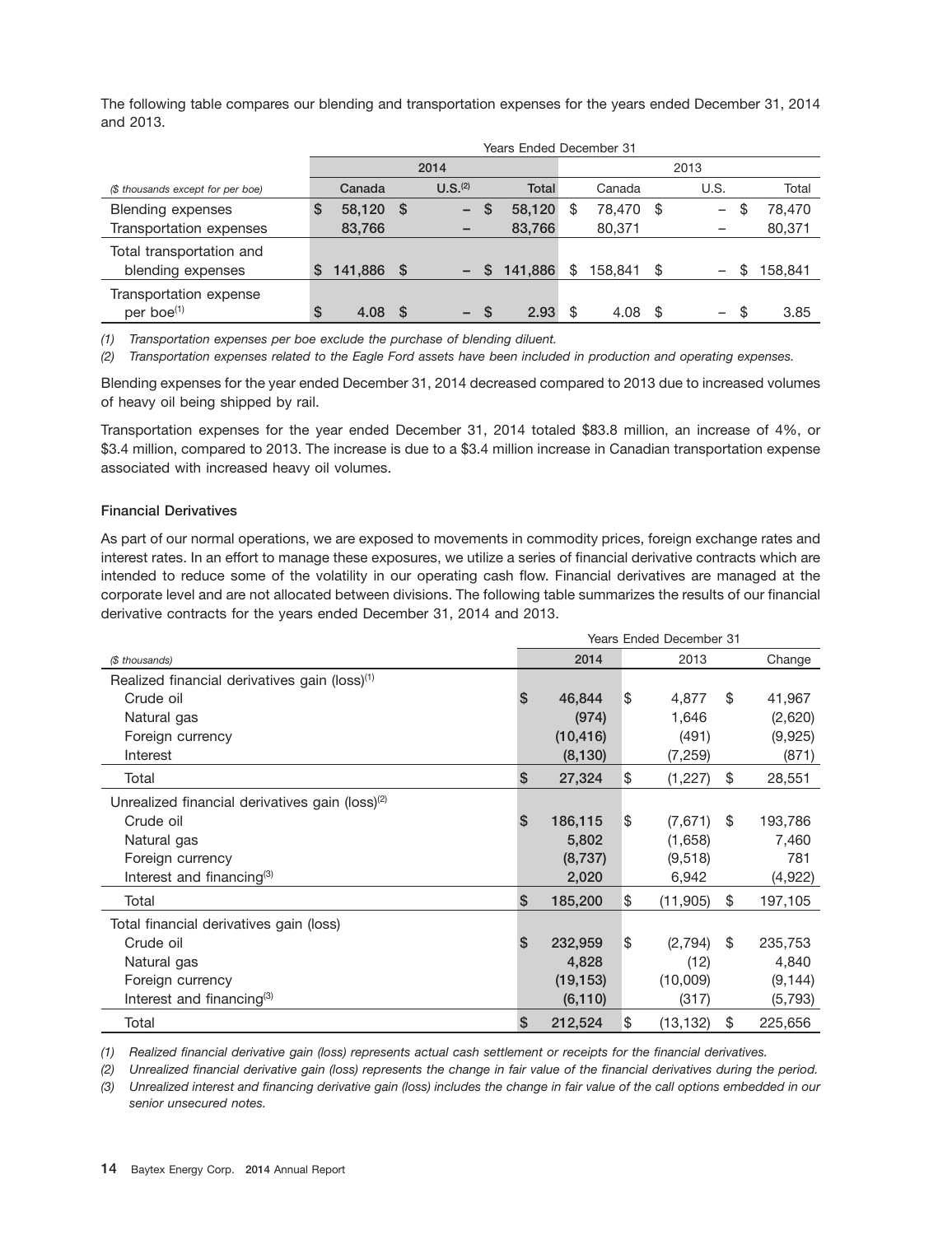Contracts settled in the period result in realized gains or losses based on the market price compared to the contract price on the date the contract matures. As the forward markets for commodities and currencies fluctuate and as new contracts are executed, changes in the fair value are reported as unrealized gains or losses in the period. Contracts in place at the beginning of the period which settle during the period will give rise to the reversal of the unrealized gain or loss recorded at the beginning of the period.

The realized gain of \$27.3 million for the year ended December 31, 2014 on derivative contracts relates mainly to a significant drop in crude oil prices to levels below those set in our fixed price contracts, partially offset by the settlement of our out-of-money interest rate swaps as well as the weakening Canadian dollar against the U.S. dollar over the period. The unrealized mark-to-market gain of \$185.2 million for the year ended December 31, 2014 is mainly due to significantly lower forward commodity prices at December 31, 2014 compared to prices set in our fixed price contracts and the settlement of previously recorded unrealized losses on interest rate contracts. This was somewhat offset by the weakening Canadian dollar against the U.S. dollar at December 31, 2014 compared to December 31, 2013.

A summary of the financial derivative contracts in place as at December 31, 2014 and the accounting treatment thereof are disclosed in note 22 to the consolidated financial statements.

# **Operating Netback**

|                                           | <b>Years Ended December 31</b> |          |        |          |        |      |        |    |       |     |        |  |
|-------------------------------------------|--------------------------------|----------|--------|----------|--------|------|--------|----|-------|-----|--------|--|
|                                           |                                |          | 2014   |          |        | 2013 |        |    |       |     |        |  |
| (\$ per boe except for volume)            | Canada                         |          | U.S.   |          | Total  |      | Canada |    | U.S.  |     | Total  |  |
| Sales volume (boe/d)                      | 56,257                         |          | 22,138 |          | 78.395 |      | 53,961 |    | 3.235 |     | 57,196 |  |
| Operating netback <sup>(1)</sup> :        |                                |          |        |          |        |      |        |    |       |     |        |  |
| Sales price                               | \$<br>64.52                    | \$       | 71.69  | -S       | 66.54  | \$   | 60.03  | \$ | 90.36 | -\$ | 61.74  |  |
| Less:                                     |                                |          |        |          |        |      |        |    |       |     |        |  |
| Rovalties                                 | 12.91                          |          | 21.54  |          | 15.35  |      | 10.74  |    | 34.34 |     | 12.07  |  |
| Production and operating                  |                                |          |        |          |        |      |        |    |       |     |        |  |
| expenses                                  | 13.27                          |          | 10.07  |          | 12.37  |      | 12.89  |    | 18.26 |     | 13.20  |  |
| Transportation expenses                   | 4.08                           |          |        |          | 2.93   |      | 3.85   |    |       |     | 3.85   |  |
| Operating netback before                  |                                |          |        |          |        |      |        |    |       |     |        |  |
| financial derivatives                     | \$<br>34.26                    | <b>S</b> | 40.08  | <b>S</b> | 35.89  | \$   | 32.55  | \$ | 37.76 | -S  | 32.62  |  |
| Financial derivatives gain <sup>(2)</sup> |                                |          |        |          | 1.24   |      |        |    |       |     | 0.29   |  |
| Operating netback after                   |                                |          |        |          |        |      |        |    |       |     |        |  |
| financial derivatives                     | \$<br>34.26                    | S        | 40.08  | S        | 37.13  | \$   | 32.55  | \$ | 37.76 | S   | 32.91  |  |

*(1) Operating netback table includes revenues and costs associated with sulphur production.*

*(2) Financial derivatives reflect realized gains on commodity-related contracts only.*

## **Exploration and Evaluation Expense**

Exploration and evaluation expense includes the write-off of undeveloped lands and assets and will vary period to period depending on the expiry of leases and our assessment of undeveloped land.

Exploration and evaluation expense increased to \$17.7 million for the year ended December 31, 2014 from \$10.3 million in 2013 due to an increase in the expiration of undeveloped land leases and the write-off of evaluation and exploration assets that will not be developed. Approximately \$6.0 million of the expense related to leases in North Dakota which expired prior to the disposition.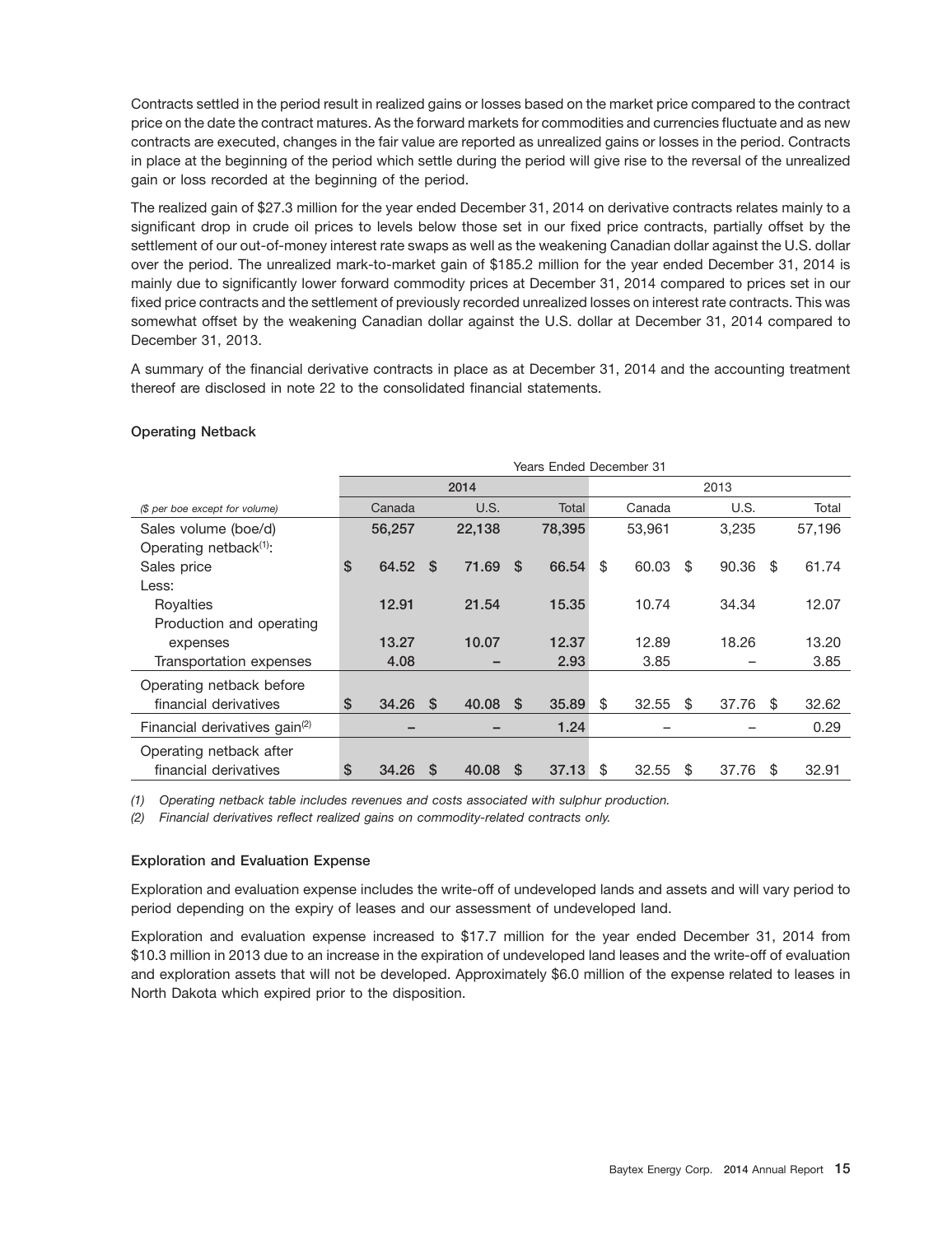# **Depletion and Depreciation**

|                                           | Years Ended December 31 |      |                                                |      |       |  |        |      |       |  |                   |  |
|-------------------------------------------|-------------------------|------|------------------------------------------------|------|-------|--|--------|------|-------|--|-------------------|--|
|                                           |                         | 2014 |                                                | 2013 |       |  |        |      |       |  |                   |  |
| (\$ thousands except for per boe)         | Canada                  |      | U.S.                                           |      | Total |  | Canada |      | U.S.  |  | Total             |  |
| Depletion and depreciation <sup>(1)</sup> |                         |      | $$328,902$ \$ 204,461 \$ 536,569 \$ 305,336 \$ |      |       |  |        |      |       |  | 20.968 \$ 328.953 |  |
| Depletion and depreciation                |                         |      |                                                |      |       |  |        |      |       |  |                   |  |
| per boe                                   | 16.02                   |      | 25.30                                          |      | 18.75 |  | 15.63  | - \$ | 17.88 |  | 15.76             |  |

*(1) Total includes corporate depreciation.*

Depletion and depreciation expense totaled \$536.6 million for the year ended December 31, 2014, as compared to \$329.0 million in 2013. The depletion rate per boe for the year ended December 31, 2014 increased to \$18.75/boe from \$15.76/boe in 2013, mainly due to the higher cost Eagle Ford assets being included in the depletable pool.

## **Impairment**

Impairment expense totaled \$449.6 million for the year ended December 31, 2014, as compared to no impairment in 2013. As a result of the significant decline in commodity prices at the end of 2014 and the expectation that the prices may stay low for a couple of years, the estimated future cash flows of certain assets dropped below the carrying value of those assets.

We impaired \$411.8 million of goodwill associated with the acquisition of the Eagle Ford assets. At the time of the acquisition, the fair value of the assets acquired was recorded based on prevailing commodity prices. We also impaired the goodwill associated with certain conventional oil and gas assets in Canada. No impairment was recorded on our heavy oil assets.

The recoverable amount of each cash-generating unit was determined using the discounted cash flows for proved, probable and, in the case of the U.S. assets, possible reserves as well as the fair value of undeveloped land acreage. In computing the future cash flows of the assets, we made certain assumptions, most significantly about future commodity prices and the discount rate. We assumed a WTI price of approximately US\$57/bbl in 2015, US\$80/bbl in 2016 and US\$90/bbl in 2017. It is possible that commodity prices in those years may be lower than the current estimate which could result in further impairments. A 10% before tax discount rate has been applied to total proved, probable and possible reserves after applying a 50% risk factor to possible reserves to reflect the lower probability of recovery.

## **General and Administrative Expenses**

|                                             | Years Ended December 31 |   |        |        |  |  |
|---------------------------------------------|-------------------------|---|--------|--------|--|--|
| (\$ thousands except for per boe)           | 2014                    |   | 2013   | Change |  |  |
| General and administrative expenses         | 59.957                  | S | 45.461 | 32%    |  |  |
| General and administrative expenses per boe | 2.10                    |   | 2.18   | (4% )  |  |  |

General and administrative expenses for the year ended December 31, 2014 increased compared to 2013 due to higher salaries, increased head count and the addition of the Houston office to support our Eagle Ford operations. On a per boe basis, general and administrative expenses have decreased due to both increased volumes and the low incremental overhead associated with the acquired assets in the Eagle Ford.

## **Acquisition-related Costs**

During the year ended December 31, 2014, we incurred acquisition-related costs for the Aurora acquisition of \$38.6 million. These costs included legal, regulatory and advisory fees along with foreign currency hedge premiums.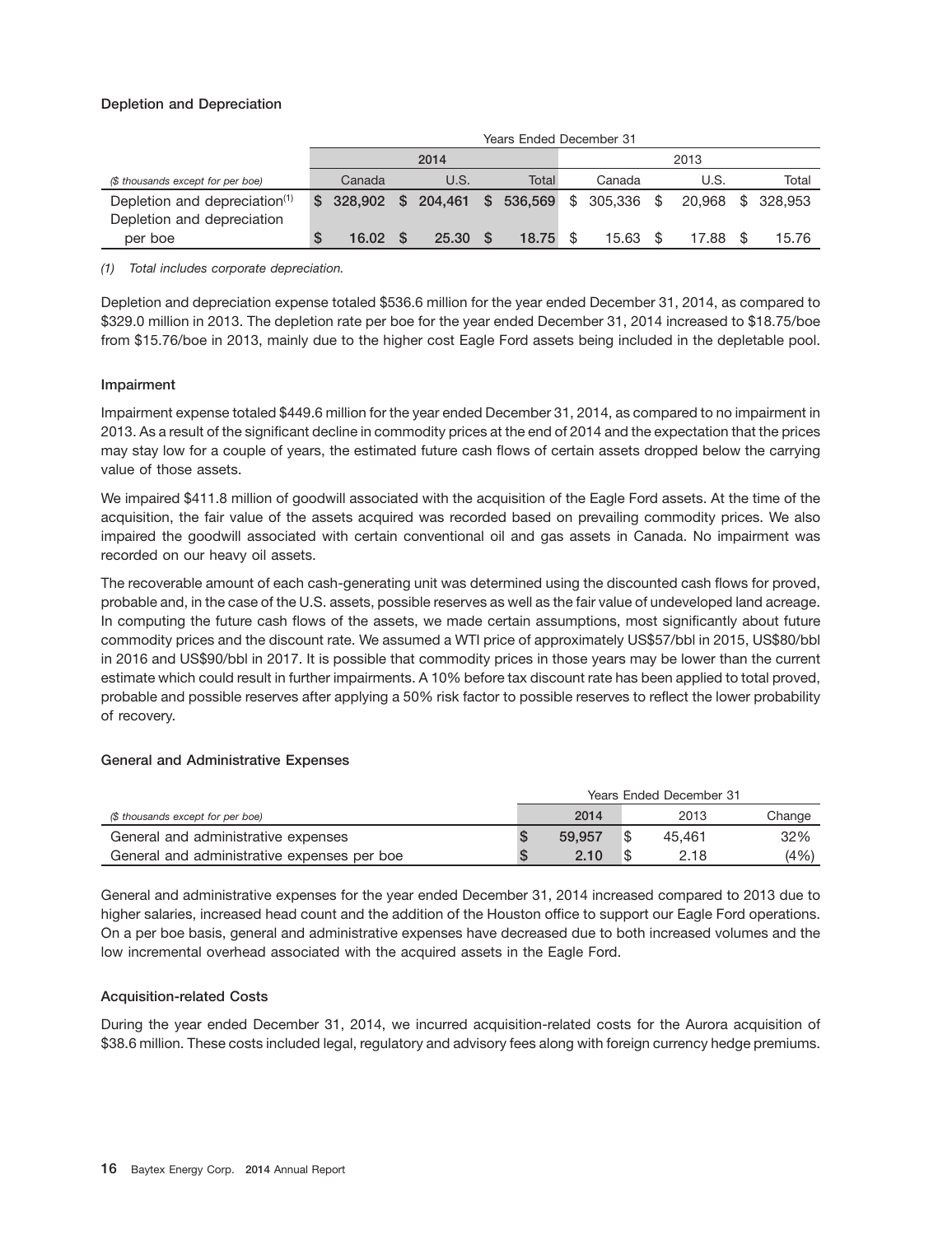#### **Gain on Divestiture of Oil and Gas Properties**

For the year ended December 31, 2014, the gain on divestiture of oil and gas properties totaled \$50.2 million before tax representing three separate transactions. In the fourth quarter of 2014 we disposed of non-core assets in Western Canada for net cash proceeds \$45.7 million resulting in a \$3.7 million gain before income tax. In the third quarter of 2014, we disposed of our interests located in North Dakota for net proceeds of \$341.6 million resulting in a \$28.6 million gain before income tax. In the second quarter of 2014, we completed a swap of assets, exiting mature properties in Saskatchewan and acquiring additional properties in the Peace River area, resulting in a gain on divestiture of oil and gas properties of \$17.9 million.

#### **Share-based Compensation Expense**

Compensation expense associated with the Share Award Incentive Plan is recognized in income over the vesting period of the share awards with a corresponding increase in contributed surplus. The issuance of common shares upon the conversion of share awards is recorded as an increase in shareholders' capital with a corresponding reduction in contributed surplus.

Compensation expense related to the Share Award Incentive Plan decreased to \$27.5 million for the year ended December 31, 2014 from \$30.7 million in 2013. This decrease is primarily due to an increase in actual forfeitures resulting from the closure of our Denver office combined with a higher estimated future forfeiture rate on share awards during 2014 compared to 2013.

As at December 31, 2013, all outstanding share rights granted under the share rights plan were fully expensed and exercisable and therefore no compensation expense was recorded related to the share rights for the year ended December 31, 2014 compared to \$1.6 million of expense in 2013.

#### **Financing Costs**

Financing costs include interest on bank loans and long-term debt, non-cash charges related to accretion of asset retirement obligations, the amortization of financing expenses and debt financing costs.

|                                           | Years Ended December 31 |   |        |        |  |  |
|-------------------------------------------|-------------------------|---|--------|--------|--|--|
| (\$ thousands except for %)               | 2014                    |   | 2013   | Change |  |  |
| Bank loan and other                       | 22.364                  | S | 12.379 | 81%    |  |  |
| Long-term debt                            | 60,418                  |   | 30.945 | 95%    |  |  |
| Accretion on asset retirement obligations | 7.251                   |   | 7.011  | 3%     |  |  |
| Financing costs                           | 90,033                  | S | 50,335 | 79%    |  |  |

The increase in financing costs for the year ended December 31, 2014 is primarily due to higher outstanding debt levels compared to 2013. Debt levels increased primarily as a result of the acquisition of the Eagle Ford assets.

#### **Foreign Exchange**

Unrealized foreign exchange gains and losses are due to the translation of the U.S. dollar denominated long-term debt and bank loans caused by the movement of the Canadian dollar against the U.S. dollar during the period. Realized foreign exchange gains and losses are due to our day-to-day U.S. dollar denominated transactions.

|                                          | <b>Years Ended December 31</b> |        |    |         |        |  |
|------------------------------------------|--------------------------------|--------|----|---------|--------|--|
| (\$ thousands except for exchange rates) |                                | 2014   |    | 2013    | Change |  |
| Unrealized foreign exchange loss         |                                | 75.011 | \$ | 9.828   | 663%   |  |
| Realized foreign exchange loss (gain)    |                                | 370    |    | (5,922) | (106%) |  |
| Foreign exchange loss                    |                                | 75.381 | \$ | 3.906   | 1,830% |  |
| CAD/USD exchange rates:                  |                                |        |    |         |        |  |
| At beginning of period                   |                                | 1.0636 |    | 0.9949  |        |  |
| At end of period                         |                                | 1.1601 |    | 1.0636  |        |  |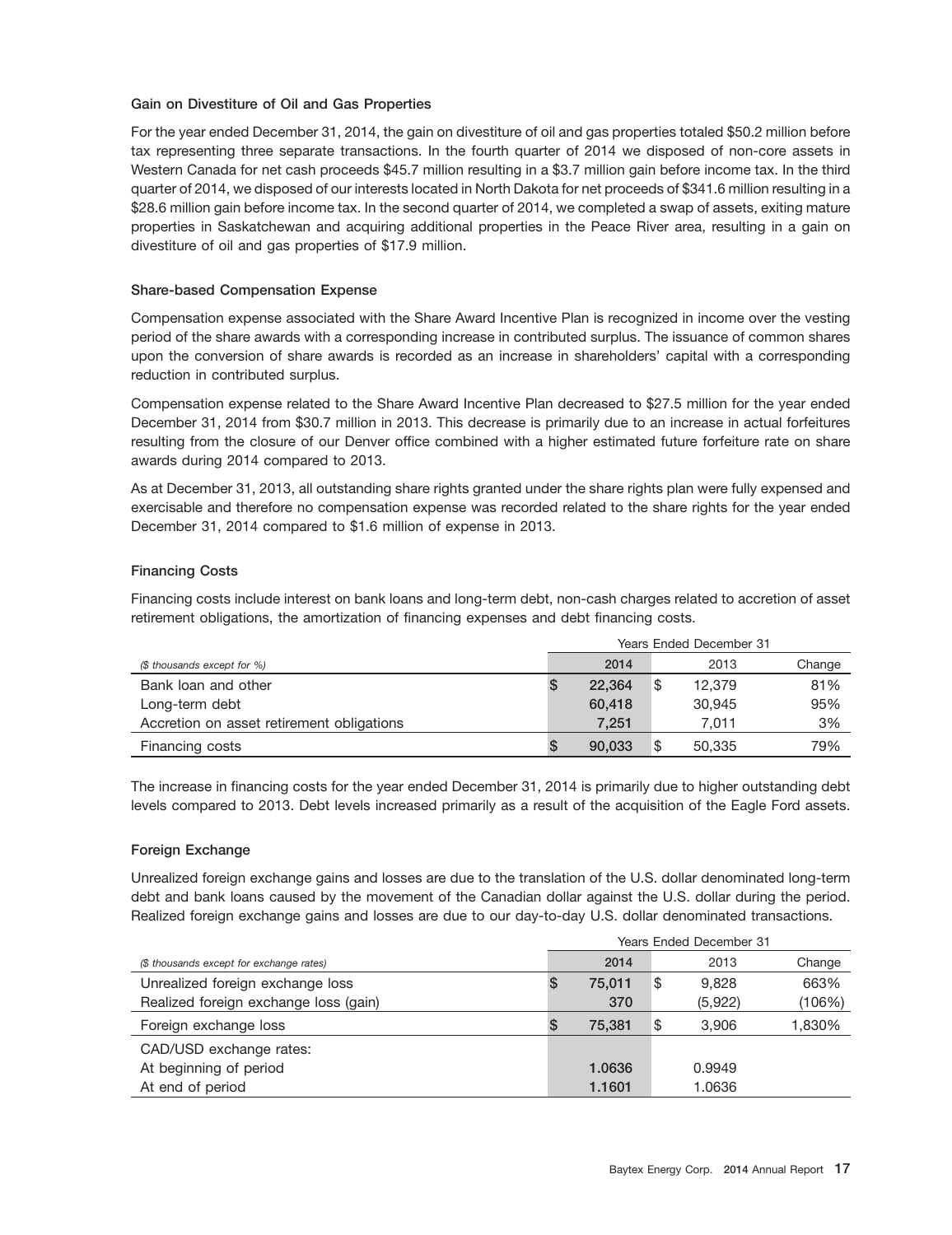The foreign exchange losses of \$75.4 million for the year ended December 31, 2014 are primarily due to the drop in the value of the Canadian dollar against the U.S. dollar.

## **Income Taxes**

For the year ended December 31, 2014, total income tax expense was \$134.4 million, an increase of \$81.6 million over 2013, and was comprised of \$53.9 million of current income tax expense and \$80.5 million of deferred income tax expense. For the year ended December 31, 2013, total income tax of \$52.8 million comprised of \$6.8 million of current income tax recovery and \$59.6 million of deferred income tax expense.

The gain on disposition of the North Dakota assets resulted in current income tax expense of \$52.2 million and a deferred income tax recovery of \$52.4 million.

The increase in the total income tax expense for the year ended December 31, 2014 primarily related to the increase in unrealized financial derivative gains and an increase in tax pool claims used to shelter higher netbacks, partially offset by the increase in unrealized foreign exchange losses.

## **Tax Pools**

We have accumulated the Canadian and US tax pools, as noted in the table below, which will be available to reduce future taxable income. Our cash income tax liability is dependent upon many factors, including the prices at which we sell our production, available income tax deductions and the legislative environment in place during the taxation year. Based upon the current forward commodity price outlook, projected production and cost levels, and currently enacted tax laws in Canada and the United States, Baytex expects to pay cash income taxes in 2015 at an effective tax rate of approximately 5% of funds from operations.

In 2014, the Canada Revenue Agency advised Baytex that it is proposing to reassess certain subsidiaries of Baytex to deny non-capital loss deductions relevant to the calculation of income taxes for the years 2011 through 2013. If the non-capital loss deductions that have been claimed to-date are disallowed, it would result in an estimated liability of approximately \$57 million and a reduction of approximately \$262 million of non-capital losses for subsequent taxation years. The Company believes that it should be entitled to deduct the non-capital losses and that its tax filings to-date are correct. We expect to defend the position as filed.

The income tax pools detailed below are deductible at various rates as prescribed by law:

|                                                    | December 31.  | December 31.  |
|----------------------------------------------------|---------------|---------------|
| (\$ thousands)                                     | 2014          | 2013          |
| <b>Canadian Tax Pools</b>                          |               |               |
| Canadian oil and natural gas property expenditures | \$<br>237,734 | \$<br>281,892 |
| Canadian development expenditures                  | 490,721       | 496,847       |
| Canadian exploration expenditures                  | 611           | 487           |
| Undepreciated capital costs                        | 428,830       | 380,704       |
| Non-capital losses                                 | 132,522       | 160,203       |
| Financing costs and other                          | 76,780        | 10,874        |
| Total Canadian tax pools                           | \$1,367,198   | \$1,331,007   |
| U.S. Tax Pools                                     |               |               |
| Taxable depletion                                  | \$<br>354,149 | \$<br>45,334  |
| Intangible drilling costs                          | 311,586       | 8,869         |
| Tangibles                                          | 209,655       | 18,843        |
| Non-capital losses                                 | 553,172       | 64,936        |
| Other                                              | 79,212        | 7,182         |
| Total U.S. tax pools                               | \$1,507,774   | \$<br>145,164 |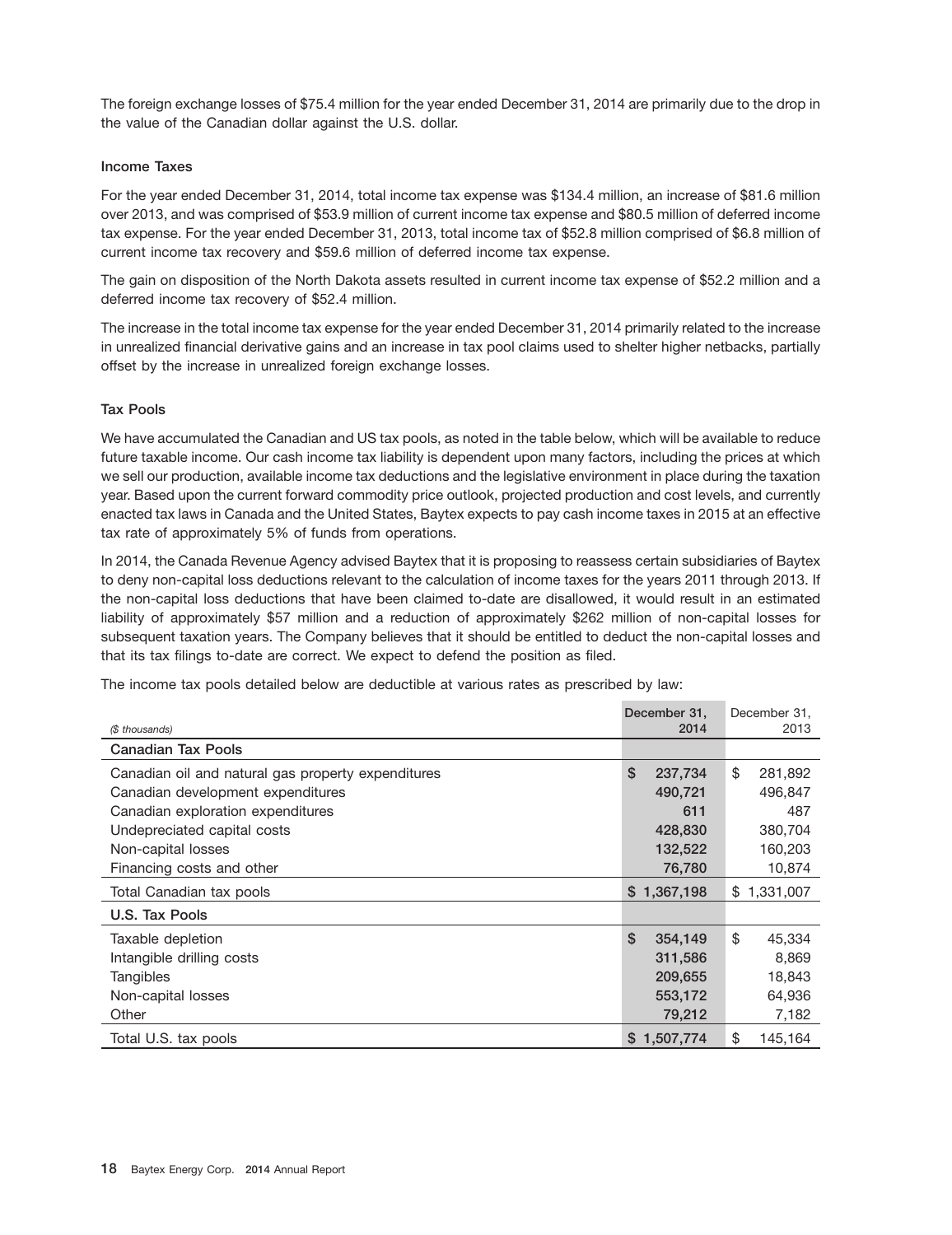## **Net Income (Loss)**

Net loss for the year ended December 31, 2014 totaled \$132.8 million compared to net income of \$164.8 million in 2013. The decrease was due to a \$449.6 million impairment charge, higher unrealized foreign exchange losses, acquisition costs related to the acquisition of Aurora and higher depletion expense, financing costs and income taxes, partially offset by higher operating netbacks, higher financial derivative gains and gains on divestitures of oil and gas properties.

# **Other Comprehensive Income**

Other comprehensive income is comprised of the foreign currency translation adjustment on U.S. operations not recognized in profit or loss. The \$213.5 million foreign currency translation gain for the year ended December 31, 2014 is due to the weakening of the Canadian dollar against the U.S. dollar at December 31, 2014 compared to the exchange rate on June 11, 2014 (being the closing date of the acquisition of Aurora), and December 31, 2013. Other comprehensive income is higher in 2014 than in 2013 as the carrying value of U.S. operations is significantly higher in the current year as a result of the Aurora acquisition.

# **Capital Expenditures**

Capital expenditures for the year ended December 31, 2014 and 2013 are summarized as follows:

|                                           |    | Years Ended December 31 |                       |  |             |    |           |              |               |
|-------------------------------------------|----|-------------------------|-----------------------|--|-------------|----|-----------|--------------|---------------|
|                                           |    |                         | 2014                  |  |             |    |           | 2013         |               |
| (\$ thousands)                            |    | Canada                  | U.S.                  |  | Total       |    | Canada    | U.S.         | Total         |
| Exploration and development               | \$ | 394.228                 | \$ 371,842 \$ 766,070 |  |             | \$ | 471.003   | \$<br>79.897 | \$<br>550,900 |
| Acquisitions, net of                      |    |                         |                       |  |             |    |           |              |               |
| divestitures                              |    | (33, 863)               | 2,579,019             |  | 2.545.156   |    | (42, 150) | 3.068        | (39,082)      |
| Other plant and equipment,                |    |                         |                       |  |             |    |           |              |               |
| net <sup>(1)</sup>                        |    |                         |                       |  | 8,283       |    |           |              | 4,059         |
| Total capital expenditures <sup>(1)</sup> | S  | 360,365                 | \$2,950,861           |  | \$3,319,509 | \$ | 428.853   | \$<br>82.965 | 515.877       |

*(1) Total includes corporate capital expenditures.*

During the year ended December 31, 2014, exploration and development expenditures of \$766.1 million increased \$215.2 million from the same period in 2013. The increase is comprised of \$315.7 million related to our Eagle Ford assets which was partially offset by decreases of \$76.8 million in Canada and \$23.7 million in North Dakota. In 2014, we drilled 215.5 net wells (175.1 in Canada, 33.2 in the Eagle Ford and 7.2 in North Dakota) compared to 226.8 net wells (203.5 in Canada and 23.3 in North Dakota) in 2013. In 2014, capital investment activity progressed as planned in our key development areas. For the year ended December 31, 2014, our Canadian exploration and development expenditures were moderately lower compared to 2013 due to our current focus on the Eagle Ford assets.

Through the purchase of Aurora we acquired \$2,520.6 million of oil and natural gas properties, \$391.1 million of exploration and evaluation assets and \$1.2 million of other plant and equipment.

On September 24, 2014, we disposed of our interests located in North Dakota for cash proceeds of \$341.6 million. The assets consisted of oil and gas properties, exploration and evaluation assets and other plant and equipment with carrying values of \$294.0 million, \$32.5 million and \$2.0 million, respectively. We also disposed of certain non-core assets in Canada late in the fourth quarter for cash proceeds of \$45.7 million. The assets consisted of oil and gas properties and exploration and evaluation assets with carrying values of \$34.8 million and \$7.2 million, respectively.

# **FUNDS FROM OPERATIONS, PAYOUT RATIO AND BANK EBITDA**

Funds from operations, payout ratio and bank EBITDA are non-GAAP measures. Funds from operations represents cash flow from operating activities adjusted for financing costs, changes in non-cash operating working capital and other operating items. Payout ratio is calculated as cash dividends (net of DRIP) divided by funds from operations.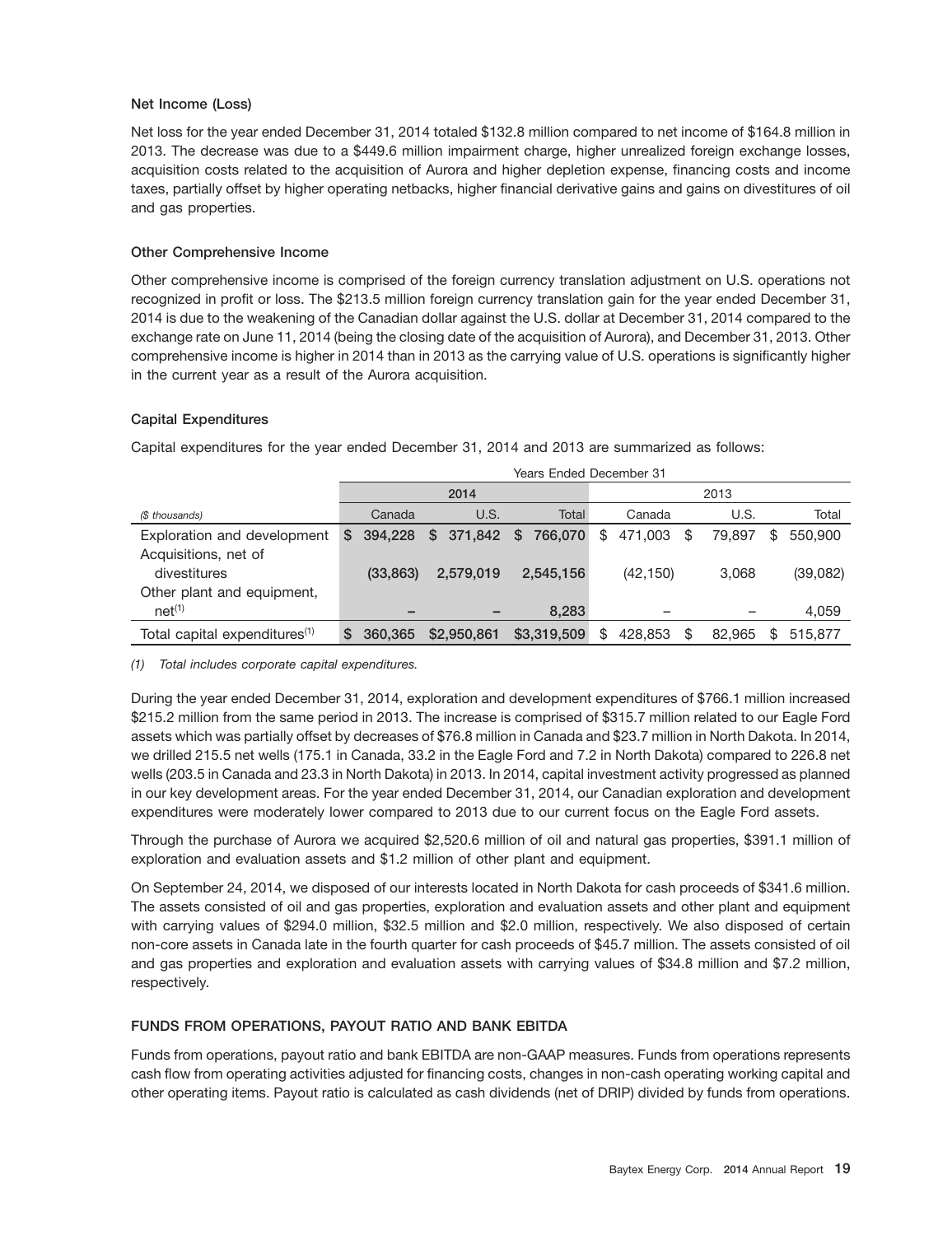Bank EBITDA is calculated according to the terms of the credit facility agreement. Baytex considers these to be key measures of performance as they demonstrate our ability to generate the cash flow necessary to fund dividends and capital investments.

The following table reconciles cash flow from our operating activities (a GAAP measure) to funds from operations (a non-GAAP measure).

|                                           | <b>Years Ended December 31</b> |           |            |  |
|-------------------------------------------|--------------------------------|-----------|------------|--|
| (\$ thousands except for %)               |                                | 2014      | 2013       |  |
| Cash flow from operating activities       | \$                             | 974,569   | \$ 638,476 |  |
| Change in non-cash working capital        |                                | (28, 222) | (3, 447)   |  |
| Asset retirement expenditures             |                                | 14,528    | 12,076     |  |
| Financing costs                           |                                | (90, 033) | (50, 335)  |  |
| Accretion on asset retirement obligations |                                | 7,251     | 7,011      |  |
| Accretion on long-term debt               |                                | 1,697     | 657        |  |
| Funds from operations                     | \$                             | 879,790   | \$ 604,438 |  |
| Dividends declared                        | \$                             | 395,600   | \$327.029  |  |
| Reinvested dividends                      |                                | (94, 482) | (89, 366)  |  |
| Cash dividends declared (net of DRIP)     | \$                             | 301,118   | \$237,663  |  |
| Payout ratio                              |                                | 45%       | 54%        |  |
| Payout ratio (net of DRIP)                |                                | 34%       | 39%        |  |

Baytex does not deduct capital expenditures when calculating the payout ratio. Should the costs to explore for, develop or acquire petroleum and natural gas assets increase significantly, it is possible that we would be required to reduce or eliminate dividends on our common shares in order to fund capital expenditures. There can be no certainty that we will be able to maintain current production levels in future periods. Cash dividends declared, net of DRIP participation, of \$301.1 million for the year ended December 31, 2014 were funded by funds from operations of \$879.8 million.

The following table reconciles net income (a GAAP measure) to Bank EBITDA (a non-GAAP measure).

|                                        | <b>Years Ended December 31</b> |           |  |  |
|----------------------------------------|--------------------------------|-----------|--|--|
| (\$ thousands)                         | 2014                           | 2013      |  |  |
| Net income (loss)                      | (132, 807)<br>\$               | \$164,845 |  |  |
| Plus:                                  |                                |           |  |  |
| Financing costs                        | 90,033                         | 50,335    |  |  |
| Current tax expense (recovery)         | 53,875                         | (6, 821)  |  |  |
| Depletion and depreciation             | 536,569                        | 328,953   |  |  |
| EBITDA attributable to acquired assets | 254,087                        |           |  |  |
| Non-cash items <sup>(1)</sup>          | 414,898                        | 102,972   |  |  |
| <b>Bank EBITDA</b>                     | \$1,216,655                    | \$640.284 |  |  |

*(1) Non-cash items include share-based compensation, unrealized foreign exchange loss, exploration and evaluation expense, unrealized loss (gain) on financial derivatives, gain on divestiture of oil and gas properties, impairment and deferred income tax expense.*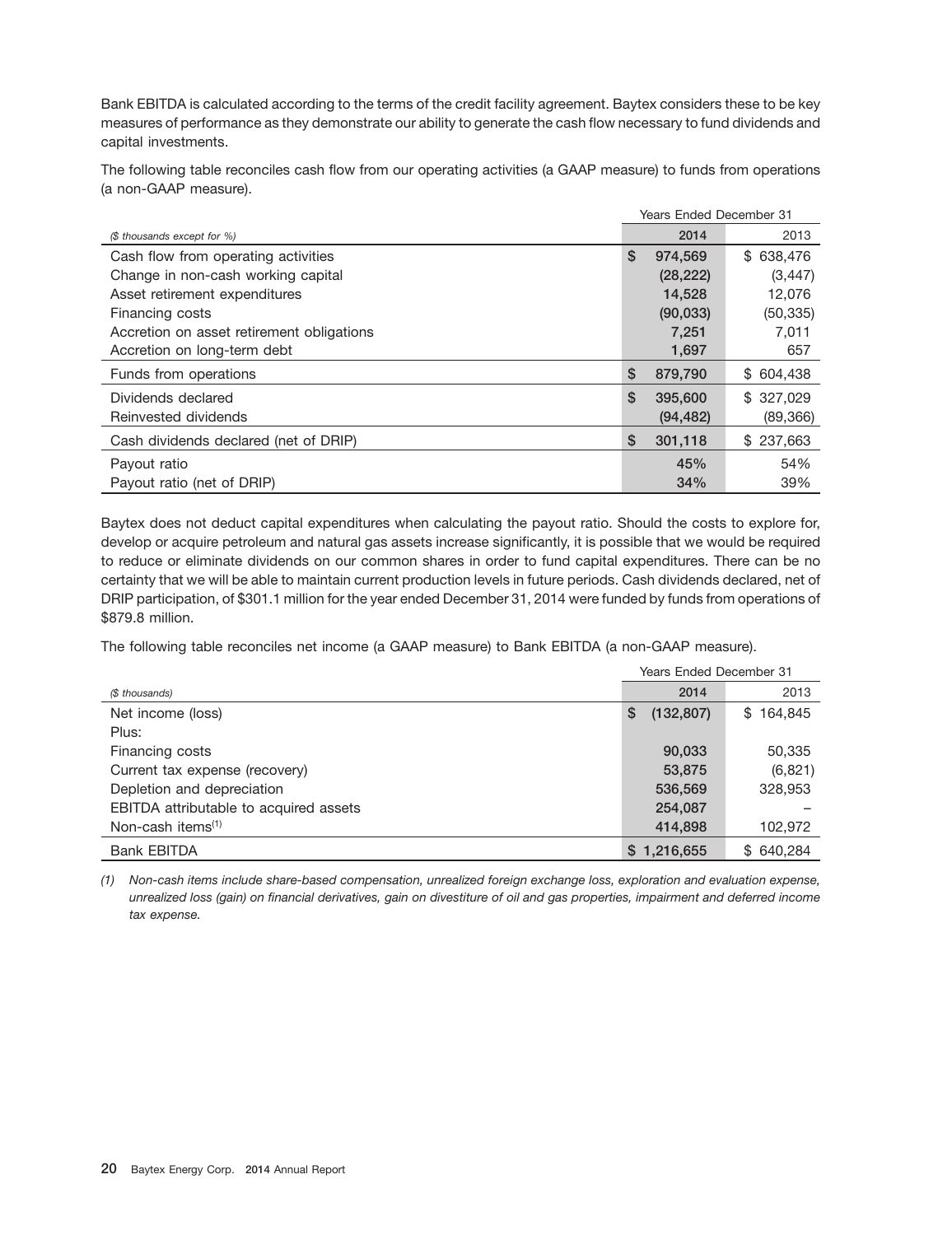# **LIQUIDITY, CAPITAL RESOURCES AND RISK MANAGEMENT**

We regularly review our liquidity sources as well as our exposure to counterparties and believe that our capital resources will be sufficient to meet our on-going short, medium and long-term commitments. Specifically, we believe that our internally generated funds from operations, augmented by funds from our hedging program and our existing undrawn credit facilities, will provide sufficient liquidity to sustain our operations, dividends and planned capital expenditures. The timing of most of the capital expenditures is discretionary and there are no material long-term capital expenditure commitments. The level of dividend is also discretionary, and we have the ability to modify dividend levels should funds from operations be negatively impacted by factors such as reductions in commodity prices or production volumes. Further, we believe that our counterparties currently have the financial capacity to honor outstanding obligations to us in the normal course of business. We periodically review the financial capacity of our counterparties and, in certain circumstances, we will seek enhanced credit protection.

The current market environment, highlighted by unusually low commodity prices, has negative implications to our internally generated funds from operations. We have taken steps to protect our liquidity. These include a reduction of the monthly dividend from \$0.24 per share to \$0.10 per share and reducing our 2015 capital program by 40% from our initial expectations. We have also received relaxation of certain financial covenants applicable to our credit facilities (discussed below). If the current commodity price environment continues, or if prices decline further, we may need to make additional changes to the dividend or our capital program. A sustained low price environment could lead to a default of certain financial covenants which in turn, could impact our ability to borrow under existing facilities or obtain new financing. It could also restrict our ability to pay dividends or sell assets and may result in the debt of the Company becoming immediately due and payable. Should the funds generated from operations be insufficient to fund the minimum capital expenditures required to maintain operations, the Company may draw the maximum funds available under our current credit facilities. As a result, we may consider seeking additional capital in the form of debt or equity, however, there is no certainty that any of these sources of capital would be available when required.

In the oil and gas industry, it is not unusual to have a working capital deficiency as accounts receivable arising from sales of production are usually settled within one or two months but accounts payable related to capital and operating expenditures are usually settled over a longer time span (often two to four months) due to vendor billing cycles and internal approval processes.

| (\$ thousands)                            | December 31,<br>2014 | December 31,<br>2013 |
|-------------------------------------------|----------------------|----------------------|
| Bank loan <sup>(1)</sup>                  | 666,886              | \$<br>223,371        |
| Long-term debt $(1)$                      | 1,418,685            | 459,540              |
| Working capital deficiency <sup>(2)</sup> | 210,409              | 79.151               |
| Total monetary debt                       | \$2,295,980          | \$<br>762.062        |

The following table summarizes our total monetary debt at December 31, 2014 and 2013.

*(1) Principal amount of instruments.*

*(2) Working capital is current assets less current liabilities (excluding non-cash items such as unrealized gains or losses on financial derivatives and assets and liabilities held for sale).*

At December 31, 2014, total monetary debt was \$2,296.0 million, as compared to \$762.1 million at December 31, 2013. The increase in total monetary debt at December 31, 2014, as compared to December 31, 2013, was primarily due to the acquisition of Aurora, combined with exploration and development expenditures and cash dividends exceeding cash flow from operating activities during the year.

## **Bank Loan**

Effective June 4, 2014, Baytex established revolving extendible unsecured credit facilities with its bank lending syndicate comprised of a \$50 million operating loan and a \$950 million syndicated loan for Baytex and a US\$200 million syndicated loan for our wholly-owned subsidiary, Baytex Energy USA, Inc., all of which have a four-year term (collectively, the "Revolving Facilities").

An additional \$200 million non-revolving single draw down facility was available solely to finance the acquisition of Aurora. In accordance with the terms of the credit facility agreement, it was repaid in full on September 29, 2014 using a portion of the proceeds from the sale of the North Dakota assets.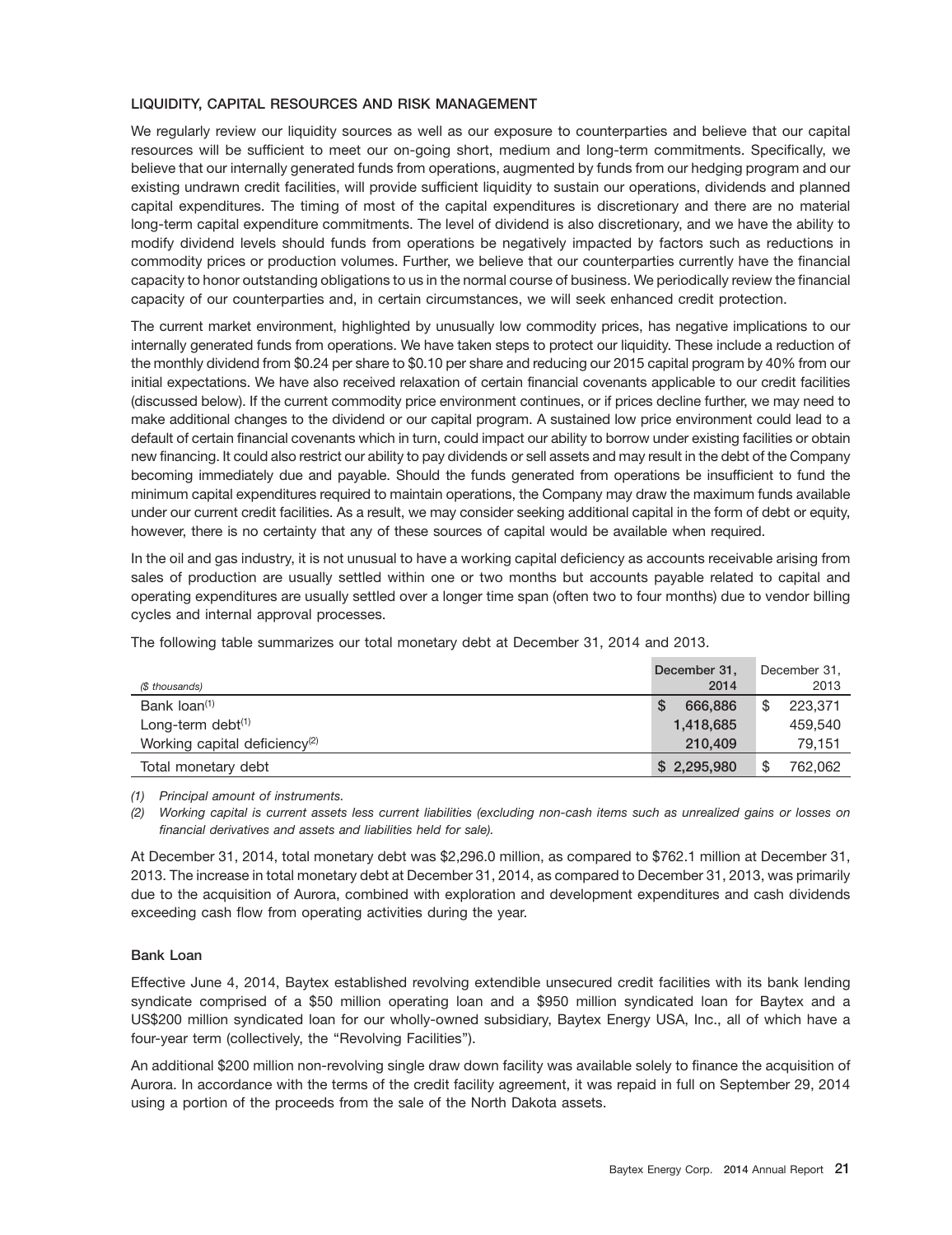During the year ended December 31, 2014, debt issuance costs of \$4.1 million relating to the restructuring of the Revolving Facilities were netted against the carrying value of the bank loan and will be amortized as financing costs over the four-year term of the facility. For the year ended December 31, 2014, amortization on debt issuance costs of \$0.5 million have been expensed.

The Revolving Facilities contain standard commercial covenants for facilities of this nature and do not require any mandatory principal payments prior to maturity, which is currently June 4, 2018. Baytex may request an extension under the Revolving Facilities which could extend the revolving period for up to four years (subject to a maximum four-year term at any time). At December 31, 2014, \$666.9 million was drawn on the Revolving Facilities leaving approximately \$565.1 million in undrawn credit capacity. Copies of the agreements relating to the Revolving Facilities are accessible on the SEDAR website at www.sedar.com (filed under the category ''Material Document'' on June 11, 2014, September 9, 2014 and February 24, 2015).

The weighted average interest rate on the bank loan for the year ended December 31, 2014 was 3.25% (year ended December 31, 2013 – 4.61%).

# **Long-term Debt**

On June 6, 2014, we issued US\$800 million of senior unsecured notes, comprised of US\$400 million of 5.125% notes due June 1, 2021 (the ''2021 Notes'') and US\$400 million of 5.625% notes due June 1, 2024 (the ''2024 Notes''). The 2021 Notes and the 2024 Notes pay interest semi-annually and are redeemable at the Company's option, in whole or in part, commencing on June 1, 2017 (in the case of the 2021 Notes) and June 1, 2019 (in the case of the 2024 Notes) at specified redemption prices.

Pursuant to the acquisition of Aurora, we assumed US\$365 million of 9.875% senior unsecured notes due February 15, 2017 (the "2017 Notes") and US\$300 million of 7.500% senior unsecured notes due April 1, 2020 (the ''2020 Notes''). On June 11, 2014, we purchased and cancelled US\$357.1 million (97.8% of total outstanding) of the 2017 Notes and US\$293.6 million (97.9% of total outstanding) of the 2020 Notes. The remaining notes are redeemable at the Company's option, in whole or in part, commencing on February 15, 2015 (in the case of the 2017 Notes) and April 1, 2016 (in the case of the 2020 Notes) at specified redemption prices. On February 27, 2015, the Company redeemed all outstanding 2017 Notes at a price of US\$8.3 million plus accrued interest.

On July 19, 2012, we issued \$300 million principal amount of senior unsecured notes bearing interest at 6.625% payable semi-annually with principal repayable on July 19, 2022. These notes are redeemable at the Company's option in whole or in part, commencing on July 19, 2017 at specified redemption prices.

On February 17, 2011, we issued US\$150 million principal amount of senior unsecured notes bearing interest at 6.75% payable semi-annually with principal repayable on February 17, 2021. These notes are redeemable at the Company's option in whole or in part, commencing on February 17, 2016 at specified redemption prices.

## **Covenants**

The following table lists the financial covenants under the Revolving Facilities and the senior unsecured notes, and the compliance therewith as at December 31, 2014.

| Covenant Description                            | Covenant as at<br>February 20,<br>2015 | Covenant as at<br>December 31,<br>2014 | Position as at<br>December 31,<br>2014 |
|-------------------------------------------------|----------------------------------------|----------------------------------------|----------------------------------------|
| Bank loan                                       | Maximum Ratio                          | <b>Maximum Ratio</b>                   |                                        |
| Senior debt to Capitalization <sup>(1)(2)</sup> | 0.65:1.00                              | 0.50:1.00                              | 0.46:1.00                              |
| Senior debt to Bank EBITDA(1)(5)(6)             | 4.75:1.00                              | 3.00:1.00                              | 1.72:1.00                              |
| Total debt to Bank EBITDA(3)(5)(6)              | 4.75:1.00                              | 4.00:1.00                              | 1.72:1.00                              |
| Long-term debt                                  | Minimum Ratio                          | <b>Minimum Ratio</b>                   |                                        |
| Fixed charge coverage $(4)$                     | 2:50:1.00                              | 2.50:1.00                              | 13.51:1.00                             |

*(1) ''Senior debt'' is defined as the sum of our bank loan and principal amount of long-term debt.*

*(2) ''Capitalization'' is defined as the sum of our bank loan, principal amount of long-term debt and shareholders' equity.*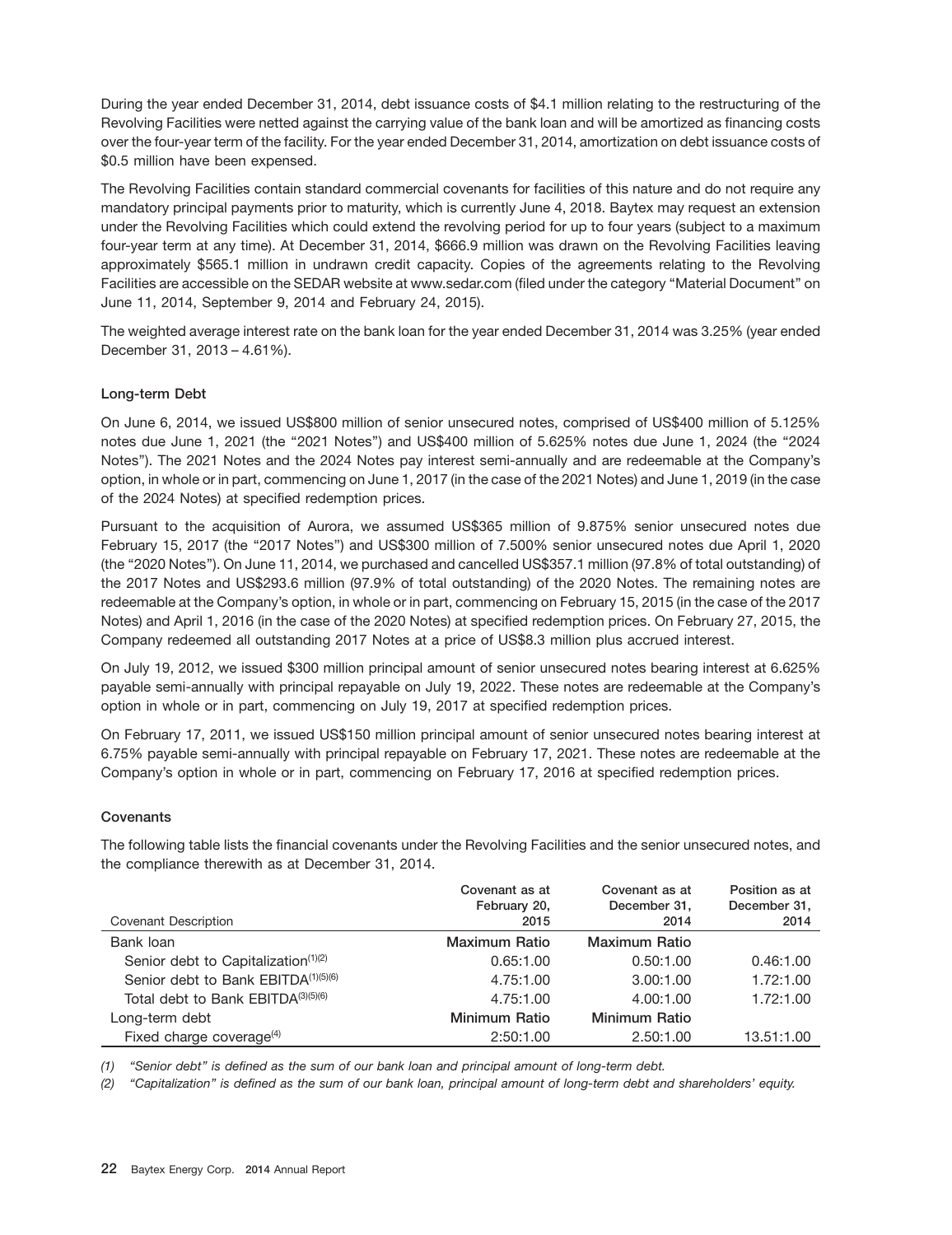- *(3) ''Total debt'' is defined as the sum of our bank loan, the principal amount of long-term debt, and certain other liabilities identified in the credit agreement.*
- *(4) Fixed charge coverage is computed as the ratio of financing costs to trailing twelve month adjusted income, as defined in the note indentures. Adjusted income for the trailing twelve months ended December 31, 2014 was \$1.22 billion, including earnings of Aurora on a pro forma basis.*
- *(5) For purposes of the covenant calculations, Aurora's Bank EBITDA for the trailing twelve months has been included, in accordance with the terms of the credit agreement.*
- *(6) Bank EBITDA is calculated based on terms and definitions set out in the credit agreement which adjusts net income for financing costs, income tax, certain specific unrealized and non-cash transactions (including depletion, depreciation, amortization, exploration expenses, unrealized gains and losses on financial derivatives and foreign exchange, and stock based compensation), and acquisition and disposition activity (excluding acquisition-related costs incurred) and is calculated based on a trailing twelve month basis.*

On February 20, 2015, we reached an agreement with the lending syndicate to amend the financial covenants as follows: a) the maximum Senior Debt to capitalization ratio will be 0.65:1.00 for the period December 31, 2014 up to and including December 31, 2016, and 0.55:1.00 thereafter; b) the maximum Senior Debt to Bank EBITDA ratio will be 4.75:1.00 for the period December 31, 2014 up to and including June 30, 2016, 4.50:1.00 for the period July 1, 2016 up to and including December 31, 2016 and 3.50:1.00 thereafter; and c) the maximum Total Debt to Bank EBITDA will be 4.75:1.00 for the period December 31, 2014 up to and including December 31, 2016, and 4.00:1.00 thereafter. If we exceed or breach any of the covenants under the Revolving Facilities or our senior unsecured notes, we may be required to repay, refinance or renegotiate the loan terms and may be restricted from paying dividends to our shareholders.

## **Financial Instruments**

As part of our normal operations, we are exposed to a number of financial risks, including liquidity risk, credit risk and market risk. Liquidity risk is the risk that the Company will encounter difficulty in meeting obligations associated with financial liabilities. We manage liquidity risk through cash and debt management. Credit risk is the risk that a counterparty to a financial asset will default, resulting in the Company incurring a loss. Credit risk is managed by entering into sales contracts with creditworthy entities and reviewing our exposure to individual entities on a regular basis. Market risk is the risk that the fair value of future cash flows will fluctuate due to movements in market prices, and is comprised of foreign currency risk, interest rate risk and commodity price risk. Market risk is partially mitigated through a series of derivative contracts intended to reduce some of the volatility of our funds from operations.

A summary of the risk management contracts in place as at December 31, 2014 and the accounting treatment thereof is disclosed in note 22 to the consolidated financial statements.

#### **Shareholders' Capital**

We are authorized to issue an unlimited number of common shares and 10,000,000 preferred shares. The rights and terms of preferred shares are determined upon issuance. As at February 27, 2015, we had 168,829,697 common shares and no preferred shares issued and outstanding. During the year ended December 31, 2014 we issued 42,715,132 common shares including 38,433,000 common shares upon closing of the acquisition of Aurora. Shares were also issued through the DRIP and our share-based compensation programs.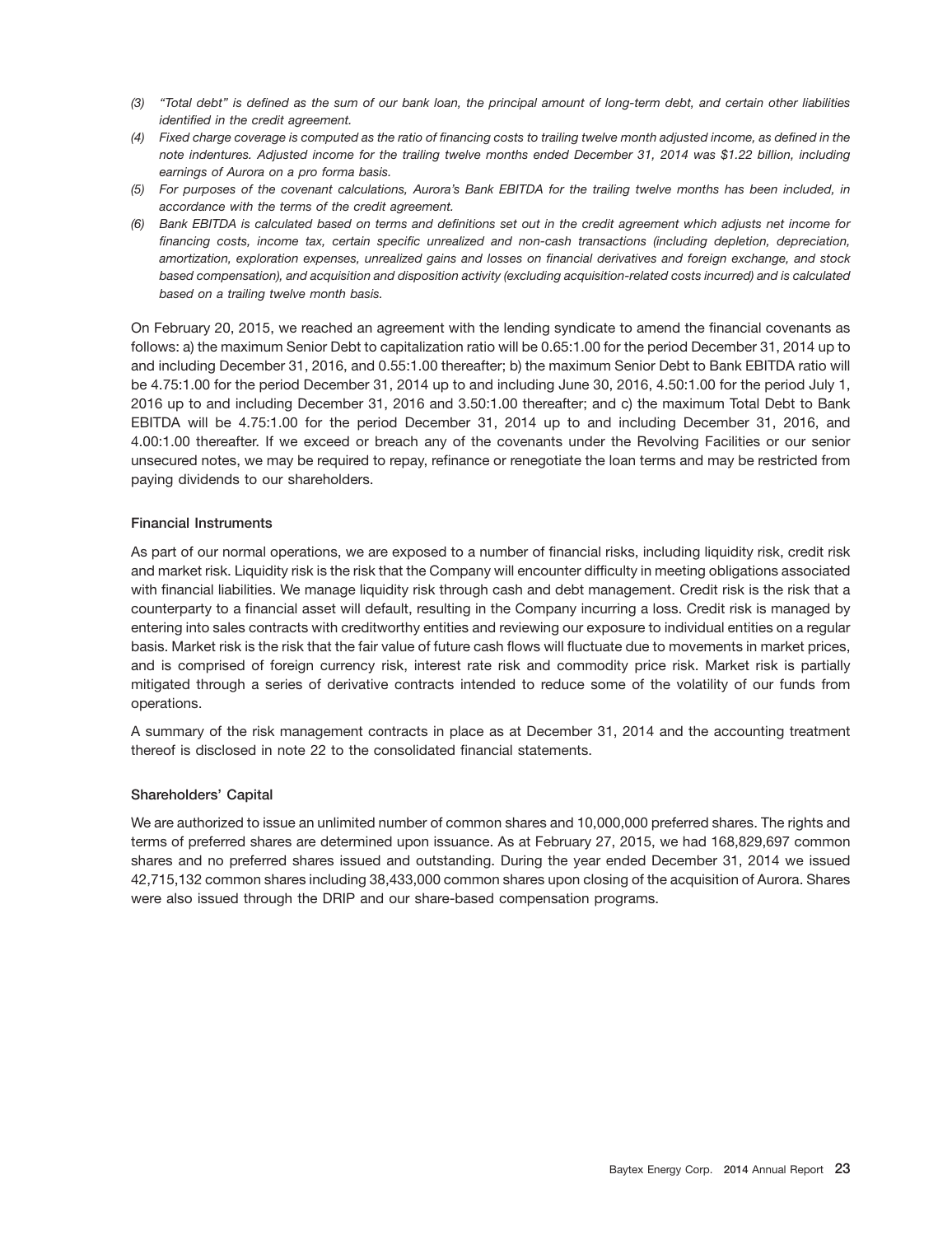## **Contractual Obligations**

We have a number of financial obligations that are incurred in the ordinary course of business. These obligations are of a recurring nature and impact the Company's funds from operations in an ongoing manner. A significant portion of these obligations will be funded by funds from operations. These obligations as of December 31, 2014 and the expected timing for funding these obligations are noted in the table below.

|                                   |              | Less than      |                        |           | Beyond      |
|-----------------------------------|--------------|----------------|------------------------|-----------|-------------|
| (\$ thousands)                    | Total        | year           | 3-5 years<br>1-3 years |           | 5 years     |
| Trade and other payables          | 398,261<br>S | \$398,261      | \$                     | \$        | \$          |
| Dividends payable to shareholders | 16,811       | 16,811         |                        |           |             |
| Bank $\text{Ioan}^{(1)(2)}$       | 666,886      |                |                        | 666,886   |             |
| Long-term debt $(2)$              | 1,418,685    |                | 9,165                  |           | 1,409,520   |
| Operating leases                  | 55,920       | 7.540          | 15.395                 | 16,006    | 16,979      |
| Processing agreements             | 63,292       | 10,780         | 15.347                 | 9.092     | 28,073      |
| Transportation agreements         | 74,204       | 12,146         | 21,323                 | 19,564    | 21,171      |
| Total                             | \$2,694,059  | 445.538<br>\$. | \$61,230               | \$711,548 | \$1,475,743 |

*(1) The bank loan is a covenant-based loan with a revolving period that is extendible annually for up to a four-year term. Unless extended, the revolving period will end on June 4, 2018, with all amounts to be re-paid on such date.*

*(2) Principal amount of instruments.*

We also have ongoing obligations related to the abandonment and reclamation of well sites and facilities which have reached the end of their economic lives. Programs to abandon and reclaim them are undertaken regularly in accordance with applicable legislative requirements.

# **CRITICAL ACCOUNTING ESTIMATES**

A summary of Baytex's significant accounting policies can be found in notes 3 and 4 to the consolidated financial statements. The preparation of the consolidated financial statements in accordance with GAAP requires management to make judgments and estimates that affect the financial results of the Company. The financial and operating results of Baytex incorporate certain estimates including:

- estimated revenues, royalties and operating costs on production as at a specific reporting date but for which actual revenues and costs have not yet been received;
- estimated capital expenditures on projects that are in progress;
- estimated future recoverable value of petroleum and natural gas properties and goodwill;
- estimated depletion and depreciation that are based on estimates of petroleum and natural gas reserves and future costs to develop those reserves that Baytex expects to recover in the future;
- estimated fair values of financial derivative contracts that are subject to fluctuation depending upon the underlying commodity prices, interest rates and foreign exchange rates;
- estimated value of share-based compensation related to our Share Award Incentive Plan and related performance conditions and forfeiture rates; and
- estimated value of asset retirement obligations that are dependent upon estimates of future costs and timing of expenditures.

Baytex employs individuals skilled in making such estimates and ensures those responsible have the most accurate information available. Further, approved budgets and prior period estimates are also reviewed and analyzed against actual results to ensure appropriate decisions are made for future estimates and outlooks. Actual results could differ materially if various assumptions or estimates do not turn out as expected.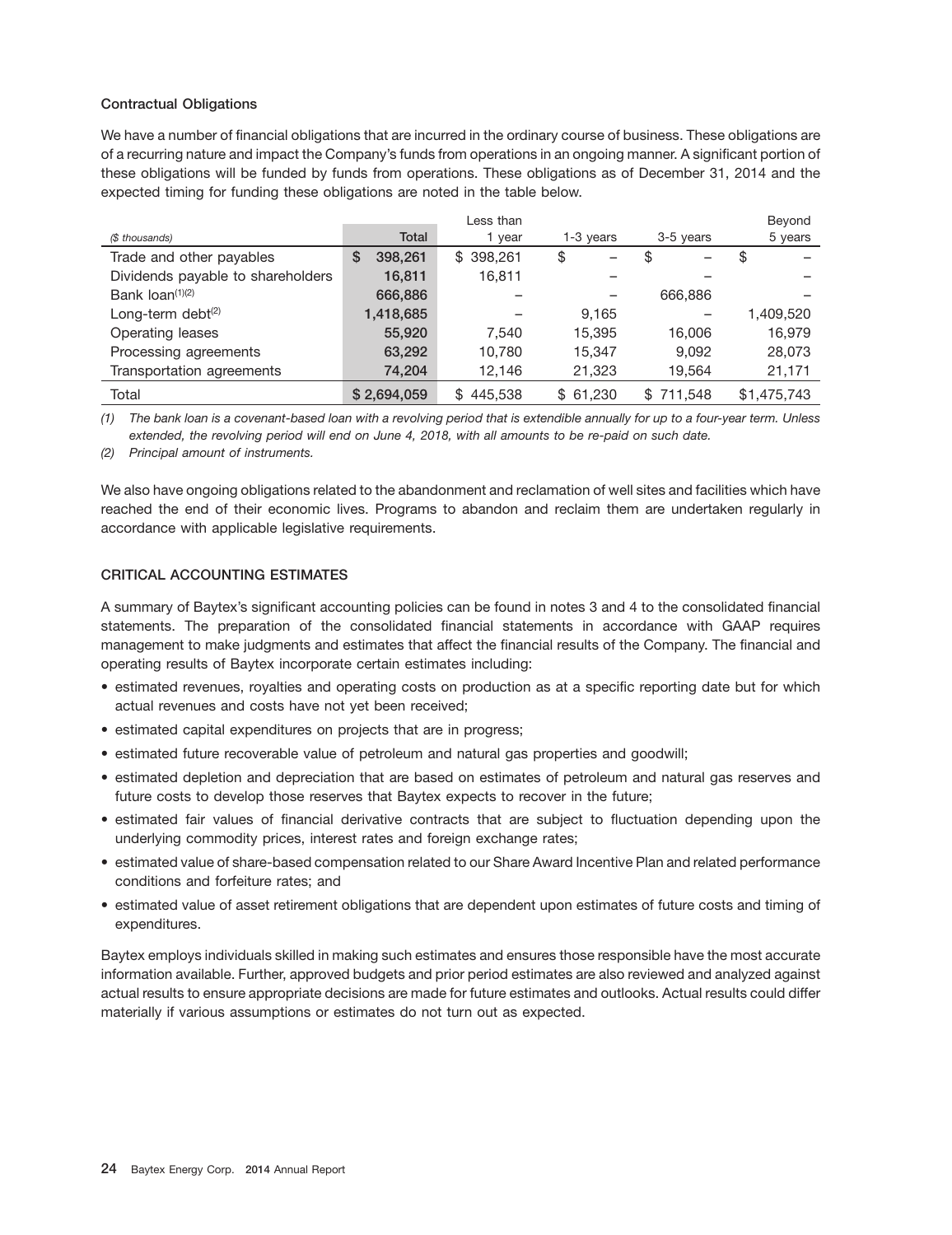# **CHANGES IN ACCOUNTING POLICIES**

## **Current Accounting Pronouncements**

#### *Presentation of Financial Statements*

Certain standards and amendments were issued effective for accounting periods beginning on or after January 1, 2014. Many of these updates are not applicable or not consequential to the Company and have been excluded from the discussion below. As of January 1, 2014, the Company adopted the following IFRS standards and amendments in accordance with the transitional provisions of each standard.

#### *Financial Instruments: Presentation*

IAS 32 ''Financial Instruments: Presentation'' is effective January 1, 2014, and has been amended to clarify certain requirements for offsetting financial assets and liabilities. IAS 32 relates to presentation and disclosure of financial instruments and the retrospective adoption of this standard did not have a material impact on the Company's consolidated financial statements.

#### *Levies*

IFRS Interpretations Committee (''IFRIC'') 21 ''Levies'' is effective January 1, 2014, and clarifies the recognition requirements concerning a liability to pay a levy imposed by a government, other than an income tax. The interpretation clarifies that the obligating event which gives rise to a liability is the activity that triggers the payment of the levy in accordance with the relevant legislation. The retrospective adoption of this standard did not have a material impact on the Company's consolidated financial statements.

#### **Future Accounting Pronouncements**

#### *Revenue from Contracts with customers*

IFRS 15, ''Revenue from Contracts with Customers'' is effective January 1, 2017 and will supersede IAS 11 and IAS 18 (and related interpretations including IFRIC 13, IFRIC 15, IFRIC 18 and SIC 31). The new standard moves away from a revenue recognition model based on an earnings process to an approach that is based on transfer of control of a good or service to a customer. The new standard also requires disclosures on the nature, amount, timing and uncertainty of revenues and cash flows arising from contracts with customers. The Company has not yet adopted IFRS 15 and is evaluating its impact on the consolidated financial statements.

# *Financial Instruments*

IFRS 9, ''Financial Instruments'' replaces IAS 39 ''Financial Instruments: Recognition and Measurement'', which eliminates the current multiple classification and measurement models for financial assets and liabilities with a single model that has only two classifications: amortized cost and fair value. In November 2013, the IASB amended IFRS 9 to include the new general hedge accounting model which remains optional, allows more opportunities to apply hedge accounting, and will be effective on January 1, 2018 and applied retroactively to each period presented. The Company has not yet adopted IFRS 9 and is evaluating its impact on the consolidated financial statements.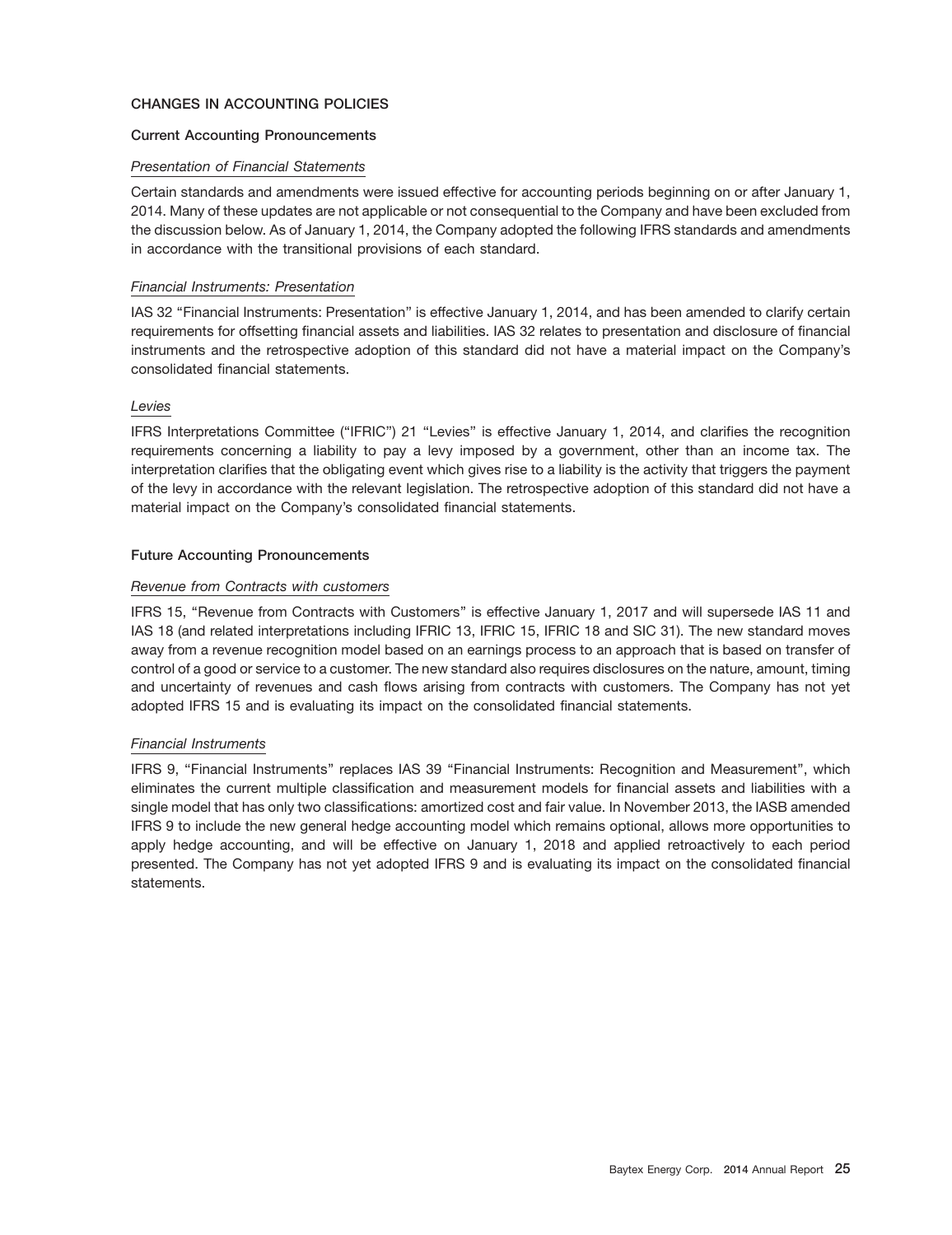# **SELECTED ANNUAL INFORMATION**

| (\$ thousands, except per common share amounts)           | 2014            | 2013          |
|-----------------------------------------------------------|-----------------|---------------|
| Revenues, net of royalties                                | \$1,529,897     | \$1,115,410   |
| Net income (loss)                                         | (132, 807)<br>S | 164,845<br>\$ |
| Per common share – basic                                  | \$<br>(0.89)    | \$<br>1.33    |
| Per common share – diluted                                | S<br>(0.89)     | 1.32<br>\$    |
| Total assets                                              | \$6,230,596     | \$2,698,334   |
| Total bank loan and long-term debt                        | \$2,062,344     | \$<br>675,401 |
| Cash dividends or distributions declared per common share | S<br>2.64       | \$<br>2.64    |
| Average wellhead prices, net of blending costs per boe    | S<br>66.54      | \$<br>61.74   |
| Total production (boe/d)                                  | 78,321          | 57,196        |

# **FOURTH QUARTER OF 2014**

Our production for the three months ended December 31, 2014 was 92,220 boe/d, significantly higher than the fourth quarter of 2013 (58,304 boe/d) due to the Aurora acquisition and stable production volumes from our Canadian assets. The fourth quarter of 2014 was the first full quarter without the disposed North Dakota assets. The Eagle Ford assets added 38,051 boe/d of production and \$208.3 million of revenue in the quarter. The price of WTI decreased by US\$24.32/bbl to US\$73.14/bbl in the fourth quarter of 2014 compared to the same period in 2013, partially offsetting the increase in revenue from higher production volumes. Funds from operations were \$245.5 million, bringing total funds from operations for the year to \$879.8 million. We incurred a net loss of \$361.8 million in the fourth quarter of 2014, down significantly from net income of \$31.2 million for the same period last year due to a goodwill impairment of \$449.6 million relating to the sharp drop in WTI prices.

|                                 | Three Months Ended<br>December 31 |        |  |
|---------------------------------|-----------------------------------|--------|--|
|                                 | 2014                              | 2013   |  |
| <b>Benchmark Averages</b>       |                                   |        |  |
| WTI oil (US\$/bbl)              | 73.14                             | 97.46  |  |
| WCS heavy (US\$/bbl)            | 58.90                             | 65.26  |  |
| Heavy oil differential          | 20%                               | 33%    |  |
| CAD/USD exchange rate           | 1.1378                            | 1.0494 |  |
| Edmonton par oil (\$/bbl)       | 75.69                             | 86.25  |  |
| LLS (US\$/bbl)                  | 76.34                             | 101.00 |  |
| AECO natural gas price (\$/mcf) | 4.01                              | 3.15   |  |
| NYMEX gas price (US\$/mmbtu)    | 4.00                              | 3.60   |  |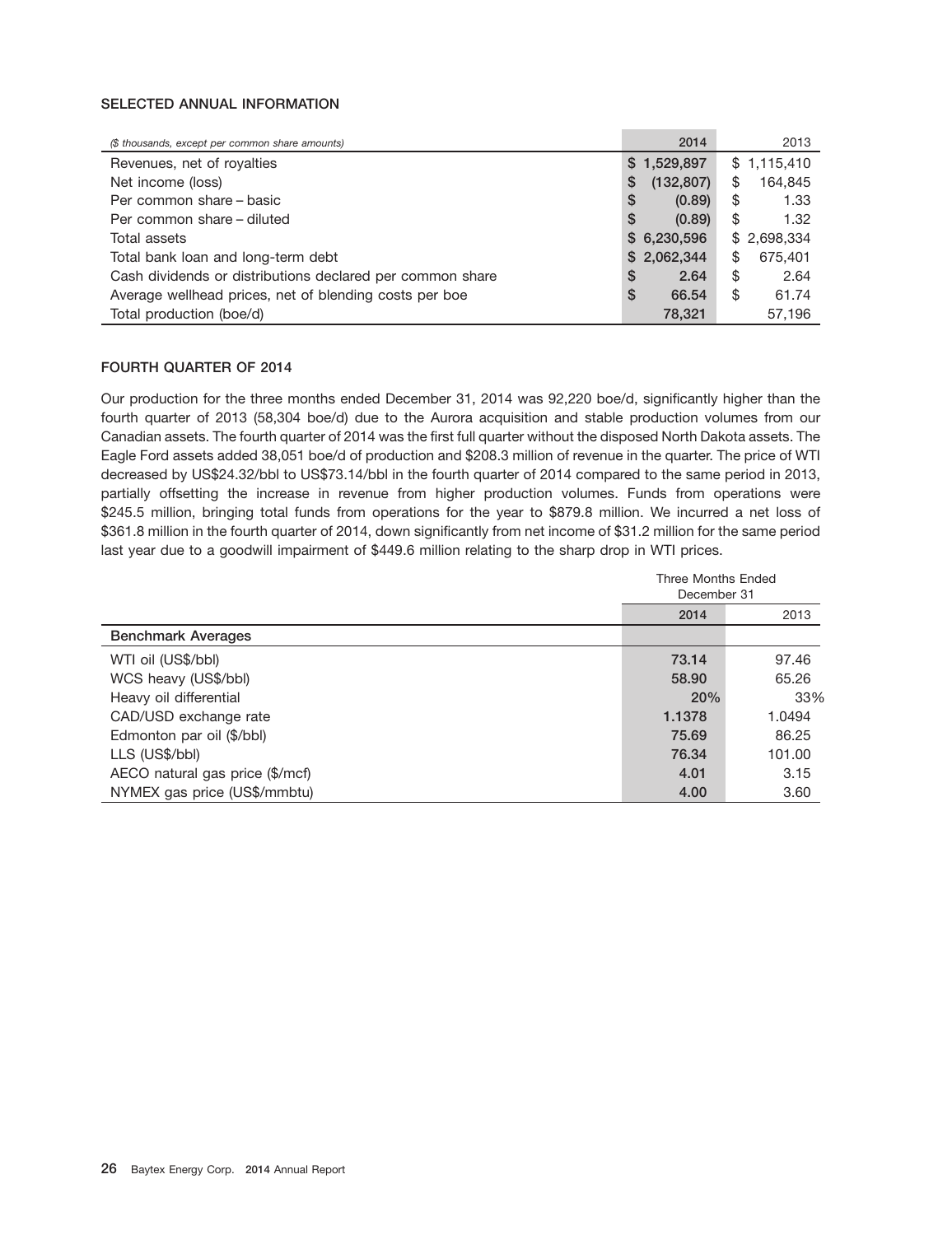|                                      | Three Months Ended December 31 |           |      |           |                           |           |      |        |    |        |    |        |
|--------------------------------------|--------------------------------|-----------|------|-----------|---------------------------|-----------|------|--------|----|--------|----|--------|
|                                      | 2014                           |           |      |           |                           |           | 2013 |        |    |        |    |        |
| (\$ thousands, except as noted)      |                                | Canada    |      | U.S.      |                           | Total     |      | Canada |    | U.S.   |    | Total  |
| <b>Daily Production</b>              |                                |           |      |           |                           |           |      |        |    |        |    |        |
| Heavy oil (bbl/d)                    |                                | 43,135    |      |           |                           | 43,135    |      | 43,254 |    |        |    | 43,254 |
| Light oil and condensate (bbl/d)     |                                | 2,494     |      | 24,422    |                           | 26,916    |      | 2,827  |    | 3,200  |    | 6,027  |
| NGL (bbl/d)                          |                                | 1,381     |      | 6,717     |                           | 8,098     |      | 1,906  |    | 114    |    | 2,020  |
| Natural gas (mcf/d)                  |                                | 43,048    |      | 41,380    |                           | 84,428    |      | 41,282 |    | 736    |    | 42,018 |
| Total production (boe/d)             |                                | 54,185    |      | 38,035    |                           | 92,220    |      | 54,867 |    | 3,437  |    | 58,304 |
| <b>Baytex Average Sales Prices</b>   |                                |           |      |           |                           |           |      |        |    |        |    |        |
| Heavy oil (\$/bbl)                   | \$                             | 53.34     | \$   |           | \$                        | 53.34     | \$   | 61.89  | \$ |        | \$ | 61.89  |
| Light oil and condensate (\$/bbl)    |                                | 70.77     |      | 77.86     |                           | 77.20     |      | 81.33  |    | 87.02  |    | 84.35  |
| NGL (\$/bbl)                         |                                | 33.31     |      | 26.99     |                           | 28.07     |      | 45.94  |    | 47.27  |    | 46.01  |
| Natural gas (\$/mcf)                 |                                | 3.89      |      | 4.36      |                           | 4.12      |      | 3.51   |    | 4.01   |    | 3.52   |
| Oil equivalent (\$/boe)              | \$                             | 49.66     | -\$  | 59.50     | $\mathfrak{s}$            | 53.72     | \$   | 57.20  | \$ | 83.46  | \$ | 58.75  |
|                                      |                                |           |      |           |                           |           |      |        |    |        |    |        |
| Operating netback (\$/boe)           |                                |           |      |           |                           |           |      |        |    |        |    |        |
| Sales price                          | \$                             | 49.66     | \$   | 59.50     | $\boldsymbol{\mathsf{S}}$ | 53.72     | \$   | 57.20  | \$ | 83.46  | \$ | 58.75  |
| Less:                                |                                | 7.94      |      | 17.56     |                           | 11.90     |      | 10.42  |    | 28.59  |    | 11.49  |
| Royalties                            |                                |           |      |           |                           |           |      |        |    |        |    |        |
| Production and operating<br>expenses |                                | 14.76     |      | 10.36     |                           | 12.95     |      | 12.54  |    | 18.12  |    | 12.87  |
| Transportation expenses              |                                | 3.51      |      |           |                           | 2.07      |      | 4.19   |    |        |    | 3.94   |
|                                      |                                |           |      |           |                           |           |      |        |    |        |    |        |
| Netback before financial             |                                |           |      |           |                           |           |      |        |    |        |    |        |
| derivatives                          | \$                             | 23.45     | - \$ | 31.58     | \$                        | 26.80     | \$   | 30.05  | \$ | 36.75  | \$ | 30.45  |
| Financial derivatives gain           |                                |           |      |           |                           | 6.48      |      |        |    |        |    | 1.03   |
| Netback after financial              |                                |           |      |           |                           |           |      |        |    |        |    |        |
| derivatives                          | \$                             | 23.45     | \$   | 31.58     | $\boldsymbol{\mathsf{S}}$ | 33.28     | \$   | 30.05  | \$ | 36.75  | \$ | 31.48  |
| <b>Capital Expenditures</b>          |                                |           |      |           |                           |           |      |        |    |        |    |        |
| Exploration and development          | S                              | 65.234    |      | \$149,463 |                           | \$214,697 | \$   | 71,834 | \$ | 13,226 | \$ | 85,060 |
| Acquisitions, net of divestitures    | \$                             | (42, 212) | \$   | 6,546     | \$                        | (35,666)  | \$   | 161    | \$ | 2,097  | \$ | 2,258  |

## **SUMMARY FOURTH QUARTER INFORMATION**

In comparing the fourth quarter of 2014 with the same period in 2013:

- Total production for the fourth quarter of 2014 of 92,220 boe/d increased by 58%, or 33,916 boe/d, from the same period in 2013, primarily due to the addition of 38,051 boe/d from the Eagle Ford assets, partially offset by the disposition of the North Dakota assets in third quarter of 2014. The 2013 production in the U.S. was all related to our North Dakota assets.
- FFO for the fourth quarter of 2014 was \$245.5 million (\$1.47 per basic share), a 66% increase from \$147.5 million (\$1.18 per basic share) in the fourth quarter of 2013.
- WTI oil averaged US\$73.14/bbl for the fourth quarter of 2014, a 25% decrease from the average WTI price of US\$97.46/bbl in the fourth quarter of 2013.
- Our average realized heavy oil price during the fourth quarter of 2014 was \$53.34/bbl, or 80% of WCS, compared to \$61.89/bbl, or 90% of WCS in the fourth quarter of 2013. This decrease was due to a lower WTI price partially offset by the narrowing of the price differential for WCS and the weakening of the Canadian dollar compared to the fourth quarter of 2013.
- Total petroleum and natural gas revenues for the fourth quarter of 2014 were \$472.4 million, an increase of \$141.7 million from the same period in 2013. Canadian revenues totaled \$264.2 million, a decrease of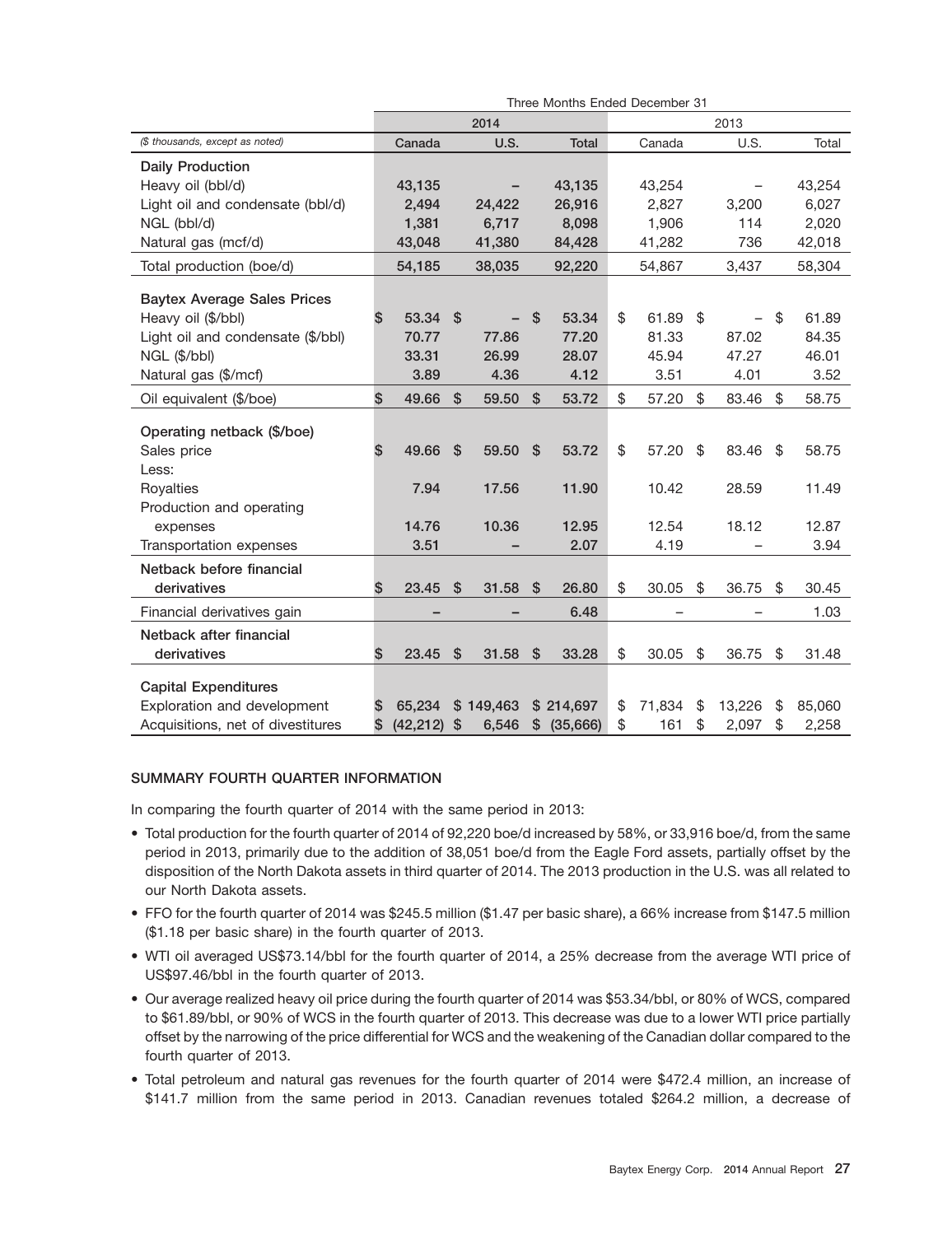\$40.2 million from the fourth quarter of 2013 due to lower crude oil prices. In the U.S., the Eagle Ford properties contributed \$208.2 million of revenue for the three months ended December 31, 2014 which accounted for all of the increase compared to 2013. In the fourth quarter of 2013, the North Dakota assets contributed \$26.4 million of revenue.

- Production and operating expenses for the fourth quarter of 2014 of \$109.9 million increased \$41.2 million compared to the same period in 2013 primarily due to the inclusion of \$36.1 million of expenses related to the Eagle Ford properties. Production and operating expenses per boe increased by \$0.08/boe from the fourth quarter of 2013 to \$12.95/boe in the current period due to higher repair and maintenance costs in Canada offset by Eagle Ford properties which has lower average operating expenses of \$10.32/boe.
- General and administrative expenses for the three months ended December 31, 2014 were \$17.0 million, an increase of \$4.6 million from the same period in 2013 primarily due to the addition of the Houston office to support our Eagle Ford operations. On a per boe basis, general and administrative expenses decreased by \$0.32/boe from the fourth quarter of 2013 to \$2.00/boe due to increased volumes from the Eagle Ford acquisition combined with the lower general and administrative expenses per boe associated with the acquired assets.
- Financing costs for the fourth quarter of 2014 of \$28.5 million increased \$16.0 million as compared to the same period in 2013 due to higher outstanding debt levels.
- Realized gains on financial derivative contracts totaled \$55.0 million for the three months ended December 31, 2014, an increase of \$49.4 million from the same period in 2013 mainly the result of a significant drop in WTI prices to levels below those set in our fixed price contracts, partially offset by the weakening Canadian dollar against the U.S. dollar during the period.
- Unrealized gains on financial derivative contracts totaled \$109.0 million for the fourth quarter, up from a \$0.2 million loss for the same period in 2013 due to the significant decline in WTI prices at December 31, 2014 as compared to September 30, 2014, offset slightly by the weakening Canadian dollar against the U.S. dollar.
- Depletion expense totaled \$176.4 million for the three months ended December 31, 2014, as compared to \$89.4 million in the same period of 2013. The depletion rate per boe for the fourth quarter of 2014 increased to \$20.78/boe from \$16.75/boe for the comparative period of 2013, mainly due to the higher cost Eagle Ford assets being included in the depletable pool.
- Due to the sharp decline in commodity prices, we have recorded a \$449.6 million impairment charge during the fourth quarter of 2014. The impairment relates to \$411.8 million of goodwill associated with the Eagle Ford acquisition as well as \$37.8 million of goodwill associated with certain conventional oil and gas assets in Canada.
- Capital expenditures related to exploration and development of \$214.7 million were incurred in the fourth quarter of 2014, an increase of \$129.6 million from the same period in 2013. The increase is mainly due to higher activity associated with the Eagle Ford acquisition. We drilled 28.3 net wells (12.9 in Canada and 15.4 in the Eagle Ford) in the fourth quarter of 2014, compared to 58.3 net wells (57.0 in Canada and 1.3 in North Dakota) during the same period in 2013.
- As a result of the sharp drop in the price for WTI, we reduced the monthly dividend from \$0.24 per share to \$0.10 per share effective December 2014 to maintain financial flexibility and to better align the dividend level with the prevailing commodity price environment.

## **2015 GUIDANCE & HIGHLIGHTS**

We currently plan to invest between \$500 and \$575 million in our 2015 exploration and development capital program, drilling approximately 90 net wells. The program is designed to generate average annual production of 84,000 to 88,000 boe/d.

Approximately 80% of our 2015 capital budget will be invested in our Eagle Ford operations where we expect to drill approximately 39 to 45 net wells. Approximately 20% will be focused on our Canadian heavy oil operations at Peace River and Lloydminster. At current commodity prices, the Eagle Ford represents the strongest capital efficiencies and highest netbacks in our portfolio.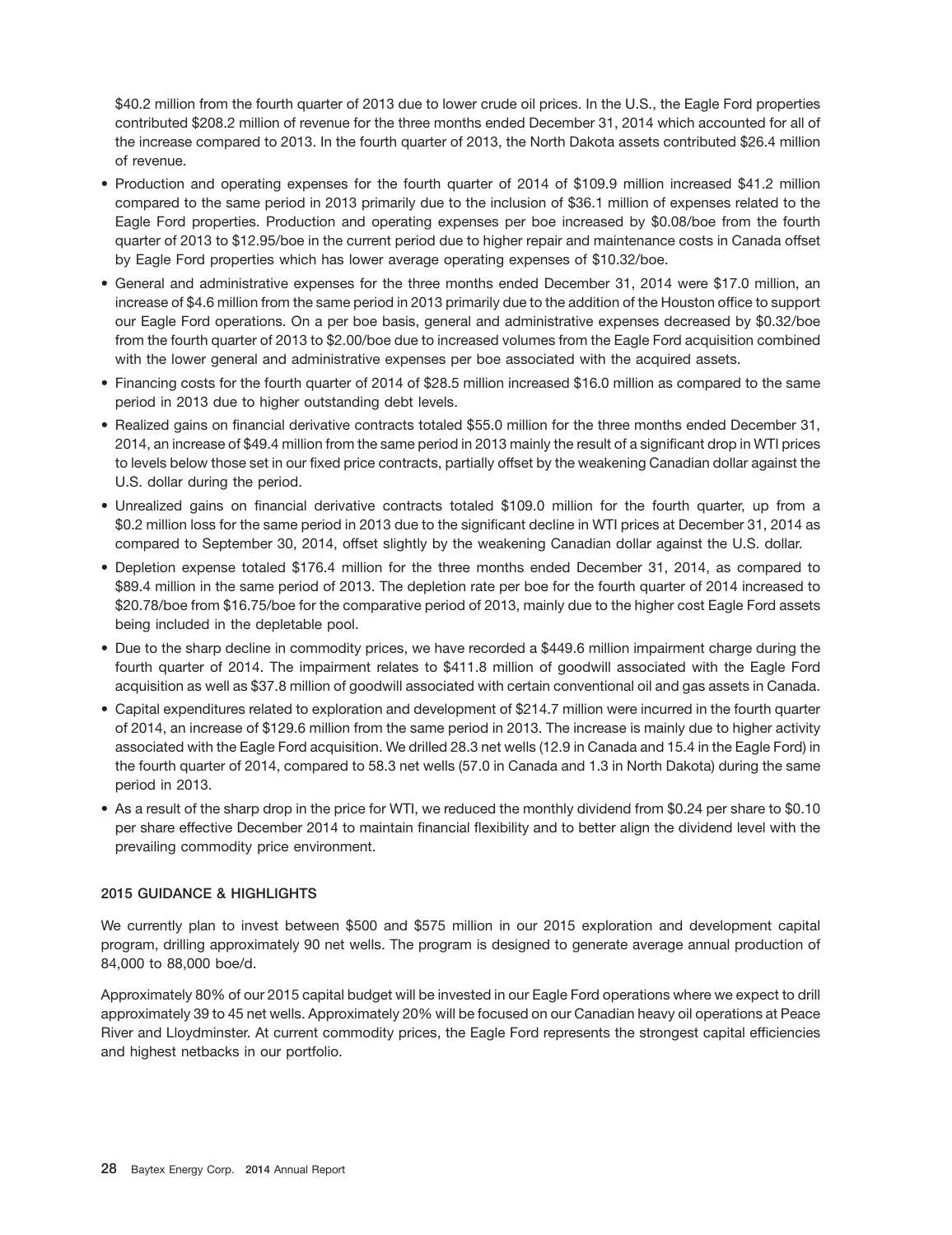Our 2015 annual production is expected to be evenly split between Canada and the United States. Our production mix is forecast to be approximately 82% liquids (40% heavy oil, 33% light oil and condensate and 9% natural gas liquids) and 18% natural gas, based on a 6:1 natural gas-to-oil equivalency.

We have pursued cost savings and continue to work closely with all service providers and suppliers in an effort to improve the efficiency of our operations in the current commodity price environment. Our revised 2015 budget reflects a reduction of approximately 10% to 15% on drilling, completion and equipment costs from those experienced in 2014.

# **ENVIRONMENTAL REGULATION AND RISK**

The oil and natural gas industry is currently subject to environmental regulations pursuant to a variety of provincial and federal legislation, all of which is subject to governmental review and revision from time to time. Such legislation provides for restrictions and prohibitions on the release or emission of various substances produced in association with certain oil and gas industry operations. In addition, such legislation sets out the requirements with respect to oilfield waste handling and storage, habitat protection and the satisfactory operation, maintenance, abandonment and reclamation of well and facility sites. Compliance with such legislation can require significant expenditures and a breach of such requirements may result in suspension or revocation of necessary licenses and authorizations, civil liability for pollution damage and the imposition of material fines and penalties. Further, environmental legislation is evolving in a manner expected to result in stricter standards and enforcement, larger fines and liability and potentially increased capital expenditures and operating costs. Although Baytex believes that it will be in material compliance with current applicable environmental legislation, no assurance can be given that environmental laws will not result in a curtailment of production or a material increase in the costs of production, development or exploration activities or otherwise have a material adverse effect on Baytex's business, financial condition, results of operations and prospects.

## **Climate Change Regulation**

Our exploration and production facilities and other operations and activities emit greenhouse gases which may require us to comply with greenhouse gas emissions legislation that is enacted in jurisdictions where we have operations. A number of federal, provincial and state governments have announced intentions to regulate greenhouse gases and certain air pollutants. These governments are currently developing the regulatory and policy frameworks to deliver on their announcements. In most cases there are few technical details regarding the implementation and coordination of these plans to regulate emissions. However, the Canadian federal government has announced that it will align greenhouse gas emission reduction targets with the United States. The Canadian federal government has taken a sector-specific approach and, while progress has been made working with industry and the provinces on the development of oil and gas sector-specific regulations, the Canadian federal government has not committed to a definitive timeline for the implementation or release of legislation. As it remains unclear what approach the United States federal government will take, or when, it is also unclear whether the United States federal government will implement economy-wide greenhouse gas emission legislation or a sector-specific approach, and what type of compliance mechanisms will be available to certain emitters. Currently, certain provinces and states, including Alberta and British Columbia, have implemented greenhouse gas emission legislation that impacts areas in which we operate. It is anticipated that other federal, provincial and state announcements and regulatory frameworks to address emissions will continue to emerge.

Further information regarding environmental and climate change regulation is contained in our Annual Information Form for the year ended December 31, 2014 under the ''Industry Conditions – Climate Change Regulation'' section.

## **DISCLOSURE CONTROLS AND PROCEDURES**

As of December 31, 2014, an evaluation was conducted of the effectiveness of Baytex's ''disclosure controls and procedures'' (as defined in the United States by Rules 13a-15(e) and 15d-15(e) under the Securities Exchange Act of 1934 (the ''Exchange Act'') and in Canada by National Instrument 52-109, Certification of Disclosure in Issuers'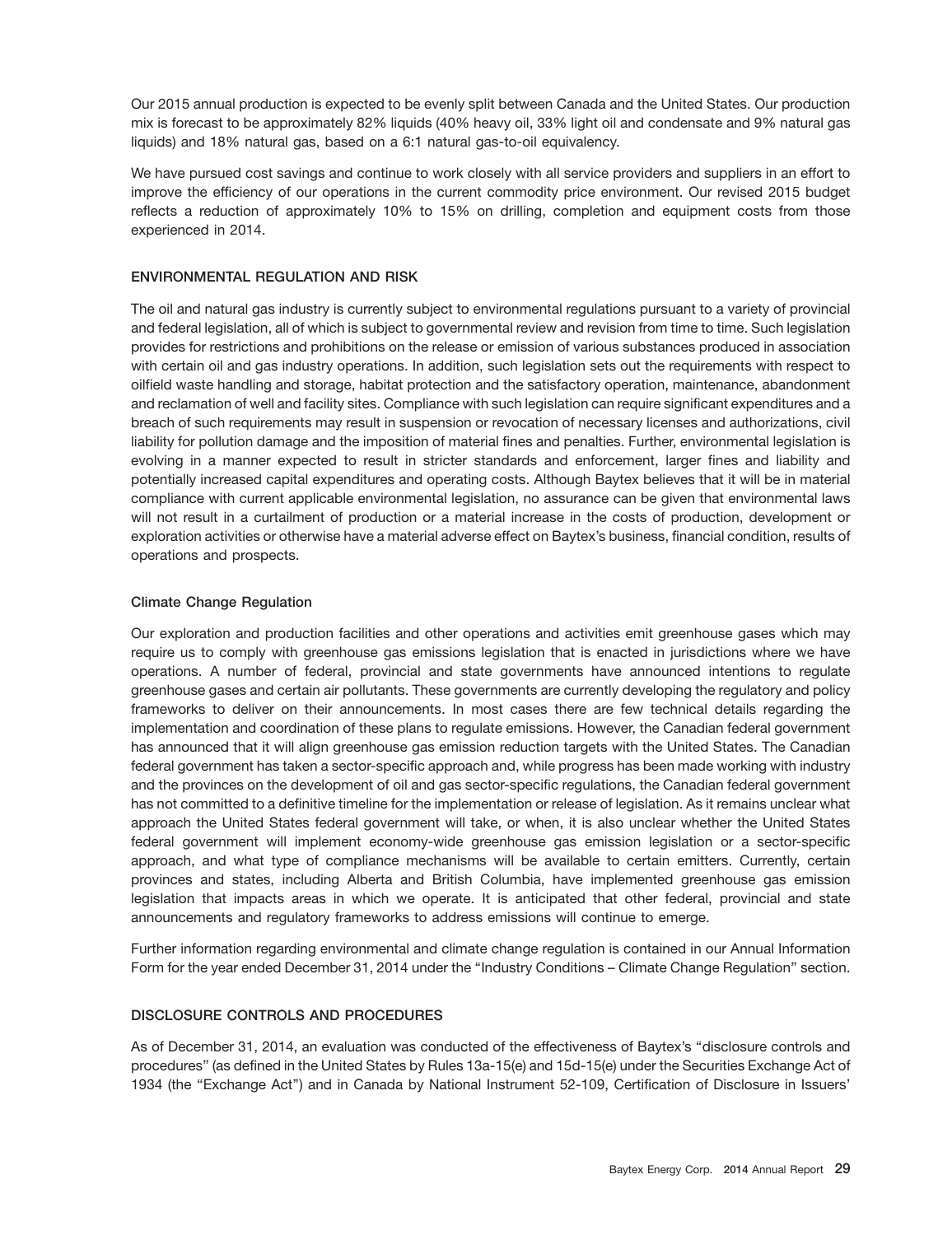Annual and Interim Filings (''NI 52-109'')) under the supervision of and with the participation of management, including the President and Chief Executive Officer and the Chief Financial Officer. Based on that evaluation, the President and Chief Executive Officer and the Chief Financial Officer concluded that Baytex's disclosure controls and procedures are effective to ensure that the information required to be disclosed in the reports that Baytex files or submits under the Exchange Act or under Canadian securities legislation is (i) recorded, processed, summarized and reported within the time periods specified in the applicable rules and forms and (ii) accumulated and communicated to the Company's management, including the President and Chief Executive Officer and Chief Financial Officer, to allow timely decisions regarding the required disclosure.

It should be noted that while the President and Chief Executive Officer and the Chief Financial Officer believe that the Company's disclosure controls and procedures provide a reasonable level of assurance that they are effective, they do not expect that Baytex's disclosure controls and procedures will prevent all errors and fraud. A control system, no matter how well conceived or operated, can provide only reasonable, not absolute, assurance that the objectives of the control system are met.

Baytex acquired Aurora on June 11, 2014 and has not had sufficient time to appropriately assess the disclosure controls and procedures used by Aurora and integrate them with Baytex's operations. As a result, as permitted by NI 52-109, the Sarbanes-Oxley Act of 2002 and applicable rules related to business acquisitions, the acquired Eagle Ford operations have been excluded from the Company's evaluation of disclosure controls and procedures. Currently, Baytex is in the process of integrating operations and processes with the acquired Eagle Ford assets and will be expanding its disclosure controls and procedures for 2015.

# **MANAGEMENT'S REPORT ON INTERNAL CONTROL OVER FINANCIAL REPORTING**

The President and Chief Executive Officer and Chief Financial Officer of Baytex (collectively, the ''certifying officers'') are responsible for establishing and maintaining disclosure controls and procedures and internal control over financial reporting for Baytex. Disclosure controls and procedures are designed to provide reasonable assurance that (i) material information relating to Baytex is made known to the certifying officers by others, particularly during the period in which public filings are being prepared and (ii) information required to be disclosed by Baytex in filings submitted by it under securities legislation is recorded, processed, summarized and reported within the time periods specified in securities legislation. Internal control over financial reporting is a process designed to provide reasonable assurance regarding the reliability of financial reporting and the preparation of Baytex's financial statements for external reporting purposes in accordance with Canadian GAAP.

Due to inherent limitations, internal control over financial reporting may not prevent or detect misstatements. Additionally, projections of any evaluations of effectiveness to future periods are subject to risk that controls may become inadequate because of changes in conditions or deterioration in the degree of compliance with Baytex's policies and procedures. Management has assessed the effectiveness of the Company's internal control over financial reporting as of December 31, 2014 based on the framework in Internal Control – Integrated Framework issued by the Committee of Sponsoring Organizations of the Treadway Commission (2013). Based on this assessment, management concluded that the Company maintained effective internal control over financial reporting as of December 31, 2014. The effectiveness of Baytex's internal control over financial reporting as of December 31, 2014 has been audited by Deloitte LLP, as reflected in their report for 2014.

On June 11, 2014, Baytex completed the acquisition of Aurora Oil & Gas Limited, a publicly traded oil and gas company that was listed on the Australian and Toronto stock exchanges. The results of the acquisition of Aurora have been included in the consolidated financial statements of Baytex since June 11, 2014. However, Baytex has not had sufficient time to appropriately assess the disclosure controls and procedures and internal controls over financial reporting previously used by Aurora and integrate them with those of Baytex. In addition, Aurora was not subject to the Sarbanes-Oxley Act of 2002 and, therefore, was not required to have its external auditors audit the effectiveness of its internal control over financial reporting. As a result, the certifying officers have limited the scope of their design of disclosure controls and procedures and internal control over financial reporting to exclude controls, policies and procedures of Aurora (as permitted by applicable securities laws in Canada and the U.S.). Baytex has a program in place to assess the controls, policies and procedures of the acquired operations for 2015.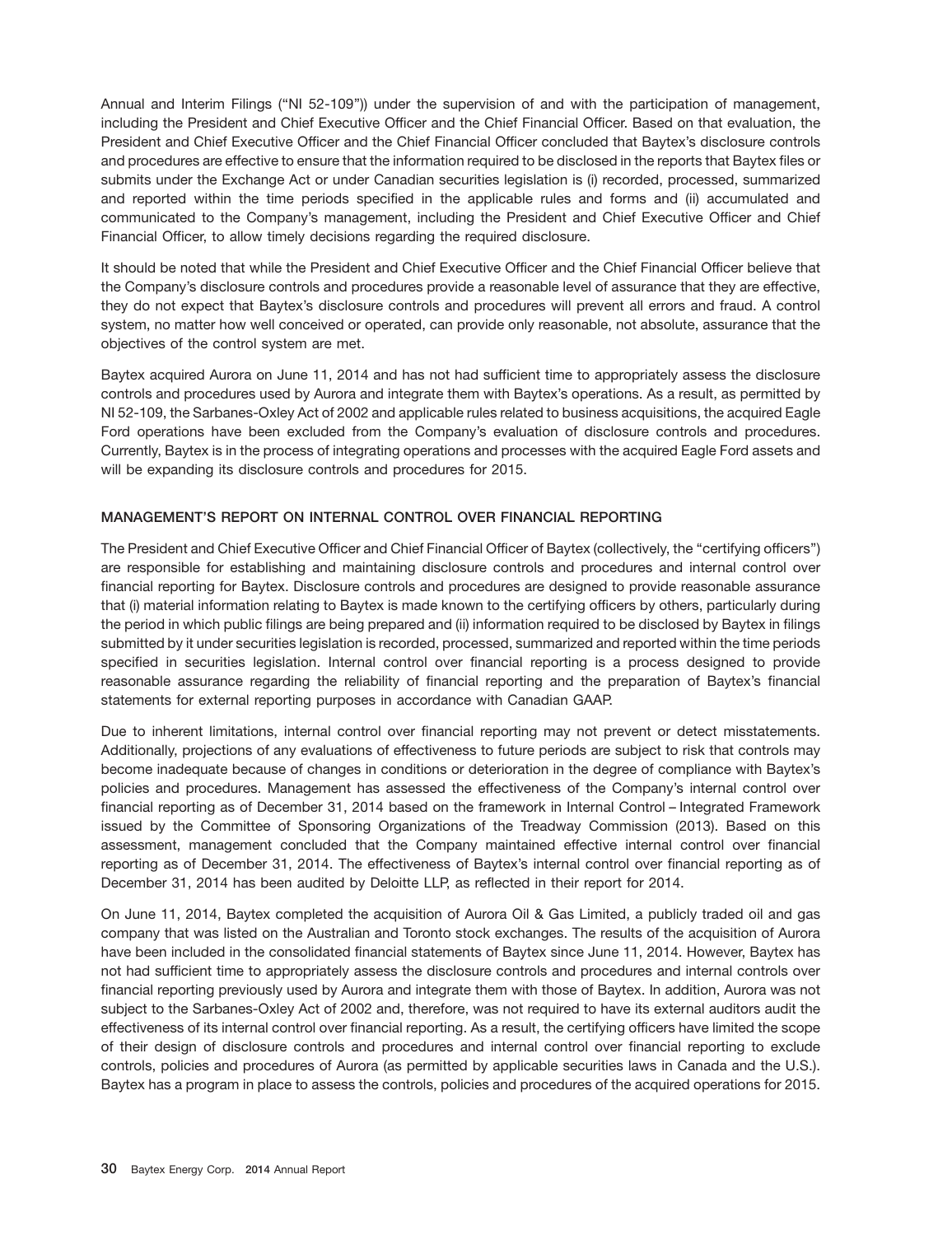During the year ended December 31, 2014 (which included the Aurora acquisition from June 11, 2014), Aurora contributed revenues net of royalties of \$349.4 million (representing 23% of total revenues, net of royalties) and operating income of \$281.9 million (representing 27% of total operating income). At December 31, 2014, current assets of \$85.4 million, non-current assets of \$3.5 billion, current liabilities of \$215.3 million and non-current liabilities of \$788.4 million were associated with the entity acquired.

No changes were made to our internal control over financial reporting during the year ended December 31, 2014.

# **FORWARD-LOOKING STATEMENTS**

*In the interest of providing our shareholders and potential investors with information regarding Baytex, including management's assessment of the Company's future plans and operations, certain statements in this document are ''forward-looking statements'' within the meaning of the United States Private Securities Litigation Reform Act of 1995 and ''forward-looking information'' within the meaning of applicable Canadian securities legislation (collectively, ''forward-looking statements''). In some cases, forward-looking statements can be identified by terminology such as ''anticipate'', ''believe'', ''continue'', ''could'', ''estimate'', ''expect'', ''forecast'', ''intend'', ''may'', ''objective'', ''ongoing'', ''outlook'', ''potential'', ''project'', ''plan'', ''should'', ''target'', ''would'', ''will'' or similar words suggesting future outcomes, events or performance. The forward-looking statements contained in this document speak only as of the date of this document and are expressly qualified by this cautionary statement.*

*Specifically, this document contains forward-looking statements relating to but not limited to: our business strategies, plans and objectives; the anticipated benefits from the acquisition of Aurora; our expectations that the Aurora assets have the infrastructure in place to support future annual production growth; our expectations regarding the effect of well downspacing, improving completion techniques and new development targets on the reserves potential of the Aurora assets; crude oil and natural gas prices and the price differentials between light, medium and heavy oil prices; our effective tax rate for 2015; the proposed reassessment of our tax filings by the Canada Revenue Agency; the potential taxes owing and reduction of non-capital losses if the reassessment by the Canada Revenue Agency is successful; our intention to defend the proposed reassessments if issued by the Canada Revenue Agency; our view of our tax filing position; the sufficiency of our capital resources to meet our on-going short, medium and long-term commitments; the financial capacity of counterparties to honor outstanding obligations to us in the normal course of business; the existence, operation and strategy of our risk management program; the impact of the adoption of new accounting standards on our financial results; our capital budget for 2015; our annual average production rate for 2015; the number and type of wells to be drilled in 2015; the geographic breakdown of our 2015 annual production; our production mix for 2015; the portion of our 2015 capital budget to be allocated to the Eagle Ford and the number of wells to be drilled; our expectation that we will achieve cost savings in our capital expenditure program and across our operations in 2015; our expectation that our royalty and production and operating cost structures in 2015 will be consistent with 2014; our objective to fund our capital expenditures and cash dividends on our common shares with funds from operations and existing credit capacity; our expectation that we are in material compliance with environmental legislation; and the completion of our assessment of the disclosure controls and procedures and internal controls over financial reporting for the acquired Eagle Ford operations. In addition, information and statements relating to reserves are deemed to be forward-looking statements, as they involve implied assessment, based on certain estimates and assumptions, that the reserves described exist in quantities predicted or estimated, and that the reserves can be profitably produced in the future. Cash dividends on our common shares are paid at the discretion of our Board of Directors and can fluctuate. In establishing the level of cash dividends, the Board of Directors considers all factors that it deems relevant, including, without limitation, the outlook for commodity prices, our operational execution, the amount of funds from operations and capital expenditures and our prevailing financial circumstances at the time.*

*These forward-looking statements are based on certain key assumptions regarding, among other things: our ability to execute and realize on the anticipated benefits of the acquisition of Aurora; petroleum and natural gas prices and differentials between light, medium and heavy oil prices; well production rates and reserve volumes; our ability to add production and reserves through our exploration and development activities; capital expenditure levels; the receipt, in a timely manner, of regulatory and other required approvals for our operating activities; the availability and cost of labour and other industry services; the amount of future cash dividends that we intend to pay; interest and*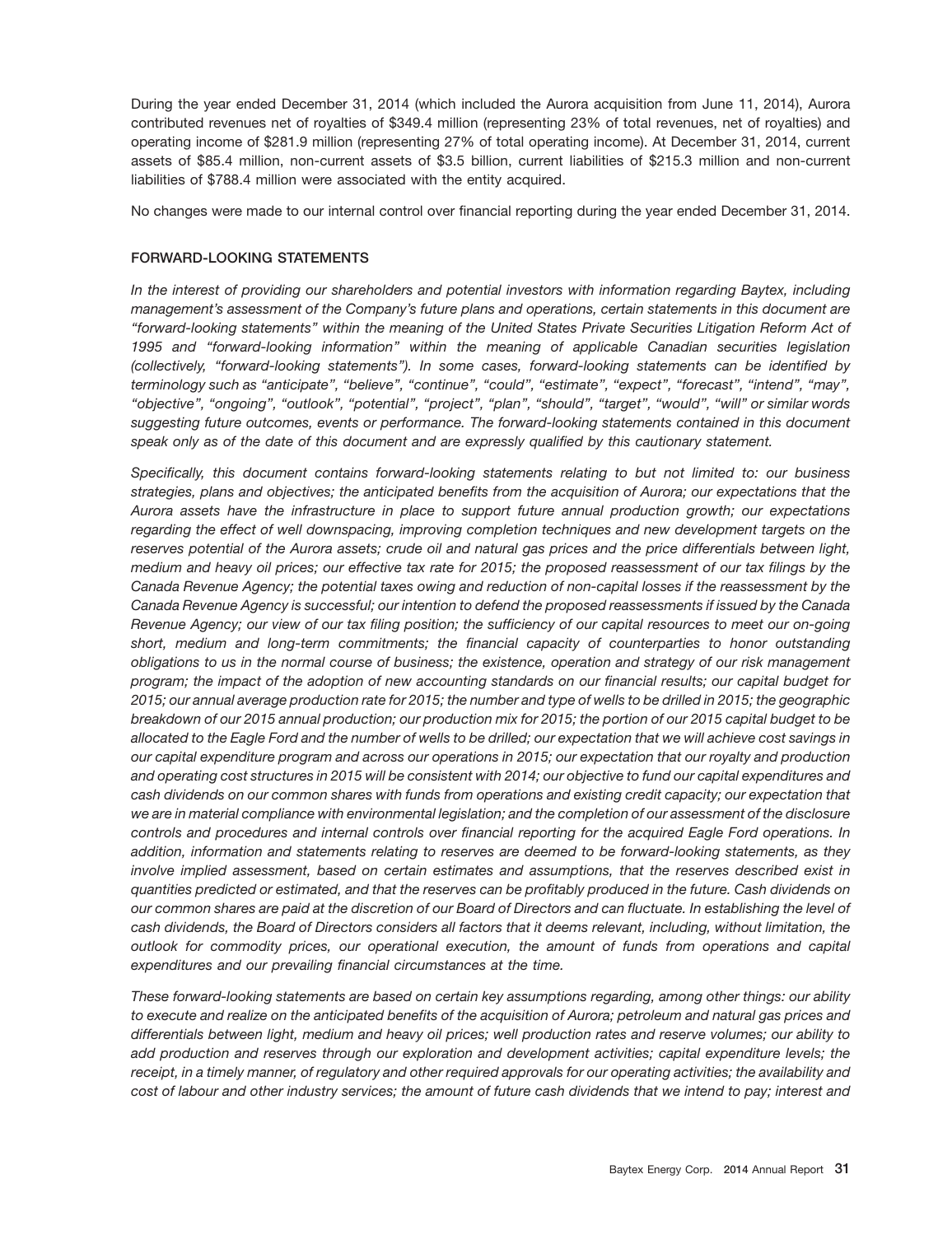*foreign exchange rates; the continuance of existing and, in certain circumstances, proposed tax and royalty regimes; our ability to develop our crude oil and natural gas properties in the manner currently contemplated; and current industry conditions, laws and regulations continuing in effect (or, where changes are proposed, such changes being adopted as anticipated). Readers are cautioned that such assumptions, although considered reasonable by Baytex at the time of preparation, may prove to be incorrect.*

*Actual results achieved will vary from the information provided herein as a result of numerous known and unknown risks and uncertainties and other factors. Such factors include, but are not limited to: declines in oil and natural gas prices; risks related to the accessibility, availability, proximity and capacity of gathering, processing and pipeline systems; uncertainties in the credit markets may restrict the availability of credit or increase the cost of borrowing; refinancing risk for existing debt and debt service costs; a downgrade of our credit ratings; risks associated with properties operated by third parties; changes in government regulations that affect the oil and gas industry; changes in environmental, health and safety regulations; variations in interest rates and foreign exchange rates; risks associated with our hedging activities; the cost of developing and operating our assets; risks associated with the exploitation of our properties and our ability to acquire reserves; changes in income tax or other laws or government incentive programs; uncertainties associated with estimating petroleum and natural gas reserves; risks associated with acquiring, developing and exploring for oil and natural gas and other aspects of our operations; risks associated with large projects or expansion of our activities; risks related to heavy oil projects; the implementation of strategies for reducing greenhouse gases; depletion of our reserves; risks associated with the ownership of our securities, including the discretionary nature of dividend payments and changes in market-based factors; risks for United States and other non-resident shareholders, including the ability to enforce civil remedies, differing practices for reporting reserves and production, additional taxation applicable to non-residents and foreign exchange risk; and other factors, many of which are beyond our control. These and additional risk factors are discussed in our Annual Information Form, Annual Report on Form 40-F and Management's Discussion and Analysis for the year ended December 31, 2014, as filed with Canadian securities regulatory authorities and the U.S. Securities and Exchange Commission.*

*The above summary of assumptions and risks related to forward-looking statements has been provided in order to provide shareholders and potential investors with a more complete perspective on Baytex's current and future operations and such information may not be appropriate for other purposes.*

*There is no representation by Baytex that actual results achieved will be the same in whole or in part as those referenced in the forward-looking statements and Baytex does not undertake any obligation to update publicly or to revise any of the included forward-looking statements, whether as a result of new information, future events or otherwise, except as may be required by applicable securities law.*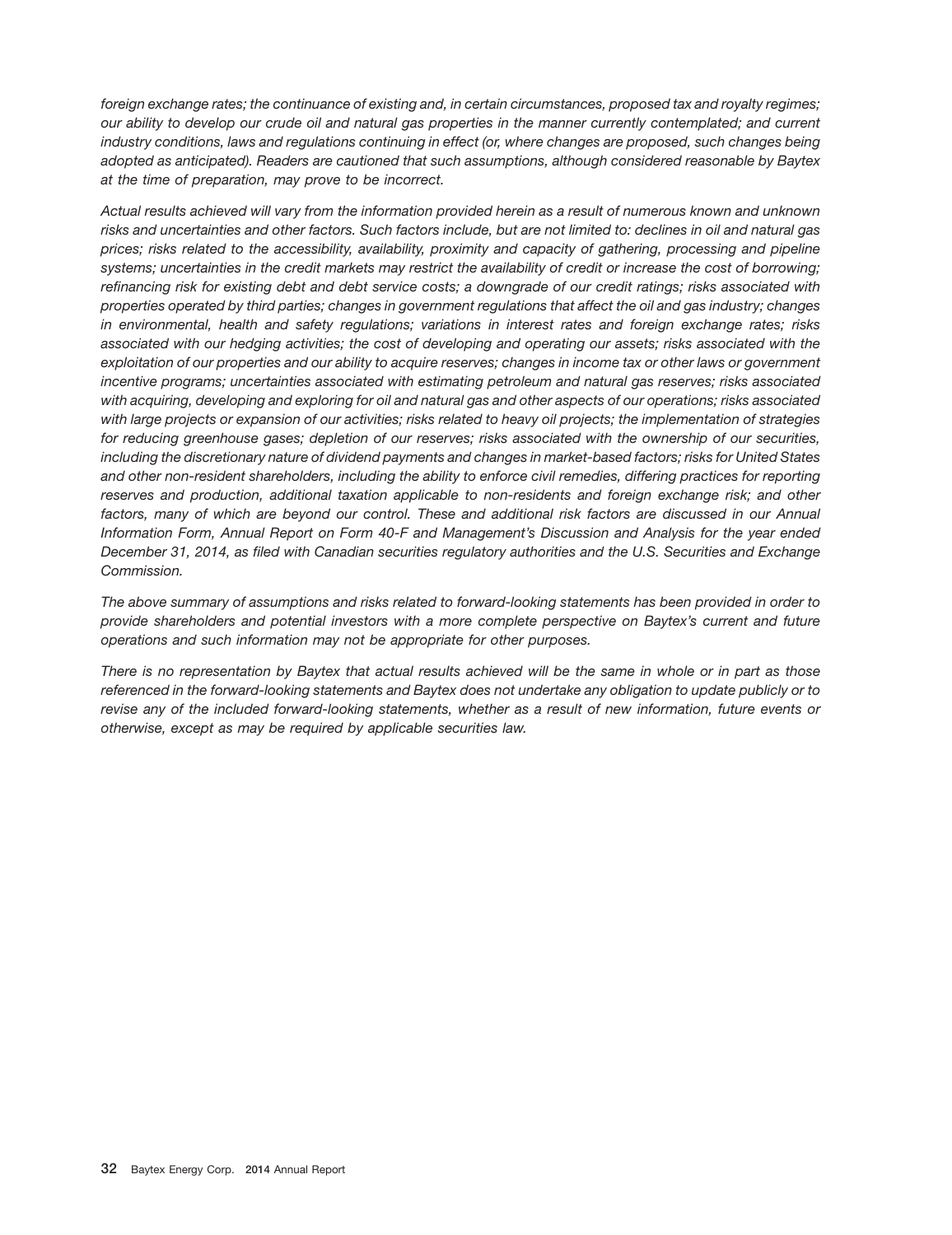# MANAGEMENT'S REPORT ON INTERNAL CONTROL OVER FINANCIAL REPORTING

The management of Baytex Energy Corp. is responsible for establishing and maintaining adequate internal control over financial reporting over the Company. Under the supervision of our Chief Executive Officer and our Chief Financial Officer we have conducted an evaluation of the effectiveness of our internal control over financial reporting based on the *Internal Control-Integrated Framework (2013)* issued by the Committee of Sponsoring Organizations of the Treadway Commission ("COSO"). Based on our assessment, we have concluded that as of December 31, 2014, our internal control over financial reporting was effective. Management excluded from its design and assessment the internal control over financial reporting at Aurora Oil & Gas Limited (as permitted by applicable securities laws in Canada and the U.S.), which was acquired on June 11, 2014 and whose financial statements constitute 67 percent and 58 percent of net and total assets, respectively, 23 percent of net revenues and 304 percent of the net loss in the consolidated financial statements as of and for the year ended December 31, 2014.

Because of inherent limitations, internal control over financial reporting may not prevent or detect misstatements and even those systems determined to be effective can provide only reasonable assurance with respect to the financial statement preparation and presentation.

The effectiveness of the Company's internal control over financial reporting as of December 31, 2014 has been audited by Deloitte LLP, the Company's Independent Registered Public Accounting Firm, who also audited the Company's consolidated financial statements for the year ended December 31, 2014.

# MANAGEMENT'S RESPONSIBILITY FOR FINANCIAL STATEMENTS

Management, in accordance with International Financial Reporting Standards (''IFRS'') as issued by the International Accounting Standards Board, has prepared the accompanying consolidated financial statements of Baytex Energy Corp. Financial and operating information presented throughout this Annual Report is consistent with that shown in the consolidated financial statements.

Management is responsible for the integrity of the financial information. Internal control systems are designed and maintained to provide reasonable assurance that assets are safeguarded from loss or unauthorized use and to produce reliable accounting records for financial reporting purposes.

Deloitte LLP were appointed by the Company's shareholders to express an audit opinion on the consolidated financial statements. Their examination included such tests and procedures, as they considered necessary, to provide a reasonable assurance that the consolidated financial statements are presented fairly in accordance with IFRS.

The Board of Directors is responsible for ensuring that management fulfills its responsibilities for financial reporting and internal control. The Board exercises this responsibility through the Audit Committee, with assistance from the Reserves Committee regarding the annual review of our petroleum and natural gas reserves. The Audit Committee meets regularly with management and the Independent Registered Public Accounting Firm to ensure that management's responsibilities are properly discharged, to review the consolidated financial statements and recommend that the consolidated financial statements be presented to the Board of Directors for approval. The Audit Committee also considers the independence of Deloitte LLP and reviews their fees. The Independent Registered Public Accounting Firm has access to the Audit Committee without the presence of management.

James L. Bowzer **Rodney D. Gray** *President and Chief Executive Officer Chief Financial Officer* Baytex Energy Corp. Baytex Energy Corp.

March 4, 2015

 $\frac{1}{\sqrt{2}}$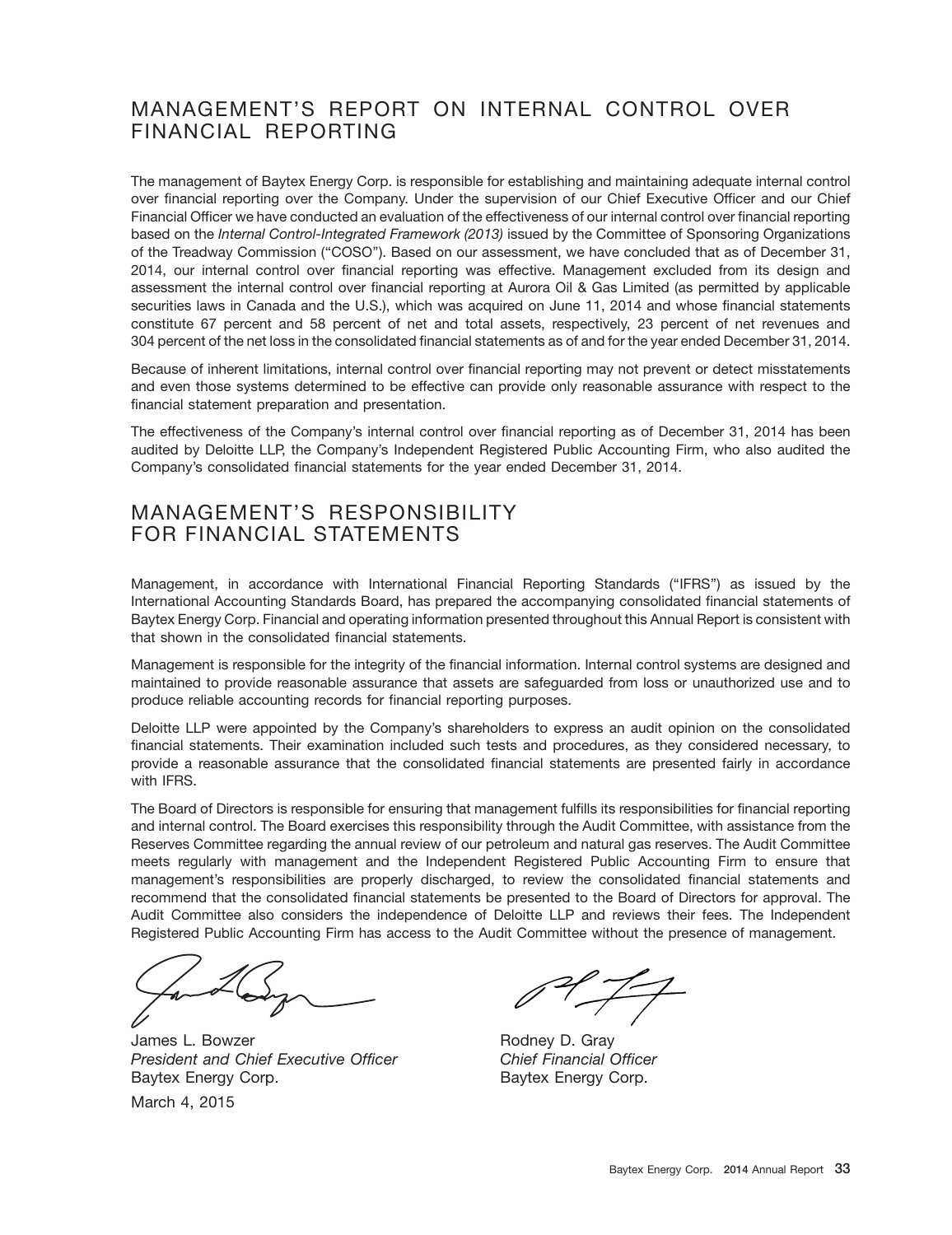# REPORT OF INDEPENDENT REGISTERED PUBLIC ACCOUNTING FIRM

#### **To the Board of Directors and Shareholders of Baytex Energy Corp.:**

We have audited the accompanying consolidated financial statements of Baytex Energy Corp. and subsidiaries (the ''Company''), which comprise the consolidated statements of financial position as at December 31, 2014 and December 31, 2013, and the consolidated statements of income (loss) and comprehensive income, consolidated statements of changes in equity, and consolidated statements of cash flows for the years then ended, and notes to the consolidated financial statements.

#### *Management's Responsibility for the Consolidated Financial Statements*

Management is responsible for the preparation and fair presentation of these consolidated financial statements in accordance with International Financial Reporting Standards as issued by the International Accounting Standards Board, and for such internal control as management determines is necessary to enable the preparation of consolidated financial statements that are free from material misstatement, whether due to fraud or error.

#### *Auditor's Responsibility*

Our responsibility is to express an opinion on these consolidated financial statements based on our audits. We conducted our audits in accordance with Canadian generally accepted auditing standards and the standards of the Public Company Accounting Oversight Board (United States). Those standards require that we comply with ethical requirements and plan and perform the audit to obtain reasonable assurance about whether the consolidated financial statements are free from material misstatement.

An audit involves performing procedures to obtain audit evidence about the amounts and disclosures in the consolidated financial statements. The procedures selected depend on the auditor's judgment, including the assessment of the risks of material misstatement of the consolidated financial statements, whether due to fraud or error. In making those risk assessments, the auditor considers internal control relevant to the entity's preparation and fair presentation of the consolidated financial statements in order to design audit procedures that are appropriate in the circumstances. An audit also includes evaluating the appropriateness of accounting policies used and the reasonableness of accounting estimates made by management, as well as evaluating the overall presentation of the consolidated financial statements.

We believe that the audit evidence we have obtained in our audits is sufficient and appropriate to provide a basis for our audit opinion.

## *Opinion*

In our opinion, the consolidated financial statements present fairly, in all material respects, the financial position of Baytex Energy Corp. and subsidiaries as at December 31, 2014 and December 31, 2013, and their financial performance and their cash flows for the years then ended in accordance with International Financial Reporting Standards as issued by the International Accounting Standards Board.

#### *Other Matter*

We have also audited, in accordance with the standards of the Public Company Accounting Oversight Board (United States), the Company's internal control over financial reporting as of December 31, 2014, based on the criteria established in *Internal Control-Integrated Framework (2013)* issued by the Committee of Sponsoring Organizations of the Treadway Commission and our report dated March 4, 2015 expressed an unqualified opinion on the Company's internal control over financial reporting.

 $\sim$   $\sim$   $\sim$   $\sim$ 

Chartered Accountants

March 4, 2015 Calgary, Canada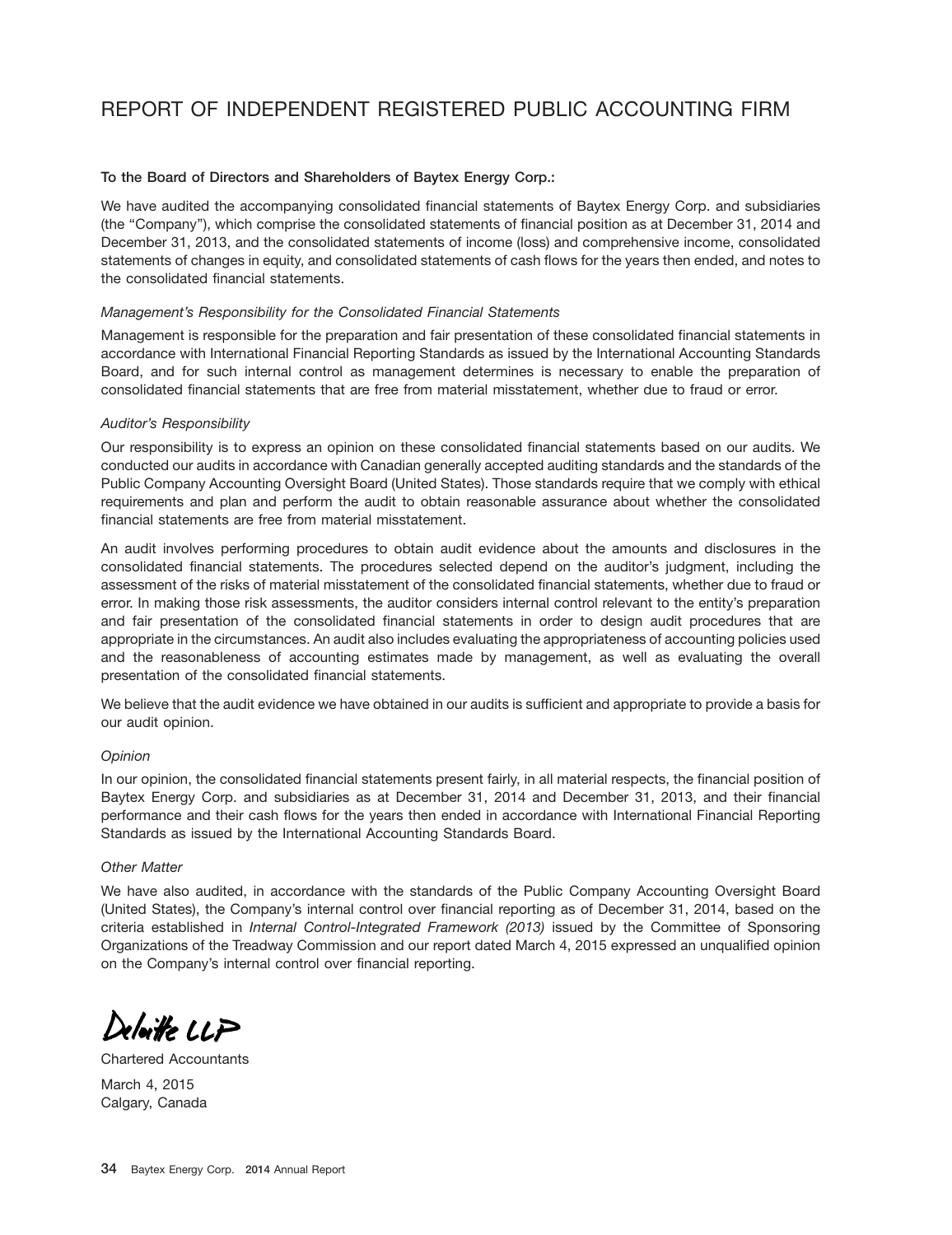# REPORT OF INDEPENDENT REGISTERED PUBLIC ACCOUNTING FIRM

#### **To the Board of Directors and Shareholders of Baytex Energy Corp.:**

We have audited the internal control over financial reporting of Baytex Energy Corp. and subsidiaries (the ''Company'') as of December 31, 2014, based on the criteria established in *Internal Control-Integrated Framework (2013)* issued by the Committee of Sponsoring Organizations of the Treadway Commission. As described in Management's Report on Internal Control over Financial Reporting, management excluded from its assessment the internal control over financial reporting at Aurora Oil & Gas Limited (''Aurora''), which was acquired on June 11, 2014 and whose financial statements constitute 67 percent and 58 percent of net and total assets, respectively, 23 percent of net revenues and 304 percent of net loss of the consolidated financial statements amounts as of and for the year ended December 31, 2014. Accordingly, our audit did not include the internal control over financial reporting of Aurora. The Company's management is responsible for maintaining effective internal control over financial reporting and for its assessment of the effectiveness of internal control over financial reporting, included in the accompanying Management's Report on Internal Control over Financial Reporting. Our responsibility is to express an opinion on the Company's internal control over financial reporting based on our audit.

We conducted our audit in accordance with the standards of the Public Company Accounting Oversight Board (United States). Those standards require that we plan and perform the audit to obtain reasonable assurance about whether effective internal control over financial reporting was maintained in all material respects. Our audit included obtaining an understanding of internal control over financial reporting, assessing the risk that a material weakness exists, testing and evaluating the design and operating effectiveness of internal control based on the assessed risk, and performing such other procedures as we considered necessary in the circumstances. We believe that our audit provides a reasonable basis for our opinion.

A company's internal control over financial reporting is a process designed by, or under the supervision of, the company's principal executive and principal financial officers, or persons performing similar functions, and effected by the company's board of directors, management, and other personnel to provide reasonable assurance regarding the reliability of financial reporting and the preparation of financial statements for external purposes in accordance with International Financial Reporting Standards as issued by the International Accounting Standards Board. A company's internal control over financial reporting includes those policies and procedures that (1) pertain to the maintenance of records that, in reasonable detail, accurately and fairly reflect the transactions and dispositions of the assets of the company; (2) provide reasonable assurance that transactions are recorded as necessary to permit preparation of financial statements in accordance with International Financial Reporting Standards as issued by the International Accounting Standards Board, and that receipts and expenditures of the company are being made only in accordance with authorizations of management and directors of the company; and (3) provide reasonable assurance regarding prevention or timely detection of unauthorized acquisition, use, or disposition of the company's assets that could have a material effect on the financial statements.

Because of the inherent limitations of internal control over financial reporting, including the possibility of collusion or improper management override of controls, material misstatements due to error or fraud may not be prevented or detected on a timely basis. Also, projections of any evaluation of the effectiveness of the internal control over financial reporting to future periods are subject to the risk that the controls may become inadequate because of changes in conditions, or that the degree of compliance with the policies or procedures may deteriorate.

In our opinion, the Company maintained, in all material respects, effective internal control over financial reporting as of December 31, 2014, based on the criteria established in *Internal Control-Integrated Framework (2013)* issued by the Committee of Sponsoring Organizations of the Treadway Commission.

We have also audited, in accordance with Canadian generally accepted auditing standards and the standards of the Public Company Accounting Oversight Board (United States), the consolidated financial statements as at and for the year ended December 31, 2014 of the Company and our report dated March 4, 2015 expressed an unmodified opinion on those financial statements.

Delaite LLP

Chartered Accountants March 4, 2015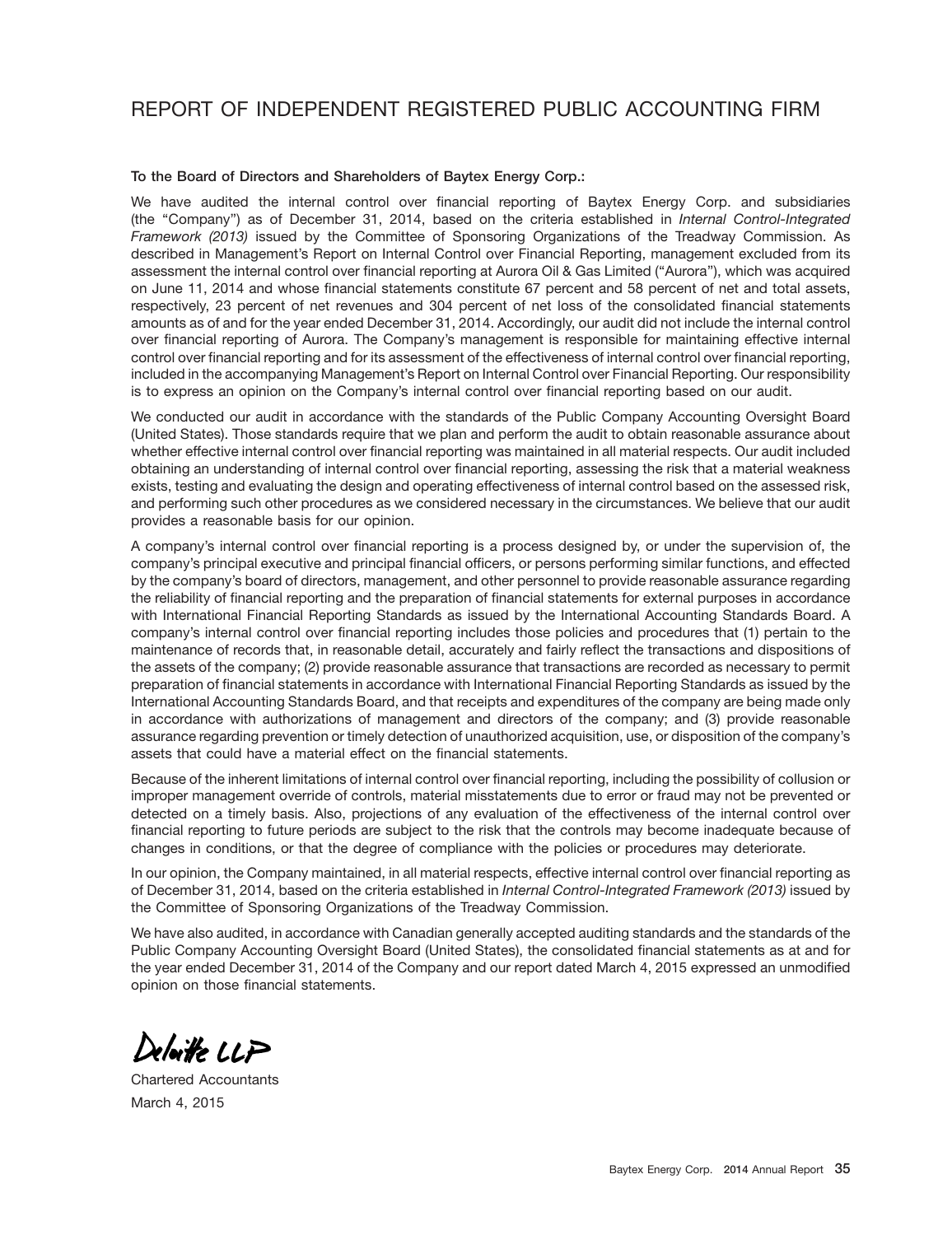# CONSOLIDATED STATEMENTS OF FINANCIAL POSITION

| As at                                                              | December 31,<br>2014 | December 31,<br>2013 |
|--------------------------------------------------------------------|----------------------|----------------------|
| (thousands of Canadian dollars)                                    |                      |                      |
| <b>ASSETS</b>                                                      |                      |                      |
| Current assets                                                     |                      |                      |
| Cash                                                               | \$<br>1,142          | \$<br>18,368         |
| Trade and other receivables                                        | 203,259              | 141,651              |
| Crude oil inventory                                                | 262                  | 1,507                |
| Financial derivatives (note 22)                                    | 220,146              | 10,087               |
| Assets held for sale (note 6)                                      |                      | 73,634               |
|                                                                    | 424,809              | 245,247              |
| Non-current assets                                                 |                      |                      |
| Financial derivatives (note 22)                                    | 498                  |                      |
| Exploration and evaluation assets (note 8)                         | 542,040              | 162,987              |
| Oil and gas properties (note 9)                                    | 4,983,916            | 2,222,786            |
| Other plant and equipment (note 10)                                | 34,268               | 29,559               |
| Goodwill (note 11)                                                 | 245,065              | 37,755               |
|                                                                    | \$6,230,596          | \$2,698,334          |
| <b>LIABILITIES</b>                                                 |                      |                      |
| <b>Current liabilities</b>                                         |                      |                      |
| Trade and other payables                                           | \$<br>398,261        | \$<br>213,091        |
| Dividends payable to shareholders                                  | 16,811               | 27,586               |
| Financial derivatives (note 22)                                    | 54,839               | 18,632               |
| Liabilities related to assets held for sale (note 6)               |                      | 10,241               |
|                                                                    |                      |                      |
|                                                                    | 469,911              | 269,550              |
| Non-current liabilities                                            |                      |                      |
| Bank loan (note 12)                                                | 663,312              | 223,371              |
| Long-term debt (note 13)<br>Asset retirement obligations (note 14) | 1,399,032<br>286,032 | 452,030              |
| Deferred income tax liability (note 18)                            | 905,532              | 221,628<br>248,401   |
| Financial derivatives (note 22)                                    |                      | 869                  |
|                                                                    | 3,723,819            | 1,415,849            |
|                                                                    |                      |                      |
| <b>SHAREHOLDERS' EQUITY</b>                                        |                      |                      |
| Shareholders' capital (note 15)                                    | 3,580,825            | 2,004,203            |
| Contributed surplus                                                | 31,067               | 53,081               |
| Accumulated other comprehensive income                             | 199,575              | 1,484                |
| Deficit                                                            | (1,304,690)          | (776, 283)           |
|                                                                    | 2,506,777            | 1,282,485            |
|                                                                    | \$6,230,596          | \$2,698,334          |

Commitments and contingencies (note 23)

 $\sim$ 

Naveen Dargan Gregory K. Melchin *Director, Baytex Energy Corp. Director, Baytex Energy Corp.*

Melhi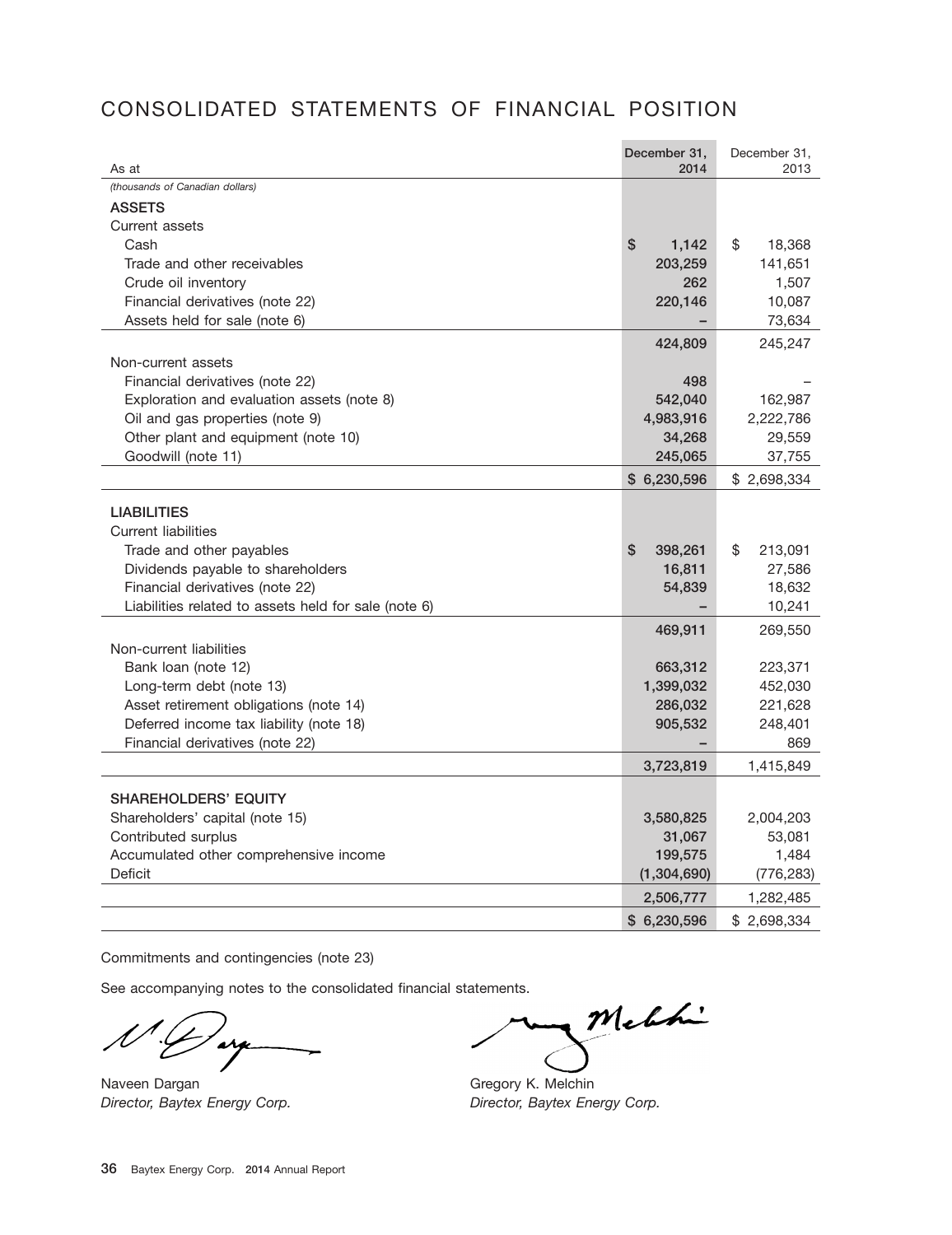## CONSOLIDATED STATEMENTS OF INCOME (LOSS) AND COMPREHENSIVE INCOME

| Years Ended December 31                                          | 2014                          | 2013          |
|------------------------------------------------------------------|-------------------------------|---------------|
| (thousands of Canadian dollars, except per common share amounts) |                               |               |
| Revenues, net of royalties (note 19)                             | \$1,529,897                   | \$1,115,410   |
| <b>Expenses</b>                                                  |                               |               |
| Production and operating                                         | 353,849                       | 275,519       |
| Transportation and blending                                      | 141,886                       | 158,841       |
| Exploration and evaluation (note 8)                              | 17,743                        | 10,286        |
| Depletion and depreciation                                       | 536,569                       | 328,953       |
| Impairment (note 11)                                             | 449,590                       |               |
| General and administrative                                       | 59,957                        | 45,461        |
| Acquisition-related costs (note 7)                               | 38,591                        |               |
| Share-based compensation (note 16)                               | 27,463                        | 32,341        |
| Financing costs (note 20)                                        | 90,033                        | 50,335        |
| Financial derivatives (gain) loss (note 22)                      | (212, 524)                    | 13,132        |
| Foreign exchange loss (note 21)                                  | 75,381                        | 3,906         |
| Divestiture of oil and gas properties gain                       | (50, 225)                     | (21, 011)     |
|                                                                  | 1,528,313                     | 897,763       |
| Net income before income taxes                                   | 1,584                         | 217,647       |
| Income tax expense (note 18)                                     |                               |               |
| Current income tax expense (recovery)                            | 53,875                        | (6,821)       |
| Deferred income tax expense                                      | 80,516                        | 59,623        |
|                                                                  | 134,391                       | 52,802        |
| Net income (loss) attributable to shareholders                   | \$<br>(132, 807)              | \$<br>164,845 |
| Other comprehensive income                                       |                               |               |
| Foreign currency translation adjustment                          | 213,533                       | 13,946        |
| Comprehensive income                                             | \$<br>80,726                  | \$<br>178,791 |
|                                                                  |                               |               |
| Net income (loss) per common share (note 17)                     |                               |               |
| <b>Basic</b>                                                     | \$<br>(0.89)<br>$\mathsf{\$}$ | \$<br>1.33    |
| Diluted                                                          | (0.89)                        | \$<br>1.32    |
| Weighted average common shares (note 17)                         |                               |               |
| <b>Basic</b>                                                     | 148,932                       | 123,749       |
| <b>Diluted</b>                                                   | 148,932                       | 125,394       |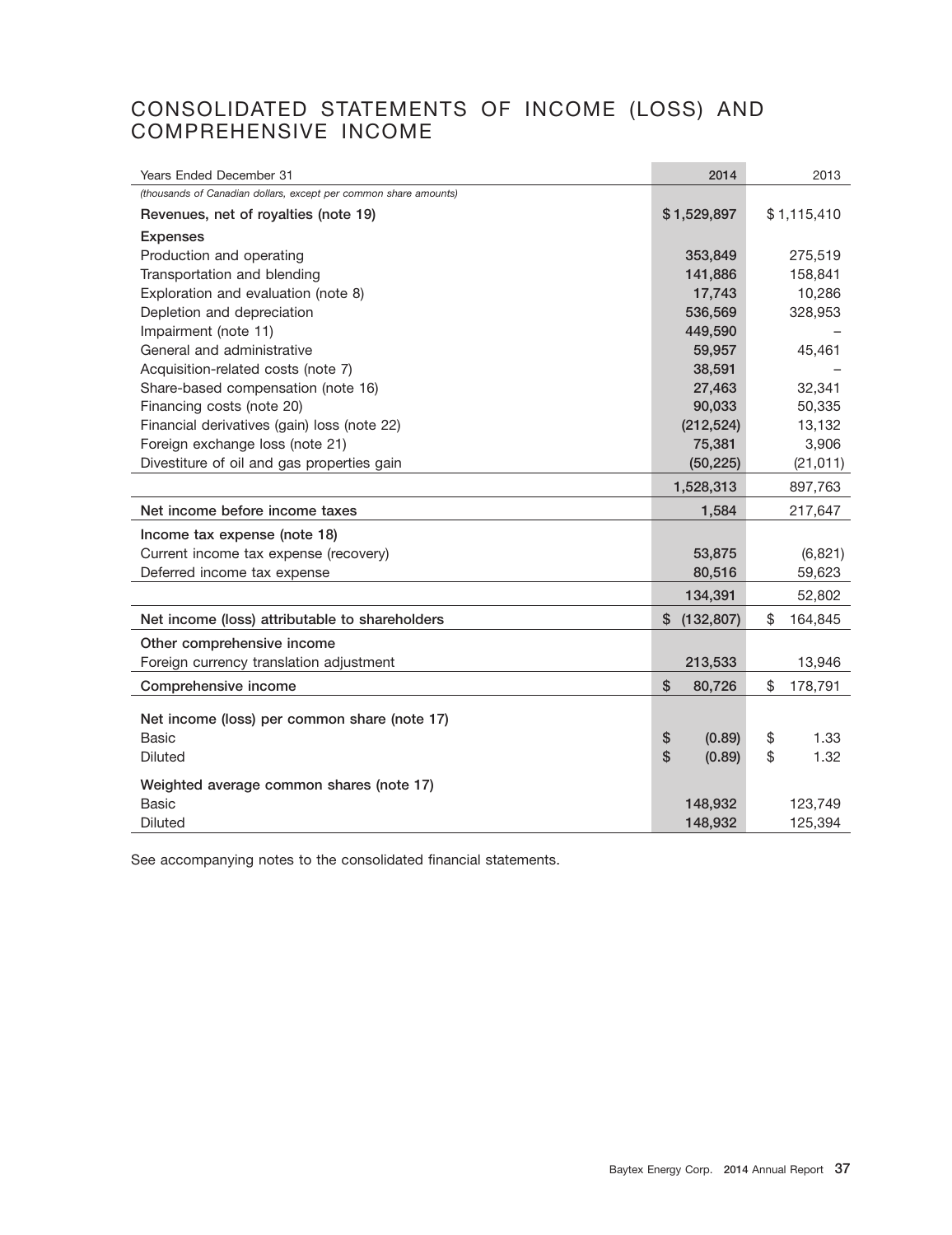# CONSOLIDATED STATEMENTS OF CHANGES IN EQUITY

|                                                | Shareholders' | Contributed  | Accumulated<br>other<br>comprehensive |                  |                     |
|------------------------------------------------|---------------|--------------|---------------------------------------|------------------|---------------------|
|                                                | capital       | surplus      | income (loss)                         | Deficit          | <b>Total equity</b> |
| (thousands of Canadian dollars)                |               |              |                                       |                  |                     |
| Balance at December 31, 2012                   | \$1,860,358   | \$<br>65.615 | \$<br>(12, 462)                       | \$<br>(614,099)  | \$1,299,412         |
| Dividends to shareholders                      |               |              |                                       | (327, 029)       | (327, 029)          |
| Exercise of share rights                       | 30.919        | (20, 333)    |                                       |                  | 10,586              |
| Vesting of share awards                        | 24,542        | (24, 542)    |                                       |                  |                     |
| Share-based compensation                       |               | 32,341       |                                       |                  | 32,341              |
| Issued pursuant to dividend reinvestment plan  | 88,384        |              |                                       |                  | 88,384              |
| Comprehensive income for the year              |               |              | 13,946                                | 164,845          | 178,791             |
| Balance at December 31, 2013                   | \$2,004,203   | \$<br>53,081 | \$<br>1,484                           | \$<br>(776, 283) | \$1,282,485         |
| Dividends to shareholders                      |               |              |                                       | (395, 600)       | (395,600)           |
| Exercise of share rights                       | 25,667        | (14, 369)    |                                       |                  | 11,298              |
| Vesting of share awards                        | 35,108        | (35, 108)    |                                       |                  |                     |
| Share-based compensation                       |               | 27.463       |                                       |                  | 27,463              |
| Issued for cash                                | 1,495,044     |              |                                       |                  | 1,495,044           |
| Issuance costs, net of tax                     | (78, 468)     |              |                                       |                  | (78, 468)           |
| Issued pursuant to dividend reinvestment plan  | 99,271        |              |                                       |                  | 99,271              |
| Accumulated other comprehensive income         |               |              |                                       |                  |                     |
| recognized on disposition of foreign operation |               |              | (15, 442)                             |                  | (15, 442)           |
| Comprehensive income (loss) for the year       |               |              | 213,533                               | (132, 807)       | 80,726              |
| Balance at December 31, 2014                   | \$3,580,825   | \$<br>31,067 | \$<br>199,575                         | \$ (1,304,690)   | \$2,506,777         |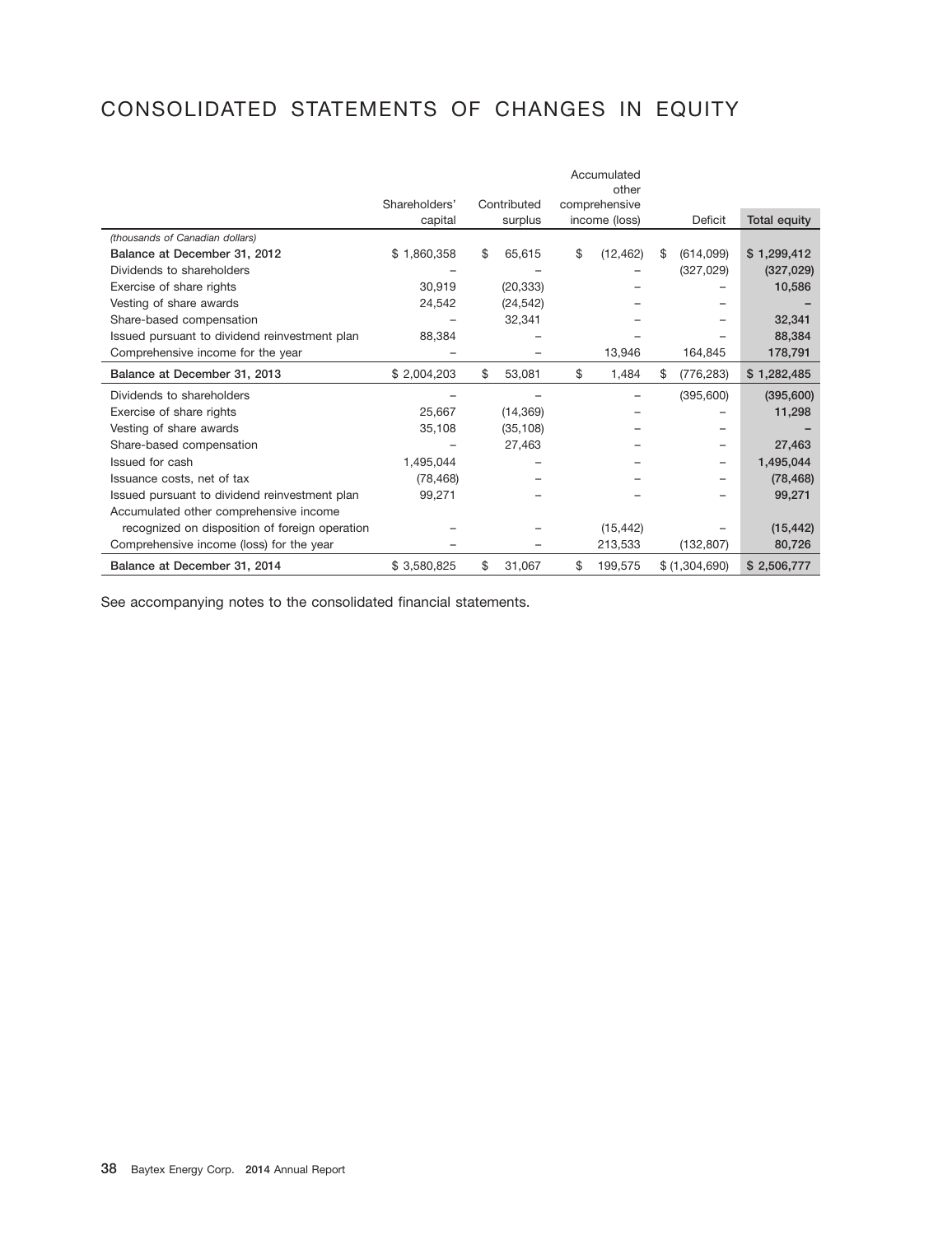# CONSOLIDATED STATEMENTS OF CASH FLOWS

| Years Ended December 31                                                                         | 2014                  | 2013                  |
|-------------------------------------------------------------------------------------------------|-----------------------|-----------------------|
| (thousands of Canadian dollars)                                                                 |                       |                       |
| CASH PROVIDED BY (USED IN):                                                                     |                       |                       |
| <b>Operating activities</b>                                                                     |                       |                       |
| Net income (loss) for the year                                                                  | \$<br>(132, 807)      | 164,845<br>\$         |
| Adjustments for:                                                                                |                       |                       |
| Share-based compensation (note 16)                                                              | 27,463                | 32,341                |
| Unrealized foreign exchange loss (note 21)                                                      | 75,011                | 9,828                 |
| Exploration and evaluation                                                                      | 17,743                | 10,286                |
| Depletion and depreciation                                                                      | 536,569               | 328,953               |
| Impairment (note 11)                                                                            | 449,590               |                       |
| Unrealized financial derivatives (gain) loss (note 22)                                          | (185, 200)            | 11,905                |
| Divestitures of oil and gas properties gain                                                     | (50, 225)             | (21, 011)             |
| Current income tax expense on divestitures                                                      | 52,182                |                       |
| Deferred income tax expense                                                                     | 80,516                | 59,623                |
| Financing costs (note 20)                                                                       | 90,033                | 50,335                |
| Change in non-cash working capital (note 21)                                                    | 28,222                | 3,447                 |
| Asset retirement obligations settled (note 14)                                                  | (14, 528)             | (12,076)              |
|                                                                                                 | 974,569               | 638,476               |
|                                                                                                 |                       |                       |
| <b>Financing activities</b>                                                                     |                       |                       |
| Payment of dividends                                                                            | (307, 103)            | (237, 869)<br>106,977 |
| (Decrease) increase in secured bank loan (note 12)<br>Increase in unsecured bank loan (note 12) | (223, 371)<br>511,357 |                       |
| Net proceeds from issuance of long-term debt                                                    | 849,944               |                       |
| Tenders of long-term debt                                                                       | (793,099)             |                       |
| Issuance of common shares related to share rights (note 15)                                     | 11,298                | 10,586                |
| Issuance of common shares, net of issuance costs (note 15)                                      | 1,401,317             |                       |
| Interest paid                                                                                   | (77, 417)             | (43, 019)             |
|                                                                                                 |                       |                       |
|                                                                                                 | 1,372,926             | (163, 325)            |
| Investing activities                                                                            |                       |                       |
| Additions to exploration and evaluation assets (note 8)                                         | (15, 824)             | (11, 846)             |
| Additions to oil and gas properties (note 9)                                                    | (750, 247)            | (539, 054)            |
| Property acquisitions                                                                           | (15, 335)             | (3, 168)              |
| Corporate acquisition (note 7)                                                                  | (1,866,307)           | (3,586)               |
| Proceeds from divestiture of oil and gas properties                                             | 383,130               | 45,836                |
| Current income tax expense on divestiture                                                       | (42, 894)             |                       |
| Additions to other plant and equipment, net of disposals                                        | (8, 283)              | (4,059)               |
| Change in non-cash working capital (note 21)                                                    | (50, 416)             | 59,269                |
|                                                                                                 | (2,366,176)           | (456, 608)            |
| Impact of foreign currency translation on cash balances                                         | 1,455                 | (2,012)               |
| Change in cash                                                                                  | (17, 226)             | 16,531                |
| Cash, beginning of year                                                                         | 18,368                | 1,837                 |
| Cash, end of year                                                                               | \$<br>1,142           | \$<br>18,368          |
| Supplementary information                                                                       |                       |                       |
| Income taxes paid (recovered)                                                                   | \$<br>44,587          | \$<br>(6, 821)        |
|                                                                                                 |                       |                       |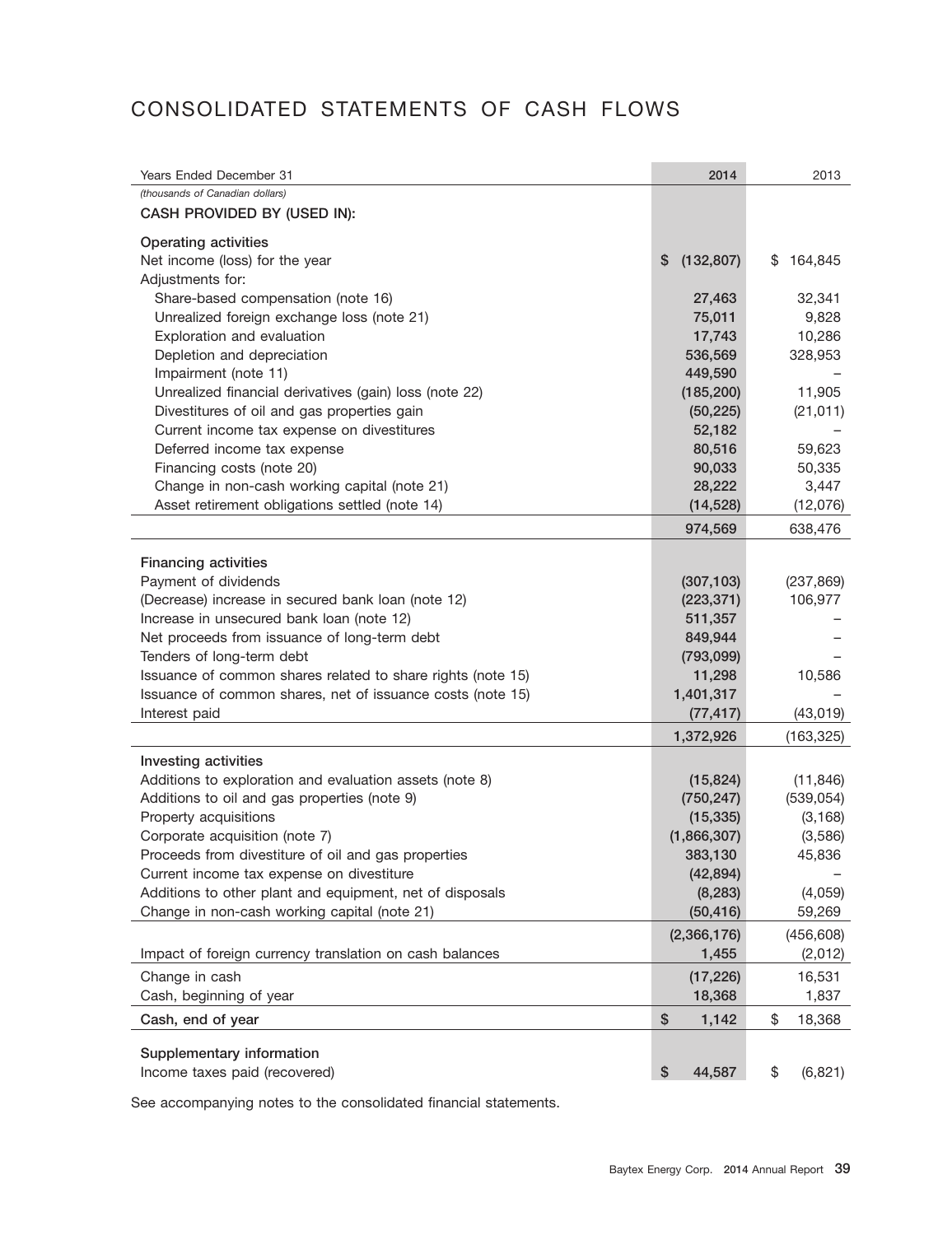## NOTES TO THE CONSOLIDATED FINANCIAL STATEMENTS

AS AT AND FOR THE YEARS ENDED DECEMBER 31, 2014 AND 2013 (all tabular amounts in thousands of Canadian dollars, except per common share amounts)

## **1. REPORTING ENTITY**

Baytex Energy Corp. (the "Company" or "Baytex") is an oil and gas corporation engaged in the acquisition, development and production of oil and natural gas in the Western Canadian Sedimentary Basin and the United States. The Company's common shares are traded on the Toronto Stock Exchange (''TSX'') and the New York Stock Exchange under the symbol BTE. The Company's head and principal office is located at 2800, 520 – 3rd Avenue S.W., Calgary, Alberta, T2P 0R3, and its registered office is located at 2400, 525 – 8th Avenue S.W., Calgary, Alberta, T2P 1G1.

## **2. BASIS OF PRESENTATION**

The consolidated financial statements have been prepared in accordance with International Financial Reporting Standards (''IFRS'') as issued by the International Accounting Standards Board (the ''IASB''). The significant accounting policies set out below were consistently applied to all periods presented.

The consolidated financial statements were approved by the Board of Directors of Baytex on March 4, 2015.

The consolidated financial statements have been prepared on the historical cost basis, with some exceptions as noted in the accounting policies set out below. The consolidated financial statements are presented in Canadian dollars, which is the Company's functional currency. All financial information is rounded to the nearest thousand, except per share amounts and when otherwise indicated.

## *Measurement Uncertainty and Judgements*

The preparation of the consolidated financial statements requires management to make judgements, estimates and assumptions that affect the reported amounts of assets and liabilities and disclosure of contingent assets and liabilities at the date of the consolidated financial statements and revenue and expenses during the reporting period. Actual results can differ from those estimates.

Amounts recorded for depletion of oil and gas properties are based on a unit-of-production method by reference to the ratio of production in the period to the related proved plus probable reserves, taking into account the level of development required to produce the reserves. The Company's total proved plus probable reserves are estimated annually using independent reserve engineer reports and represent the estimated quantities of crude oil, natural gas and natural gas liquids which geological, geophysical and engineering data demonstrate a 50 percent or greater statistical probability of being recovered. Due to the inherent uncertainties and the necessarily limited nature of reservoir data, estimates of reserves are inherently imprecise, require the application of judgement and are subject to change as additional information becomes available. The impact of future changes to estimates on the consolidated financial statements of subsequent periods could be material.

Amounts recorded for depreciation are based on the estimated useful lives of depreciable assets; management reviews these estimates at each reporting date.

The Company's capital assets are aggregated into cash-generating units based on their ability to generate largely independent cash flows. The cash-generating units are used to assess impairment.

Impairment of assets and groups of assets are calculated based on the higher of value-in-use calculations and fair value less cost to sell. These calculations require the use of estimates and assumptions on highly uncertain matters such as future commodity prices, effects of inflation and technology improvements on operating expenses, production profiles and the outlook of market supply-and-demand conditions for oil and natural gas products. Any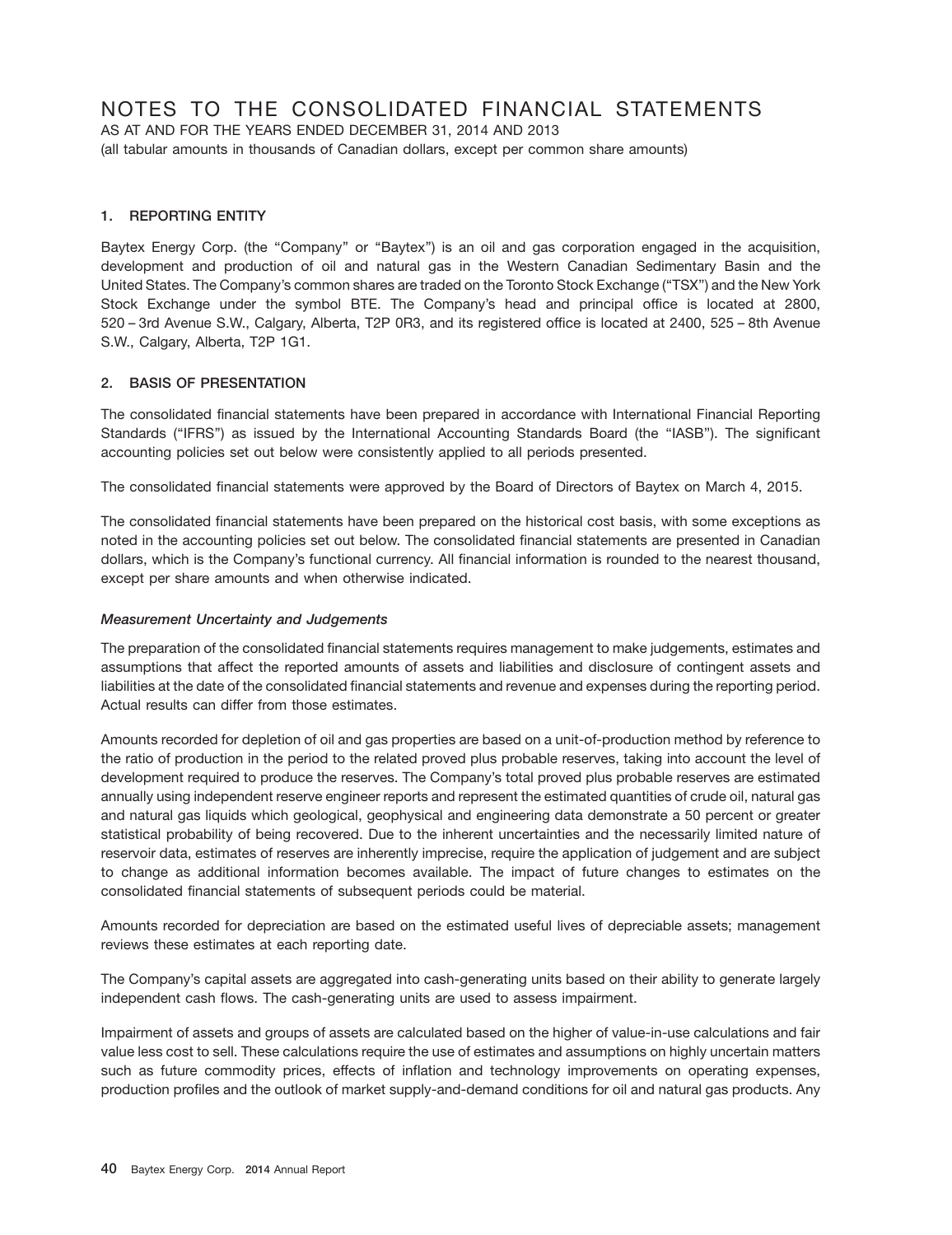changes to these estimates and assumptions could impact the carrying value of assets. The Company assesses internal and external indicators of impairment in determining whether the carrying values of the assets may not be recoverable.

Fair values of financial instruments, where active market quotes are not available, are estimated using the Company's assessment of available market inputs and are described in note 22. These estimates may vary from the actual prices achieved upon settlement of the financial instruments.

Fair values of share-based compensation are measured at December 31, 2010 (in the case of awards made under the Share Rights Plan (as defined in note 16)) or the grant date (in the case of awards made under the Share Award Incentive Plan (as defined in note 16)) taking into consideration management's best estimate of the number of shares that will vest. The fair value of the share rights granted under the Share Rights Plan is computed based on management's best estimate of the expected volatility, expected life of the right and estimated number of rights that will be exercised. The fair value of the restricted awards and performance awards encompassed by the Share Award Incentive Plan is determined at the date of grant using the closing price of the common shares, an estimated forfeiture rate, and, for performance awards, an estimated payout multiplier. The future payout multiplier is estimated based on past performance.

The amounts recorded for asset retirement obligations are estimated based on the Company's net ownership interest in all wells and facilities, estimated costs to abandon and reclaim the wells and the facilities, the estimated time period during which these costs will be incurred in the future and the discount and inflation rates. Any changes to these estimates could change the amount recorded for asset retirement obligations and may materially impact the consolidated financial statements of future periods.

The Company is engaged in litigation and claims arising in the normal course of operations where the actual outcome may vary from the amount recognized in the consolidated financial statements. None of these claims are expected to materially affect the Company's financial position or reported results of operations.

Tax interpretations, regulations and legislation in the various jurisdictions in which the Company and its subsidiaries operate are subject to change. As such, income taxes are subject to measurement uncertainty.

## **3. SIGNIFICANT ACCOUNTING POLICIES**

## *Consolidation*

The consolidated financial statements include the accounts of the Company and its wholly-owned subsidiaries. A portion of the Company's exploration, development and production activities are conducted jointly with others and involve jointly controlled assets. These jointly controlled assets are accounted for using the proportionate consolidation method whereby the consolidated financial statements reflect only the Company's proportionate interest.

## *Operating Segments Reporting*

Baytex's operations are grouped into two operating segments for reporting, which is consistent with the internal reporting provided to the chief operating decision-maker of the Company.

## *Business Combinations*

Business combinations are accounted for using the acquisition method of accounting. The cost of an acquisition is measured as cash paid and the fair value of other assets given, equity instruments issued, and liabilities incurred or assumed at the date of exchange. The acquired identifiable assets and liabilities assumed, including contingent liabilities, are measured at their fair values at the date of acquisition. Any excess of the cost of acquisition over the fair value of the net identifiable assets acquired is recognized as goodwill. If the cost of acquisition is below the fair values of the identifiable net assets acquired, the deficiency is credited to net income in the statements of income and comprehensive income in the period of acquisition. Associated transaction costs are expensed when incurred.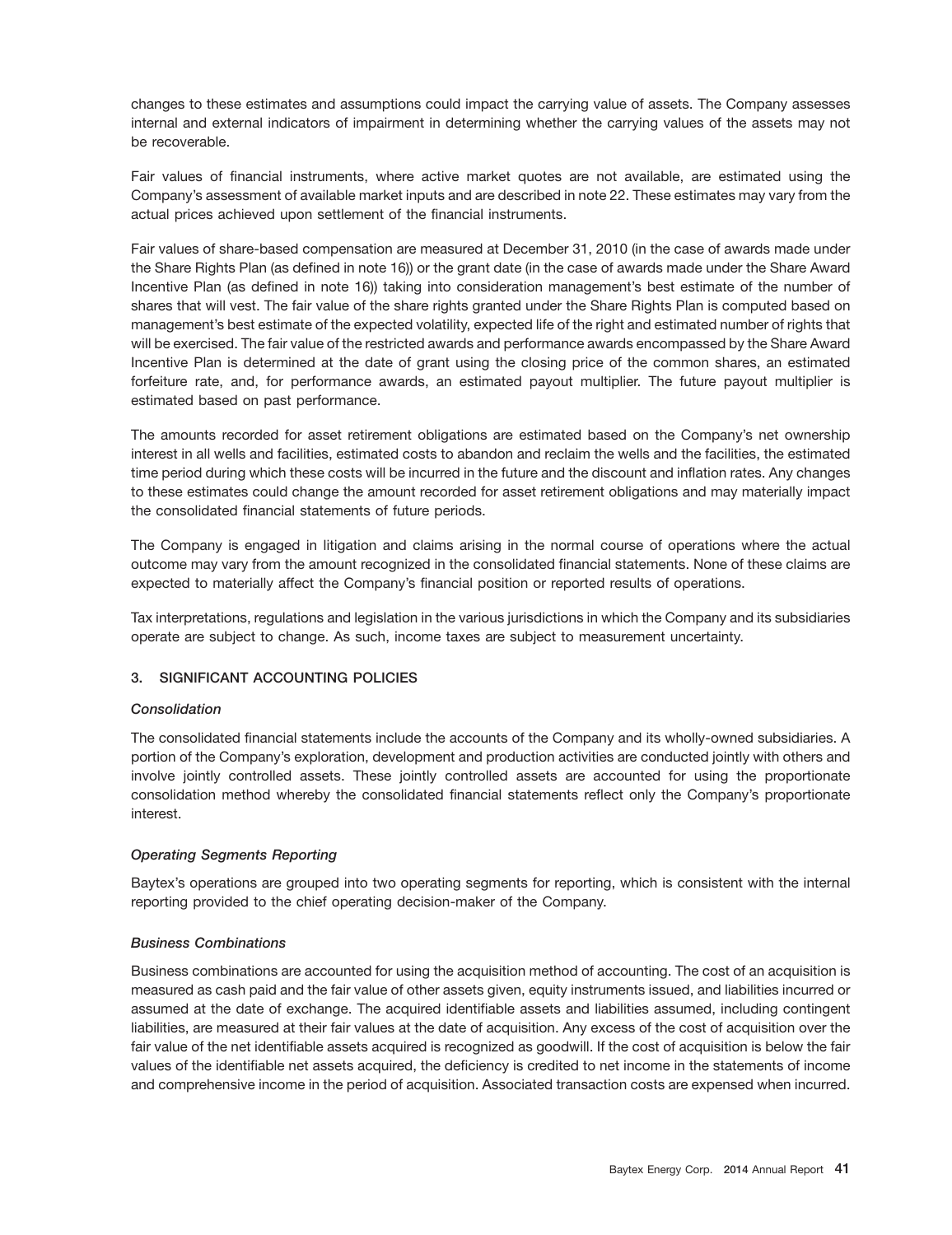## *Crude Oil Inventory*

Crude oil inventory consists of production in transit at the reporting date and is valued at the lower of cost (using the weighted average cost method) or net realizable value. Costs include direct and indirect expenditures incurred in bringing the crude oil to its existing condition and location.

## *Exploration and Evaluation Assets, Oil and Gas Properties and Other Plant and Equipment*

## a) Pre-license Costs

Pre-license costs are costs incurred before the legal rights to explore a specific area have been obtained. These costs are expensed in the period in which they are incurred.

## b) Exploration and Evaluation ("E&E") Costs

Once the legal right to explore has been acquired, costs directly associated with an exploration well are capitalized as an intangible asset until the drilling of the well program/project is complete and the results have been evaluated. Such E&E costs may include costs of license acquisition, technical services and studies, seismic acquisition, exploration drilling and testing. E&E costs are not depleted and are carried forward until technical feasibility and commercial viability of extracting petroleum and natural gas resources is considered to be determined. The technical feasibility and commercial viability of extracting petroleum and natural gas resources is considered to be determined when proved and/or probable reserves are determined to exist. All such carried costs are subject to technical, commercial and management review quarterly to confirm the continued intent to develop or otherwise extract value from the discovery. When this is no longer the case, the impairment costs are charged to exploration and evaluation expense. Upon determination of proved and/or probable reserves, E&E assets attributable to those reserves are first tested for impairment and then reclassified to oil and gas properties.

## c) Borrowing Costs and Other Capitalized Costs

Borrowing costs that are directly attributable to the acquisition, construction or production of a qualifying asset form part of the cost of that asset. A qualifying asset is an asset that requires a period of one year or greater to get ready for its intended use or sale. Baytex currently has no qualifying assets that would allow for borrowing costs to be capitalized to the asset and all borrowing costs are expensed as incurred.

## d) Depletion and Depreciation

The net carrying value of oil and gas properties is depleted using the unit-of-production method based on estimated proved and probable petroleum and natural gas reserves. Future development costs, which are the estimated costs necessary to bring those reserves into production, are included in the depletable base. For purposes of this calculation, petroleum and natural gas reserves are converted to a common unit of measurement on the basis of their relative energy content where six thousand cubic feet of natural gas equates to one barrel of oil.

The depreciation methods and estimated useful lives for other assets for other plant and equipment are as follows:

| Classification                | Method                               | Rate or period |
|-------------------------------|--------------------------------------|----------------|
| Motor Vehicles                | Diminishing balance                  | 15%            |
| Office Equipment              | Diminishing balance                  | 20%            |
| Computer Hardware             | Diminishing balance                  | 30%            |
| <b>Furniture and Fixtures</b> | Diminishing balance                  | 10%            |
| Leasehold Improvements        | Straight-line over life of the lease | Various        |
| <b>Other Assets</b>           | Diminishing balance                  | Various        |

The expected lives of other plant and equipment are reviewed on an annual basis and, if necessary, changes in expected useful lives are accounted for prospectively.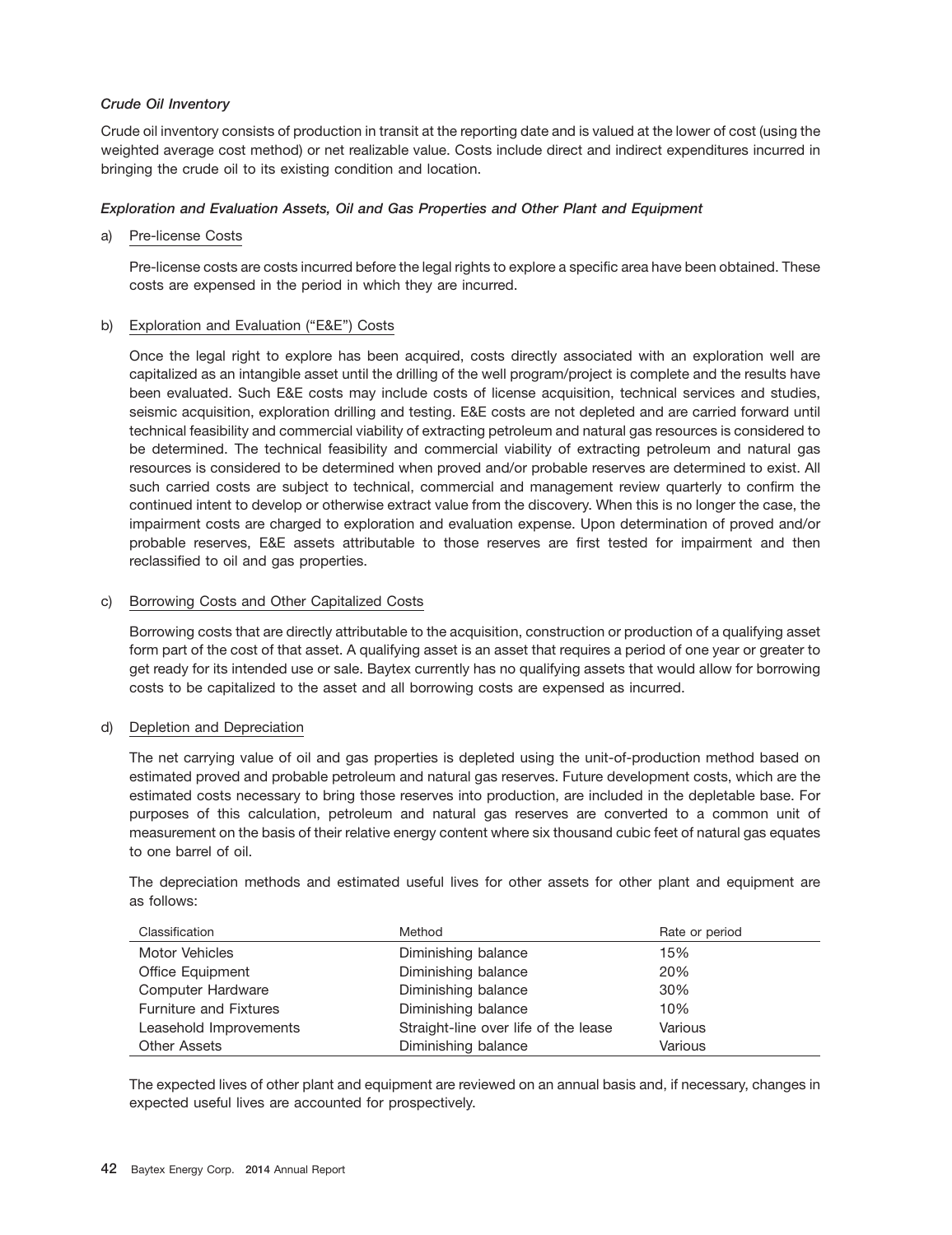### *Goodwill*

Goodwill is the excess of the purchase price paid over the recognized amount of net assets acquired, which is inherently imprecise as judgment is required in the determination of the fair value of assets and liabilities. The portion of goodwill related to U.S. operations fluctuates due to changes in foreign exchange rates subsequent to the date of acquisition. Goodwill is assessed for impairment at least annually at year end, or more frequently if events or changes in circumstances indicate that the asset may be impaired. Impairment losses are recognized in net earnings and are not subject to reversal. On the disposal or termination of a previously acquired business, any remaining balance of associated goodwill is included in the determination of the gain or loss on disposal. Goodwill is not deductible for income tax purposes.

#### *Impairment of Non-financial Assets*

E&E assets are assessed for impairment when they are reclassified to oil and gas properties and if facts and circumstances suggest that the carrying amount exceeds the recoverable amount. The Company assesses other assets or groups of assets for impairment whenever events or changes in circumstances indicate that the carrying value of an asset may not be recoverable.

Individual assets are grouped for impairment assessment purposes at the lowest level at which there are identifiable cash flows that are largely independent of the cash flows of other groups of assets (the "cash-generating unit" or ''CGU''). Goodwill acquired is allocated to CGUs expected to benefit from synergies of the related business combination.

If any such indication of impairment exists or when annual impairment testing for a CGU is required, the Company makes an estimate of its recoverable amount. A CGU's recoverable amount is the higher of its fair value less costs to sell and its value-in-use. In assessing the recoverable amount, the estimated future cash flows are adjusted for the risks specific to the CGU and are discounted to their present value using a pre-tax discount rate that reflects current market assessments of the time value of money. Where the carrying amount of a CGU exceeds its recoverable amount, the CGU is considered impaired and is written down to its recoverable amount. The impairment amount reduces first the carrying amount of any goodwill allocated to the CGU. Any remaining impairment is allocated to the individual assets in the CGU on a pro-rata basis. Impairment is charged to net income in the period in which it occurs.

For all assets (other than goodwill), an assessment is made at each reporting date as to whether there is any indication that previously recognized impairment losses may no longer exist or may have decreased. If such indication exists, the recoverable amount is estimated. A previously recognized impairment loss is reversed only if there has been a change in the estimates used to determine the asset's recoverable amount since the last impairment loss was recognized. If that is the case, the carrying amount of the asset is increased to its recoverable amount. That increased amount cannot exceed the carrying amount that would have been determined, net of depletion and depreciation, had no impairment loss been recognized for the asset in prior years. Such reversal is recognized in net income. After such a reversal, the depletion or depreciation charge is adjusted in future periods to allocate the asset's revised carrying amount, less any residual value, on a systematic basis over its remaining useful life. Impairment losses recognized in relation to goodwill are not reversed for subsequent increases in its recoverable amount.

#### *Asset Retirement Obligations*

The Company recognizes a liability at the discounted value for the future asset retirement costs associated with its oil and gas properties using the risk free interest rate. The present value of the liability is capitalized as part of the cost of the related asset and depleted to expense over its useful life. The liability is accreted until the date of expected settlement of the retirement obligations and is recognized within financing costs in the statements of income and comprehensive income. The liability will be revised each period for the effect of any changes to timing related to cash flow or undiscounted abandonment costs and changes in discount and inflation rates. Actual site reclamation expenditures incurred reduce asset retirement obligations recorded.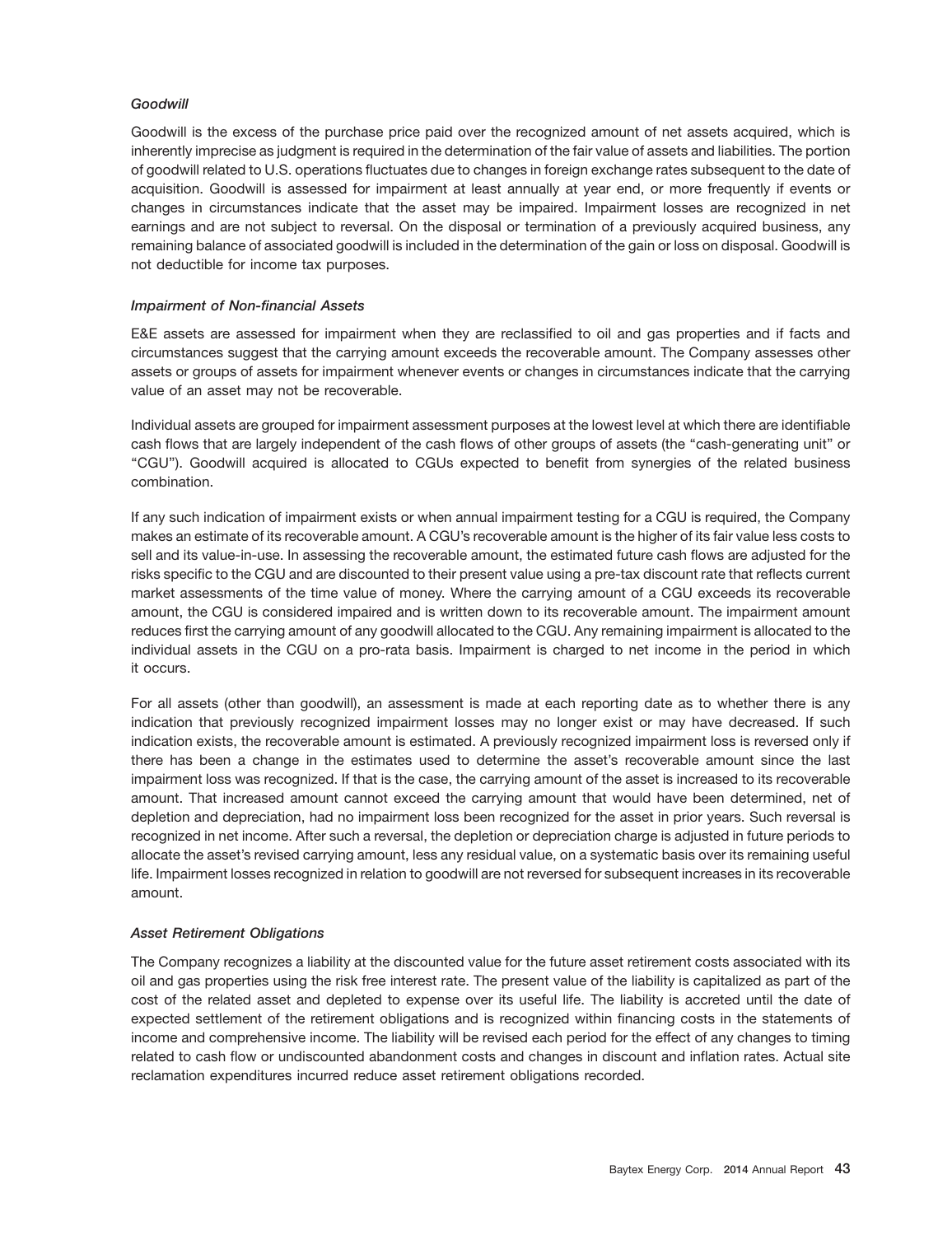## *Foreign Currency Translation*

Transactions completed in foreign currencies are reflected in Canadian dollars at the foreign currency exchange rates prevailing at the time of the transactions. Monetary assets and liabilities denominated in foreign currencies are reflected in the statements of financial position in Canadian dollars using the foreign currency exchange rates prevailing at the reporting date. Foreign exchange gains and losses are included in net income.

Revenues and expenses of foreign operations are translated into Canadian dollars using average foreign currency exchange rates for the period. Assets and liabilities that form part of the net investment in the foreign operation are translated at the period-end foreign currency exchange rate. Gains or losses resulting from the translation are included in accumulated other comprehensive income (loss) in shareholders' equity and are reclassified to net income when there has been a disposal or partial disposal of the foreign operation.

## *Revenue Recognition*

Revenue associated with sales of petroleum and natural gas is recognized when title passes to the purchaser at the delivery point and collectability of the revenue is probable. Revenue is measured net of royalties (crown, freehold and gross overriding), the Saskatchewan surcharge and the Texas severance tax. These items are netted from revenue to reflect the deduction for other parties' proportionate share of the revenue.

Revenue from the production of oil in which the Company has an interest with other producers is recognized based on the Company's working interest and the terms of the relevant joint venture agreements. Purchases and sales of products that are entered into in contemplation of each other with the same counterparty with the right and intent to settle net are recorded on a net basis.

## *Financial Instruments*

Financial instruments are measured at fair value on initial recognition of the instrument and are classified into one of the following five categories: fair value through profit or loss (''FVTPL''), loans and receivables, held-to-maturity investments, available-for-sale financial assets and other financial liabilities.

Subsequent measurement of financial instruments is based on their initial classification. FVTPL financial assets are measured at fair value and changes in fair value are recognized in net income. Available-for-sale financial assets are measured at fair value with changes in fair value recorded in other comprehensive income (loss) until the instrument is derecognized or impaired. The remaining categories of financial instruments are recognized at amortized cost using the effective interest method. Cash and financial derivatives are classified at FVTPL. Trade and other receivables are classified as loans and receivables, which are measured at amortized cost. Trade and other payables, dividends payable to shareholders, bank loan and long-term debt are classified as other financial liabilities, which are measured at amortized cost.

All risk management contracts are recorded in the consolidated statements of financial position at fair value unless they were entered into and continue to be held in accordance with the Company's expected purchase, sale and usage requirements. All changes in their fair value are recorded in net income. The Company has elected not to use cash flow hedge accounting on its risk management contracts with financial counterparties resulting in all changes in fair value being recorded in net income.

An embedded derivative is a component of a contract that modifies the cash flows of the contract. These hybrid contracts consist of a host contract and an embedded derivative. The embedded derivative is separated from the host contract and accounted for as a derivative unless the economic characteristics and risks of the embedded derivative are closely related to the host contract. The embedded derivatives are measured at FVTPL.

The transaction costs that are directly attributable to the acquisition or issue of a financial asset or a financial liability classified as FVTPL are expensed immediately. For a financial asset or a financial liability carried at amortized cost, transaction costs directly attributable to acquiring or issuing the asset or liability are added to, or deducted from, the fair value on initial recognition and amortized through net income over the term of the financial instrument. Debt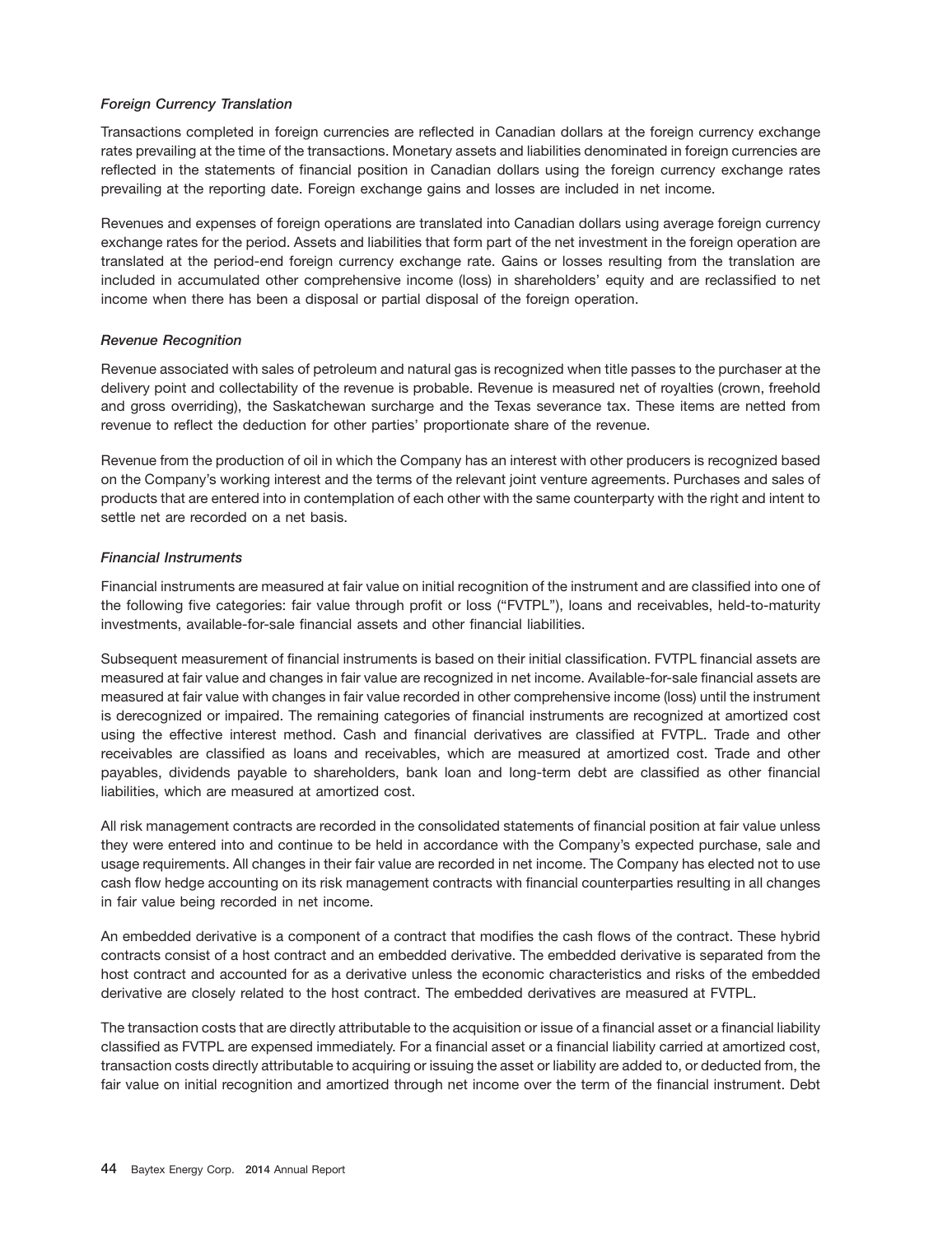issuance costs related to the restructuring of credit facilities are capitalized and amortized as financing costs over the term of the credit facilities.

The Company formally documents its risk management objectives and strategies to manage exposures to fluctuations in commodity prices, interest rates and foreign currency exchange rates. The risk management policy permits the use of certain derivative financial instruments, including swaps and collars, to manage these fluctuations. All transactions of this nature entered into by the Company are related to underlying financial instruments or future petroleum and natural gas production. These instruments are classified as FVTPL. The Company does not use financial derivatives for trading or speculative purposes. The Company has not designated its financial derivative contracts as effective accounting hedges, and therefore has not applied hedge accounting. As a result, the Company applies the fair value method of accounting for all derivative instruments by recording an asset or liability on the statements of financial position and recognizing changes in the fair value of the instrument in the statements of income and comprehensive income for the current period. The fair values of these instruments are based on quoted market prices or, in their absence, third-party market indications and forecasts. Attributable transaction costs are recognized in net income when incurred.

The Company has accounted for its physical delivery sales contracts, which were entered into and continue to be held for the purpose of receipt or delivery of non-financial items in accordance with its expected purchase, sale or usage requirements as executory contracts. As such, these contracts are not considered to be derivative financial instruments and have not been recorded at fair value on the statements of financial position. Settlements on these physical delivery sales contracts are recognized in revenue in the period the product is delivered to the sales point.

#### *Income Taxes*

Current and deferred income taxes are recognized in net income, except when they relate to items that are recognized directly in equity, in which case the current and deferred taxes are also recognized directly in equity. When current income tax or deferred income tax arises from the initial accounting for a business combination, the tax effect is included in the accounting for the business combination as goodwill.

Current income taxes for the current and prior periods are measured at the amount expected to be recoverable from or payable to the taxation authorities based on the income tax rates enacted at the end of the reporting period.

The Company follows the balance sheet liability method of accounting for income taxes. Under this method, deferred income taxes are recorded for the effect of any temporary differences between the carrying amounts of assets and liabilities in the consolidated financial statements and the corresponding tax basis used in the computation of taxable income. Deferred income tax liabilities are generally recognized for all taxable temporary differences. Deferred income tax assets are recognized for all temporary differences deductible to the extent future recovery is probable. The carrying amount of deferred income tax assets is reviewed at the end of each reporting period and reduced to the extent that it is no longer probable that sufficient taxable income will be available to allow all or part of the asset to be recovered. Deferred income taxes are calculated using enacted or substantively enacted tax rates. Deferred income tax balances are adjusted for any changes in the enacted or substantively enacted tax rates and the adjustment is recognized in the period that the rate change occurs.

#### *Share-based Compensation Plans*

Expenses related to the Share Award Incentive Plan are determined based on the fair value of the award on the grant date. This amount is expensed over the vesting period of the share award.

Baytex's Share Rights Plan and Share Award Incentive Plan are further described in note 16.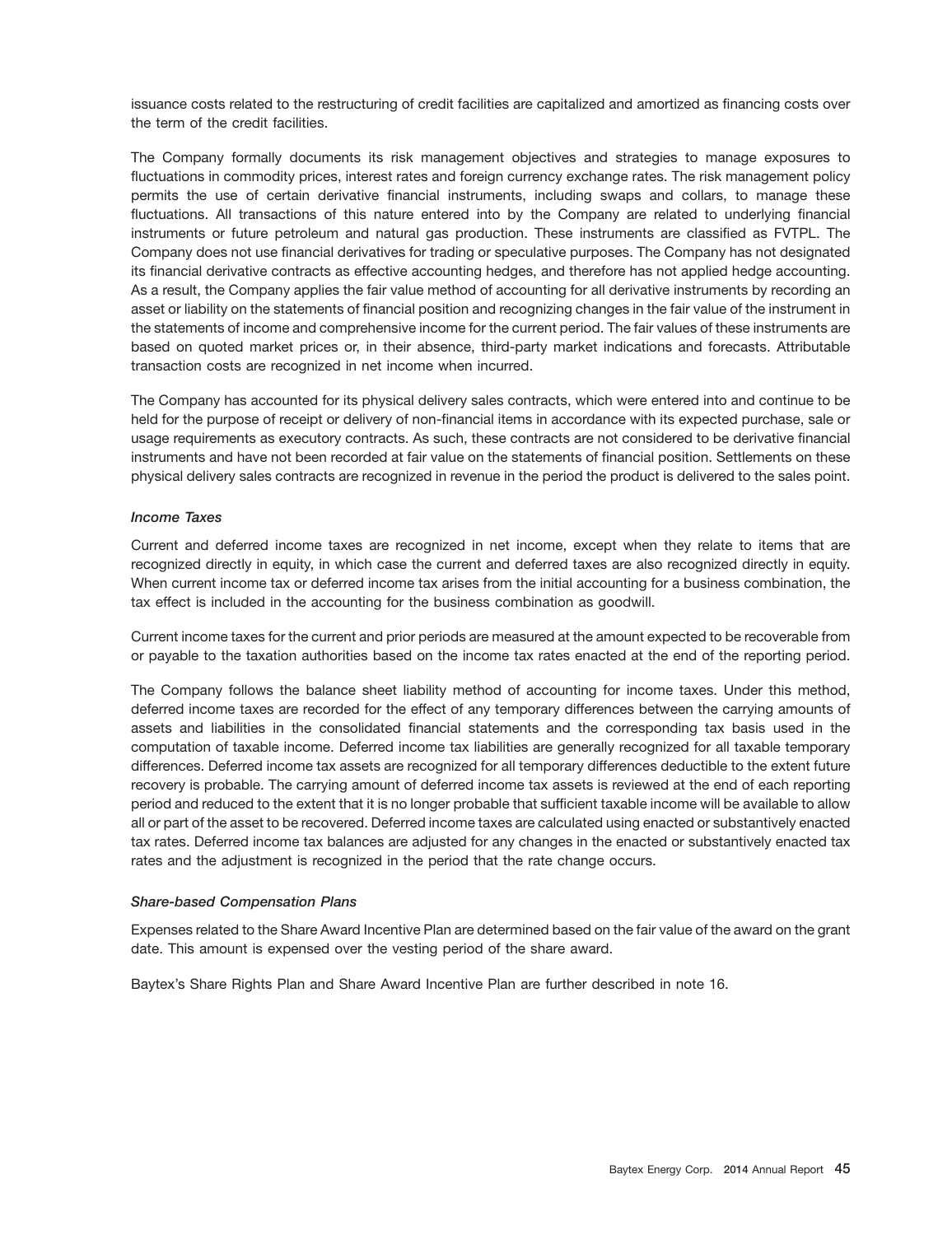## **4. CHANGES IN ACCOUNTING POLICIES**

### *Current Accounting Pronouncements*

#### **Presentation of Financial Statements**

Certain standards and amendments were issued effective for accounting periods beginning on or after January 1, 2014. Many of these updates are not applicable or not consequential to the Company and have been excluded from the discussion below. As of January 1, 2014, the Company adopted the following IFRS standards and amendments in accordance with the transitional provisions of each standard.

#### **Financial Instruments: Presentation**

IAS 32 ''Financial Instruments: Presentation'' is effective January 1, 2014, and has been amended to clarify certain requirements for offsetting financial assets and liabilities. IAS 32 relates to presentation and disclosure of financial instruments and the retrospective adoption of this standard did not have a material impact on the Company's consolidated financial statements.

#### **Levies**

IFRS Interpretations Committee (''IFRIC'') 21 ''Levies'' is effective January 1, 2014, and clarifies the recognition requirements concerning a liability to pay a levy imposed by a government, other than an income tax. The interpretation clarifies that the obligating event which gives rise to a liability is the activity that triggers the payment of the levy in accordance with the relevant legislation. The retrospective adoption of this standard did not have a material impact on the Company's consolidated financial statements.

#### *Future Accounting Pronouncements*

#### **Revenue from Contracts with Customers**

IFRS 15, ''Revenue from Contracts with Customers'' is effective January 1, 2017 and will supersede IAS 11 and IAS 18 (and related interpretations including IFRIC 13, IFRIC 15, IFRIC 18 and SIC 31). The new standard moves away from a revenue recognition model based on an earnings process to an approach that is based on transfer of control of a good or service to a customer. The new standard also requires disclosures on the nature, amount, timing and uncertainty of revenues and cash flows arising from contracts with customers. The Company has not yet adopted IFRS 15 but is evaluating its impact on the consolidated financial statements.

### **Financial Instruments**

IFRS 9, ''Financial Instruments'' replaces IAS 39 ''Financial Instruments: Recognition and Measurement'', which eliminates the current multiple classification and measurement models for financial assets and liabilities with a single model that has only two classifications: amortized cost and fair value. In November 2013, the IASB amended IFRS 9 to include the new general hedge accounting model which remains optional, allows more opportunities to apply hedge accounting, and will be effective on January 1, 2018 and applied retroactively to each period presented. The Company has not yet adopted IFRS 9 but is evaluating its impact on the consolidated financial statements.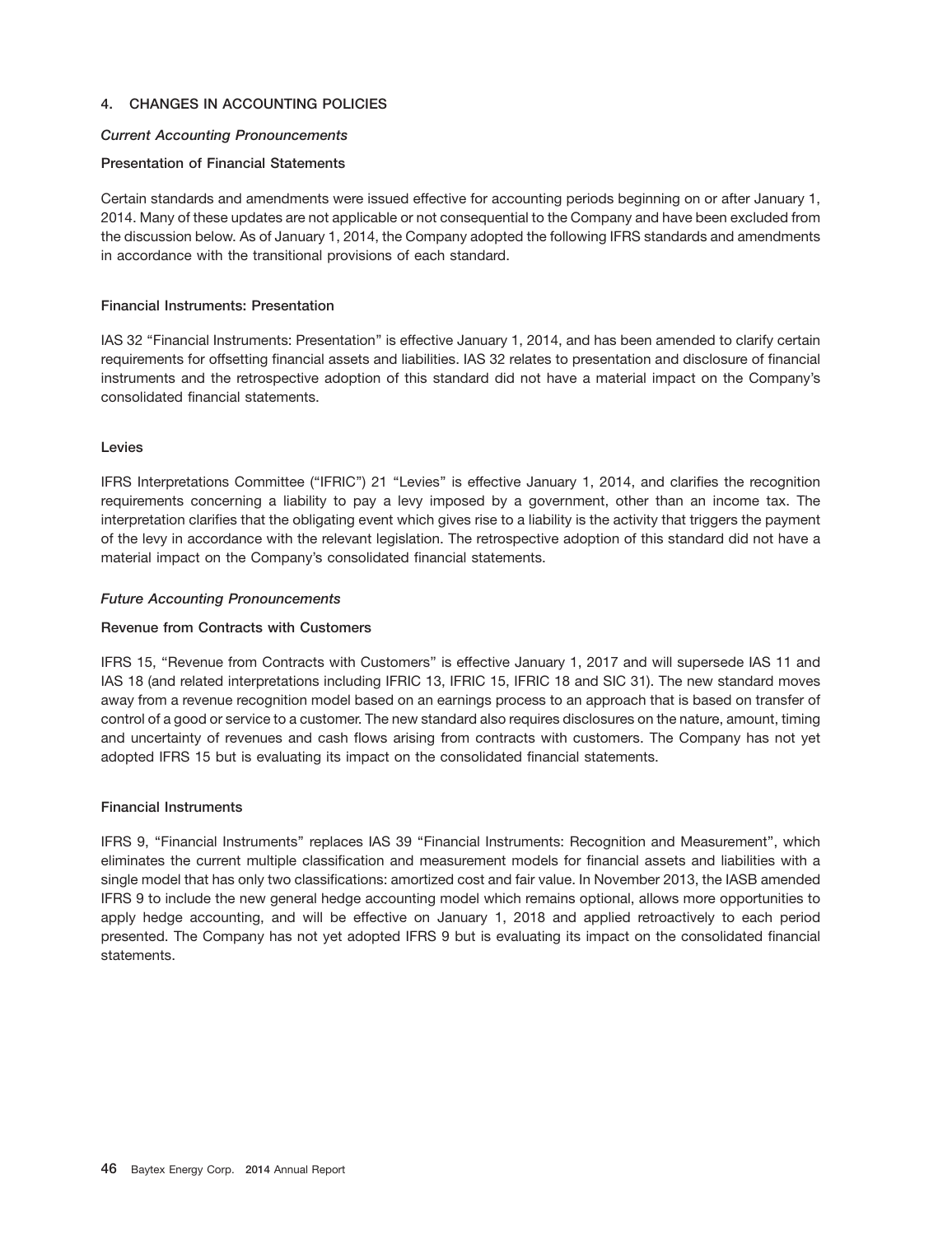## **5. SEGMENTED FINANCIAL INFORMATION**

Baytex's reportable segments are determined based on the Company's geographic locations.

- Canada includes the exploration for, and the development and production of, crude oil and natural gas in Western Canada.
- U.S. includes the exploration for, and the development and production of, crude oil and natural gas in the states of Texas and North Dakota, USA. The Texas assets were acquired on June 11, 2014. The North Dakota assets were sold on September 24, 2014.
- Corporate includes corporate activities and items not allocated between operating segments.

|                                           | Canada      |                          | U.S.          |                          |              | Corporate                |                                | Consolidated |               |
|-------------------------------------------|-------------|--------------------------|---------------|--------------------------|--------------|--------------------------|--------------------------------|--------------|---------------|
| Year ended December 31                    | 2014        | 2013                     | 2014          | 2013                     |              | 2014                     | 2013                           | 2014         | 2013          |
| Revenues, net of royalties                | \$1,124,279 | \$1,049,266              | \$405,618     | \$<br>66,144             | $\mathbf{s}$ | $\overline{\phantom{0}}$ | \$<br>$\overline{\phantom{0}}$ | \$1.529.897  | \$1,115,410   |
| Expenses                                  |             |                          |               |                          |              |                          |                                |              |               |
| Production and operating                  | 272.515     | 254,037                  | 81,334        | 21,482                   |              |                          | $\overline{\phantom{0}}$       | 353.849      | 275.519       |
| Transportation and blending               | 141.886     | 158.841                  |               |                          |              |                          |                                | 141.886      | 158.841       |
| Exploration and evaluation                | 10,499      | 5,407                    | 7,244         | 4,879                    |              |                          |                                | 17,743       | 10,286        |
| Depletion and depreciation                | 328,902     | 305,336                  | 204.461       | 20,968                   |              | 3,206                    | 2,649                          | 536,569      | 328,953       |
| Impairment                                | 37,755      | $\qquad \qquad -$        | 411,835       |                          |              |                          |                                | 449.590      |               |
| General and administrative                |             |                          |               | $\overline{\phantom{0}}$ |              | 59,957                   | 45,461                         | 59,957       | 45,461        |
| Acquisition-related costs                 |             |                          |               | $\overline{\phantom{0}}$ |              | 38,591                   |                                | 38,591       |               |
| Share-based compensation                  |             |                          |               | $\qquad \qquad -$        |              | 27,463                   | 32,341                         | 27.463       | 32.341        |
| Financing costs                           |             | $\overline{\phantom{0}}$ |               | $\overline{\phantom{0}}$ |              | 90,033                   | 50,335                         | 90,033       | 50,335        |
| Financial derivatives (gain) loss         |             |                          |               | $\overline{\phantom{m}}$ |              | (212, 524)               | 13,132                         | (212, 524)   | 13,132        |
| Foreign exchange loss                     |             |                          |               |                          |              | 75,381                   | 3,906                          | 75,381       | 3,906         |
| Divestiture of oil and gas properties     |             |                          |               |                          |              |                          |                                |              |               |
| (gain) loss                               | (6, 302)    | (22, 490)                | (43,923)      | 1,479                    |              |                          |                                | (50, 225)    | (21, 011)     |
|                                           | 785.255     | 701,131                  | 660.951       | 48.808                   |              | 82,107                   | 147.824                        | 1,528,313    | 897,763       |
| Net income (loss) before income           |             |                          |               |                          |              |                          |                                |              |               |
| taxes                                     | 339,024     | 348,135                  | (255, 333)    | 17,336                   |              | (82, 107)                | (147, 824)                     | 1,584        | 217,647       |
|                                           |             |                          |               |                          |              |                          |                                |              |               |
| Income tax expense                        |             |                          |               |                          |              |                          |                                |              |               |
| Current income tax expense (recovery)     |             |                          | 53,680        | (6,821)                  |              | 195                      |                                | 53,875       | (6,821)       |
| Deferred income tax expense               |             |                          |               |                          |              |                          |                                |              |               |
| (recovery)                                | 122,346     | 90,706                   | (25, 403)     | 1,345                    |              | (16, 427)                | (32, 428)                      | 80,516       | 59,623        |
|                                           | 122,346     | 90.706                   | 28.277        | (5, 476)                 |              | (16, 232)                | (32, 428)                      | 134,391      | 52,802        |
| Net income (loss)                         | \$216,678   | 257,429<br>\$            | \$ (283, 610) | \$<br>22,812             | \$           | (65, 875)                | \$(115,396)                    | \$(132,807)  | \$<br>164,845 |
| Total capital expenditures <sup>(1)</sup> | \$ 360,365  | 428.853<br>\$            | \$2,950,861   | \$<br>82.965             | $\mathsf{s}$ | 8,283                    | \$<br>4,059                    | \$3,319,509  | \$515,877     |

*(1) Includes acquisitions and divestitures.*

| As at                     | December 31,<br>2014 | December 31,<br>2013 |
|---------------------------|----------------------|----------------------|
| Canadian assets           | \$2,377,492          | \$2,340,702          |
| U.S. assets               | 3,598,192            | 322.150              |
| Corporate assets          | 254.912              | 35,482               |
| Total consolidated assets | \$6,230,596          | \$2,698,334          |

## **6. ASSETS HELD FOR SALE**

At December 31, 2014, there were no assets or related liabilities classified as held for sale. In December 2013, the Board of Directors of Baytex approved a proposed transaction with an oil and natural gas company to exchange certain heavy oil assets in Saskatchewan and in return, receive certain heavy oil assets in the Peace River region of Alberta. Assets held for sale at December 31, 2013 included \$0.3 million of exploration and evaluation assets and \$73.3 million of oil and gas properties. Liabilities related to assets held for sale included \$10.2 million of asset retirement obligations. The disposition was completed in the second quarter of 2014, resulting in a gain on disposition of \$17.9 million for the year ended December 31, 2014.

## **7. BUSINESS COMBINATION**

On June 11, 2014, Baytex acquired all of the issued and outstanding shares of Aurora Oil & Gas Limited (''Aurora''), a public oil and natural gas company listed on the Australian Stock Exchange and the TSX with properties in Texas, USA. The total consideration for the acquisition was \$2.8 billion (including the assumption of approximately \$0.9 billion of indebtedness).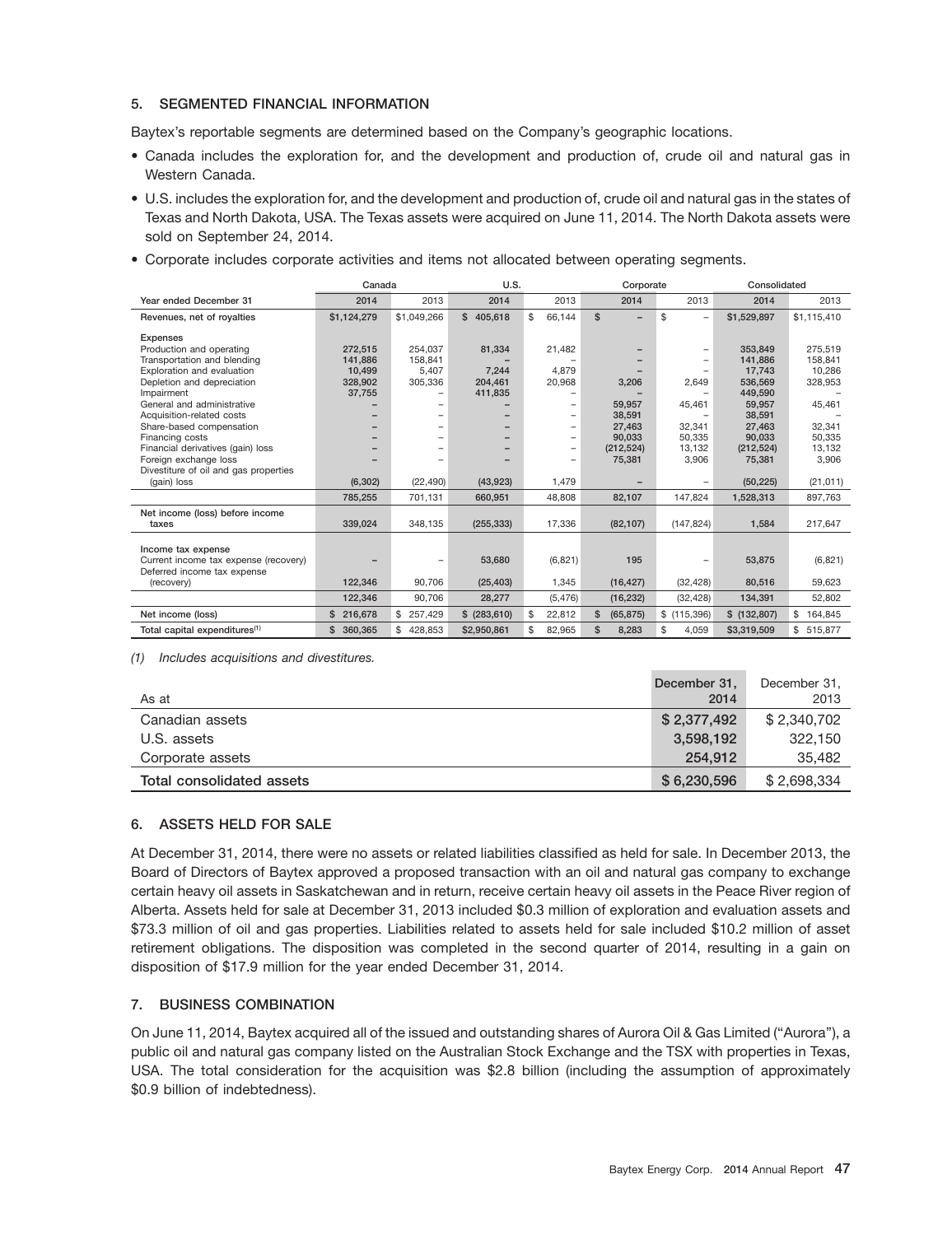The acquisition has been accounted for as a business combination with the fair value of the assets acquired and liabilities assumed at the date of acquisition summarized below:

| Consideration for the acquisition: |               |
|------------------------------------|---------------|
| Cash paid                          | \$1,920,928   |
| Cash acquired                      | (54, 621)     |
| Bank loan assumed                  | 145,618       |
| Long-term debt assumed             | 810,061       |
| Total consideration                | \$2,821,986   |
| Allocation of purchase price:      |               |
| Trade and other receivables        | \$<br>108,965 |
| Exploration and evaluation assets  | 391,127       |
| Oil and gas properties             | 2,520,612     |
| Other plant and equipment          | 1,209         |
| Goodwill                           | 615,338       |
| Trade and other payables           | (242, 045)    |
| Financial derivative contracts     | (20,083)      |
| Asset retirement obligations       | (1,217)       |
| Deferred income tax liabilities    | (551, 920)    |
| Total net assets acquired          | \$2,821,986   |

Acquisition-related costs totaling \$38.6 million have been excluded from the consideration paid and have been recognized as an expense in the year ended December 31, 2014, within the "Acquisition-related costs" line item in the consolidated statements of income (loss) and comprehensive income. Goodwill arising on this acquisition of \$615.3 million relates to incremental well locations and undeveloped zones and areas, and is attributable to the excess of consideration paid over the fair value of assets acquired, including \$551.9 million related to the recognition of deferred income tax liabilities. Goodwill is not deductible for tax purposes.

For the period from June 11, 2014 to December 31, 2014, the acquired properties contributed revenues, net of royalties, of \$349.4 million and operating income (revenues, net of royalties less production and operating expenses and transportation and blending expenses) of \$281.9 million to Baytex's operations. If the acquisition had occurred on January 1, 2014, management estimates for the year ended December 31, 2014, that the acquired properties would have contributed revenues, net of royalties, of approximately \$601.2 million and operating income of approximately \$501.2 million.

## **8. EXPLORATION AND EVALUATION ASSETS**

 $\sim$ 

| COST                               |    |           |
|------------------------------------|----|-----------|
| As at December 31, 2012            | \$ | 240,015   |
| Capital expenditures               |    | 11,846    |
| Property acquisition               |    | 3,060     |
| Exploration and evaluation expense |    | (10, 286) |
| Transfer to oil and gas properties |    | (82, 886) |
| <b>Divestitures</b>                |    | (1, 109)  |
| Assets held for sale               |    | (305)     |
| Foreign currency translation       |    | 2,652     |
| As at December 31, 2013            | S. | 162,987   |
| Capital expenditures               |    | 15,824    |
| Corporate acquisition              |    | 391,127   |
| Property acquisition               |    | 12,489    |
| Exploration and evaluation expense |    | (17, 743) |
| Transfer to oil and gas properties |    | (10, 443) |
| <b>Divestitures</b>                |    | (40, 306) |
| Foreign currency translation       |    | 28,105    |
| As at December 31, 2014            | S. | 542,040   |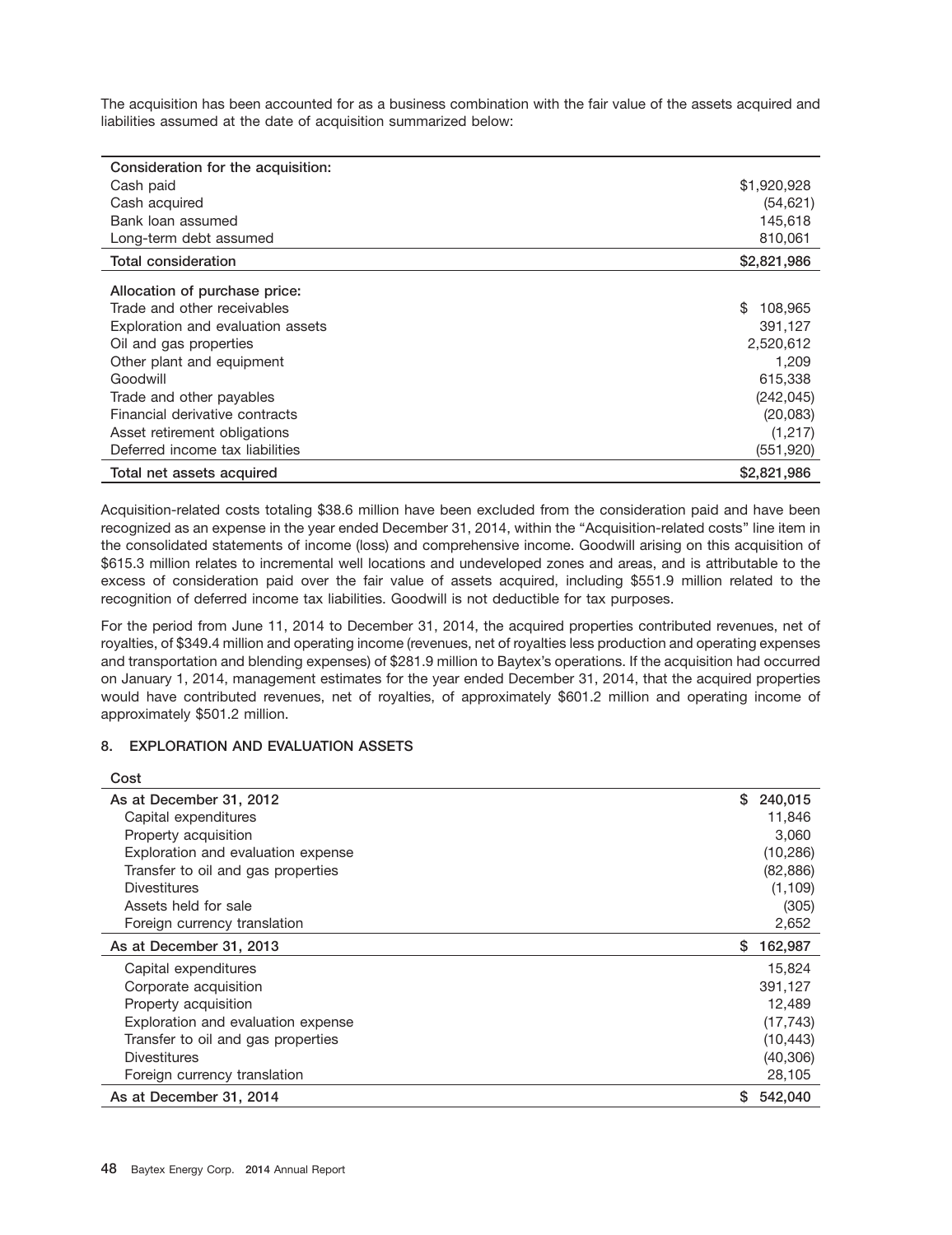As at December 31, 2014, our exploration and evaluation assets were assessed for impairment. In Canada, the Company estimated the recoverable amount based on the fair value of undeveloped land. In the U.S., the Company estimated the recoverable amount based on management's estimate of the recoverable amount associated with possible reserves as well as the fair value of the undeveloped land. Recoverable amounts for exploration and evaluation assets exceeded the carrying value therefore no impairment was recorded at December 31, 2014.

#### **9. OIL AND GAS PROPERTIES**

| Cost                                               |             |
|----------------------------------------------------|-------------|
| As at December 31, 2012                            | \$2,758,309 |
| Capital expenditures                               | 539,054     |
| Corporate acquisition                              | 100         |
| Property acquisitions                              | 108         |
| Transferred from exploration and evaluation assets | 82,886      |
| Assets held for sale                               | (110, 386)  |
| Change in asset retirement obligations             | (28, 734)   |
| <b>Divestitures</b>                                | (33,907)    |
| Foreign currency translation                       | 16,338      |
| As at December 31, 2013                            | \$3,223,768 |
| Capital expenditures                               | 750,247     |
| Corporate acquisition                              | 2,520,612   |
| Property acquisitions                              | 85,600      |
| Transferred from exploration and evaluation assets | 10,443      |
| Change in asset retirement obligations             | 69,844      |
| <b>Divestitures</b>                                | (426, 477)  |
| Foreign currency translation                       | 197,723     |
| As at December 31, 2014                            | \$6,431,760 |
| Accumulated depletion                              |             |
| As at December 31, 2012                            | \$720,733   |
| Depletion for the year                             | 325,793     |
| <b>Divestitures</b>                                | (10, 191)   |
| Assets held for sale                               | (37,057)    |
| Foreign currency translation                       | 1,704       |
| As at December 31, 2013                            | \$1,000,982 |
| Depletion for the year                             | 532,825     |
| <b>Divestitures</b>                                | (96, 916)   |
| Foreign currency translation                       | 10,953      |
| As at December 31, 2014                            | \$1,447,844 |
| Carrying value                                     |             |
| As at December 31, 2013                            | \$2,222,786 |
| As at December 31, 2014                            | \$4,983,916 |

During 2014, Baytex disposed of certain non-core assets in Canada, consisting of \$34.8 million of oil and gas properties and \$7.2 million of exploration and evaluation assets, for net cash proceeds of \$45.7 million. Gains totaling \$3.7 million were recognized in the statements of income (loss) and comprehensive income.

On September 24, 2014, Baytex Energy USA LLC, an indirect wholly-owned subsidiary of Baytex, disposed of its interests located in North Dakota, which consisted of oil and gas properties, exploration and evaluation assets and other plant and equipment with carrying values of \$294.0 million, \$32.5 million and \$2.0 million, respectively, for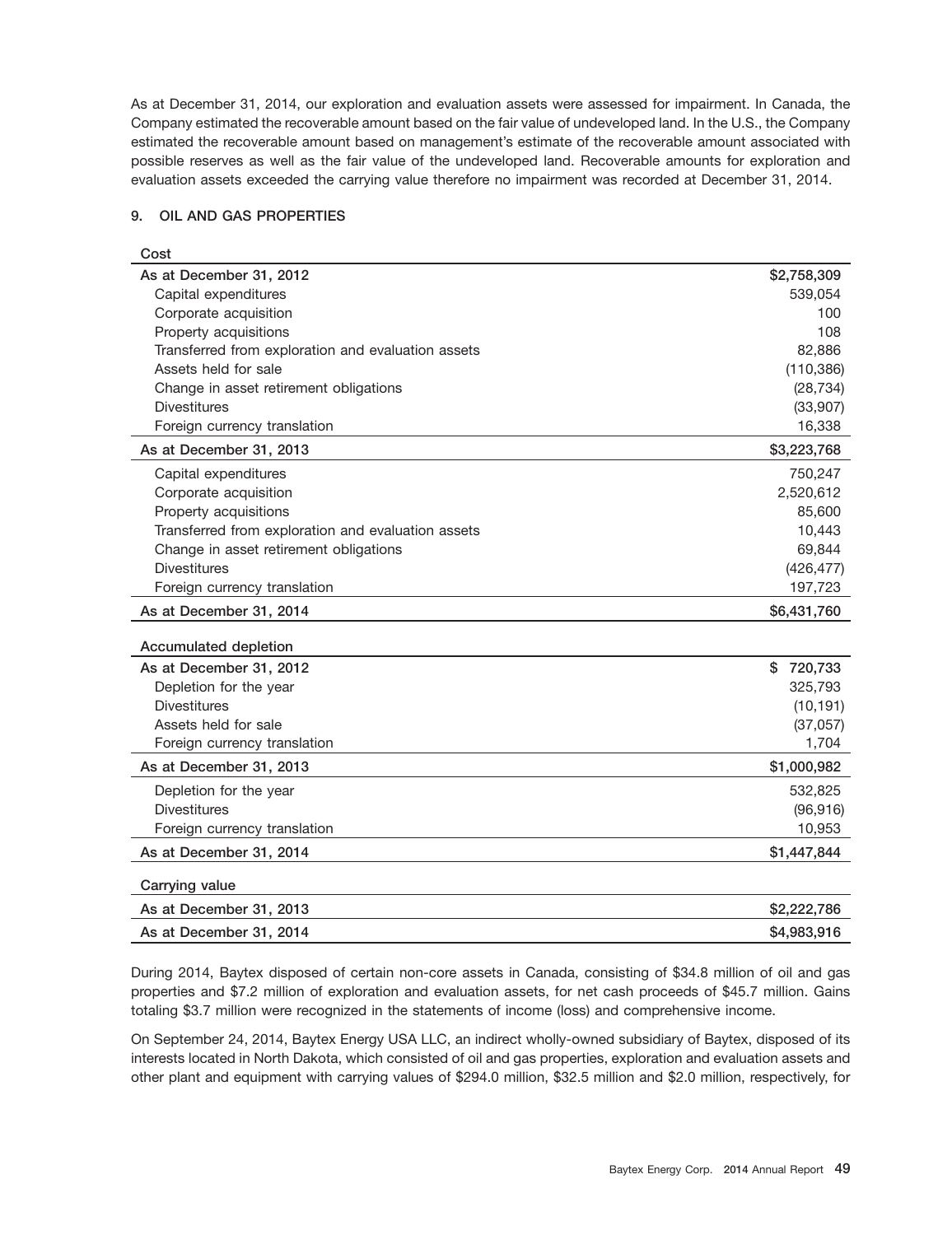cash proceeds of \$341.6 million resulting in a gain of \$13.1 million before tax. An additional \$15.5 million was recognized in gain on divestiture of oil and gas properties resulting from the accumulated other comprehensive income which is reclassified on disposition.

In January 2013, Baytex disposed of certain assets in Canada which consisted of \$20.8 million of oil and gas properties for total proceeds of \$43.3 million. Gains totaling \$21.0 million were recognized in the consolidated statements of income (loss) and comprehensive income.

The carrying value of oil and gas properties are subject to impairment tests, which were calculated at December 31, 2014 using the following benchmark reference prices for the years 2015 to 2019 adjusted for commodity differentials specific to the Company:

|                             | 2015  | 2016  | 2017  | 2018  | 2019  |
|-----------------------------|-------|-------|-------|-------|-------|
| WTI crude oil (US\$/bbl)    | 57.26 | 80.00 | 90.00 | 91.35 | 92.72 |
| AECO natural gas (\$/MMBtu) | 3.32  | 3.71  | 3.90  | 4.47  | 5.05  |
| Exchange rate (CAD/USD)     | 1.18  | 1.15  | 1.15  | 1.15  | 1.15  |

Oil and natural gas prices reflect the NYMEX futures market as at December 31, 2014. This data is combined with assumptions relating to long-term prices, inflation rates and exchange rates together with estimates of transportation costs and pricing of competing fuels to forecast long-term energy prices, consistent with external sources of information. The prices and costs subsequent to 2019 have been adjusted for inflation at an annual rate of 1.5%.

For impairment assessments of oil and gas properties, the Company estimates the recoverable amount using a discounted cash flow model based on an independent reserve report approved by the Board of Directors on an annual basis and a pre-tax discount rate. The reserve report is based on an estimated remaining reserve life up to a maximum of 50 years. The forecasted cash flows include reserves where there is at least a 50% probability that the estimated proved plus probable reserves will be recovered. The recoverable amount was determined using a pre-tax discount rate of 10%.

At December 31, 2014, the Company's recoverable amount was lower than the carrying value of oil and gas properties and therefore impairment was recorded against goodwill (note 11).

## **10. OTHER PLANT AND EQUIPMENT**

 $\sim$ 

| COST                         |              |
|------------------------------|--------------|
| As at December 31, 2012      | \$<br>65,115 |
| Capital expenditures         | 4,298        |
| Foreign currency translation | 97           |
| As at December 31, 2013      | \$<br>69,510 |
| Capital expenditures         | 8,283        |
| Corporate acquisition        | 1,209        |
| <b>Dispositions</b>          | (2,496)      |
| Foreign currency translation | 202          |
| As at December 31, 2014      | \$<br>76,708 |
| Accumulated depreciation     |              |
| As at December 31, 2012      | \$<br>36,723 |
| Depreciation                 | 3,158        |
| Foreign currency translation | 70           |
| As at December 31, 2013      | \$<br>39,951 |
| Depreciation                 | 3,744        |
| <b>Dispositions</b>          | (1,327)      |
| Foreign currency translation | 72           |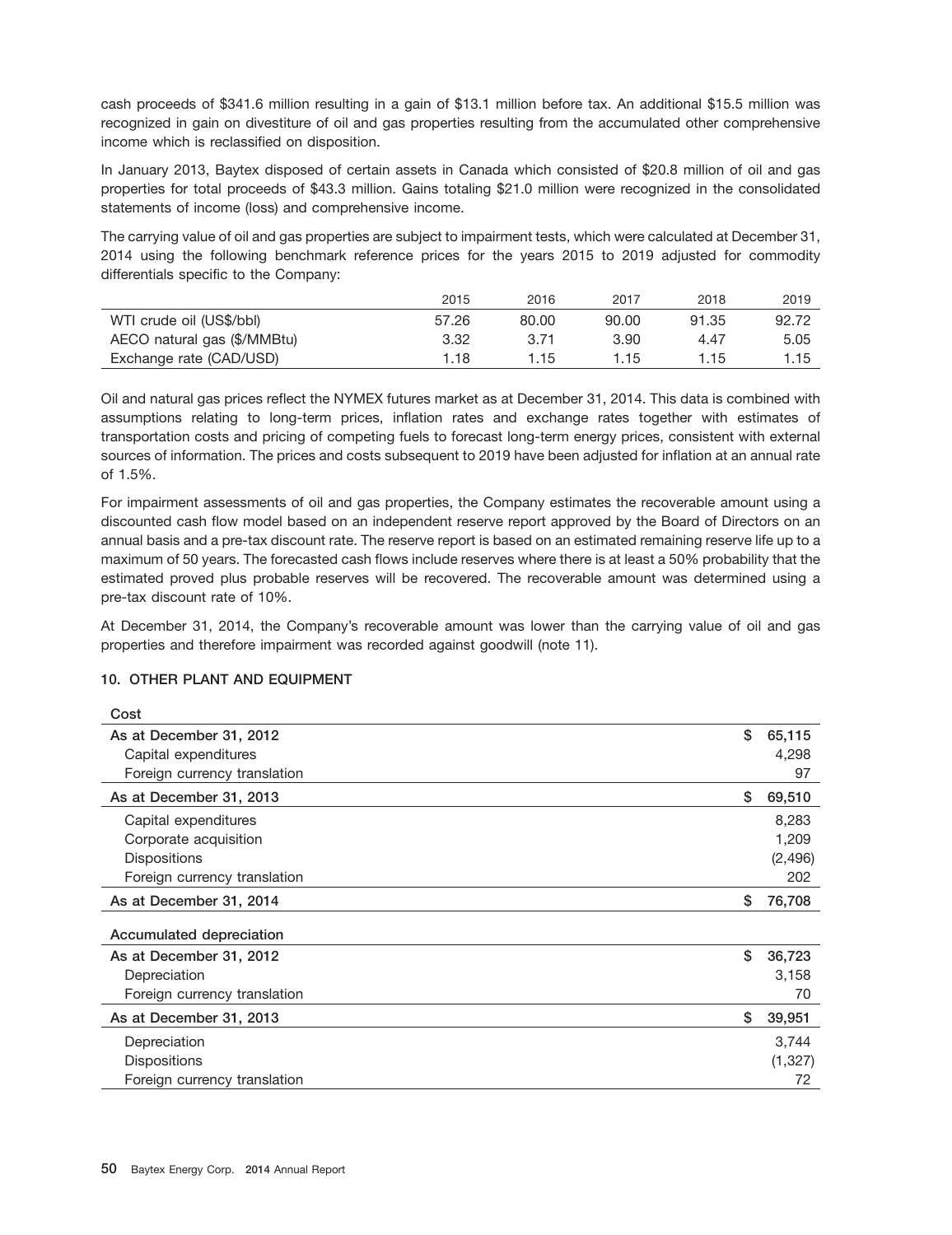| Accumulated depreciation |        |
|--------------------------|--------|
| As at December 31, 2014  | 42.440 |
| Carrying value           |        |
| As at December 31, 2013  | 29.559 |
| As at December 31, 2014  | 34.268 |

Field inventory held is valued at the lower of cost, using the weighted average cost method, or net realizable value and is not depreciated.

## **11. GOODWILL**

| As at December 31, 2012 and 2013 | \$37.755  |
|----------------------------------|-----------|
| Acquired goodwill                | 615.338   |
| Impairment                       | (449,590) |
| Foreign currency translation     | 41.562    |
| As at December 31, 2014          | \$245,065 |

The recoverable amounts of the Conventional CGU in Canada and the USA CGU were not sufficient to support the carrying amounts of exploration and evaluation assets, the oil and gas properties and the goodwill, resulting in an impairment for the year ended December 31, 2014 (no impairment for the year ended December 31, 2013).

For the year ended December 31, 2014, the Company recorded a goodwill impairment expense of \$449.6 million (year ended December 31, 2013 – nil), derecognizing all of the \$37.8 million of goodwill recognized on the 2004 acquisition of certain conventional oil and gas properties in the Conventional CGU and \$411.8 million of goodwill related to the 2014 Aurora acquisition in the U.S. The Company has reduced its planned capital expenditure program in the Conventional CGU in 2015 resulting in lower estimated future cash flows. The decline in commodity prices, in particular crude oil, since the date of acquisition of the U.S. assets, resulted in a reduction of expected future net cash flows from the acquired assets to an amount lower than the combined carrying value of the assets and associated goodwill at December 31, 2014.

For the purposes of the impairment test, recoverable amounts for the Eagle Ford CGU and Conventional CGU are \$2,923.2 million and \$285.9 million, respectively. Recoverable amounts related to the goodwill impairment test were determined using the key assumptions listed in notes 8 and 9. A change of 1% in the before tax discount rate would change the impairment of goodwill by approximately \$215 million.

## **12. BANK LOAN**

|           | December 31, | December 31, |
|-----------|--------------|--------------|
|           | 2014         | 2013         |
| Bank loan | \$663,312    | 223.371      |

Effective June 4, 2014, Baytex established revolving extendible unsecured credit facilities with its bank lending syndicate that include a \$50 million operating loan, a \$950 million syndicated loan for Baytex and a US\$200 million syndicated loan for our wholly-owned subsidiary, Baytex Energy USA, Inc., all of which have a four-year term (collectively, the ''Revolving Facilities'').

An additional \$200 million non-revolving single draw down facility was available solely to finance the acquisition of Aurora. In accordance with the terms of the credit facility agreement, it was repaid in full on September 29, 2014 using a portion of the proceeds from the sale of the North Dakota assets.

Unless extended, the revolving period under the Revolving Facilities will end on June 4, 2018 with all amounts to be re-paid on such date. Baytex may request an extension under the Revolving Facilities, which could extend the revolving period for up to four years (subject to a maximum four-year term at any time). The Revolving Facilities do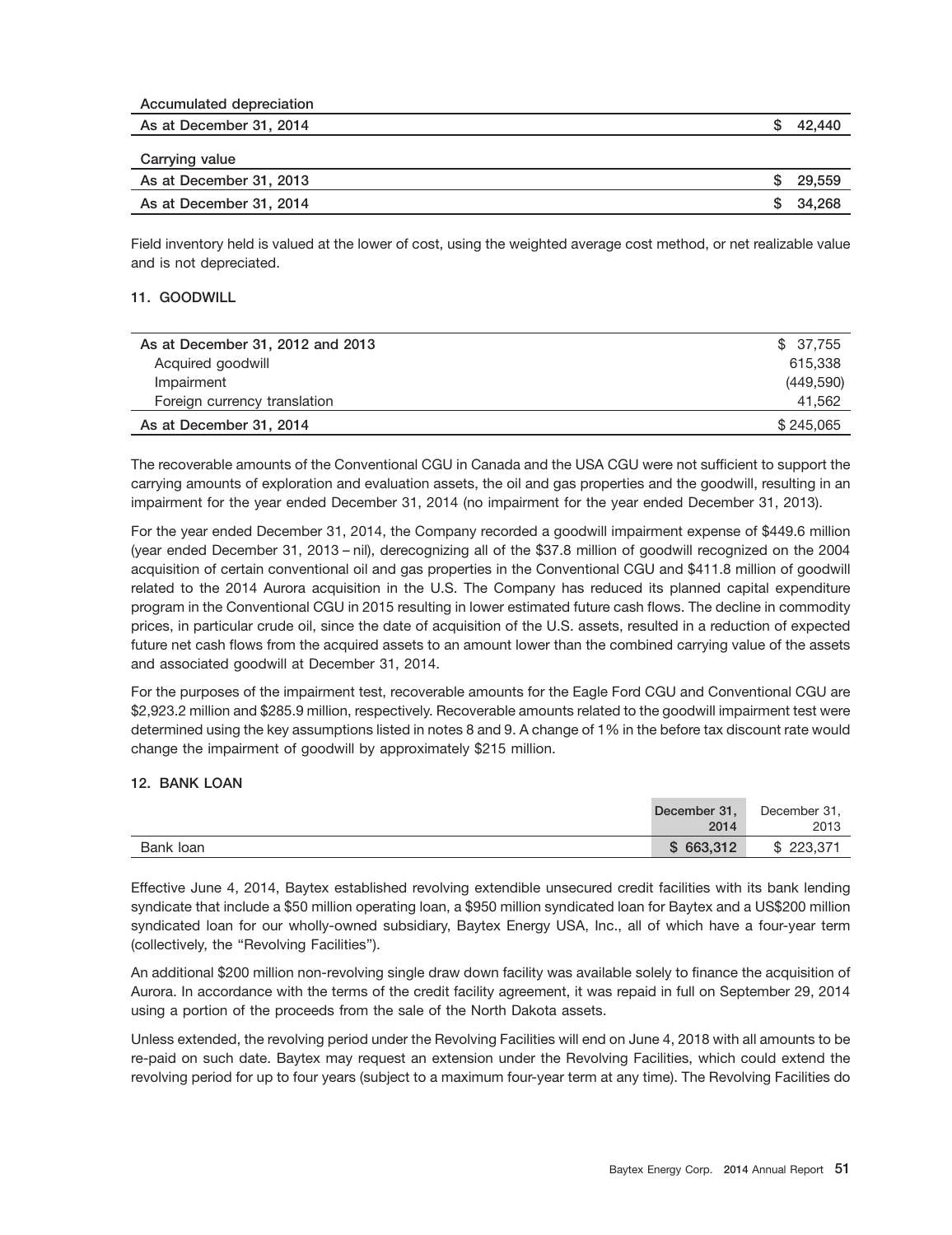not require any mandatory principal payments prior to maturity and do not include a term-out feature or a borrowing base restriction. The Revolving Facilities include an option allowing such facilities to be increased by up to \$250 million, subject to existing or new lender(s) providing commitments for any such increase.

The Revolving Facilities contain standard commercial covenants for facilities of this nature and are guaranteed by Baytex and its subsidiaries. Advances (including letters of credit) under the Revolving Facilities can be drawn in either Canadian or U.S. funds and bear interest at the bank's prime lending rate, bankers' acceptance discount rates or London Interbank Offered Rates, plus applicable margins. In the event that Baytex exceeds any of the covenants under the Revolving Facilities, its ability to pay dividends to its shareholders, borrow funds or increase the facilities may be restricted.

At December 31, 2014, \$3.6 million of unamortized debt issuance costs relating to the restructuring of the Revolving Facilities were netted against the carrying value of the bank loan and will be amortized as debt financing costs over the remainder of the initial four-year term of the facility. Amortization of the debt issuance costs of \$0.5 million have been recorded in financing costs for the year ended December 31, 2014 (year ended December 31, 2013 – \$nil).

The weighted average interest rate on the bank loan for the year ended December 31, 2014 was 3.25%, and 4.61% for the year ended December 31, 2013. Baytex is in compliance with all covenants at December 31, 2014.

At December 31, 2013, the Company's wholly-owned subsidiary, Baytex Energy Ltd. (''Baytex Energy''), had a \$40.0 million extendible operating loan facility with a chartered bank and an \$810.0 million extendible syndicated loan facility with a syndicate of chartered banks, each of which constituted a revolving credit facility that was extendible annually for up to four years (subject to a maximum four-year term at any time). Baytex Energy was not required to make any mandatory principal payments prior to maturity. Advances (including letters of credit) under the credit facilities could be drawn in either Canadian or U.S. funds and interest was payable at the bank's prime lending rate, bankers' acceptance discount rates or London Interbank Offered Rates, plus applicable margins. The credit facilities contained standard commercial covenants and were secured by a floating charge over all of Baytex Energy's assets and were guaranteed by Baytex and certain of its material subsidiaries. The credit facilities did not include a term-out feature or a borrowing base restriction. Effective June 4, 2014, upon acquisition of Aurora, the \$40.0 million extendible operating loan facility and \$810.0 million extendible syndicated loan facility were terminated.

## **13. LONG-TERM DEBT**

|                                                                           | December 31.<br>2014 | December 31.<br>2013 |
|---------------------------------------------------------------------------|----------------------|----------------------|
| 9.875% notes (US\$7,900 – principal) due February 15, 2017 <sup>(1)</sup> | 9.737<br>\$          | S                    |
| 7.500% notes (US\$6,400 - principal) due April 1, 2020                    | 8.167                |                      |
| 6.750% notes (US\$150,000 - principal) due February 17, 2021              | 172,207              | 157.673              |
| 5.125% notes (US\$400,000 - principal) due June 1, 2021                   | 458.554              |                      |
| 6.625% notes (Cdn\$300,000 - principal) due July 19, 2022                 | 294.859              | 294.357              |
| 5.625% notes (US\$400,000 - principal) due June 1, 2024                   | 455,508              |                      |
| Total long-term debt                                                      | \$1,399,032          | \$452.030            |

*(1) Redeemed on February 27, 2015.*

Pursuant to the acquisition of Aurora (note 7), Baytex assumed US\$365 million of 9.875% senior unsecured notes due February 15, 2017 (the ''2017 Notes'') and US\$300 million of 7.500% senior unsecured notes due April 1, 2020 (the ''2020 Notes'' and, together with the 2017 Notes, the ''Notes'').

On April 22, 2014, Baytex commenced a cash tender offer and consent solicitation for the Notes at a price (per US\$1,000 of principal amount) of US\$1,107.34 for the 2017 Notes and US\$1,138.97 for the 2020 Notes. Upon closing of the tender offers, on June 11, 2014, Baytex purchased and cancelled US\$357.1 million (97.8% of total outstanding) of the 2017 Notes and US\$293.6 million (97.9% of total outstanding) of the 2020 Notes. The remaining Notes are recorded at fair value by applying the tender premium on the Notes on the date of acquisition. The premium will be amortized using the effective interest rate of 6.7% for the 2017 Notes and 5.3% for the 2020 Notes. The Notes are redeemable at the Company's option, in whole or in part, commencing on February 15, 2015 (in the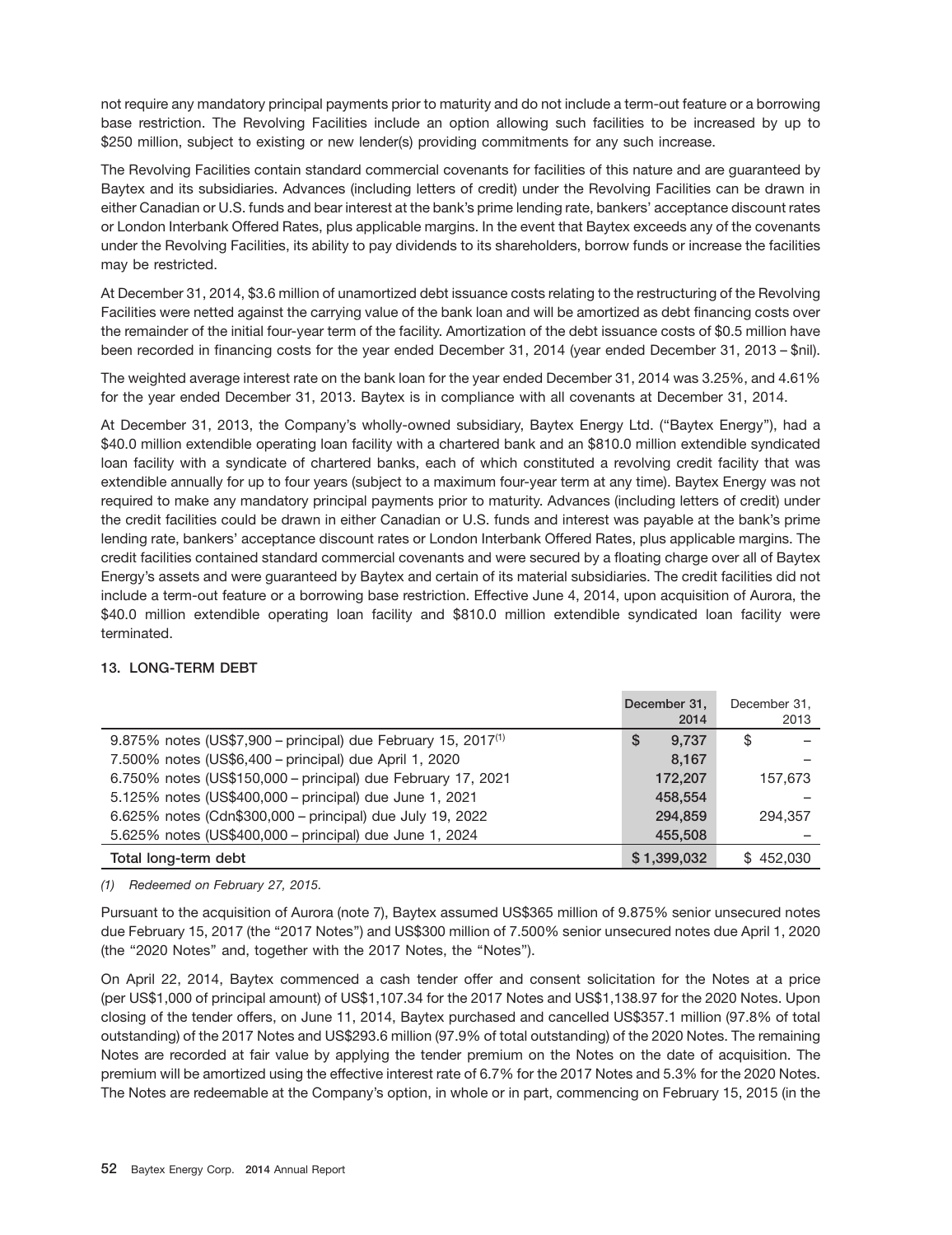case of the 2017 Notes) and April 1, 2016 (in the case of the 2020 notes) in accordance with the terms of the indenture agreements. On February 27, 2015, the Company redeemed all of the outstanding 2017 Notes at a price of US\$8.3 million plus accrued interest.

On June 6, 2014, Baytex issued US\$800 million of senior unsecured notes comprised of US\$400 million of 5.125% notes due June 1, 2021 (the ''2021 Notes'') and US\$400 million of 5.625% notes due June 1, 2024 (the ''2024 Notes''). The 2021 Notes and the 2024 Notes pay interest semi-annually and are redeemable at the Company's option in whole or in part, commencing on June 1, 2017 (in the case of the 2021 Notes) and June 1, 2019 (in the case of the 2024 Notes). The 2021 Notes are redeemable at the following redemption prices (expressed as a percentage of the principal amount of the notes): 2017 at 102.563%, 2018 at 101.281%, 2019 and thereafter at 100.00%. The 2024 Notes are redeemable at the following redemption prices (expressed as a percentage of the principal amount of the notes): 2019 at 102.813%, 2020 at 101.875%, 2021 at 100.938%, 2022 and thereafter at 100%.These notes are carried at amortized cost, net of debt issuance costs of US\$7.4 million (in the case of the 2021 Notes) and US\$10.5 million (in the case of the 2024 Notes), which accrete to the principal balance at maturity using the effective interest rate of 5.3% for the 2021 Notes and 5.9% for the 2024 Notes.

On July 19, 2012, Baytex issued \$300 million of 6.625% senior unsecured notes due July 19, 2022. These notes pay interest semi-annually and are redeemable at the Company's option in whole or in part, commencing on July 19, 2017 at the following redemption prices (expressed as a percentage of the principal amount of the notes): 2017 at 103.313%, 2018 at 102.208%, 2019 at 101.104%, 2020 and thereafter at 100%. These notes are carried at amortized cost, net of debt issuance costs of \$6.3 million, which accrete up to the principal balance at maturity using the effective interest rate of 6.9%.

On February 17, 2011, Baytex issued US\$150 million of 6.750% senior unsecured notes due February 17, 2021. These notes pay interest semi-annually and are redeemable at the Company's option in whole or in part, commencing on February 17, 2016 at the following redemption prices (expressed as a percentage of the principal amount of the notes): 2016 at 103.375%, 2017 at 102.250%, 2018 at 101.125%, 2019 and thereafter at 100%. These notes are carried at amortized cost, net of debt issuance costs of US\$2.3 million, which accrete up to the principal balance at maturity using the effective interest rate of 7.0%.

Each of the outstanding notes are redeemable in accordance with the redemption provisions contained in the indenture governing such notes. Baytex has recognized the fair value of this redemption feature as a derivative financial asset. The fair value has been estimated using a valuation model that considers current bond prices and the spreads associated with the outstanding notes compared to the fixed redemption rates. A fair value loss of \$5.9 million for the year ended December 31, 2014 (year ended December 31, 2013 – \$nil) has been recorded as a financial derivatives loss. As at December 31, 2014, a \$0.5 million asset has been included in financial derivatives (December 31, 2013 – \$nil) representing the fair value of the redemption feature on all notes.

Accretion expense on the outstanding notes of \$1.2 million has been recorded in financing costs for the year ended December 31, 2014 (year ended December 31, 2013 – \$0.7 million).

|                                                      | December 31,<br>2014 | December 31.<br>2013 |
|------------------------------------------------------|----------------------|----------------------|
| Balance, beginning of year                           | \$221,628            | \$265,520            |
| Liabilities incurred                                 | 18,516               | 14,901               |
| Liabilities settled                                  | (14, 528)            | (12,076)             |
| Liabilities acquired                                 | 2.271                |                      |
| Liabilities divested                                 | (25, 305)            | (1,409)              |
| Corporate acquisition (note 7)                       | 1,217                |                      |
| Accretion                                            | 7,251                | 7,011                |
| Change in estimate <sup>(1)</sup>                    | 31,599               | (42, 226)            |
| Changes in discount rates and inflation rates        | 42,763               |                      |
| Liabilities related to assets held for sale (note 6) |                      | (10, 241)            |
| Foreign currency translation                         | 620                  | 148                  |
| Balance, end of year                                 | \$286,032            | \$221,628            |

## **14. ASSET RETIREMENT OBLIGATIONS**

*(1) Changes in the estimated costs, the timing of abandonment and reclamation and the status of wells are factors resulting in a change in estimate.*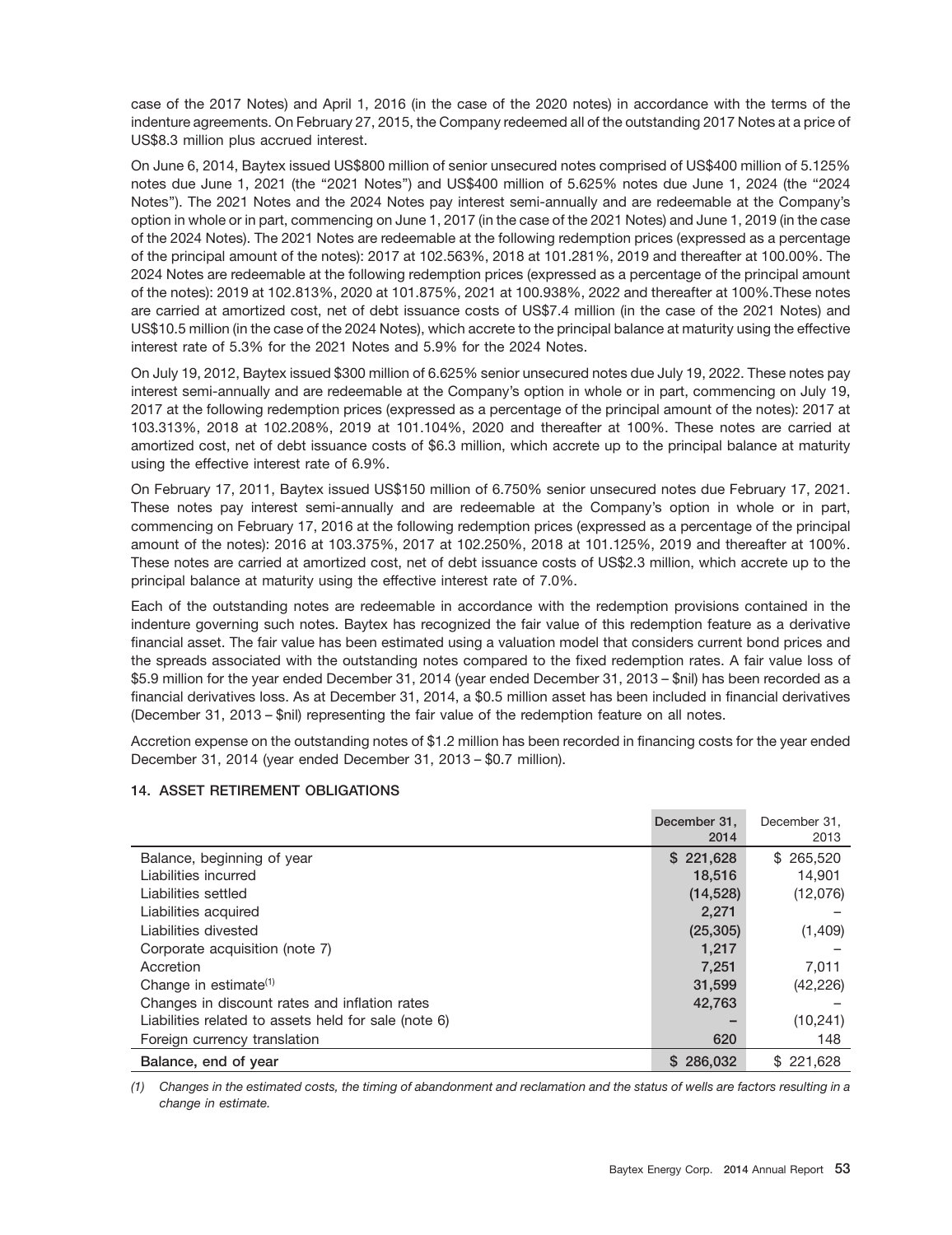The Company's asset retirement obligations are based on its net ownership in wells and facilities. Management estimates the costs to abandon and reclaim the wells and the facilities using existing technology and the estimated time period during which these costs will be incurred in the future. These costs are expected to be incurred over the next 50 years. The undiscounted amount of estimated cash flow required to settle the asset retirement obligations is \$336.7 million (December 31, 2013 – \$318.6 million). The discounted amount of estimated cash flow required to settle the asset retirement obligations at December 31, 2014 using an estimated annual inflation rate of 1.75% (December 31, 2013 – 2.0%) and discounted at a risk free rate of 2.25% (December 31, 2013 – 3.0%) is \$286.0 million (December 31, 2013 – \$221.6 million).

## **15. SHAREHOLDERS' CAPITAL**

The authorized capital of Baytex consists of an unlimited number of common shares without nominal or par value and 10,000,000 preferred shares without nominal or par value, issuable in series. Baytex establishes the rights and terms of the preferred shares upon issuance. As at December 31, 2014, no preferred shares have been issued by the Company and all common shares issued were fully paid.

|                                                                | Number of            |             |
|----------------------------------------------------------------|----------------------|-------------|
|                                                                | <b>Common Shares</b> |             |
|                                                                | (000s)               | Amount      |
| Balance, December 31, 2012                                     | 121,868              | \$1,860,358 |
| Issued on exercise of share rights                             | 802                  | 10,586      |
| Transfer from contributed surplus on exercise of share rights  |                      | 20,333      |
| Transfer from contributed surplus on vesting and conversion of |                      |             |
| share awards                                                   | 555                  | 24,542      |
| Issued pursuant to dividend reinvestment plan                  | 2,167                | 88,384      |
| Balance, December 31, 2013                                     | 125,392              | \$2,004,203 |
| Issued on exercise of share rights                             | 683                  | 11,298      |
| Transfer from contributed surplus on exercise of share rights  |                      | 14,369      |
| Transfer from contributed surplus on vesting and conversion of |                      |             |
| share awards                                                   | 842                  | 35,108      |
| Issued for cash                                                | 38,433               | 1,495,044   |
| Issuance costs, net of tax                                     |                      | (78, 468)   |
| Issued pursuant to dividend reinvestment plan                  | 2,757                | 99,271      |
| Balance, December 31, 2014                                     | 168,107              | \$3,580,825 |

Concurrent with the closing of the acquisition of Aurora on June 11, 2014, Baytex exchanged the 38.4 million subscription receipts issued in February 2014, for 38.4 million common shares and a dividend equivalent payment of \$0.88 per subscription receipt (representing the four dividends declared from the date of issuance of the subscription receipts to the date of closing of the acquisition). Issuance costs of \$93.7 million (\$78.5 million, after tax), including the aggregate dividend equivalent payment of \$33.8 million, were incurred and recorded as a reduction to shareholders' capital.

Baytex has a Dividend Reinvestment Plan (the ''DRIP'') that allows eligible holders in Canada and the United States to reinvest their monthly cash dividends to acquire additional common shares. At the discretion of Baytex, common shares will either be issued from treasury or acquired in the open market at prevailing market prices. Pursuant to the terms of the DRIP, common shares are issued from treasury at a three percent discount to the arithmetic average of the daily volume weighted average trading prices of the common shares on the Toronto Stock Exchange (in respect of participants resident in Canada or any jurisdiction other than the United States) or the New York Stock Exchange (in respect of participants resident in the United States) for the period commencing on the second business day after the dividend record date and ending on the second business day immediately prior to the dividend payment date. Baytex reserves the right at any time to change or eliminate the discount on common shares acquired through the DRIP from treasury.

The holders of common shares may receive dividends as declared from time to time and are entitled to one vote per share at any meetings of the holders of common shares. All common shares rank equally with regard to the Company's net assets in the event the Company is wound-up or terminated.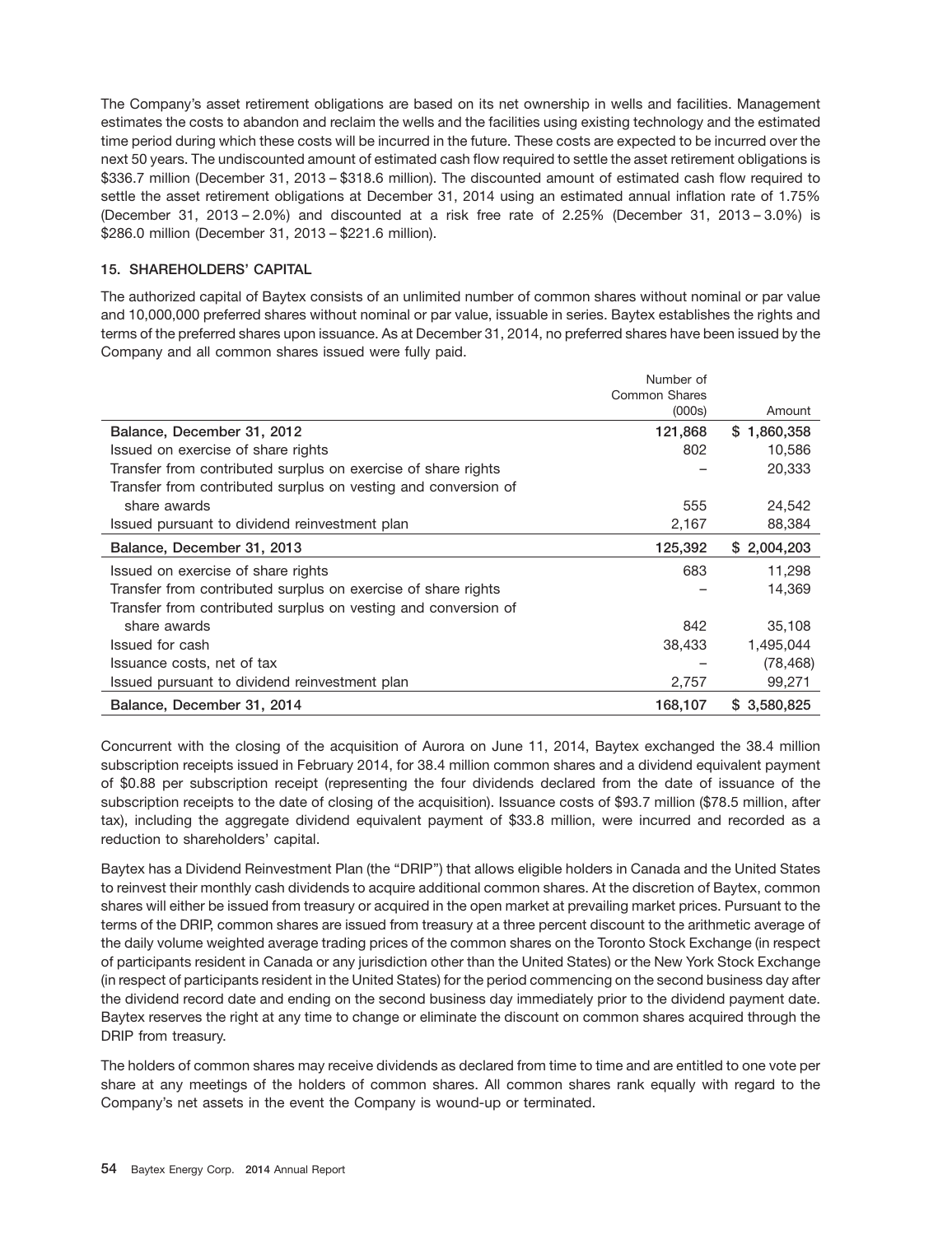The Company declared monthly dividends of \$0.22 per common share from January to May 2014, \$0.24 per common share from June to November 2014 and \$0.10 per common share for December 2014. During the years ended December 31, 2014 and 2013, total dividends of \$395.6 million (\$301.1 million net of dividend reinvestment) and \$327.0 million (\$237.7 million net of dividend reinvestment), respectively, were declared.

## **16. EQUITY-BASED PLANS**

## *Share Award Incentive Plan*

The Company has a full-value award plan (the ''Share Award Incentive Plan'') pursuant to which restricted awards and performance awards (collectively, ''share awards'') may be granted to the directors, officers and employees of the Company and its subsidiaries. The maximum number of common shares issuable under the Share Award Incentive Plan (and any other long-term incentive plans of the Company) shall not at any time exceed 3.3% of the then-issued and outstanding common shares.

Each restricted award entitles the holder to be issued the number of common shares designated in the restricted award (plus dividend equivalents as described below) with such common shares to be issued as to one-sixth on the first anniversary date of the grant and as to one-sixth every six months thereafter (with the last issuance to occur 42 months following the grant date). Each performance award entitles the holder to be issued the number of common shares designated in the performance award (plus dividend equivalents as described below) multiplied by a payout multiplier with such common shares to be issued as to one-sixth on the first anniversary date of the grant and as to one-sixth every six months thereafter (with the last issuance to occur 42 months following the grant date). The payout multiplier is dependent on the performance of the Company relative to pre-defined corporate performance measures for a particular period. In the case of both restricted and performance awards, the number of common shares to be issued on the applicable issue date is adjusted to account for the payment of dividends from the grant date to the applicable issue date.

The Company recorded compensation expense related to the share awards of \$27.5 million for the year ended December 31, 2014 (year ended December 31, 2013 – \$30.7 million).

The fair value of share awards is determined at the date of grant using the closing price of the common shares and, for performance awards, an estimated payout multiplier. The amount of compensation expense is reduced by an estimated forfeiture rate, which has been estimated at a weighted average of 10.4% (2013 – 9.7%) of outstanding share awards. Fluctuations in compensation expense may occur due to changes in estimating the outcome of the performance conditions and actual forfeiture rates. The estimated weighted average fair value for share awards at the measurement date is \$43.79 per restricted award and performance award granted during the year ended December 31, 2014 (year ended December 31, 2013 – \$42.91 per restricted award and performance award).

The number of share awards outstanding is detailed below:

|                                       |            |             | Total     |
|---------------------------------------|------------|-------------|-----------|
|                                       | Number of  | Number of   | number of |
|                                       | restricted | performance | share     |
|                                       | awards     | awards      | awards    |
|                                       | (000s)     | (000s)      | (000s)    |
| Balance, December 31, 2012            | 566        | 388         | 954       |
| Granted                               | 437        | 374         | 811       |
| Vested and converted to common shares | (215)      | (142)       | (357)     |
| Forfeited                             | (65)       | (40)        | (105)     |
| Balance, December 31, 2013            | 723        | 580         | 1,303     |
| Granted                               | 533        | 483         | 1.016     |
| Vested and converted to common shares | (320)      | (258)       | (578)     |
| Forfeited                             | (189)      | (190)       | (379)     |
| Balance, December 31, 2014            | 747        | 615         | 1,362     |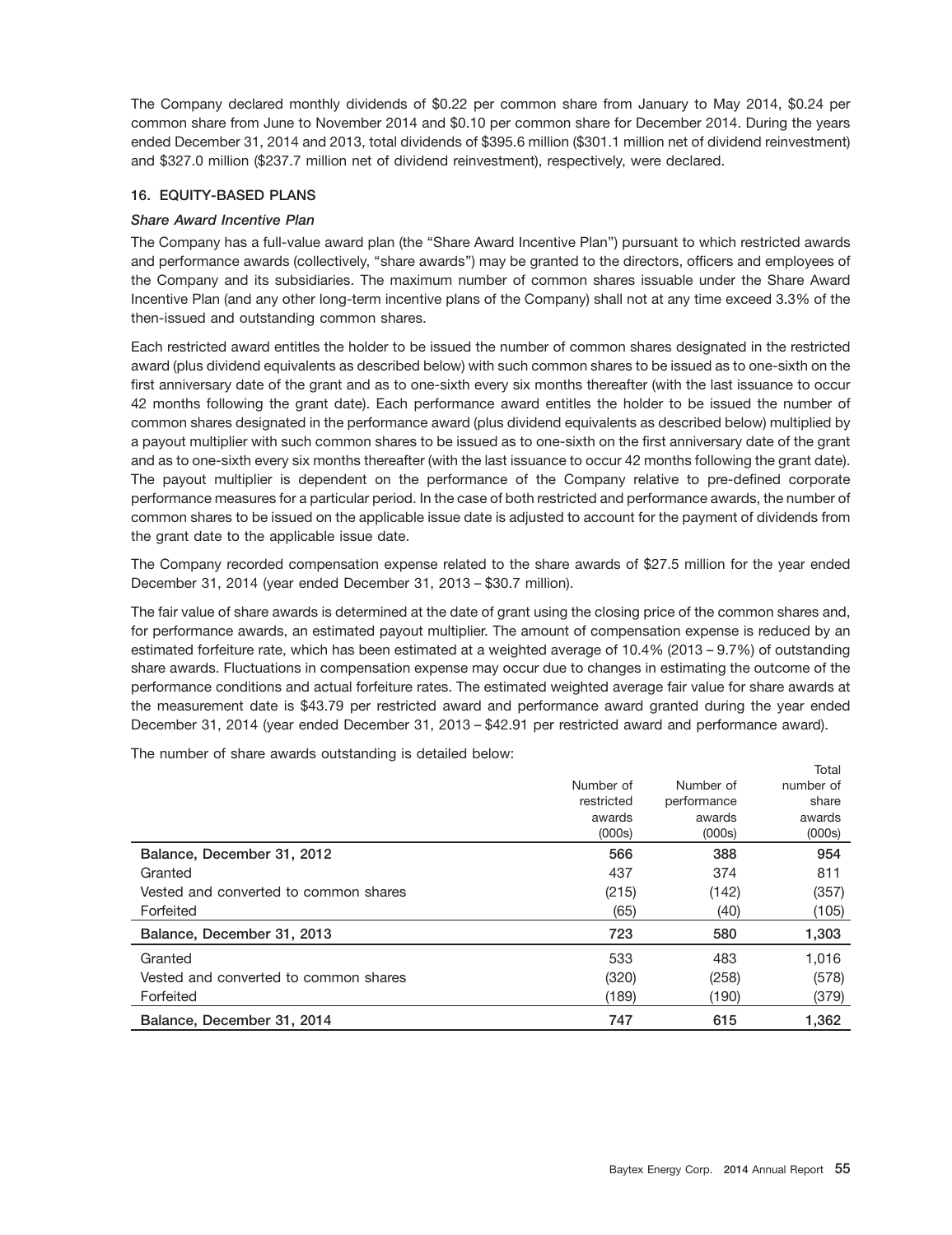## *Share Rights Plan*

As a result of the conversion of the legal structure of the Company's predecessor, Baytex Energy Trust (the "Trust"), from an income trust to a corporation at year-end 2010, Baytex adopted a Common Share Rights Incentive Plan (the ''Share Rights Plan'') to facilitate the exchange of the outstanding unit rights (granted under the Unit Rights Plan of the Trust) for share rights. No grants have been made under the Share Rights Plan since December 31, 2010. The Share Rights Plan will remain in place until such time as all outstanding share rights have been exercised, canceled or expired. Each share right entitles the holder thereof to acquire a common share upon payment of the exercise price, which may be reduced to account for future dividends (subject to certain performance criteria).

As at December 31, 2013, all outstanding share rights were fully expensed and exercisable, therefore no compensation expense was recorded related to the share rights granted under the Share Rights Plan for the year ended December 31, 2014 (year ended December 31, 2013 – \$1.6 million). As at December 31, 2014, there were 22,500 share rights outstanding with a weighted average exercise price of \$25.01 per share right.

## **17. NET INCOME (LOSS) PER SHARE**

Baytex calculates basic income per share based on the net income (loss) attributable to shareholders using the weighted average number of shares outstanding during the period. Diluted income per share amounts reflect the potential dilution that could occur if share awards were converted and share rights were exercised. The treasury stock method is used to determine the dilutive effect of share awards and share rights whereby the potential conversion of share awards, the estimated proceeds from the exercise of share rights and the amount of compensation expense, if any, attributed to future services are assumed to be used to purchase common shares at the average market price during the year.

|                                 | <b>Years Ended December 31</b> |         |   |           |    |            |         |            |
|---------------------------------|--------------------------------|---------|---|-----------|----|------------|---------|------------|
|                                 |                                | 2014    |   |           |    |            | 2013    |            |
|                                 |                                | Common  |   |           |    |            | Common  | Net        |
|                                 |                                | shares  |   | Net loss  |    | <b>Net</b> | shares  | income     |
|                                 | Net loss                       | (000s)  |   | per share |    | income     | (000s)  | per share  |
| Net income (loss) – basic       | \$(132,807)                    | 148,932 | S | (0.89)    | S  | 164.845    | 123,749 | \$<br>1.33 |
| Dilutive effect of share        |                                |         |   |           |    |            |         |            |
| awards                          |                                |         |   |           |    |            | 1,180   |            |
| Dilutive effect of share rights |                                |         |   |           |    |            | 465     |            |
| Net income (loss) – diluted     | \$(132,807)                    | 148,932 |   | (0.89)    | £. | 164,845    | 125.394 | \$<br>1.32 |

For the year ended December 31, 2014, 1.4 million share awards and 0.1 million share rights were anti-dilutive (year ended December 31, 2013 there were no anti-dilutive share awards or share rights).

## **18. INCOME TAXES**

The provision for income taxes has been computed as follows:

|                                                                                         | <b>Years Ended December 31</b> |               |
|-----------------------------------------------------------------------------------------|--------------------------------|---------------|
|                                                                                         | 2014                           | 2013          |
| Net income before income taxes                                                          | 1,584<br>S                     | 217,647<br>\$ |
| Expected income taxes at the statutory rate of $25.47\%$ (2013 - 25.46%) <sup>(1)</sup> | 403                            | 55,413        |
| Increase (decrease) in income taxes resulting from:                                     |                                |               |
| Share-based compensation                                                                | 6,465                          | 8,233         |
| Effect of rate adjustments for foreign jurisdictions                                    | (8,544)                        | (4,685)       |
| Impairment                                                                              | 114,511                        |               |
| Other                                                                                   | 21,556                         | (6, 159)      |
| Income tax expense                                                                      | 134.391                        | 52,802<br>S   |

*(1) The change in statutory rate is mainly related to changes in the provincial apportionment of income.*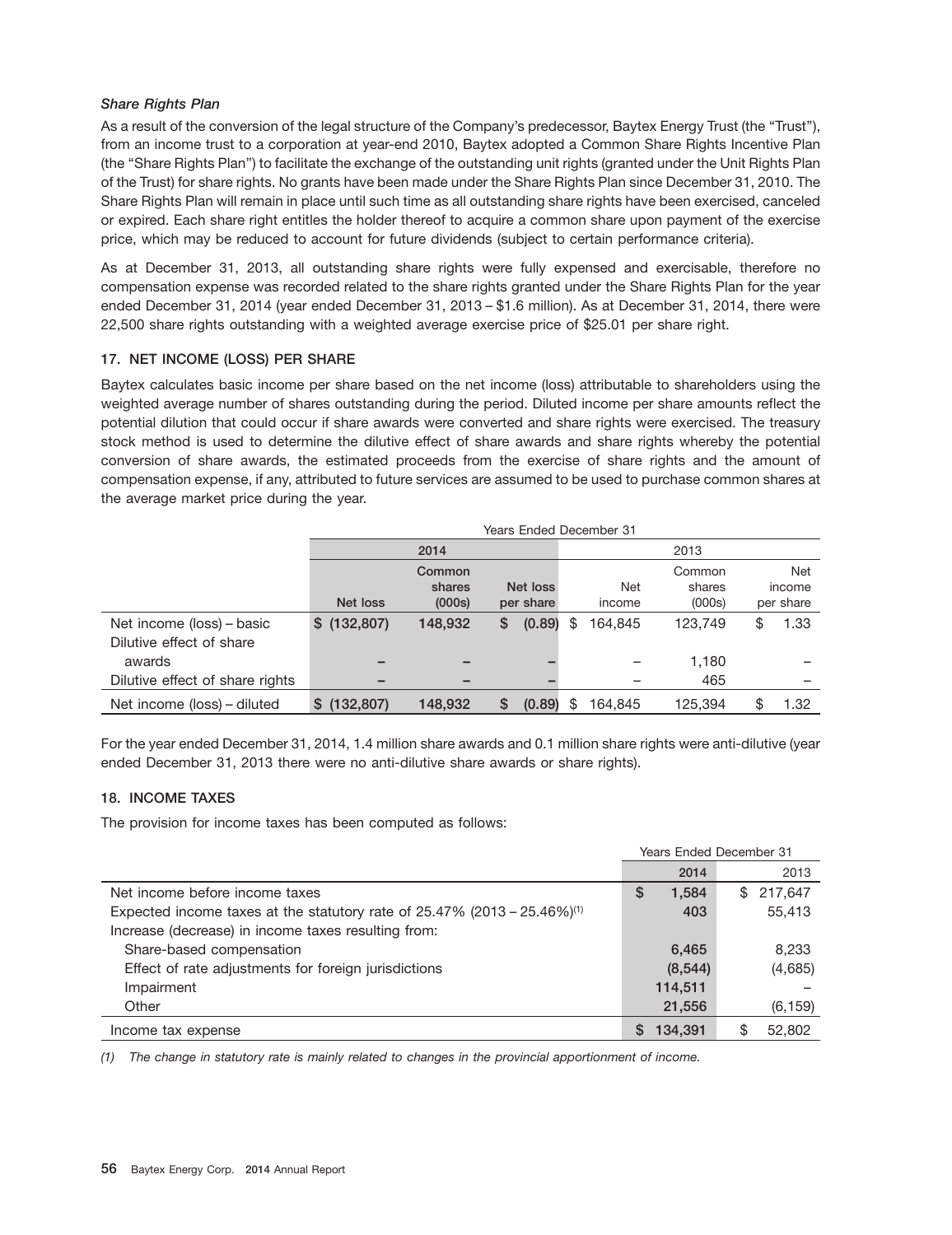In 2014, the Canada Revenue Agency advised Baytex that it is proposing to reassess certain subsidiaries of Baytex to deny non-capital loss deductions relevant to the calculation of income taxes for the years 2011 through 2013. If the non-capital loss deductions that have been claimed to-date are disallowed, it would result in an estimated liability of approximately \$57 million and a reduction of approximately \$262 million of non-capital losses for subsequent taxation years. The Company believes that it should be entitled to deduct the non-capital losses and that its tax filings to-date are correct.

|                         |               |                  |                 |              | Foreign     |                  |
|-------------------------|---------------|------------------|-----------------|--------------|-------------|------------------|
|                         |               |                  | Acquired in     | Share        | Currency    |                  |
|                         | January 1,    | Recognized       | <b>Business</b> | Issuance     | Translation | December 31,     |
| As at                   | 2014          | in Net Loss      | Combination     | Costs        | Adjustment  | 2014             |
| Taxable temporary       |               |                  |                 |              |             |                  |
| differences:            |               |                  |                 |              |             |                  |
| Petroleum and natural   |               |                  |                 |              |             |                  |
| gas properties          | \$ (344, 045) | 48,613<br>S      | \$ (840, 650)   | \$           | \$          | \$ (1,136,082)   |
| Financial derivatives   |               | (45,950)         |                 |              |             | (45,950)         |
| Deferred income         | (44, 044)     | (37, 935)        |                 |              |             | (81, 979)        |
| Other                   | (1, 772)      | 19,244           |                 | 15,258       | (39, 953)   | (7, 223)         |
| Deductible temporary    |               |                  |                 |              |             |                  |
| differences:            |               |                  |                 |              |             |                  |
| Asset retirement        |               |                  |                 |              |             |                  |
| obligations             | 62,089        | 13,707           | (878)           |              |             | 74,918           |
| Financial derivatives   | 2,397         | 2,944            |                 |              |             | 5,341            |
| Non-capital losses      | 65,558        | (81, 297)        | 243,109         |              |             | 227,370          |
| Finance costs           | 11,416        | 158              | 46,499          |              |             | 58,073           |
| Net deferred income tax |               |                  |                 |              |             |                  |
| liability $(1)$         | \$ (248, 401) | (80, 516)<br>\$. | \$ (551,920)    | 15,258<br>\$ | \$ (39,953) | \$<br>(905, 532) |
|                         |               |                  |                 |              |             |                  |

A continuity of the net deferred income tax liability is detailed in the following tables:

*(1) Non-capital loss carry-forwards totaled \$685.7 million and expire from 2023 to 2034.*

|                                            |               |                 |                 | Foreign     |               |
|--------------------------------------------|---------------|-----------------|-----------------|-------------|---------------|
|                                            |               | Recognized      | Acquired in     | Currency    |               |
|                                            | January 1,    | in Net          | <b>Business</b> | Translation | December 31.  |
| As at                                      | 2013          | Income          | Combination     | Adjustment  | 2013          |
| Taxable temporary differences:             |               |                 |                 |             |               |
| Petroleum and natural gas                  |               |                 |                 |             |               |
| properties                                 | \$ (309, 539) | \$ (37,992)     | \$3,486         | \$          | \$ (344, 045) |
| Deferred income                            | (40, 799)     | (3,245)         | -               |             | (44, 044)     |
| Other                                      | (596)         | 1.928           |                 | (3, 104)    | (1,772)       |
| Deductible temporary differences:          |               |                 |                 |             |               |
| Asset retirement obligations               | 67.291        | (5,202)         |                 |             | 62,089        |
| Financial derivatives                      | (546)         | 2,943           |                 |             | 2,397         |
| Non-capital losses                         | 85,585        | (20, 027)       |                 |             | 65,558        |
| Finance costs                              | 9,444         | 1,972           |                 |             | 11,416        |
| Net deferred income tax liability $(1)(2)$ | \$(189, 160)  | (59, 623)<br>S. | \$3,486         | \$ (3,104)  | \$ (248, 401) |

*(1) Non-capital loss carry-forwards totaled \$225.1 million and expire from 2026 to 2031.*

*(2) The Company has accumulated earnings and profits in its U.S. subsidiary of \$97.2 million. The Company intends to reinvest these profits for the foreseeable future and has therefore not recognized a deferred tax liability in respect of these amounts.*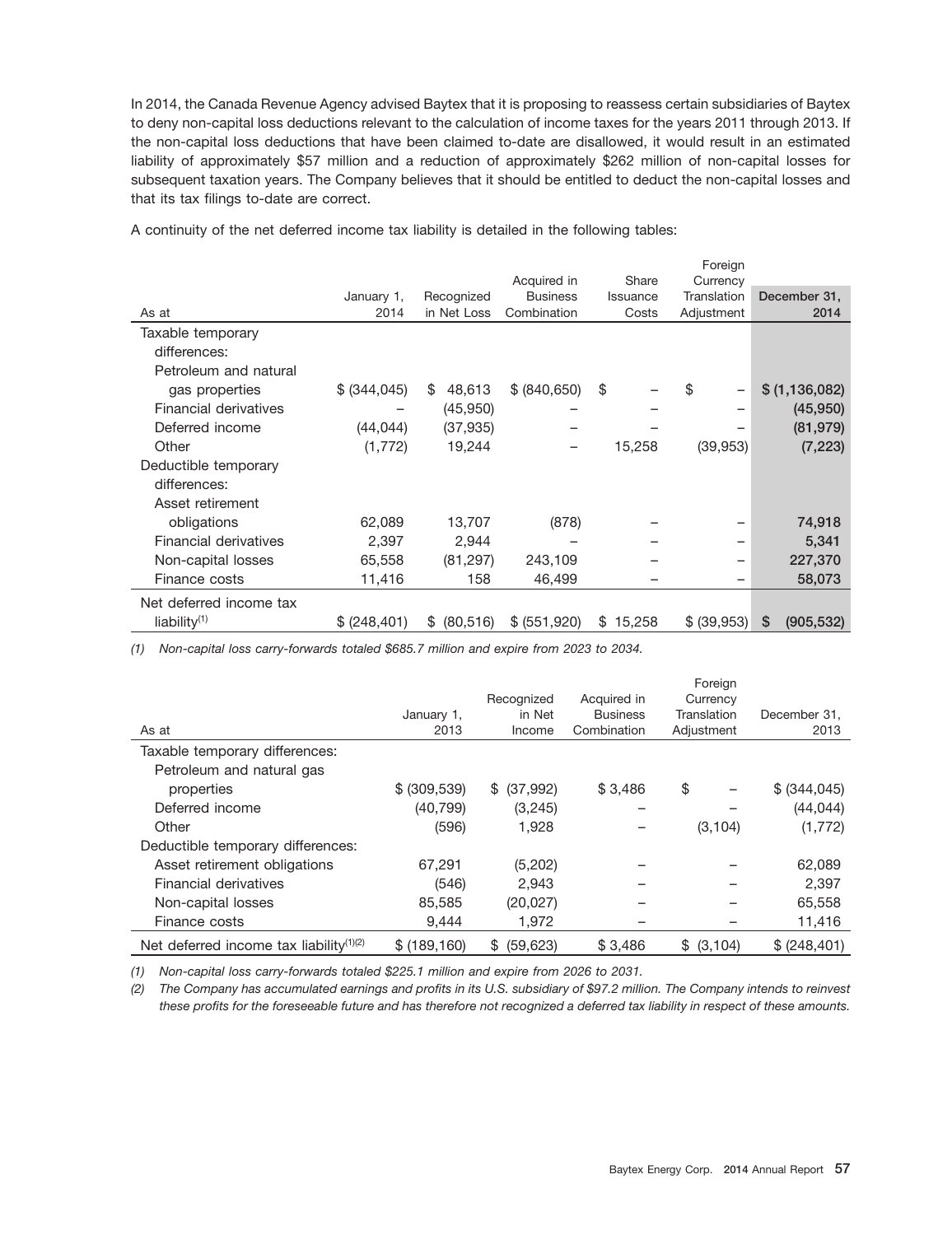## **19. REVENUES**

|                                    | Years Ended December 31 |             |  |
|------------------------------------|-------------------------|-------------|--|
|                                    | 2014                    | 2013        |  |
| Petroleum and natural gas revenues | \$1,957,401             | \$1,363,874 |  |
| Royalty expenses                   | (439, 125)              | (252, 049)  |  |
| Royalty income                     | 4.758                   | 3,585       |  |
| Other income                       | 6,863                   |             |  |
| Revenues, net of royalties         | \$1,529,897             | \$1,115,410 |  |

## **20. FINANCING COSTS**

|                                           | <b>Years Ended December 31</b> |        |    |        |
|-------------------------------------------|--------------------------------|--------|----|--------|
|                                           |                                | 2014   |    | 2013   |
| Bank loan and other                       |                                | 22,364 | \$ | 12,379 |
| Long-term debt                            |                                | 60,418 |    | 30,945 |
| Accretion on asset retirement obligations |                                | 7.251  |    | 7,011  |
| Financing costs                           | S.                             | 90,033 | \$ | 50,335 |

## **21. SUPPLEMENTAL INFORMATION**

## *Change in Non-Cash Working Capital Items*

|                                                 |    | <b>Years Ended December 31</b> |    |        |  |
|-------------------------------------------------|----|--------------------------------|----|--------|--|
|                                                 |    | 2014                           |    | 2013   |  |
| Trade and other receivables                     | S  | 61,757                         | \$ | 32,373 |  |
| Crude oil inventory                             |    | 1,245                          |    | (144)  |  |
| Trade and other payables                        |    | (85, 196)                      |    | 30,487 |  |
|                                                 | \$ | (22, 194)                      | \$ | 62,716 |  |
| Changes in non-cash working capital related to: |    |                                |    |        |  |
| Operating activities                            | \$ | 28,222                         | \$ | 3,447  |  |
| Investing activities                            |    | (50, 416)                      |    | 59,269 |  |
|                                                 | \$ | (22, 194)                      | \$ | 62.716 |  |

## *Foreign Exchange*

|                                       | <b>Years Ended December 31</b> |        |    |         |
|---------------------------------------|--------------------------------|--------|----|---------|
|                                       |                                | 2014   |    | 2013    |
| Unrealized foreign exchange loss      |                                | 75,011 |    | 9,828   |
| Realized foreign exchange loss (gain) |                                | 370    |    | (5,922) |
| Foreign exchange loss                 |                                | 75.381 | \$ | 3,906   |

## *Income Statement Presentation*

The following table details the amount of total employee compensation costs included in the production and operating expense and general and administrative expense.

|                                   | Years Ended December 31 |        |  |        |
|-----------------------------------|-------------------------|--------|--|--------|
|                                   |                         | 2014   |  | 2013   |
| Production and operating          |                         | 13.262 |  | 9.209  |
| General and administrative        |                         | 36.269 |  | 29,812 |
| Total employee compensation costs |                         | 49.531 |  | 39.021 |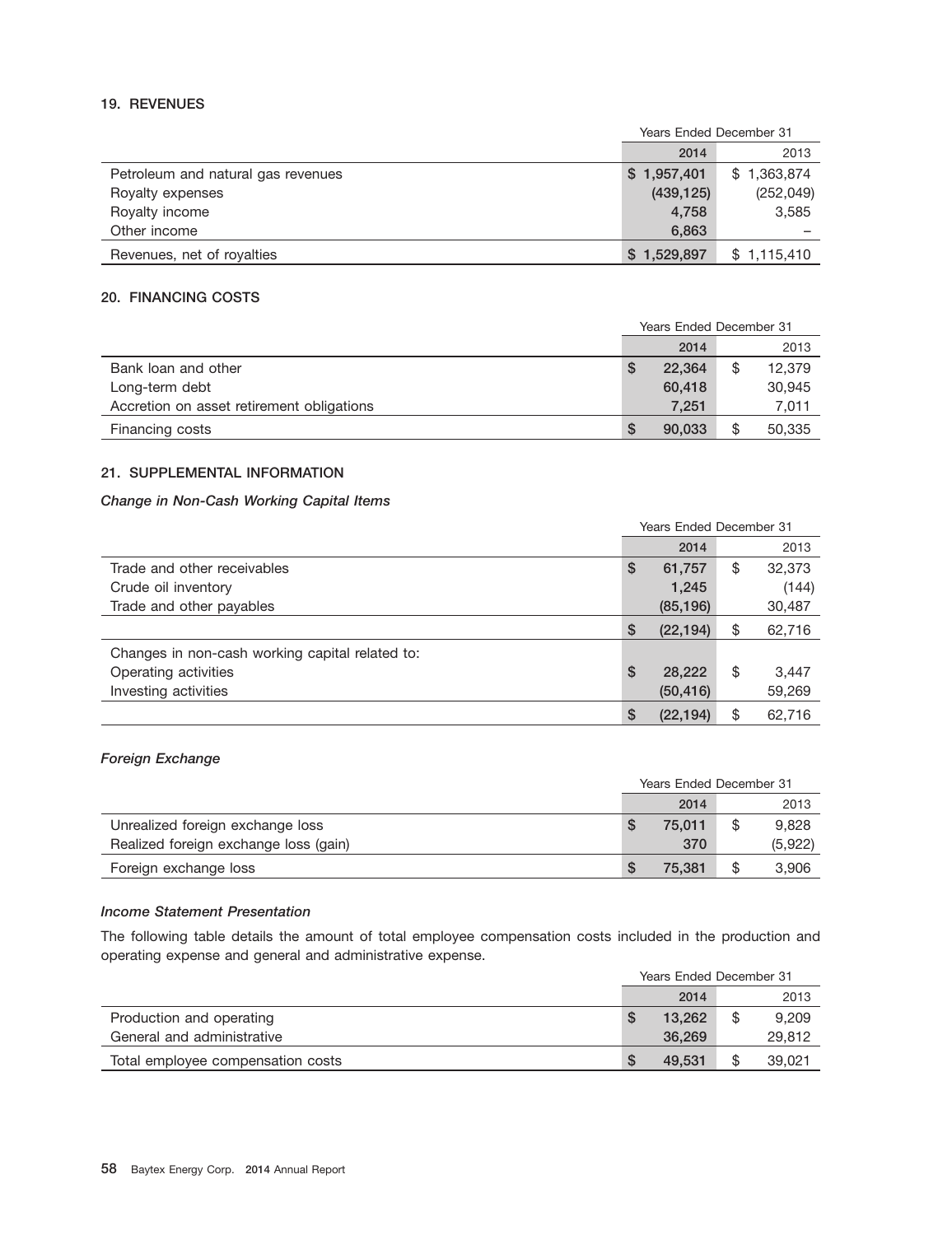## **22. FINANCIAL INSTRUMENTS AND RISK MANAGEMENT**

The Company's financial assets and liabilities are comprised of cash, trade and other receivables, trade and other payables, dividends payable to shareholders, bank loan, financial derivatives and long-term debt.

#### *Categories of Financial Instruments*

The estimated fair values of the financial instruments have been determined based on the Company's assessment of available market information. To estimate fair values of its financial instruments, Baytex uses quoted market prices when available, or third-party models and valuation methodologies that use observable market data. These estimates may not necessarily be indicative of the amounts that could be realized or settled in a market transaction. The fair values of financial instruments, other than bank loan and long-term debt, are equal to their carrying amounts due to the short-term maturity of these instruments. The fair value of the bank loan approximates its carrying value as it is at a market rate of interest. The fair value of the long-term debt is based on the trading value of the senior unsecured notes.

## *Fair Value of Financial Instruments*

Baytex classifies the fair value of financial instruments according to the following hierarchy based on the amount of observable inputs used to value the instruments:

- Level 1: Values based on unadjusted quoted prices in active markets that are accessible at the measurement date for identical assets or liabilities.
- Level 2: Values based on quoted prices in markets that are not active or model inputs that are observable either directly or indirectly for substantially the full term of the asset or liability.
- Level 3: Values based on prices or valuation techniques that require inputs that are both unobservable and significant to the overall fair value measurement.

The carrying value and fair value of the Company's financial instruments carried on the consolidated statements of financial position are classified into the following categories:

|                                   |                | As at December 31, 2014 |                |                   |                   | As at December 31, 2013 |               |                                        |
|-----------------------------------|----------------|-------------------------|----------------|-------------------|-------------------|-------------------------|---------------|----------------------------------------|
|                                   |                | Carrying<br>value       |                | <b>Fair value</b> | Carrying<br>value |                         | Fair value    | Fair Value<br>Measurement<br>Hierarchy |
| <b>Financial Assets</b>           |                |                         |                |                   |                   |                         |               |                                        |
| $FVTPL^{(1)}$                     |                |                         |                |                   |                   |                         |               |                                        |
| Cash                              | \$             | \$<br>1,142             |                | 1,142             | \$<br>18,368      | \$                      | 18,368        | Level 1                                |
| Derivatives                       |                | 220,644                 |                | 220,644           | 10,087            |                         | 10,087        | Level <sub>2</sub>                     |
| Total FVTPL <sup>(1)</sup>        | \$             | \$<br>221,786           |                | 221,786           | \$<br>28,455      | \$                      | 28,455        |                                        |
| Loans and receivables             |                |                         |                |                   |                   |                         |               |                                        |
| Trade and other receivables       |                | 203,259<br>\$           |                | 203,259           | 141,651           |                         | 141,651       |                                        |
|                                   | \$             |                         |                |                   | \$                | \$                      |               |                                        |
| Total loans and receivables       | \$             | \$<br>203,259           |                | 203,259           | \$<br>141,651     | \$                      | 141,651       |                                        |
| <b>Financial Liabilities</b>      |                |                         |                |                   |                   |                         |               |                                        |
| $FVTPL^{(1)}$                     |                |                         |                |                   |                   |                         |               |                                        |
| Derivatives                       | \$             | \$<br>(54, 839)         |                | (54, 839)         | \$<br>(19, 501)   | \$                      | (19, 501)     | Level 2                                |
| Total FVTPL <sup>(1)</sup>        | \$             | \$<br>(54, 839)         |                | (54, 839)         | \$<br>(19,501)    | \$                      | (19, 501)     |                                        |
| Other financial liabilities       |                |                         |                |                   |                   |                         |               |                                        |
| Trade and other payables          | \$             | (398, 261)<br>\$        |                | (398, 261)        | $$$ (213,091)     |                         | $$$ (213,091) |                                        |
| Dividends payable to shareholders |                | (16, 811)               |                | (16, 811)         | (27, 586)         |                         | (27, 586)     |                                        |
| Bank loan                         |                | (663, 312)              |                | (663, 312)        | (223, 371)        |                         | (223, 371)    |                                        |
| Long-term debt                    | (1, 399, 032)  |                         |                | (1, 251, 117)     | (452,030)         |                         | (478, 672)    | Level 2                                |
| Total other financial liabilities | \$ (2,477,416) |                         | \$ (2,329,501) |                   | $$$ (916,078)     |                         | \$ (942, 720) |                                        |

*(1) FVTPL means fair value through profit or loss.*

There were no transfers between Level 1 and 2 in either 2014 or 2013.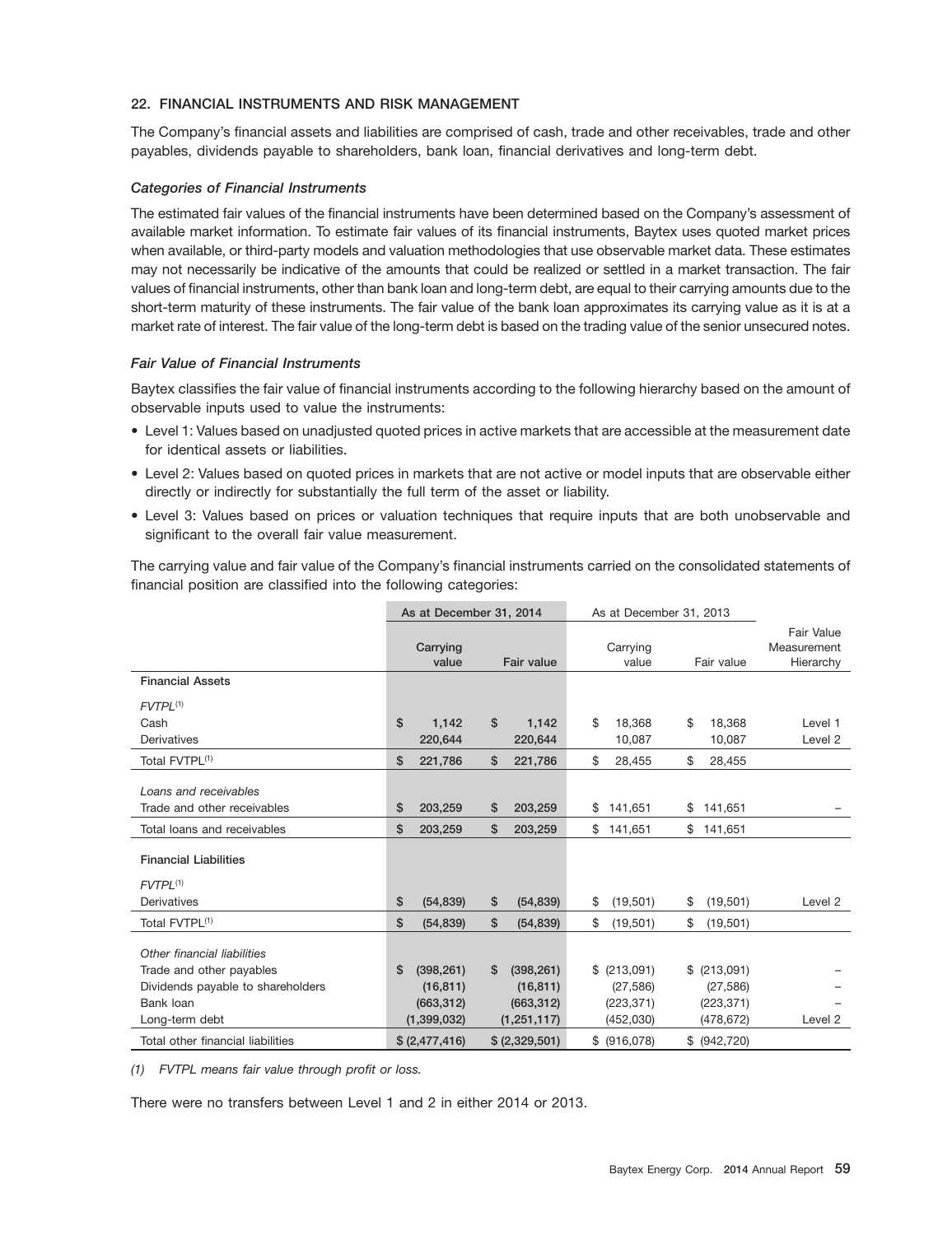## *Financial Risk*

Baytex is exposed to a variety of financial risks, including market risk, liquidity risk and credit risk. The Company monitors and, when appropriate, utilizes derivative contracts to manage its exposure to these risks. The Company does not enter into derivative contracts for speculative purposes.

## *Market Risk*

Market risk is the risk that the fair value or future cash flows of financial assets or liabilities will fluctuate due to movements in market prices. Market risk is comprised of foreign currency risk, interest rate risk and commodity price risk.

## **Foreign Currency Risk**

Baytex is exposed to fluctuations in foreign currency as a result of the U.S. dollar portion of its bank loan, its U.S. dollar denominated notes (note 13), crude oil sales based on U.S. dollar benchmark prices and commodity contracts that are settled in U.S. dollars. The Company's net income and cash flow will therefore be impacted by fluctuations in foreign exchange rates.

To manage the impact of currency exchange rate fluctuations, the Company may enter into agreements to fix the Canadian dollar – U.S. dollar exchange rate.

At December 31, 2014, the Company had in place the following currency derivative contracts relating to operations:

| Type                                    | Period                        | Amount per month | Sales Price     | Reference |
|-----------------------------------------|-------------------------------|------------------|-----------------|-----------|
| Monthly average rate forward            | January 2015 to December 2015 | US\$1.50 million | 1.0933          | (1)       |
| Monthly forward spot sale               | January 2015 to December 2015 | US\$1.00 million | 1.1100          | (2)       |
| Monthly average collar                  | January 2015                  | US\$6.50 million | 1.0675 - 1.1200 | (1)(3)    |
| Monthly average range forward           | January 2015                  | US\$0.50 million | 1.0950 - 1.1200 | (1)(4)    |
| Contingent average rate forward         | January 2015                  | US\$0.50 million | 1.1200          | (1)(5)    |
| Monthly forward spot sale               | January 2015 to June 2015     | US\$1.00 million | 1.1150          | (2)       |
| Monthly range forward spot sale         | January 2015 to June 2015     | US\$1.00 million | 1.1000 - 1.1550 | (1)(4)    |
| Contingent monthly forward<br>spot sale | January 2015 to June 2015     | US\$1.00 million | 1.1550          | (1)(5)    |
| Monthly range forward spot sale         | January 2015 to June 2015     | US\$1.00 million | 1.1000 - 1.1618 | (1)(4)    |
| Contingent monthly forward<br>spot sale | January 2015 to June 2015     | US\$1.00 million | 1.1618          | (1)(5)    |
| Monthly average rate forward            | January 2015 to June 2015     | US\$1.00 million | 1.1155          | (2)       |
| Monthly forward spot sale               | January 2015 to June 2015     | US\$9.00 million | 1.1072          | (2)       |
| Monthly average rate forward            | January 2015 to December 2015 | US\$7.00 million | 1.1060          | (1)       |
| Monthly range forward spot sale         | January 2015 to December 2015 | US\$1.00 million | 1.1000 - 1.1674 | (1)(4)    |
| Contingent monthly forward<br>spot sale | January 2015 to December 2015 | US\$1.00 million | 1.1674          | (1)(5)    |
| Monthly average range forward           | February 2015 to March 2015   | US\$0.50 million | 1.1050 - 1.1350 | (1)(4)    |
| Contingent average rate forward         | February 2015 to March 2015   | US\$0.50 million | 1.1350          | (1)(5)    |

*(1) Actual contract rate (CAD/USD).*

*(2) Based on the weighted average contract rates (CAD/USD).*

*(3) Settlement price above the upper end of the price collar will result in settlement at the lower end of the price collar.*

*(4) Settlement at or below the lower end of the price collar results in settlement at the lower end of the price collar. Settlement above the lower end of the price collar results in settlement at the higher end of the price collar.*

*(5) Settlement required if settlement price is above the strike price; contract entered into simultaneously with monthly average range forward contract or monthly range forward spot sale.*

The following table demonstrates the effect of exchange rate movements on net income due to changes in the fair value of risk management contracts in place at December 31, 2014 as well as the unrealized gain or loss on revaluation of outstanding U.S. dollar denominated debt. The sensitivity is based on a \$0.01 increase and decrease in the CAD/USD foreign exchange rate and excludes the impact on revenue proceeds.

|                                               | \$0.01 Increase | \$0.01 Decrease |
|-----------------------------------------------|-----------------|-----------------|
|                                               | in CAD/USD      | in CAD/USD      |
| Sensitivity of Foreign Exchange Exposure:     | Exchange rate   | Exchange rate   |
| Currency derivative contracts (gain) loss     | \$4,140         | \$(1,745)       |
| Other monetary assets/liabilities (gain) loss | 9.657           | (9,657)         |
| Net income (increase) decrease                | \$13,797        | \$ (11,402)     |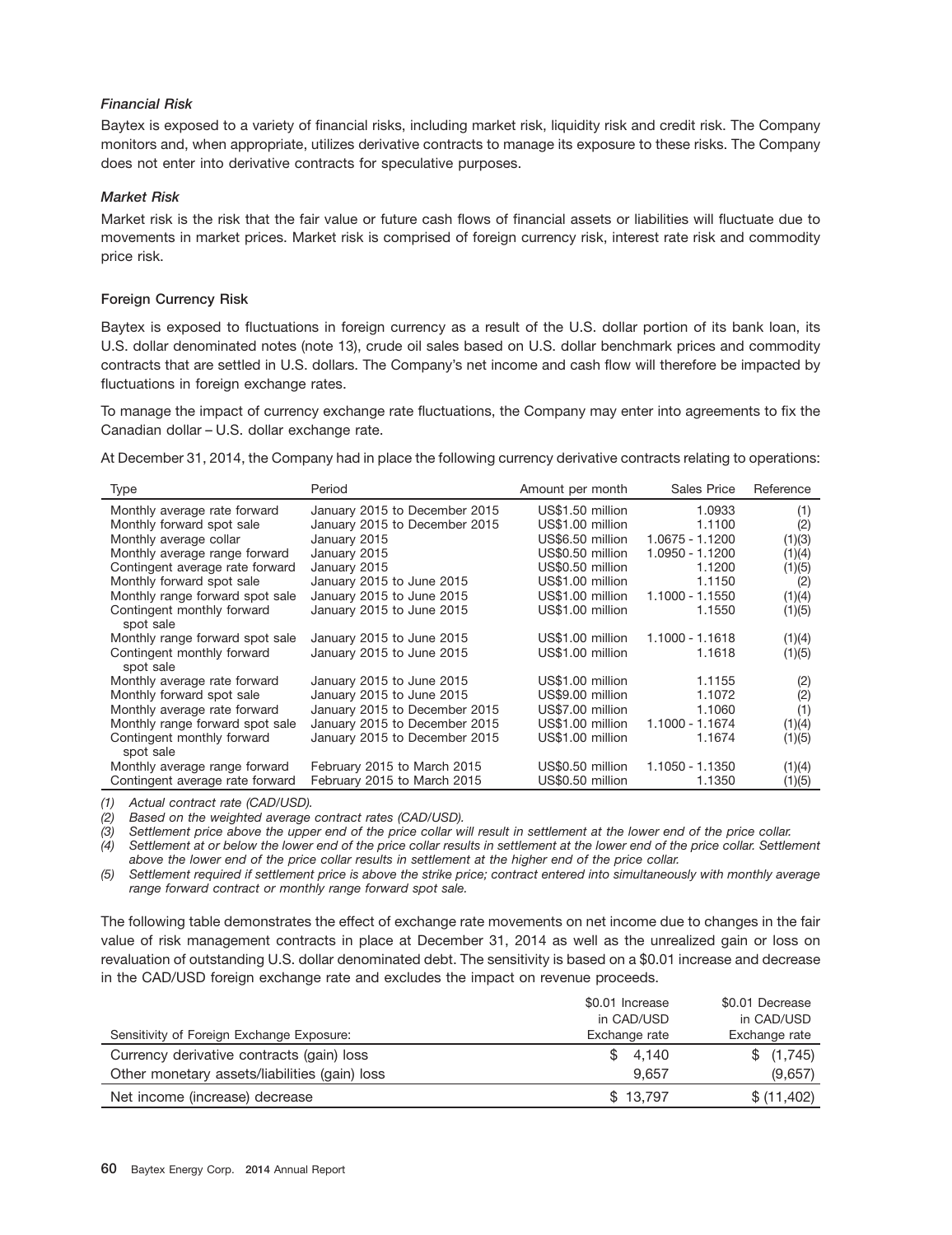The carrying amounts of the Company's U.S. dollar denominated monetary assets and liabilities at the reporting date are as follows:

|                         |              | Assets       | Liabilities               |              |  |
|-------------------------|--------------|--------------|---------------------------|--------------|--|
|                         | December 31. | December 31. | December 31.              | December 31. |  |
|                         | 2014         | 2013         | 2014                      | 2013         |  |
| U.S. dollar denominated | US\$329.716  |              | US\$102.367 US\$1,295.391 | US\$194.924  |  |

#### **Interest Rate Risk**

The Company's interest rate risk arises from Baytex Energy's floating rate bank credit facilities. As at December 31, 2014, \$666.9 million of the Company's total debt is subject to movements in floating interest rates. A change of 100 basis points in interest rates would impact net income before taxes for the year ended December 31, 2014 by approximately \$5.3 million. Baytex uses a combination of short-term and long-term debt to finance operations.

#### **Commodity Price Risk**

Baytex monitors and, when appropriate, utilizes financial derivative contracts or physical delivery contracts to manage the risk associated with changes in commodity prices. The use of derivative instruments is governed under formal policies and is subject to limits established by the Board of Directors of Baytex. Under the Company's risk management policy, financial derivatives are not to be used for speculative purposes.

When assessing the potential impact of oil price changes on the financial derivative contracts outstanding as at December 31, 2014, a 10% increase in oil prices would decrease the unrealized gain at December 31, 2014 by \$24.0 million, while a 10% decrease would increase the unrealized gain at December 31, 2014 by \$22.5 million.

When assessing the potential impact of natural gas price changes on the financial derivative contracts outstanding as at December 31, 2014, a 10% increase in natural gas prices would decrease the unrealized gain at December 31, 2014 by \$1.4 million, while a 10% decrease would increase the unrealized gain at December 31, 2014 by \$1.4 million.

## *Financial Derivative Contracts*

At December 31, 2014, Baytex had the following financial derivative contracts:

| Oil                                          | Period                        | Volume      | Price/Unit <sup>(1)</sup> | Index        |
|----------------------------------------------|-------------------------------|-------------|---------------------------|--------------|
| Fixed – Sell                                 | January 2015 to March 2015    | 7.000 bbl/d | US\$96.51                 | <b>WTI</b>   |
| Fixed – Sell                                 | January 2015 to March 2015    | 1.000 bbl/d | US\$110.00                | <b>Brent</b> |
| Fixed – Sell                                 | January 2015 to June 2015     | 6,000 bbl/d | US\$96.63                 | <b>WTI</b>   |
| Fixed – Sell                                 | January 2015 to December 2015 | 4.000 bbl/d | US\$95.98                 | WTI          |
| Sold call option <sup><math>(2)</math></sup> | July 2015 to June 2016        | 4.000 bbl/d | US\$94.00                 | <b>WTI</b>   |
| Sold call option <sup>(2)</sup>              | July 2015 to June 2016        | 1,000 bbl/d | US\$95.00                 | WTI          |
| Bought (sold) put <sup>(3)</sup>             | January 2015                  | 6,162 bbl/d | US\$91.64 (US\$80.00)     | <b>WTI</b>   |
| Bought (sold) put <sup>(3)</sup>             | February 2015                 | 6.571 bbl/d | US\$91.33 (US\$80.00)     | <b>WTI</b>   |
| Bought (sold) put <sup>(3)</sup>             | <b>March 2015</b>             | 5,742 bbl/d | US\$91.31 (US\$80.00)     | <b>WTI</b>   |
| Bought (sold) put <sup>(3)</sup>             | <b>April 2015</b>             | 5.734 bbl/d | US\$90.66 (US\$80.00)     | WTI          |
| Bought (sold) put <sup>(3)</sup>             | May 2015                      | 5.355 bbl/d | US\$90.01 (US\$80.00)     | <b>WTI</b>   |
| Bought (sold) put <sup>(3)</sup>             | June 2015                     | 5,367 bbl/d | US\$91.12 (US\$80.00)     | WTI          |
| Bought (sold) put <sup>(3)</sup>             | <b>July 2015</b>              | 5,032 bbl/d | US\$90.00 (US\$80.00)     | <b>WTI</b>   |
| Bought (sold) put <sup>(3)</sup>             | August 2015                   | 4.903 bbl/d | US\$90.00 (US\$80.00)     | <b>WTI</b>   |

*(1) Based on the weighted average price/unit for the remainder of the contract.*

*(2) Counterparty has the option to enter into a fixed sell for the periods, volumes and prices noted.*

*(3) These puts have an upper barrier that ranges between US\$100.00 – US\$102.00/bbl. A WTI price above the barrier price results in settlement at the bought put price.*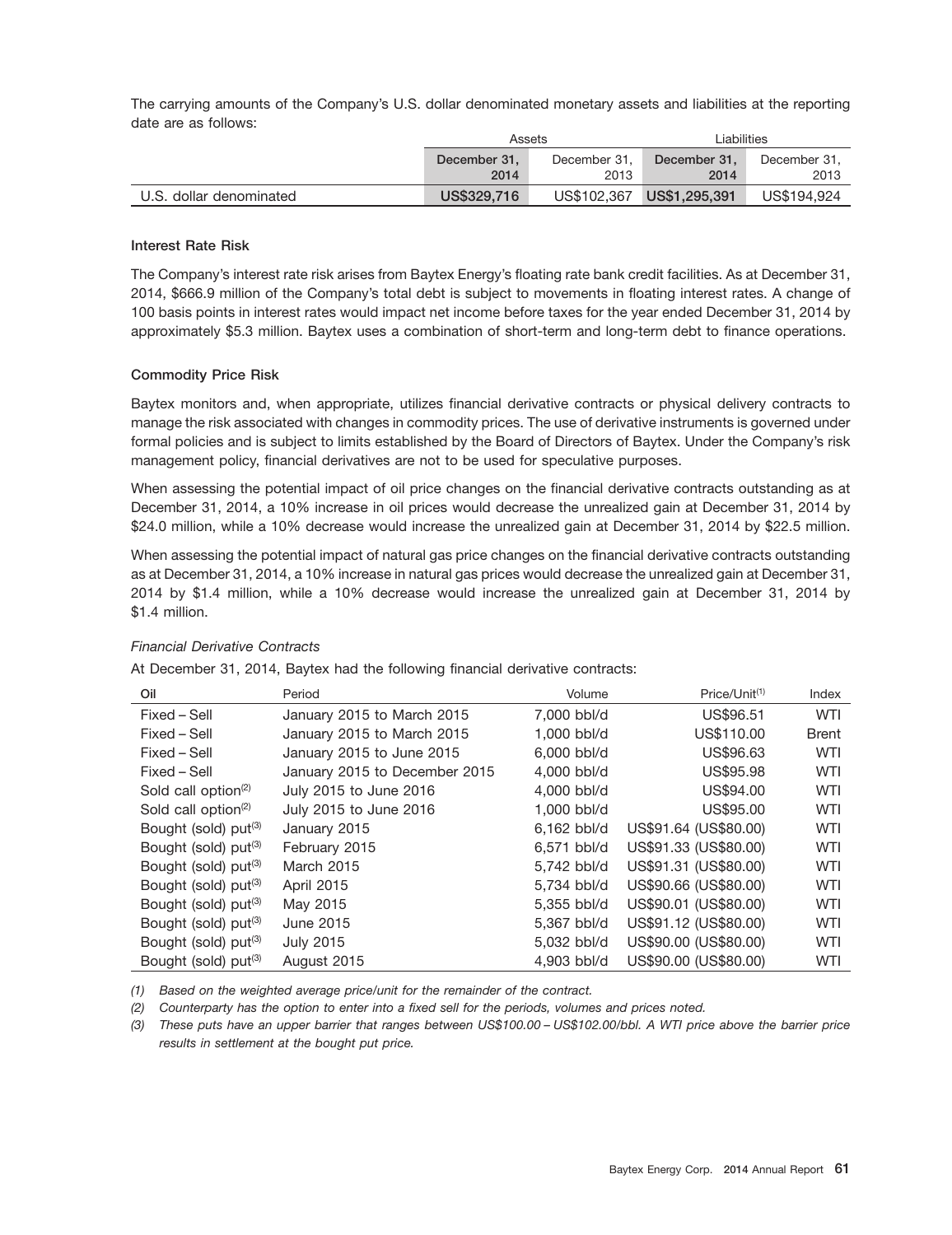| Natural Gas                     | Period                     | Volume         | Price/unit <sup>(1)</sup>           | Index        |
|---------------------------------|----------------------------|----------------|-------------------------------------|--------------|
| Fixed – Sell                    | January 2015 to March 2015 | 20,000 mmBtu/d | US\$4.19                            | <b>NYMEX</b> |
| Sold call option <sup>(2)</sup> | April 2015 to October 2015 | 5.000 mmBtu/d  | US\$4.00                            | <b>NYMFX</b> |
| Fixed – Sell                    | January 2015 to March 2015 | 22,000 GJ/d    | \$4.00                              | AECO         |
| Basis swap                      | January 2015 to March 2015 |                | 3,250 mmBtu/d NYMEX less US\$0.2329 | <b>AECO</b>  |

*(1) Based on the weighted average price/unit for the remainder of the contract.*

*(2) Counterparty has the option to enter into a fixed sell for the periods, volumes and prices noted.*

Financial derivatives are marked-to-market at the end of each reporting period, with the following reflected in the consolidated statements of income and comprehensive income:

|                                              | Years Ended December 31 |  |        |
|----------------------------------------------|-------------------------|--|--------|
|                                              | 2014                    |  | 2013   |
| Realized financial derivatives (gain) loss   | (27, 324)               |  | 1,227  |
| Unrealized financial derivatives (gain) loss | (185.200)               |  | 11,905 |
| Financial derivatives (gain) loss            | \$ (212, 524)           |  | 13.132 |

Included in unrealized (gain) loss on financial derivatives for the year ended December 31, 2014 is a loss of \$5.9 million (year ended December 31, 2013 – \$nil) related to the redemption feature on outstanding senior unsecured notes included in long-term debt (note 13).

#### *Physical Delivery Contracts*

At December 31, 2014, Baytex had committed to deliver the volumes of raw bitumen noted below to market on rail:

|             | Period                      | Term Volume  |
|-------------|-----------------------------|--------------|
| Raw bitumen | January 2015 to March 2015  | 12,200 bbl/d |
| Raw bitumen | April 2015 to December 2015 | 2.300 bbl/d  |

## *Liquidity Risk*

Liquidity risk is the risk that Baytex will encounter difficulty in meeting obligations associated with financial liabilities. Baytex manages its liquidity risk through cash and debt management. Such strategies include monitoring forecasted and actual cash flows from operating, financing and investing activities, available credit under existing banking arrangements, opportunities to issue additional common shares as well as reducing dividends and capital expenditures. As at December 31, 2014, Baytex had available unused bank credit facilities in the amount of \$565.1 million (as at December 31, 2013 – \$626.6 million). In the event the Company is not able to comply with the financial covenants contained in agreements with its lenders, the Company's ability to access additional debt or pay dividends may be restricted.

The timing of cash outflows (excluding interest) relating to financial liabilities as at December 31, 2014 is outlined in the table below:

|                                      | <b>Total</b> | Less than<br>vear | 1-3 years   | 3-5 years | Beyond<br>5 years |
|--------------------------------------|--------------|-------------------|-------------|-----------|-------------------|
| Trade and other payables             | 398.261<br>S | 398.261           | \$          |           | \$                |
| Dividends payable to<br>shareholders | 16,811       | 16.811            |             |           |                   |
| Bank $\text{Ioan}^{(1)(2)}$          | 666,886      |                   |             | 666,886   |                   |
| Long-term debt $(2)$                 | 1,418,685    |                   | 9.165       |           | 1,409,520         |
|                                      | \$2,500,643  | 415.072           | \$<br>9.165 | 666,886   | \$<br>1.409.520   |

*(1) The bank loan is a covenant-based loan with a revolving period that is extendible annually for up to a four-year term. Unless extended, the revolving period will end on June 4, 2018, with all amounts to be re-paid on such date.*

*(2) Principal amount of instruments.*

## *Credit Risk*

Credit risk is the risk that a counterparty to a financial asset will default resulting in Baytex incurring a loss. Most of the Company's trade and other receivables relate to petroleum and natural gas sales and are exposed to typical industry credit risks. Baytex reviews its exposure to individual entities on a regular basis and manages its credit risk by entering into sales contracts with only creditworthy entities. Letters of credit and/or parental guarantees may be obtained prior to the commencement of business with certain counterparties. None of the Company's financial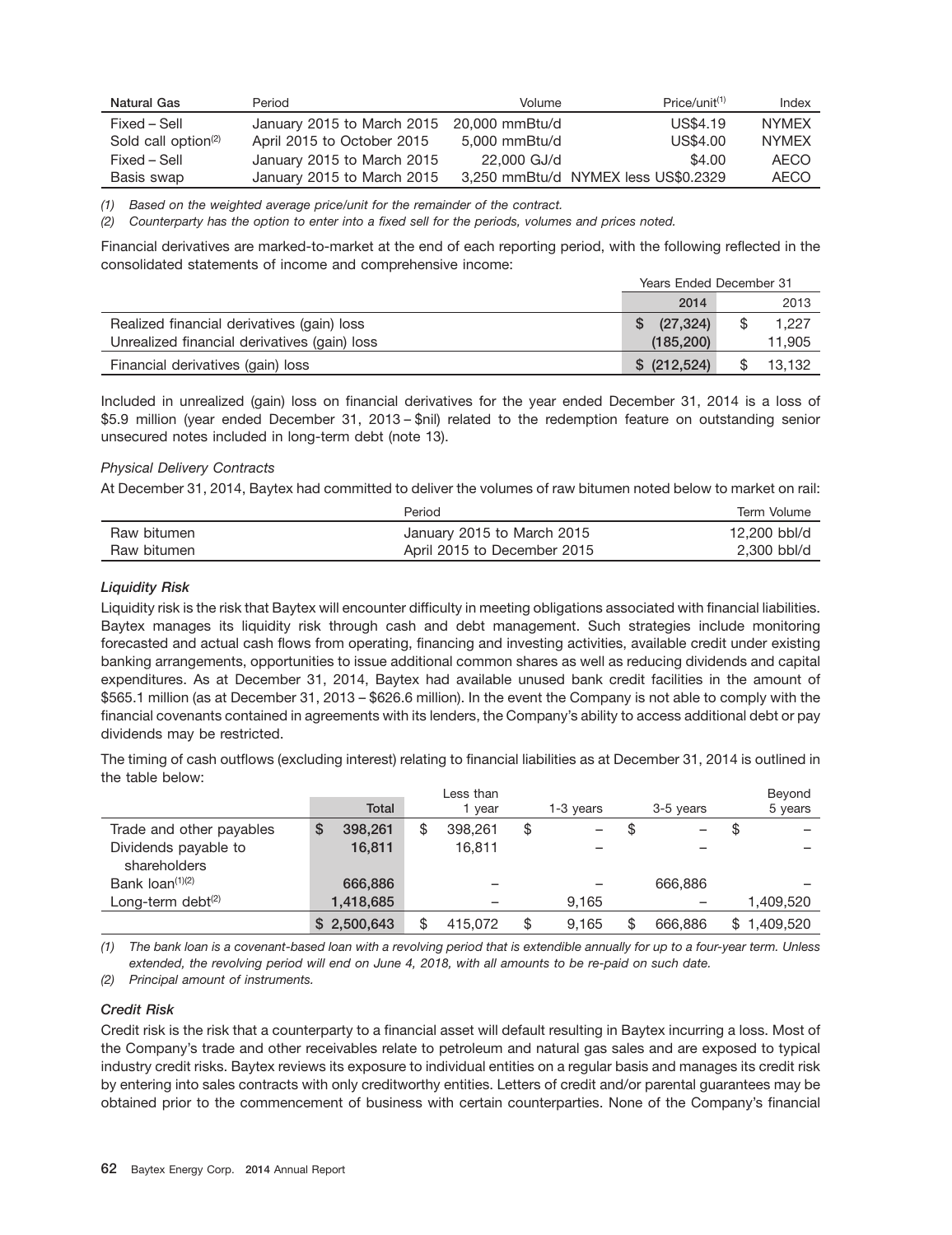assets are secured by any other type of collateral. Credit risk may also arise from financial derivative instruments. The maximum exposure to credit risk is equal to the carrying value of the financial assets. The Company considers all financial assets that are not impaired or past due to be of good credit quality.

Should Baytex determine that the ultimate collection of a receivable is in doubt, the carrying amount of accounts receivable is reduced by the use of an allowance for doubtful accounts and a charge to net income. If the Company subsequently determines the accounts receivable is uncollectible, the receivable and allowance for doubtful accounts are adjusted accordingly. For the year ended December 31, 2014, \$0.7 million was added to the allowance for doubtful accounts (year ended December 31, 2013 – \$0.4 million written-off).

As at December 31, 2014, allowance for doubtful accounts was \$1.3 million (December 31, 2013 – \$0.7 million). As at December 31, 2014, accounts receivable that Baytex has deemed past due but not impaired was \$1.0 million (December 31, 2013 – \$1.9 million).

## **23. COMMITMENTS AND CONTINGENCIES**

Baytex has a number of financial obligations that are incurred in the ordinary course of business. These obligations are of a recurring nature and impact the Company's funds from operations in an ongoing manner. A significant portion of these obligations will be funded by funds from operations. These obligations as of December 31, 2014, and the expected timing of funding of these obligations, are noted in the table below.

|                           |         | Less than   |           |           | Beyond  |
|---------------------------|---------|-------------|-----------|-----------|---------|
|                           | Total   | vear        | 1-3 vears | 3-5 years | 5 years |
| Operating leases          | 55,920  | \$<br>7.540 | 15.395    | 16,006    | 16,979  |
| Processing agreements     | 63,292  | 10,780      | 15.347    | 9.092     | 28,073  |
| Transportation agreements | 74.204  | 12.146      | 21.323    | 19.564    | 21.171  |
| Total                     | 193,416 | 30,466      | 52.065    | 44.662    | 66,223  |

Baytex also has ongoing obligations related to the abandonment and reclamation of well sites and facilities which have reached the end of their economic lives. Programs to abandon and reclaim them are undertaken regularly in accordance with applicable legislative requirements.

Operating lease and sublease payments recognized as an expense during the year ended December 31, 2014 were \$8.0 million (December 31, 2013 – \$6.3 million). Baytex has entered into operating leases on office buildings in the ordinary course of business. The Company's operating lease agreements do not contain any contingent rent clauses. The Company has the option to renew or extend the leases on its office building with the new lease terms to be based on current market prices. None of the operating lease agreements contain purchase options or escalation clauses or any restrictions regarding dividends, further leases or additional debt.

The litigation and claims that Baytex is engaged with, which arose in the normal course of operations, are not expected to materially affect the Company's financial position or reported results of operations.

At December 31, 2014, Baytex had \$10.1 million of outstanding letters of credit (December 31, 2013 – \$8.8 million).

## **24. RELATED PARTIES**

Balances and transactions between the Company and its subsidiaries, which are related parties of the Company, have been eliminated on consolidation and are not disclosed separately in this note.

Transactions with key management personnel (including directors) are noted in the table below:

|                                                 | Years Ended December 31 |        |  |        |
|-------------------------------------------------|-------------------------|--------|--|--------|
|                                                 |                         | 2014   |  | 2013   |
| Short-term employee benefits                    |                         | 9.319  |  | 7,898  |
| Share-based compensation                        |                         | 12.989 |  | 15,989 |
| Termination payments                            |                         | 1.943  |  |        |
| Total compensation for key management personnel |                         | 24.251 |  | 23,887 |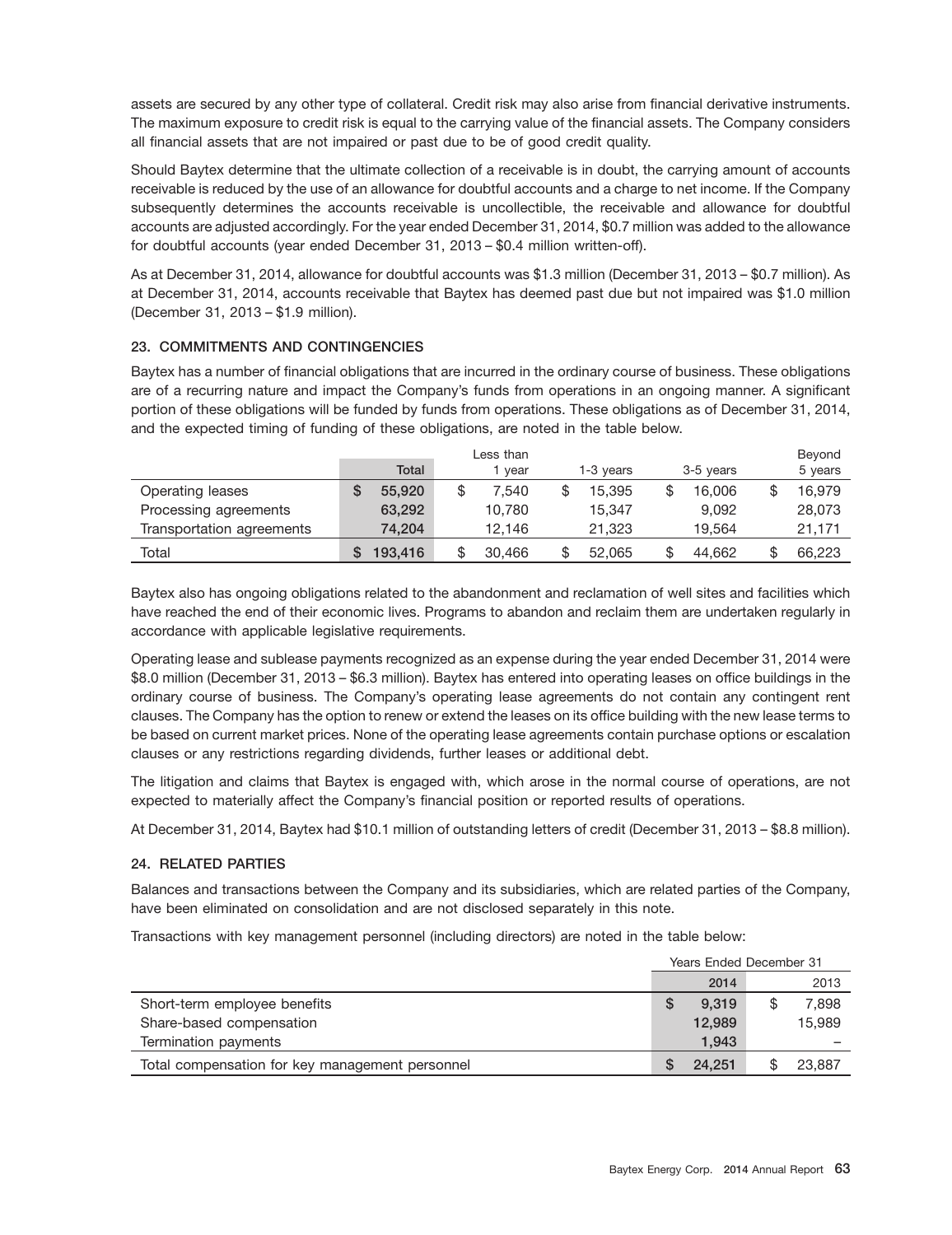## **25. CAPITAL DISCLOSURES**

The Company's objectives when managing capital are to: (i) maintain financial flexibility in its capital structure; (ii) optimize its cost of capital at an acceptable level of risk; and (iii) preserve its ability to access capital to sustain the future development of its business through maintenance of investor, creditor and market confidence.

Baytex considers its capital structure to include total monetary debt and shareholders' equity. Total monetary debt is the sum of monetary working capital (which is current assets less current liabilities (excluding non-cash items such as unrealized gains, or losses on financial derivative contracts and assets and liabilities held for sale)) and the principal amount of long-term bank loan and debt. At December 31, 2014, total monetary debt was \$2,296.0 million (December 31, 2013 – \$762.1 million).

Baytex monitors capital based on the current and projected ratio of total monetary debt to funds from operations and the current and projected level of its undrawn credit facilities. Funds from operations is a non-GAAP measure commonly used in the oil and gas industry. Funds from operations represents cash flow from operating activities adjusted for financing costs, changes in non-cash operating working capital and other operating items. The Company's objectives are to maintain a total monetary debt to funds from operations ratio of less than two times under normal operating conditions and to have access to undrawn credit facilities of not less than \$100 million. The Company's total monetary debt to funds from operations at December 31, 2014 was 2.6 times (December 31, 2012 – 1.3 times). The funds from operations only reflect funds from operations generated from acquired properties subsequent to the closing date of the acquisition. As at December 31, 2014, Baytex had available undrawn credit facilities of \$565.1 million (as at December 31, 2013 – \$626.6 million). The total monetary debt to funds from operations ratio may increase beyond four times, and the undrawn credit facilities may decrease to below \$100 million at certain times due to a number of factors, including acquisitions, changes to commodity prices and changes in the credit market.

The Company's financial strategy is designed to maintain a flexible capital structure consistent with the objectives stated above and to respond to changes in economic conditions and the risk characteristics of its underlying assets. In order to manage its capital, the Company may adjust the amount of its dividends, adjust its level of capital spending, issue new shares or debt, or sell assets to reduce debt.

There were no changes in the Company's overall financial objectives and strategy to managing capital from the previous year. These objectives and strategy are reviewed on an annual basis and Baytex believes its financial metrics are within acceptable limits pursuant to its capital management objectives in light of current operating conditions and the Company's recently completed acquisition.

As at December 31, 2014, Baytex is in compliance with all financial covenants relating to its senior unsecured notes and Revolving Facilities.

## **26. CONSOLIDATING FINANCIAL INFORMATION – BASE SHELF PROSPECTUS**

Baytex filed a Short Form Base Shelf Prospectus on October 25, 2013 with the securities regulatory authorities in each of the provinces of Canada (other than Québec) and a Registration Statement with the United States Securities and Exchange Commission (collectively, the ''Shelf Prospectus''). The Shelf Prospectus allows Baytex to offer and issue common shares, subscription receipts, warrants, options and debt securities by way of one or more prospectus supplements at any time during the 25-month period that the Shelf Prospectus remains in place. The securities may be issued from time to time, at the discretion of Baytex, with an aggregate offering amount not to exceed \$750 million.

Any debt securities issued by Baytex pursuant to the Shelf Prospectus will be guaranteed by all of its direct and indirect wholly-owned material subsidiaries (the ''Guarantor Subsidiaries''). The guarantees of the Guarantor Subsidiaries are full and unconditional and joint and several. These guarantees may in turn be guaranteed by Baytex. Other than investments in its subsidiaries, Baytex has no independent assets or operations. As at December 31, 2014, all non-minor subsidiaries of Baytex provide guarantees for its indebtedness. There are no significant restrictions on the ability of Baytex to obtain funds from its subsidiaries. In accordance with Rule 3-10(f), Regulation S-X, consolidating financial information is not required.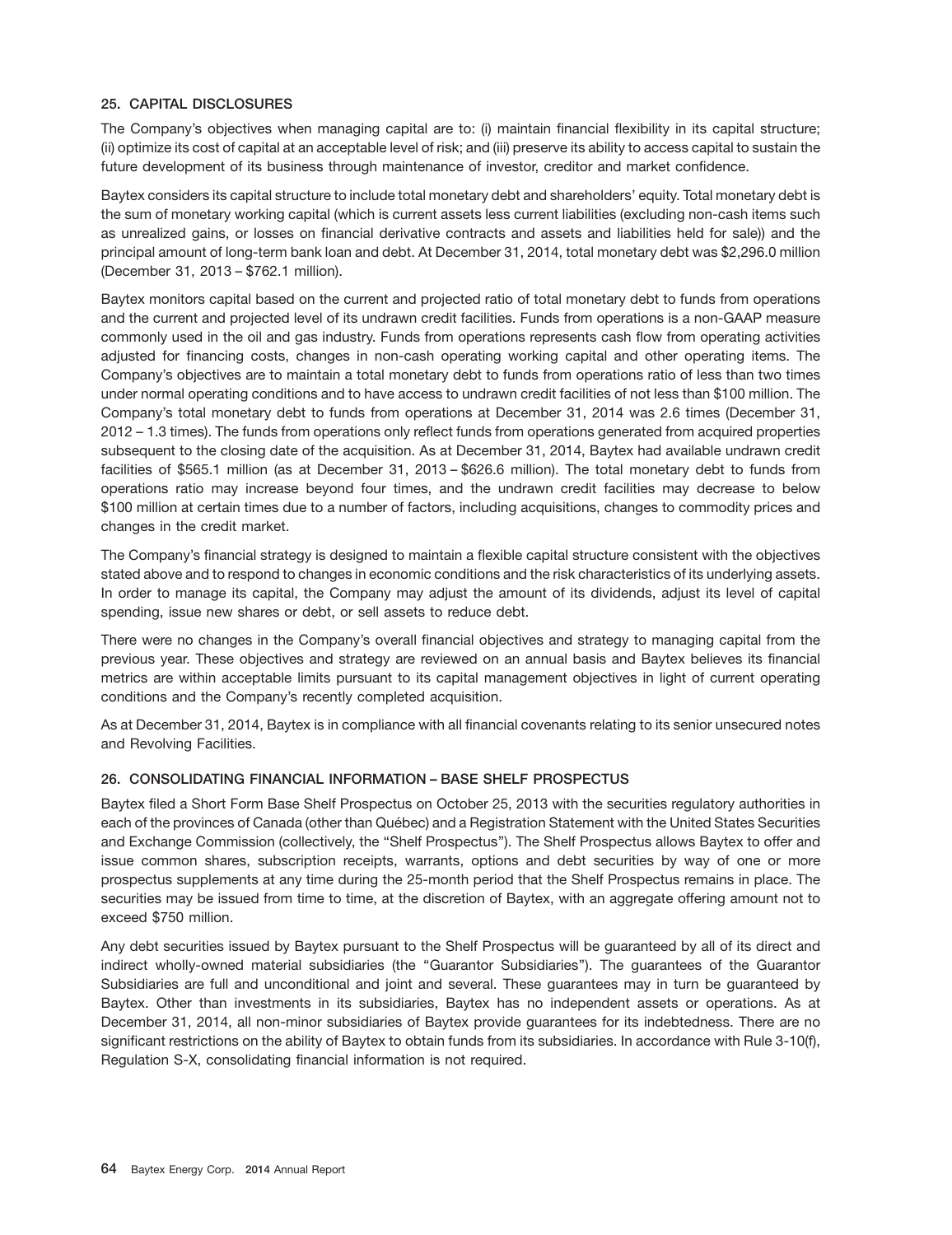## *Petroleum and Natural Gas Reserves as at December 31, 2014*

Baytex's year-end 2014 proved and probable reserves were evaluated by Sproule Unconventional Limited (''Sproule'') and Ryder Scott Company, L.P. (''Ryder Scott''), both independent qualified reserves evaluators. Sproule prepared our reserves report by consolidating the Canadian properties evaluated by Sproule with the United States properties evaluated by Ryder Scott, in each case using Sproule's January 1, 2015 forecast price and cost assumptions. We also had Ryder Scott audit the possible reserves associated with our Eagle Ford assets. All of Baytex's oil and gas properties were evaluated or audited in accordance with National Instrument 51-101 ''Standards of Disclosure for Oil and Gas Activities'' (''NI 51-101''). Reserves associated with our thermal heavy oil projects at Peace River, Gemini (Cold Lake) and Kerrobert have been classified as bitumen. The following table sets forth our gross and net reserves volumes at December 31, 2014 by product type and reserves category using Sproule's forecast prices and costs. Please note that the data in the table may not add due to rounding.

## **CANADA**

|                                   | Forecast Prices and Costs |                    |                      |                    |                      |                    |  |  |  |
|-----------------------------------|---------------------------|--------------------|----------------------|--------------------|----------------------|--------------------|--|--|--|
|                                   | Heavy Oil                 |                    | <b>Bitumen</b>       |                    | Light and Medium Oil |                    |  |  |  |
| Reserves Category                 | Gross <sup>(1)</sup>      | Net <sup>(2)</sup> | Gross <sup>(1)</sup> | Net <sup>(2)</sup> | Gross <sup>(1)</sup> | Net <sup>(2)</sup> |  |  |  |
|                                   | (mbb)                     | (mbb)              | (mbb)                | (mbb)              | (mbb)                | (mbb)              |  |  |  |
| Proved                            |                           |                    |                      |                    |                      |                    |  |  |  |
| Developed Producing               | 42.428                    | 31.736             | 9.763                | 8.128              | 3.423                | 2,955              |  |  |  |
| Developed Non-Producing           | 6,350                     | 5.365              |                      |                    | 6                    | 6                  |  |  |  |
| Undeveloped                       | 29,367                    | 23,576             | 8,295                | 6.764              | 307                  | 270                |  |  |  |
| <b>Total Proved</b>               | 78.145                    | 60.677             | 18.058               | 14.892             | 3.736                | 3,231              |  |  |  |
| Probable                          | 39,777                    | 30.763             | 73,054               | 56,008             | 2,496                | 2,080              |  |  |  |
| <b>Total Proved Plus Probable</b> | 117,922                   | 91,440             | 91,112               | 70,900             | 6,232                | 5,311              |  |  |  |

## **CANADA**

|                                   | Forecast Prices and Costs |                    |                      |                    |                               |                    |  |  |
|-----------------------------------|---------------------------|--------------------|----------------------|--------------------|-------------------------------|--------------------|--|--|
|                                   | Natural Gas Liquids       |                    | Natural Gas          |                    | Oil Equivalent <sup>(3)</sup> |                    |  |  |
| Reserves Category                 | Gross <sup>(1)</sup>      | Net <sup>(2)</sup> | Gross <sup>(1)</sup> | Net <sup>(2)</sup> | Gross <sup>(1)</sup>          | Net <sup>(2)</sup> |  |  |
|                                   | (mbb)                     | (mbb)              | (mmcf)               | (mmcf)             | (mboe)                        | (mboe)             |  |  |
| Proved                            |                           |                    |                      |                    |                               |                    |  |  |
| Developed Producing               | 1.489                     | 1.072              | 52,407               | 43.334             | 65,838                        | 51,113             |  |  |
| Developed Non-Producing           | 124                       | 85                 | 2,686                | 2,186              | 6,928                         | 5,820              |  |  |
| Undeveloped                       | 1,075                     | 882                | 24,699               | 21,090             | 43,160                        | 35,006             |  |  |
| <b>Total Proved</b>               | 2,688                     | 2.038              | 79.793               | 66.611             | 115.925                       | 91,939             |  |  |
| Probable                          | 2,514                     | 1,948              | 59,067               | 50,007             | 127,685                       | 99,135             |  |  |
| <b>Total Proved Plus Probable</b> | 5,201                     | 3,987              | 138,860              | 116,617            | 243.610                       | 191,074            |  |  |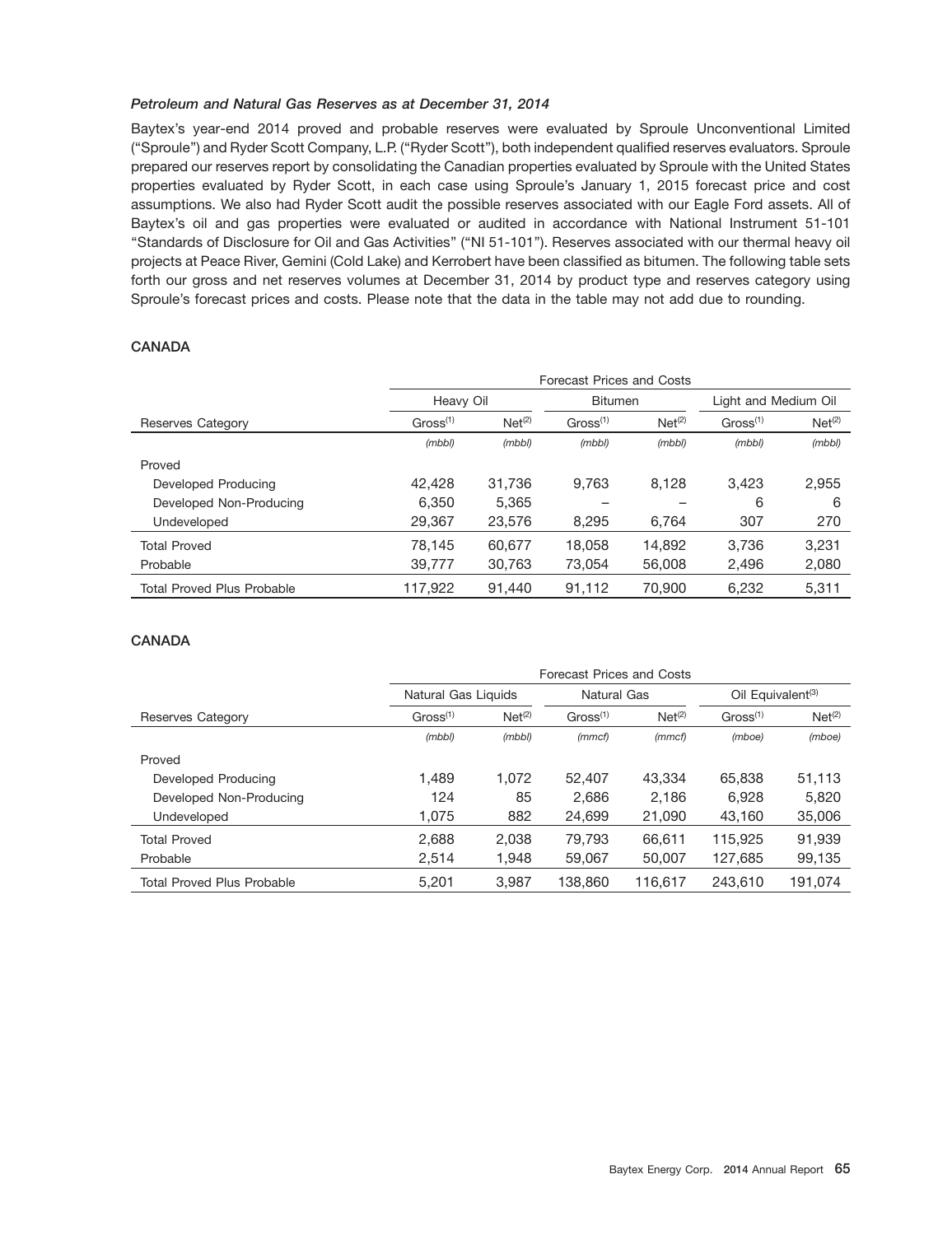## **UNITED STATES**

|                                          | Forecast Prices and Costs |                    |                      |                    |                      |                    |  |  |
|------------------------------------------|---------------------------|--------------------|----------------------|--------------------|----------------------|--------------------|--|--|
|                                          | Shale Oil                 |                    | Natural Gas Liquids  |                    | Shale Gas            |                    |  |  |
| Reserves Category                        | Gross <sup>(1)</sup>      | Net <sup>(2)</sup> | Gross <sup>(1)</sup> | Net <sup>(2)</sup> | Gross <sup>(1)</sup> | Net <sup>(2)</sup> |  |  |
|                                          | (mbb)                     | (mbb)              | (mbb)                | (mbb)              | (mmcf)               | (mmcf)             |  |  |
| Proved                                   |                           |                    |                      |                    |                      |                    |  |  |
| Developed Producing                      | 21.256                    | 15,668             | 22,167               | 16.358             | 46,252               | 34,144             |  |  |
| Developed Non-Producing                  |                           |                    |                      |                    |                      |                    |  |  |
| Undeveloped                              | 28,077                    | 20,690             | 56,728               | 41,769             | 139,352              | 102,666            |  |  |
| <b>Total Proved</b>                      | 49.333                    | 36,358             | 78.895               | 58.126             | 185.604              | 136.810            |  |  |
| Probable                                 | 4.546                     | 3.352              | 10,240               | 7,551              | 22,543               | 16,618             |  |  |
| <b>Total Proved Plus Probable</b>        | 53,879                    | 39.710             | 89.135               | 65,677             | 208.147              | 153.428            |  |  |
| Possible $(4)$                           | 31,931                    | 23,507             | 131,828              | 96,617             | 299,212              | 219,604            |  |  |
| Total Proved Plus Probable Plus Possible | 85,810                    | 63.217             | 220.963              | 162.294            | 507.359              | 373.031            |  |  |

#### **UNITED STATES**

|                                            | Forecast Prices and Costs |                    |                               |                    |  |  |
|--------------------------------------------|---------------------------|--------------------|-------------------------------|--------------------|--|--|
|                                            | Natural Gas               |                    | Oil Equivalent <sup>(3)</sup> |                    |  |  |
| Reserves Category                          | Gross <sup>(1)</sup>      | Net <sup>(2)</sup> | Gross <sup>(2)</sup>          | Net <sup>(2)</sup> |  |  |
|                                            | (mmcf)                    | (mmcf)             | (mboe)                        | (mbb)              |  |  |
| Proved                                     |                           |                    |                               |                    |  |  |
| Developed Producing                        | 22.261                    | 16.400             | 54.842                        | 40.450             |  |  |
| Developed Non-Producing                    |                           |                    |                               |                    |  |  |
| Undeveloped                                | 26,708                    | 19,690             | 112,481                       | 82,851             |  |  |
| <b>Total Proved</b>                        | 48.969                    | 36,090             | 167.323                       | 123.301            |  |  |
| Probable                                   | 12.824                    | 9,467              | 20,680                        | 15,250             |  |  |
| <b>Total Proved Plus Probable Possible</b> | 61.793                    | 45.557             | 188,003                       | 138.551            |  |  |
| $Possible^{(4)}$                           | 40.964                    | 30.182             | 220,455                       | 161,755            |  |  |
| Total Proved Plus Probable Plus Possible   | 102,757                   | 75.739             | 408,458                       | 300,306            |  |  |

## **TOTAL**

|                                          | Forecast Prices and Costs |                    |                      |                    |                      |                    |  |
|------------------------------------------|---------------------------|--------------------|----------------------|--------------------|----------------------|--------------------|--|
|                                          | Heavy Oil                 |                    | <b>Bitumen</b>       |                    | Light and Medium Oil |                    |  |
| Reserves Category                        | Gross <sup>(1)</sup>      | Net <sup>(2)</sup> | Gross <sup>(1)</sup> | Net <sup>(2)</sup> | Gross <sup>(1)</sup> | Net <sup>(2)</sup> |  |
|                                          | (mbb)                     | (mbb)              | (mbb)                | (mbb)              | (mbb)                | (mbb)              |  |
| Proved                                   |                           |                    |                      |                    |                      |                    |  |
| Developed Producing                      | 42.428                    | 31,736             | 9,763                | 8,128              | 3,423                | 2,955              |  |
| Developed Non-Producing                  | 6.350                     | 5.365              |                      |                    | 6                    | 6                  |  |
| Undeveloped                              | 29,367                    | 23,576             | 8,295                | 6.764              | 307                  | 270                |  |
| <b>Total Proved</b>                      | 78,145                    | 60.677             | 18.058               | 14.892             | 3.736                | 3.231              |  |
| Probable                                 | 39,777                    | 30,763             | 73,054               | 56,008             | 2,496                | 2,080              |  |
| Total Proved Plus Probable               | 117,922                   | 91,440             | 91,112               | 70,900             | 6,232                | 5,311              |  |
| Possible $(4)(5)$                        |                           |                    |                      |                    |                      |                    |  |
| Total Proved Plus Probable Plus Possible | 117.922                   | 91.440             | 91.112               | 70,900             | 6.232                | 5.311              |  |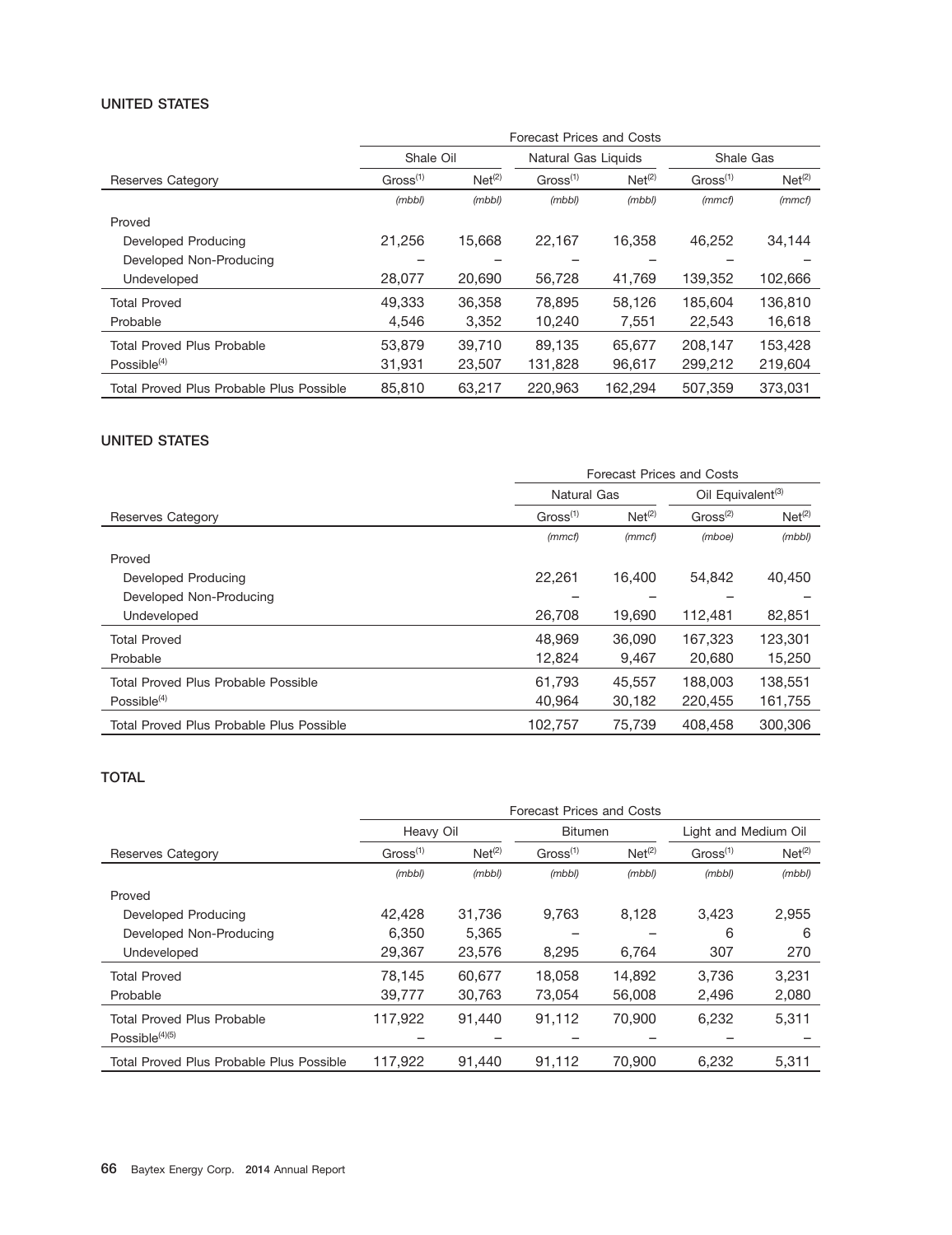## **TOTAL**

|                                          | <b>Forecast Prices and Costs</b> |                    |                      |                    |                      |                    |  |  |
|------------------------------------------|----------------------------------|--------------------|----------------------|--------------------|----------------------|--------------------|--|--|
|                                          | Shale Oil                        |                    | Natural Gas Liquids  |                    | Shale Gas            |                    |  |  |
| Reserves Category                        | Gross <sup>(1)</sup>             | Net <sup>(2)</sup> | Gross <sup>(1)</sup> | Net <sup>(2)</sup> | Gross <sup>(1)</sup> | Net <sup>(2)</sup> |  |  |
|                                          | (mbb)                            | (mbb)              | (mbb)                | (mbb)              | (mmcf)               | (mmcf)             |  |  |
| Proved                                   |                                  |                    |                      |                    |                      |                    |  |  |
| Developed Producing                      | 21.256                           | 15.668             | 23.656               | 17.429             | 46.252               | 34,144             |  |  |
| Developed Non-Producing                  |                                  |                    | 124                  | 85                 |                      |                    |  |  |
| Undeveloped                              | 28,077                           | 20,690             | 57,802               | 42,650             | 139,352              | 102,666            |  |  |
| <b>Total Proved</b>                      | 49.333                           | 36,358             | 81.583               | 60.165             | 185,604              | 136,810            |  |  |
| Probable                                 | 4,546                            | 3,352              | 12,753               | 9,499              | 22,543               | 16,618             |  |  |
| <b>Total Proved Plus Probable</b>        | 53,879                           | 39,710             | 94.336               | 69.664             | 208.147              | 153,428            |  |  |
| Possible $(4)(5)$                        | 31,931                           | 23,507             | 131,828              | 96,617             | 299,212              | 219,604            |  |  |
| Total Proved Plus Probable Plus Possible | 85,810                           | 63.217             | 226.164              | 166.281            | 507.359              | 373.031            |  |  |

## **TOTAL**

|                                               | Forecast Prices and Costs |                    |                               |                    |  |  |
|-----------------------------------------------|---------------------------|--------------------|-------------------------------|--------------------|--|--|
|                                               | <b>Natural Gas</b>        |                    | Oil Equivalent <sup>(3)</sup> |                    |  |  |
| Reserves Category                             | Gross <sup>(1)</sup>      | Net <sup>(2)</sup> | Gross <sup>(1)</sup>          | Net <sup>(2)</sup> |  |  |
|                                               | (mmcf)                    | (mmcf)             | (mboe)                        | (mboe)             |  |  |
| Proved                                        |                           |                    |                               |                    |  |  |
| Developed Producing                           | 74.668                    | 59.734             | 120,680                       | 91,563             |  |  |
| Developed Non-Producing                       | 2,686                     | 2.186              | 6.928                         | 5,820              |  |  |
| Undeveloped                                   | 51,407                    | 40,780             | 155,641                       | 117,857            |  |  |
| <b>Total Proved</b>                           | 128,762                   | 102.701            | 283.249                       | 215.240            |  |  |
| Probable                                      | 71,891                    | 59,474             | 148,365                       | 114,385            |  |  |
| <b>Total Proved Plus Probable</b>             | 200.653                   | 162,174            | 431.614                       | 329.624            |  |  |
| Possible $(4)(5)$                             | 40,964                    | 30,182             | 220,455                       | 161,755            |  |  |
| Total Proved Plus Probable Plus Possible Poss | 241.617                   | 192,356            | 652.069                       | 491.379            |  |  |

Notes:

*(1) ''Gross'' reserves means the total working and royalty interest share of remaining recoverable reserves owned by Baytex before deductions of royalties payable to others.*

*(2) ''Net'' reserves means Baytex's gross reserves less all royalties payable to others.*

*(3) Oil equivalent amounts have been calculated using a conversion rate of six thousand cubic feet of natural gas to one barrel of oil. BOEs may be misleading, particularly if used in isolation. A boe conversion ratio of six thousand cubic feet of natural gas to one barrel of oil is based on an energy equivalency conversion method primarily applicable at the burner tip and does not represent a value equivalency at the wellhead.*

*(4) Possible reserves are those reserves that are less certain to be recovered than probable reserves. There is a 10% probability that the quantities actually recovered will equal or exceed the sum of proved plus probable plus possible reserves.*

*(5) The total possible reserves include only possible reserves from the Eagle Ford assets. The possible reserves associated with the Canadian properties have not been evaluated.*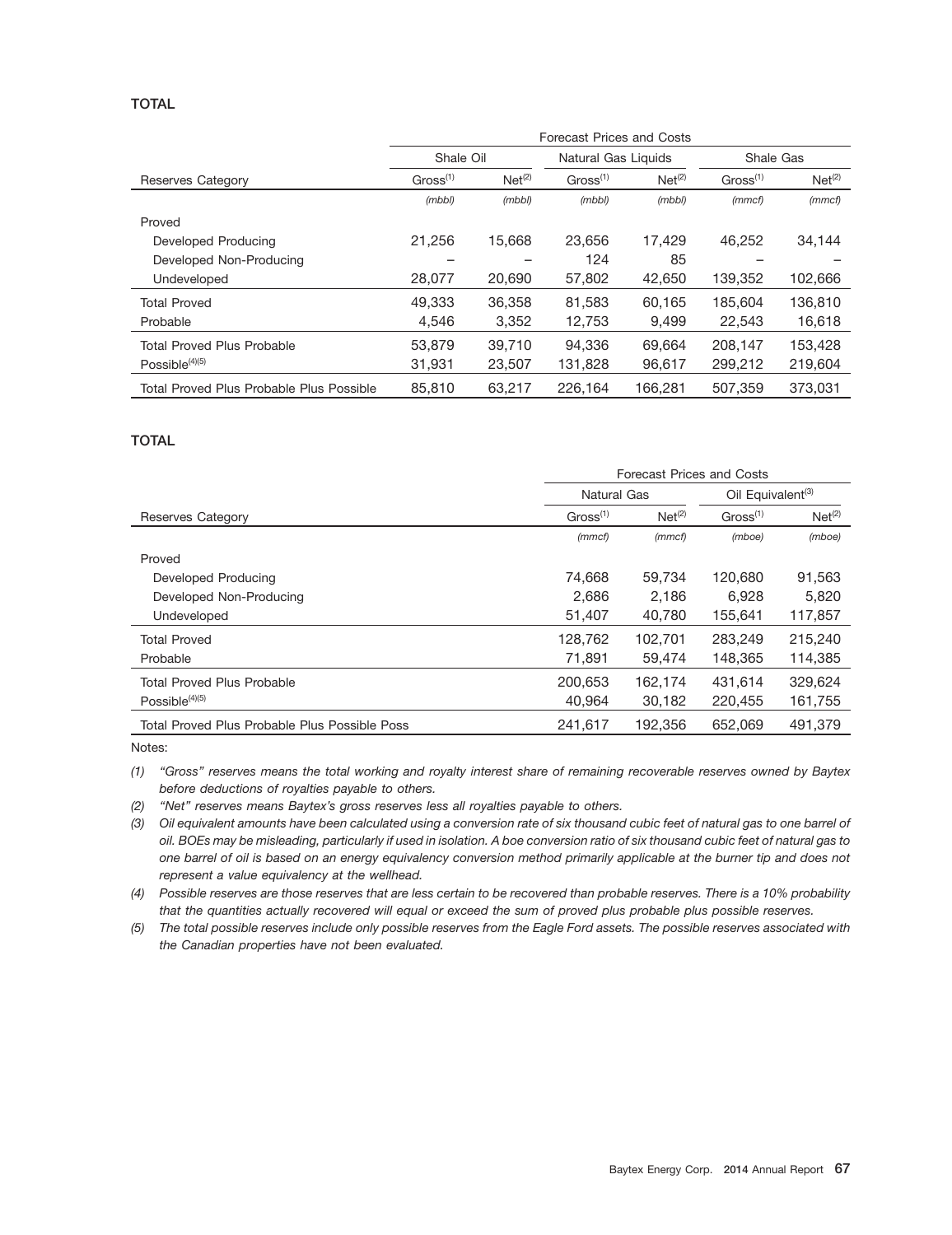## *Reserves Reconciliation*

The following table reconciles the year-over-year changes in our gross reserves volumes by product type and reserves category using Sproule's forecast prices and costs. Please note that the data in table may not add due to rounding.

|                            | Reconciliation of Gross Reserves <sup>(2)</sup> |                                  |                           |         |                |            |  |  |  |
|----------------------------|-------------------------------------------------|----------------------------------|---------------------------|---------|----------------|------------|--|--|--|
|                            |                                                 |                                  | By Principal Product Type |         |                |            |  |  |  |
|                            |                                                 | <b>Forecast Prices and Costs</b> |                           |         |                |            |  |  |  |
|                            |                                                 | Heavy Oil                        |                           |         | <b>Bitumen</b> |            |  |  |  |
|                            |                                                 |                                  | Proved $+$                |         |                | Proved $+$ |  |  |  |
| Gross Reserves Category    | Proved                                          | Probable                         | Probable                  | Proved  | Probable       | Probable   |  |  |  |
|                            | (mbb)                                           | (mbb)                            | (mbb)                     | (mbb)   | (mbb)          | (mbb)      |  |  |  |
| December 31, 2013          | 82,903                                          | 42,643                           | 125,547                   | 19,322  | 82,564         | 101,886    |  |  |  |
| <b>Extensions</b>          | 5,447                                           | 3,946                            | 9,393                     |         |                |            |  |  |  |
| Infill Drilling            | 2,661                                           | 1,081                            | 3,742                     |         |                |            |  |  |  |
| <b>Improved Recoveries</b> | 41                                              | 8                                | 49                        |         | 26,393         | 26,393     |  |  |  |
| <b>Technical Revisions</b> | 1,226                                           | (7, 120)                         | (5,893)                   | 2       | (35,919)       | (35, 917)  |  |  |  |
| <b>Discoveries</b>         |                                                 |                                  |                           |         |                |            |  |  |  |
| Acquisitions               | 4,064                                           | 1,325                            | 5,389                     |         |                |            |  |  |  |
| <b>Dispositions</b>        | (3,011)                                         | (2,090)                          | (5, 101)                  |         |                |            |  |  |  |
| Economic Factors           | (11)                                            | (18)                             | (28)                      | (8)     | 16             | 8          |  |  |  |
| Production                 | (15, 175)                                       |                                  | (15, 175)                 | (1,258) |                | (1,258)    |  |  |  |
| December 31, 2014          | 78,145                                          | 39,777                           | 117,922                   | 18,058  | 73,054         | 91,112     |  |  |  |

|                                | Light and Medium Crude Oil |           |                        | Shale Oil |          |                        |
|--------------------------------|----------------------------|-----------|------------------------|-----------|----------|------------------------|
| <b>Gross Reserves Category</b> | Proved                     | Probable  | Proved $+$<br>Probable | Proved    | Probable | Proved $+$<br>Probable |
|                                | (mbb)                      | (mbb)     | (mbb)                  | (mbb)     | (mbb)    | (mbb)                  |
| December 31, 2013              | 35,949                     | 16,765    | 52,714                 |           |          |                        |
| Extensions                     |                            |           |                        |           |          |                        |
| Infill Drilling                | 102                        | 21        | 123                    | 14,044    | (8,822)  | 5,222                  |
| <b>Improved Recoveries</b>     |                            |           |                        |           |          |                        |
| <b>Technical Revisions</b>     | (583)                      | (277)     | (860)                  |           |          |                        |
| <b>Discoveries</b>             |                            |           |                        |           |          |                        |
| Acquisitions                   |                            |           |                        | 38,506    | 13,367   | 51,873                 |
| <b>Dispositions</b>            | (29, 912)                  | (14, 018) | (43,930)               |           |          |                        |
| <b>Economic Factors</b>        | (39)                       | 4         | (35)                   |           |          |                        |
| Production                     | (1,780)                    |           | (1,780)                | (3,217)   |          | (3,217)                |
| December 31, 2014              | 3,736                      | 2,496     | 6,232                  | 49.333    | 4.546    | 53,879                 |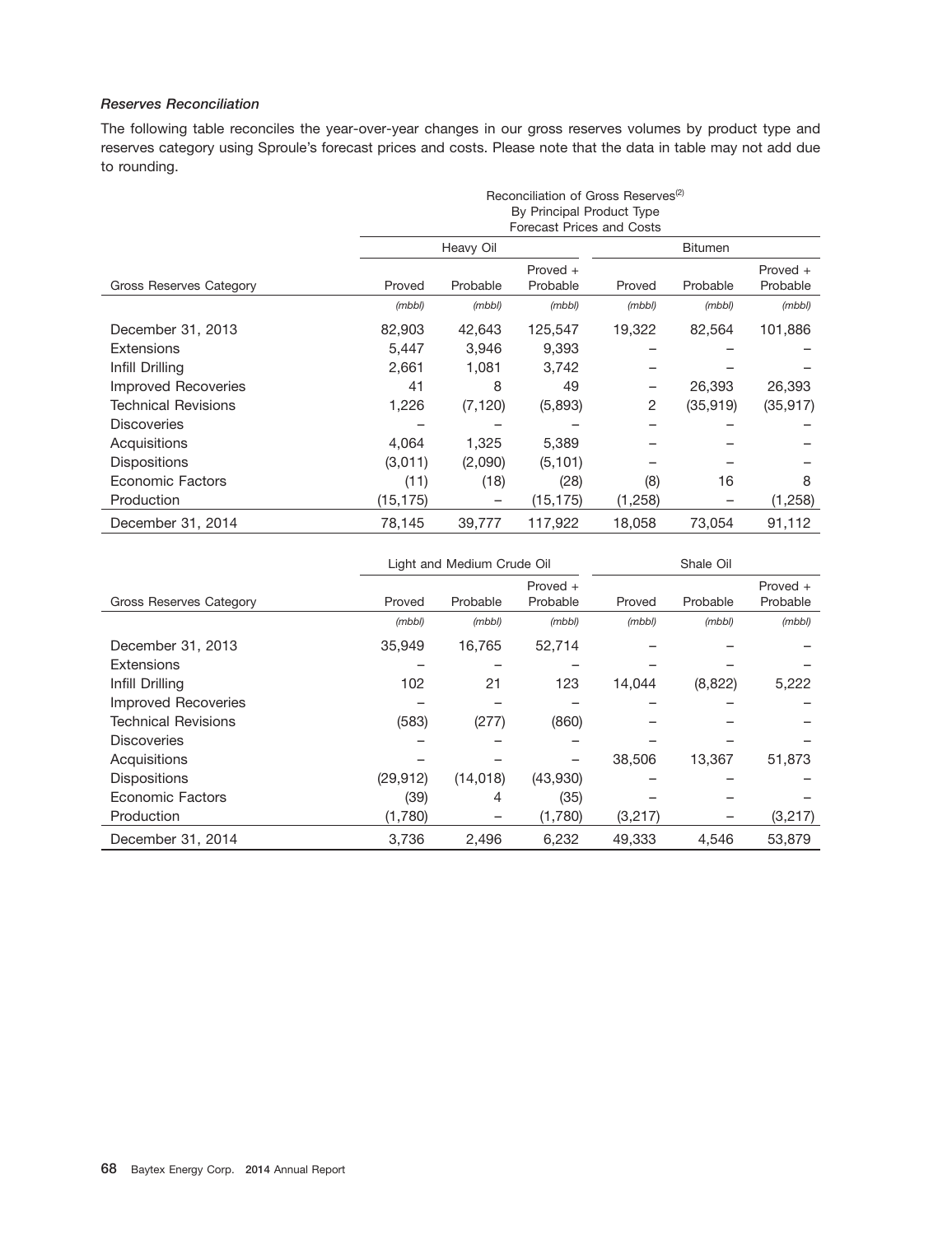|                            |         | Natural Gas Liquids |            | Shale Gas |           |          |  |
|----------------------------|---------|---------------------|------------|-----------|-----------|----------|--|
|                            |         |                     | Proved $+$ |           |           | Proved + |  |
| Gross Reserves Category    | Proved  | Probable            | Probable   | Proved    | Probable  | Probable |  |
|                            | (mbb)   | (mbb)               | (mbb)      | (mmcf)    | (mmcf)    | (mmcf)   |  |
| December 31, 2013          | 3.073   | 3.469               | 6,542      |           |           |          |  |
| <b>Extensions</b>          | 81      | 808                 | 889        |           |           |          |  |
| Infill Drilling            | 37,458  | (20, 441)           | 17,017     | 99,144    | (60, 022) | 39,122   |  |
| <b>Improved Recoveries</b> |         |                     |            |           |           |          |  |
| <b>Technical Revisions</b> | 826     | (821)               | 5          |           |           |          |  |
| <b>Discoveries</b>         |         |                     |            |           |           |          |  |
| Acquisitions               | 44,133  | 30,693              | 74,826     | 93,969    | 82,564    | 176,533  |  |
| <b>Dispositions</b>        | (749)   | (950)               | (1,699)    |           |           |          |  |
| <b>Economic Factors</b>    | (24)    | (5)                 | (28)       |           |           |          |  |
| Production                 | (3,216) |                     | (3,216)    | (7,508)   |           | (7,508)  |  |
| December 31, 2014          | 81,583  | 12.753              | 94.336     | 185.604   | 22.543    | 208.147  |  |

|                                | Natural Gas |           |                        | Oil Equivalent <sup>(3)</sup> |           |                      |  |
|--------------------------------|-------------|-----------|------------------------|-------------------------------|-----------|----------------------|--|
| <b>Gross Reserves Category</b> | Proved      | Probable  | Proved $+$<br>Probable | Proved                        | Probable  | Proved +<br>Probable |  |
|                                | (mmcf)      | (mmcf)    | (mmcf)                 | (mboe)                        | (mboe)    | (mboe)               |  |
| December 31, 2013              | 109,665     | 78,896    | 188,561                | 159,524                       | 158,592   | 318,115              |  |
| <b>Extensions</b>              | 1,666       | 16,148    | 17,813                 | 5.806                         | 7.445     | 13,251               |  |
| Infill Drilling                | 1,395       | 436       | 1.831                  | 71,021                        | (38,092)  | 32,929               |  |
| <b>Improved Recoveries</b>     | 2           |           | 2                      | 42                            | 26,401    | 26,443               |  |
| <b>Technical Revisions</b>     | 37,730      | (11, 939) | 25,791                 | 7,759                         | (46, 126) | (38, 366)            |  |
| <b>Discoveries</b>             |             |           |                        |                               |           |                      |  |
| Acquisitions                   | 49,312      | 12,824    | 62,136                 | 110,583                       | 61,284    | 171,866              |  |
| <b>Dispositions</b>            | (49, 182)   | (27, 197) | (76, 379)              | (41, 869)                     | (21, 591) | (63, 459)            |  |
| <b>Economic Factors</b>        | (5,523)     | 2,723     | (2,800)                | (1,003)                       | 452       | (551)                |  |
| Production                     | (16, 302)   |           | (16, 302)              | (28, 614)                     |           | (28, 614)            |  |
| December 31, 2014              | 128.762     | 71.891    | 200,653                | 283.249                       | 148.365   | 431.614              |  |

Notes:

*(1) ''Gross'' reserves means the total working and royalty interest share of remaining recoverable reserves owned by Baytex before deductions of royalties payable to others.*

*(2) Reserve information as at December 31, 2014 and 2013 is prepared in accordance with NI 51-101.*

*(3) Oil equivalent amounts have been calculated using a conversion rate of six thousand cubic feet of natural gas to one barrel of oil. BOEs may be misleading, particularly if used in isolation. A boe conversion ratio of 6 mcf:1 bbl is based on an energy equivalency conversion method primarily applicable at the burner tip and does not represent a value equivalency at the wellhead.*

## *Reserves Life Index*

The following table sets forth our reserves life index based on proved and proved plus probable reserves at year-end 2014 and the mid-point of our 2015 production guidance of 86,000 boe/d.

|                        |                            | Reserves Life Index (years) |                    |  |  |
|------------------------|----------------------------|-----------------------------|--------------------|--|--|
|                        | Mid-Point of 2015          |                             | <b>Proved Plus</b> |  |  |
|                        | <b>Production Guidance</b> | Proved                      | Probable           |  |  |
| Oil and NGL (bbl/d)    | 70,520                     | 9.0                         | 14.1               |  |  |
| Natural Gas (mcf/d)    | 92,880                     | 9.3                         | 12.1               |  |  |
| Oil Equivalent (boe/d) | 86,000                     | 9.0                         | 13.8               |  |  |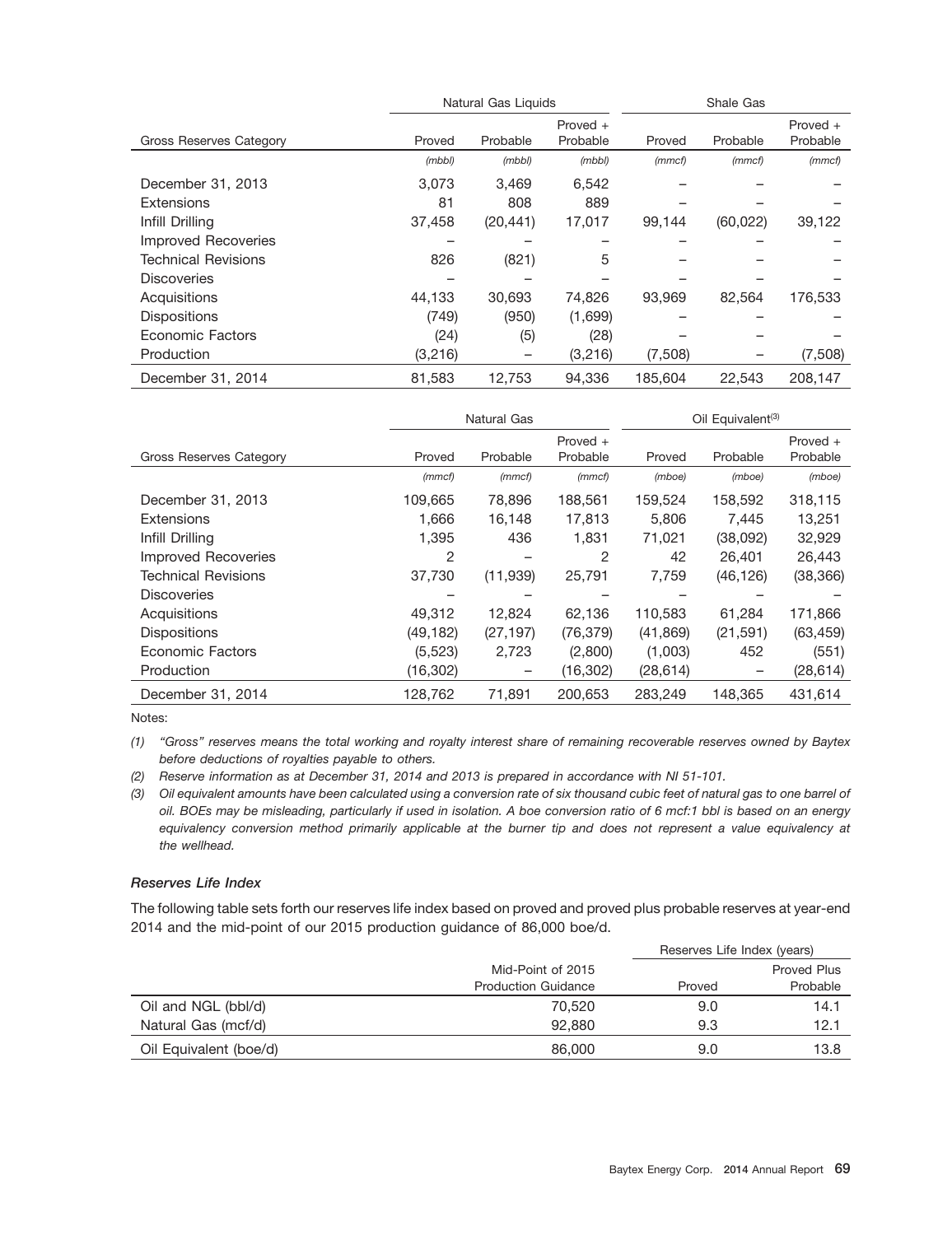## *Capital Program Efficiency*

Based on the evaluation of our petroleum and natural gas reserves prepared in accordance with NI 51-101 by our independent qualified reserves evaluators, the efficiency of our capital programs (including FDC) is summarized in the following table.

|                                                 |                 |         |             |              | Three-Year<br>Total/Average |
|-------------------------------------------------|-----------------|---------|-------------|--------------|-----------------------------|
|                                                 |                 | 2014    | 2013        | 2012         | 2012 - 2014                 |
| Capital Expenditures (\$ millions)              |                 |         |             |              |                             |
| Exploration and development                     | \$              | 766.1   | \$<br>550.9 | \$<br>418.6  | \$<br>1,735.6               |
| Acquisitions (net of dispositions)              |                 | 2,545.1 | (39.1)      | (170.9)      | 2,335.1                     |
| Total                                           | \$              | 3,311.2 | \$<br>511.8 | \$<br>247.7  | \$<br>4,070.7               |
| Change in Future Development Costs - Proved     |                 |         |             |              |                             |
| (\$ millions)                                   |                 |         |             |              |                             |
| Exploration and development                     | \$              | (248.5) | \$<br>300.8 | \$<br>117.8  | \$<br>170.1                 |
| Acquisitions (net of dispositions)              |                 | 1,312.9 | (39.3)      | (167.9)      | 1,105.7                     |
| Total                                           | $\mathsf{\$}$   | 1,064.4 | \$<br>261.5 | \$<br>(50.1) | \$<br>1,275.8               |
| Change in Future Development Costs - Proved     |                 |         |             |              |                             |
| plus Probable (\$ millions)                     |                 |         |             |              |                             |
| <b>Exploration and Development</b>              | $\mathsf{\$}$   | (102.0) | \$<br>393.7 | \$<br>244.2  | \$<br>535.9                 |
| Acquisitions (net of dispositions)              |                 | 1,210.5 | (39.3)      | 189.3        | 1,360.5                     |
| Total                                           | $\mathsf{\$}$   | 1,108.5 | \$<br>354.4 | \$<br>435.5  | \$<br>1,896.4               |
| Proved Reserves Additions (mboe)                |                 |         |             |              |                             |
| Exploration and development                     |                 | 83,515  | 38,117      | 18,411       | 140,044                     |
| Acquisitions (net of dispositions)              |                 | 68,824  | (1, 160)    | (11, 769)    | 55,895                      |
| Total                                           |                 | 152,339 | 36,957      | 6,642        | 195,938                     |
| Proved plus Probable Reserves Additions (mboe)  |                 |         |             |              |                             |
| Exploration and development                     |                 | 33,598  | 48,936      | 33,659       | 116,193                     |
| Acquisitions (net of dispositions)              |                 | 108,515 | (1, 540)    | 25,523       | 132,498                     |
| Total                                           |                 | 142,113 | 47,396      | 59,182       | 248,691                     |
| F&D costs (\$/boe)                              |                 |         |             |              |                             |
| Proved                                          | \$              | 6.20    | \$<br>22.34 | \$<br>29.14  | \$<br>13.61                 |
| Proved plus probable                            | $\mathsf{\$}$   | 19.77   | \$<br>19.30 | \$<br>19.69  | \$<br>19.55                 |
|                                                 |                 |         |             |              |                             |
| FD&A costs (\$/boe)                             |                 |         |             |              |                             |
| Proved                                          | \$<br>$\hat{S}$ | 28.72   | \$<br>20.92 | \$<br>29.75  | \$<br>27.29                 |
| Proved plus probable                            |                 | 31.10   | \$<br>18.28 | \$<br>11.51  | \$<br>23.99                 |
| Ratios (based on proved plus probable reserves) |                 |         |             |              |                             |
| Production replacement <sup>(1)</sup>           |                 | 497%    | 227%        | 300%         | 359%                        |
| Recycle ratio <sup>(2)</sup>                    |                 | 1.8x    | 1.7x        | 1.6x         | 1.7x                        |

*Notes:*

*(1) Production Replacement ratio is calculated as total reserves additions (including acquisitions and divestitures) divided by annual production.*

*(2) Recycle ratio is calculated as operating netback divided by F&D costs (proved plus probable including FDC). Operating netback is calculated as revenue (excluding realized hedging gains and losses) minus royalties, production and operating expenses and transportation expenses.*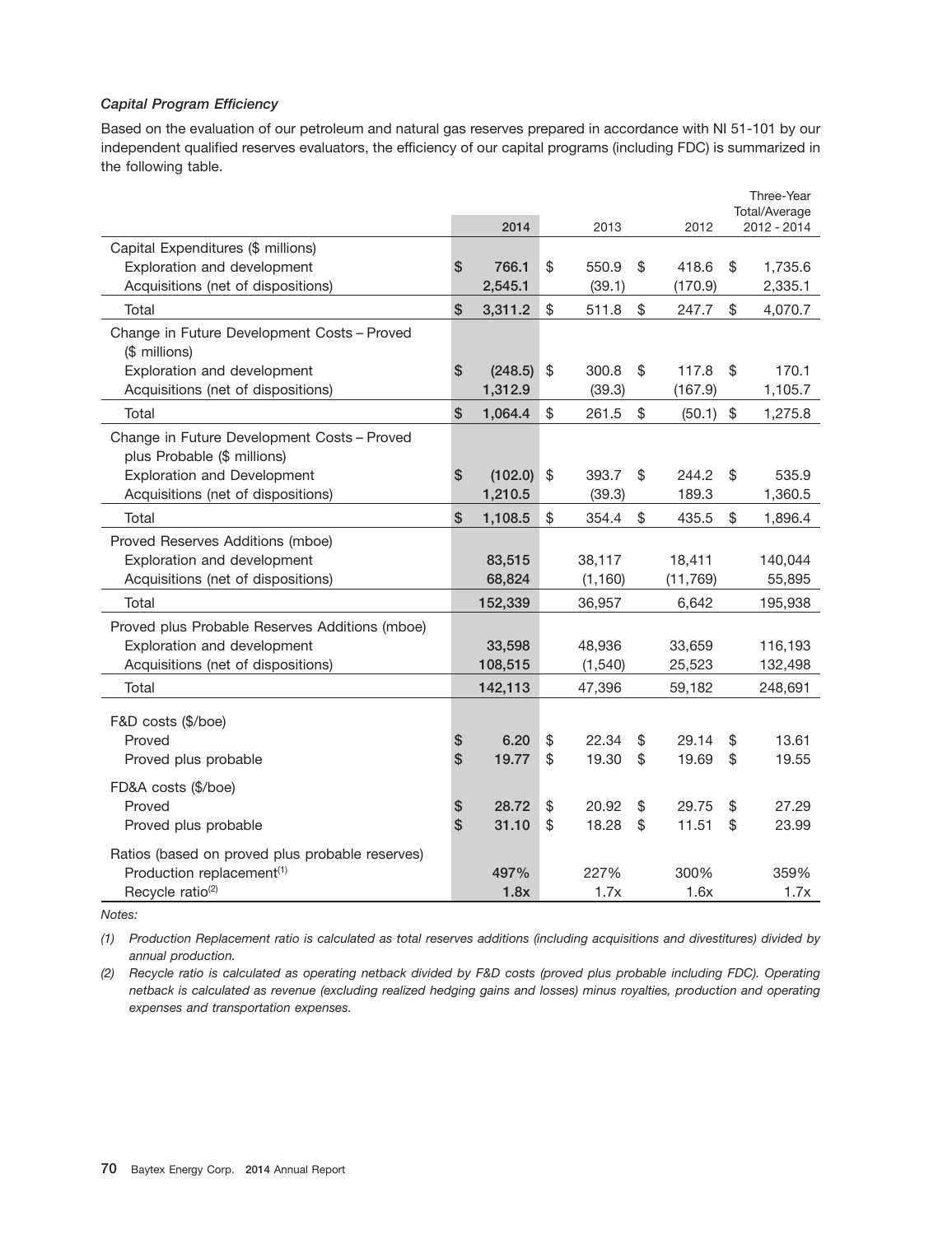# *Net Present Value of Reserves (Forecast Prices and Costs)*

The following table summarizes Sproule and Ryder Scott's estimate of the net present value before income taxes of the future net revenue attributable to our reserves using Sproule's forecast prices and costs (and excluding the impact of any hedging activities). Please note that the data in the table may not add due to rounding.

## **CANADA**

|                                   | Summary of Net Present Value of Future Net Revenue<br>As at December 31, 2014<br>Forecast Prices and Costs<br>Before Income Taxes and Discounted at (%/year) |                  |             |             |               |  |  |
|-----------------------------------|--------------------------------------------------------------------------------------------------------------------------------------------------------------|------------------|-------------|-------------|---------------|--|--|
| <b>Reserves Category</b>          | 5%<br>10%<br>0%<br>15%<br>20%                                                                                                                                |                  |             |             |               |  |  |
|                                   | $($ \$000s $)$                                                                                                                                               | (S000s)          | (S000s)     | (S000s)     | (S000s)       |  |  |
| Proved                            |                                                                                                                                                              |                  |             |             |               |  |  |
| Developed Producing               | 1.767.983<br>\$.                                                                                                                                             | 1.467.827<br>\$  | \$1,259,500 | \$1,107,199 | \$<br>991,311 |  |  |
| Developed Non-Producing           | 238,357                                                                                                                                                      | 169.627          | 127.382     | 99.693      | 80,550        |  |  |
| Undeveloped                       | 1.122.000                                                                                                                                                    | 812.642          | 605,669     | 461.548     | 357.787       |  |  |
| <b>Total Proved</b>               | 3,128,340                                                                                                                                                    | 2,450,097        | 1,992,552   | 1,668,440   | 1,429,648     |  |  |
| Probable                          | 3,877,356                                                                                                                                                    | 2,104,276        | 1,282,788   | 845.561     | 586,769       |  |  |
| <b>Total Proved Plus Probable</b> | \$7,005,696                                                                                                                                                  | 4,554,373<br>\$. | \$3,275,340 | \$2,514,000 | \$2.016.417   |  |  |

# **UNITED STATES**

| <b>Reserves Category</b>                                   | 0%              | 5%              | 10%         | 15%           | 20%           |
|------------------------------------------------------------|-----------------|-----------------|-------------|---------------|---------------|
|                                                            | (\$000s)        | (S000s)         | (S000s)     | (S000s)       | (\$000s)      |
| Proved                                                     |                 |                 |             |               |               |
| Developed Producing                                        | \$<br>1.707.246 | 1.330.374<br>\$ | \$1,093,873 | \$<br>934.314 | \$<br>820,303 |
| Developed Non-Producing                                    |                 |                 |             |               |               |
| Undeveloped                                                | 2,395,266       | 1,505,012       | 982,948     | 654,064       | 435,208       |
| <b>Total Proved</b>                                        | 4,102,511       | 2,835,386       | 2,076,821   | 1,588,379     | 1,255,510     |
| Probable                                                   | 708,159         | 438,018         | 306,608     | 232,914       | 186,785       |
| <b>Total Proved Plus Probable</b>                          | 4,810,670       | 3.273.404       | 2.383.429   | 1.821.293     | 1,442,295     |
| $Possible^{(1)}$                                           | 5,396,827       | 2.388.440       | 1.154.269   | 593,860       | 318,479       |
| Total Proved Plus Probable Plus<br>Possible <sup>(1)</sup> | \$10,207,497    | 5.661.844<br>\$ | \$3.537.698 | \$2,415,153   | \$1.760.774   |
|                                                            |                 |                 |             |               |               |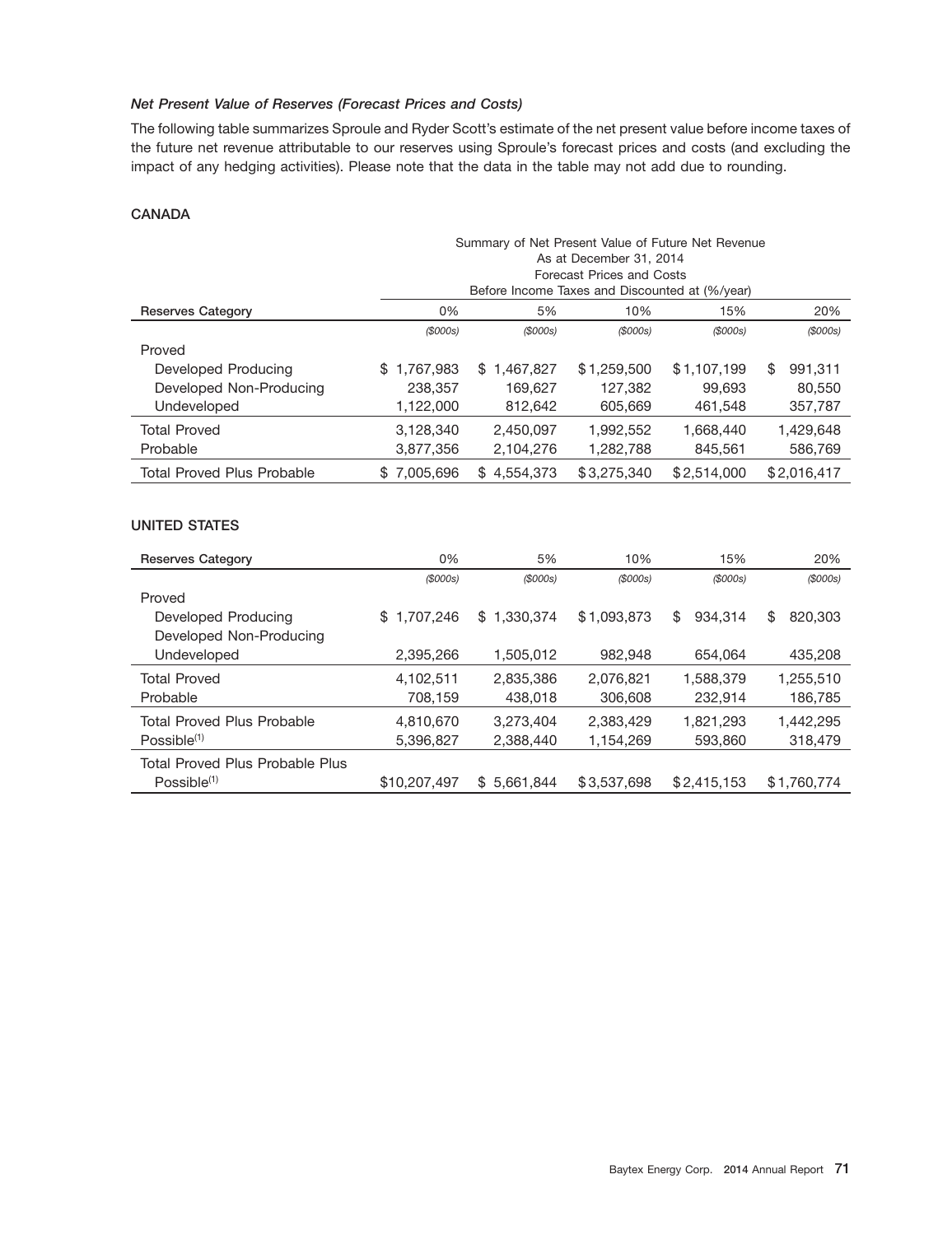# **TOTAL**

| <b>Reserves Category</b>          | 0%           | 5%           | 10%         | 15%         | 20%         |
|-----------------------------------|--------------|--------------|-------------|-------------|-------------|
|                                   | (S000s)      | (S000s)      | (S000s)     | (S000s)     | (S000s)     |
| Proved                            |              |              |             |             |             |
| Developed Producing               | \$3,475,229  | \$2,798,201  | \$2,353,373 | \$2,041,513 | \$1,811,614 |
| Developed Non-Producing           | 238,357      | 169,627      | 127,382     | 99,693      | 80,550      |
| Undeveloped                       | 3,517,266    | 2,317,654    | 1,588,617   | 1,115,612   | 792,995     |
| <b>Total Proved</b>               | 7,230,851    | 5,285,483    | 4,069,373   | 3,256,819   | 2,685,158   |
| Probable                          | 4,585,514    | 2,542,295    | 1,589,396   | 1,078,476   | 773,554     |
| <b>Total Proved Plus Probable</b> | 11,816,366   | 7,827,777    | 5,658,769   | 4,335,293   | 3,458,712   |
| Possible $(1)(2)$                 | 5,396,827    | 2,388,440    | 1,154,269   | 593,860     | 318,479     |
| Total Proved Plus Probable Plus   |              |              |             |             |             |
| Possible $(1)(2)$                 | \$17,213,193 | \$10,216,217 | \$6.813,038 | \$4,929,153 | \$3,777,191 |

*(1) Possible reserves are those reserves that are less certain to be recovered than probable reserves. There is a 10% probability that the quantities actually recovered will equal or exceed the sum of proved plus probable plus possible reserves.*

*(2) The total possible reserves include only possible reserves from the Eagle Ford assets. The possible reserves associated with the Canadian properties have not been evaluated.*

The net present values noted in the table above do not include any value for future net revenue which may ultimately be generated from the contingent resources discussed below.

### *Sproule December 31, 2014 Forecast Prices*

The following table summarizes the forecast prices used by Sproule in preparing the estimated reserves volumes and the net present values of future net revenues at December 31, 2014.

|            |                         |              | Western Canada |             |                |               |
|------------|-------------------------|--------------|----------------|-------------|----------------|---------------|
|            | WTI Cushing             | Edmonton Par | Select         | AECO-C Spot | Inflation Rate | Exchange Rate |
| Year       | US\$/bbl                | C\$/bbI      | C\$/bbI        | C\$/MMbtu   | $%$ /Yr        | \$US/\$Cdn    |
| 2014 act.  | 93.00                   | 94.18        | 82.04          | 4.50        | 1.4            | 0.905         |
| 2015       | 65.00                   | 70.35        | 60.50          | 3.32        | 1.5            | 0.850         |
| 2016       | 80.00                   | 87.36        | 75.13          | 3.71        | 1.5            | 0.870         |
| 2017       | 90.00                   | 98.28        | 84.52          | 3.90        | 1.5            | 0.870         |
| 2018       | 91.35                   | 99.75        | 85.79          | 4.47        | 1.5            | 0.870         |
| 2019       | 92.72                   | 101.25       | 87.07          | 5.05        | 1.5            | 0.870         |
| Thereafter | Escalation rate of 1.5% |              |                |             |                |               |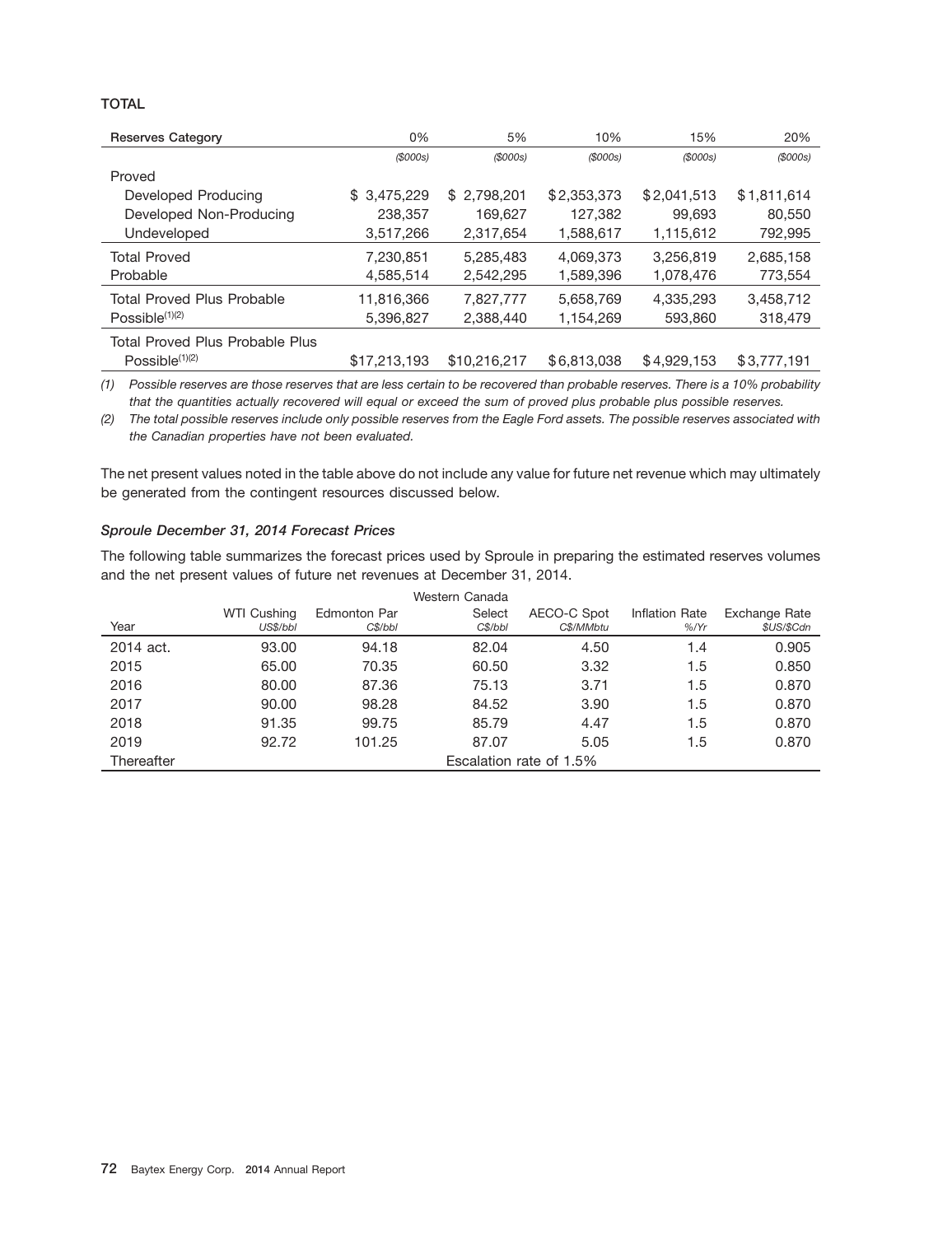# *Future Development Costs*

The following table sets forth future development costs deducted in the estimation of the future net revenue attributable to the reserves categories noted below (using forecast prices and costs).

# **CANADA**

|                      |                        | Proved Plus              |
|----------------------|------------------------|--------------------------|
|                      | <b>Proved Reserves</b> | <b>Probable Reserves</b> |
| Year                 | (\$000s)               | (\$000s)                 |
| 2015                 | \$<br>104,669          | 128,068<br>\$            |
| 2016                 | 206,073                | 429,652                  |
| 2017                 | 202,350                | 442,098                  |
| 2018                 | 74,063                 | 189,841                  |
| 2019                 | 26,635                 | 69,754                   |
| Remaining            | 44,672                 | 395,742                  |
| Total (Undiscounted) | \$<br>658,462          | \$1,655,155              |

# **UNITED STATES**

|                      |                        | <b>Proved Plus</b>       |
|----------------------|------------------------|--------------------------|
|                      | <b>Proved Reserves</b> | <b>Probable Reserves</b> |
| Year                 | (\$000s)               | (\$000s)                 |
| 2015                 | 313,837<br>\$          | 313,837<br>\$            |
| 2016                 | 464,827                | 464,827                  |
| 2017                 | 569,130                | 569,130                  |
| 2018                 | 280,546                | 280,546                  |
| 2019                 | 60,367                 | 60,367                   |
| Remaining            | 31,400                 | 31,400                   |
| Total (Undiscounted) | 1,720,107<br>\$        | \$1,720,107              |

### **TOTAL**

|                      |                        | <b>Proved Plus</b>       |
|----------------------|------------------------|--------------------------|
|                      | <b>Proved Reserves</b> | <b>Probable Reserves</b> |
| Year                 | (\$000s)               | (\$000s)                 |
| 2015                 | \$<br>418,506          | 441,905<br>\$            |
| 2016                 | 670,900                | 894,479                  |
| 2017                 | 771,480                | 1,011,228                |
| 2018                 | 354,609                | 470,387                  |
| 2019                 | 87,002                 | 130,121                  |
| Remaining            | 76,071                 | 427,142                  |
| Total (Undiscounted) | \$<br>2,378,568        | \$3,375,261              |

#### **Contingent Resources Assessment**

We commissioned Sproule to conduct an assessment of contingent resources effective December 31, 2014 on two of our oil resource plays: the Bluesky in the Peace River area of Alberta and the Lower Cretaceous Mannville Group for the Gemini SAGD project. We also commissioned McDaniel & Associates Consultants Ltd. (''McDaniel'') to conduct an assessment of contingent resources effective December 31, 2014 on the Lower Cretaceous Mannville Group in northeast Alberta.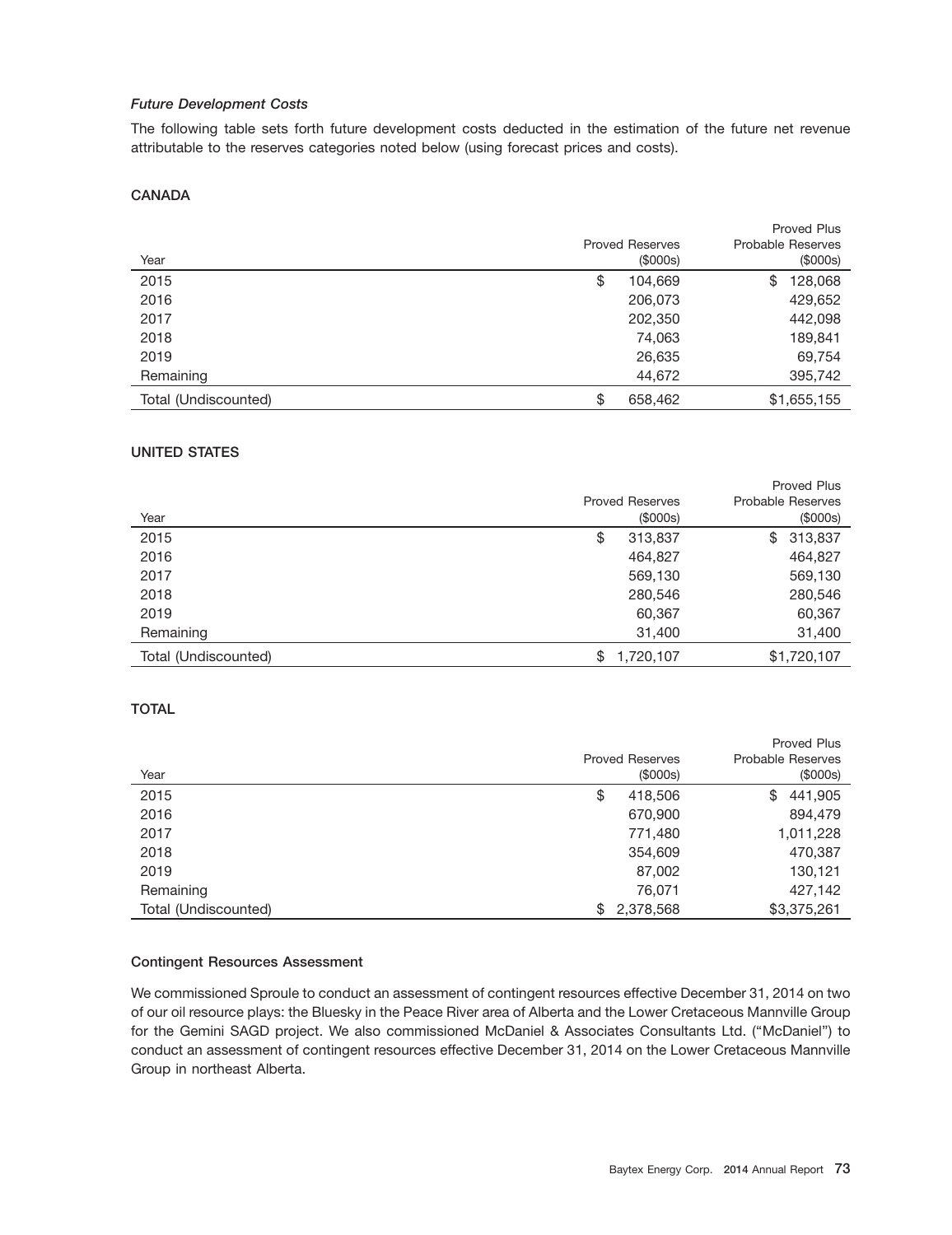Contingent resources represents the quantity of petroleum estimated to be potentially recoverable from known accumulations using established technology or technology under development, but which do not currently qualify as reserves or commercially recoverable due to one or more contingencies. Contingencies may include factors such as economic, legal, environmental, political and regulatory matters or a lack of markets. The outstanding contingencies applicable to our disclosed contingent resources do not include economic contingencies. Economic contingent resources are those resources that are currently economically recoverable based on specific forecasts of commodity prices and costs. The assigned contingent resources are categorized as economically recoverable based on economics completed at year-end 2012.

For the total of these three plays, Sproule and McDaniel's estimate of contingent resources ranges from 577 million barrels of oil equivalent and bitumen in the ''low estimate'' (C1) to 1,069 million barrels of oil equivalent and bitumen in the ''high estimate'' (C3), with a ''best estimate'' (C2) of 747 million barrels of oil equivalent and bitumen. Contingent resources are in addition to currently booked reserves.

The best estimate contingent resources of 747 million barrels of oil equivalent and bitumen represent an approximate 6% reduction in best estimate contingent resources from year-end 2013. Included in this reduction is 34 million barrels of oil equivalent best estimate contingent resources associated with our disposition of assets in the Williston Basin in North Dakota, USA. A further reduction of 8 million barrels of oil equivalent best estimate contingent resources is associated with surrendered lands in the Cold Lake area of Alberta. The remaining changes to our contingent resources assessment include land adjustments, transfer of reserves to resources and the conversion of resources to reserves during the year.

The table below summarizes Sproule and McDaniel's estimates of economic contingent resources for the three plays by geographic area. The contingent resources assessments were prepared in accordance with the definitions, standards and procedures contained in the COGE Handbook and NI 51-101.

|                                                                    | Economic Contingent Resources (gross) <sup>(2)(4)(5)</sup> |                     |                     |
|--------------------------------------------------------------------|------------------------------------------------------------|---------------------|---------------------|
| (millions of barrels of oil equivalent and bitumen) <sup>(3)</sup> | Low <sup>(6)</sup>                                         | Best <sup>(7)</sup> | High <sup>(8)</sup> |
| Peace River, Alberta                                               | 451                                                        | 555                 | 802                 |
| Northeast Alberta                                                  | 62                                                         | 118                 | 183                 |
| Gemini SAGD Project - Cold Lake, Alberta                           | 64                                                         | 74                  | 84                  |
| Total                                                              | 577                                                        | 747                 | 069. ا              |

*Notes:*

- *(1) Contingent resources are defined in the COGE Handbook as ''those quantities of petroleum estimated to be potentially recoverable from known accumulations using established technology or technology under development, but which do not currently qualify as reserves or commercially recoverable due to one or more contingencies. Contingencies may include factors such as economic, legal, environmental, political and regulatory matters or a lack of markets.''*
- *(2) Economic contingent resources are those resources that are currently economically recoverable based on specific forecasts of commodity prices and costs. The assigned contingent resources are categorized as economically recoverable based on economics completed at year-end 2012.*
- *(3) Under NI 51-101, naturally occurring hydrocarbons with a viscosity greater than 10,000 centipoise are classed as bitumen. The majority of the contingent resources at Peace River and the Gemini SAGD project that will be recovered by thermal processes has a viscosity greater than this value; therefore, this component of the contingent resources is classified as bitumen under NI 51-101.*
- *(4) Sproule and McDaniel prepared the estimates of contingent resources shown for each property using deterministic principles and methods. Probabilistic aggregation of the low and high property estimates shown in the table might produce different total volumes than the arithmetic sums shown in the table. The total volumes presented in the table are arithmetic sums of multiple estimates of contingent resources, which statistical principles indicate may be misleading as to volumes that may actually be recovered. Readers should give attention to the estimates of individual classes of contingent resources and appreciate the differing probabilities of recovery associated with each class as explained herein.*
- *(5) Gross means the company's working interest share in the contingent resources before deducting royalties.*
- *(6) Low estimate (C1) is considered to be a conservative estimate of the quantity of resources that will actually be recovered. It is likely that the actual remaining quantities recovered will exceed the low estimate. Those resources in the low estimate have the highest degree of certainty – a 90% confidence level – that the actual quantities recovered will equal or exceed the estimate.*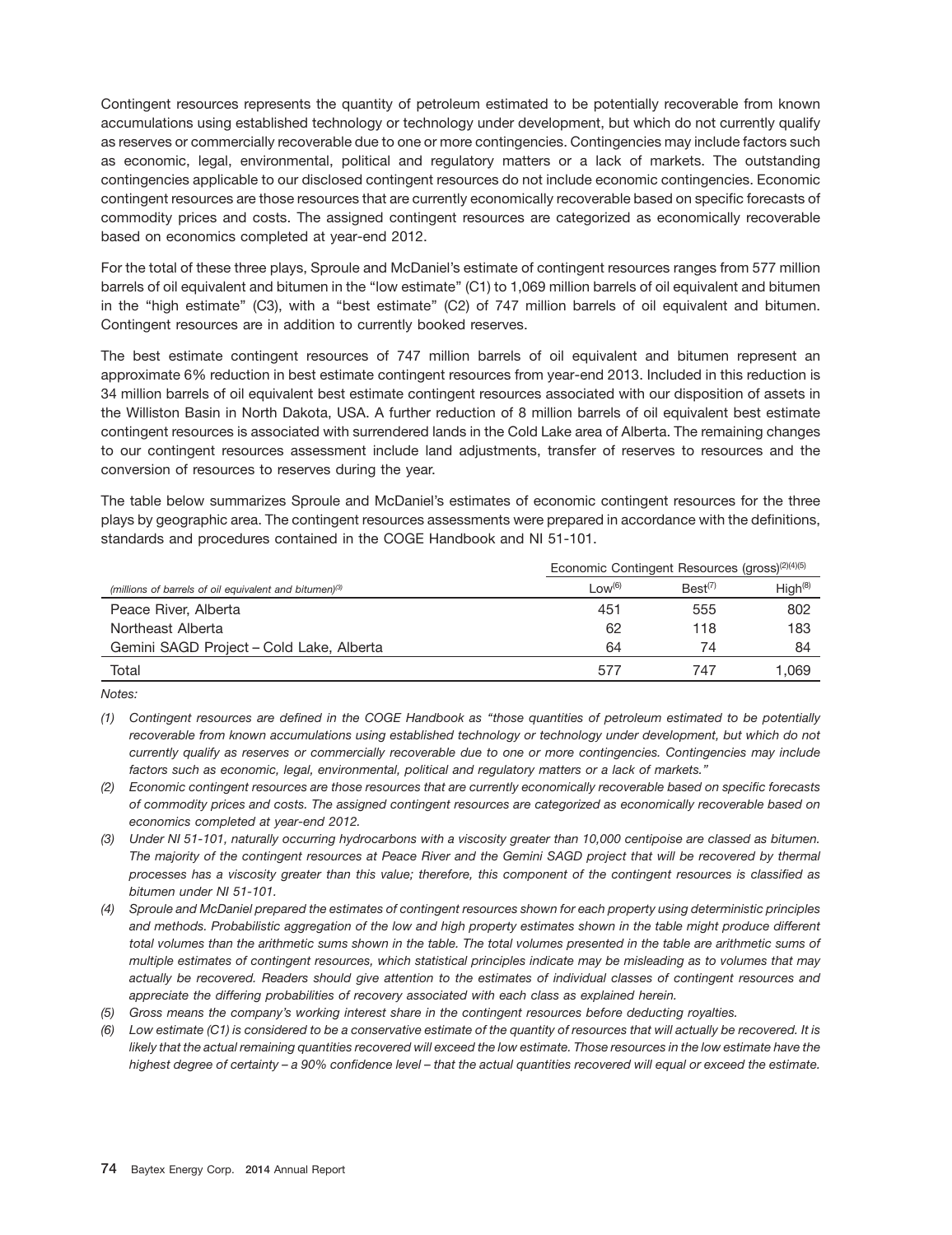- *(7) Best estimate (C2) is considered to be the best estimate of the quantity of resources that will actually be recovered. It is equally likely that the actual remaining quantities recovered will be greater or less than the best estimate. Those resources in the best estimate have a 50% confidence level that the actual quantities recovered will equal or exceed the estimate.*
- *(8) High estimate (C3) is considered to be an optimistic estimate of the quantity of resources that will actually be recovered. It is unlikely that the actual remaining quantities of resources recovered will equal or exceed the high estimate. Those resources in the high estimate have a lower degree of certainty – a 10% confidence level – that the actual quantities recovered will equal or exceed the estimate.*

#### **Advisory Regarding Oil and Gas Information**

The reserves information contained in this report has been prepared in accordance with National Instrument 51-101 ''Standards of Disclosure for Oil and Gas Activities'' of the Canadian Securities Administrators (''NI 51-101''). Complete NI 51-101 reserves disclosure will be included in our Annual Information Form for the year ended December 31, 2014. Listed below are cautionary statements that are specifically required by NI 51-101:

- Where applicable, oil equivalent amounts have been calculated using a conversion rate of six thousand cubic feet of natural gas to one barrel of oil. BOEs may be misleading, particularly if used in isolation. A boe conversion ratio of six thousand cubic feet of natural gas to one barrel of oil is based on an energy equivalency conversion method primarily applicable at the burner tip and does not represent a value equivalency at the wellhead.
- With respect to finding and development costs, the aggregate of the exploration and development costs incurred in the most recent financial year and the change during that year in estimated future development costs generally will not reflect total finding and development costs related to reserves additions for that year.
- This report contains estimates of the net present value of our future net revenue from our reserves. Such amounts do not represent the fair market value of our reserves.

This report contains estimates as of December 31, 2014 of the volumes of ''contingent resources'' for our oil resource plays in the Bluesky in the Peace River area of Alberta, the Mannville group in northeast Alberta and the Gemini steam-assisted gravity drainage project in Cold Lake, Alberta. These estimates were prepared by independent qualified reserves evaluators.

''Contingent resource'' is not, and should not be confused with, petroleum and natural gas reserves. ''Contingent resource'' is defined in the Canadian Oil and Gas Evaluation Handbook as: ''those quantities of petroleum estimated, as of a given date, to be potentially recoverable from known accumulations using established technology or technology under development, but which are not currently considered to be commercially recoverable due to one or more contingencies. Contingencies may include factors such as economic, legal, environmental, political and regulatory matters or a lack of markets. It is also appropriate to classify as contingent resource the estimated discovered recoverable quantities associated with a project in the early evaluation stage.'' The outstanding contingencies applicable to our disclosed contingent resources do not include economic contingencies. Economic contingent resources are those resources that are currently economically recoverable based on specific forecasts of commodity prices and costs.

The primary contingencies which currently prevent the classification of the contingent resource as reserves consist of: preparation of firm development plans, including determination of the specific scope and timing of the project; project sanction; stakeholder and regulatory approvals; access to required services and field development infrastructure; oil prices; future drilling program and testing results; further reservoir delineation and studies; facility design work; limitations to development based on adverse topography or other surface restrictions; and the uncertainty regarding marketing and transportation of petroleum from development areas.

There is no certainty that it will be commercially viable to produce any portion of the contingent resources or that we will produce any portion of the volumes currently classified as contingent resources. The estimates of contingent resources involve implied assessment, based on certain estimates and assumptions, that the resources described exists in the quantities predicted or estimated and that the resources can be profitably produced in the future.

The recovery and resource estimates provided herein are estimates only. Actual contingent resources (and any volumes that may be reclassified as reserves) and future production from such contingent resources may be greater than or less than the estimates provided herein.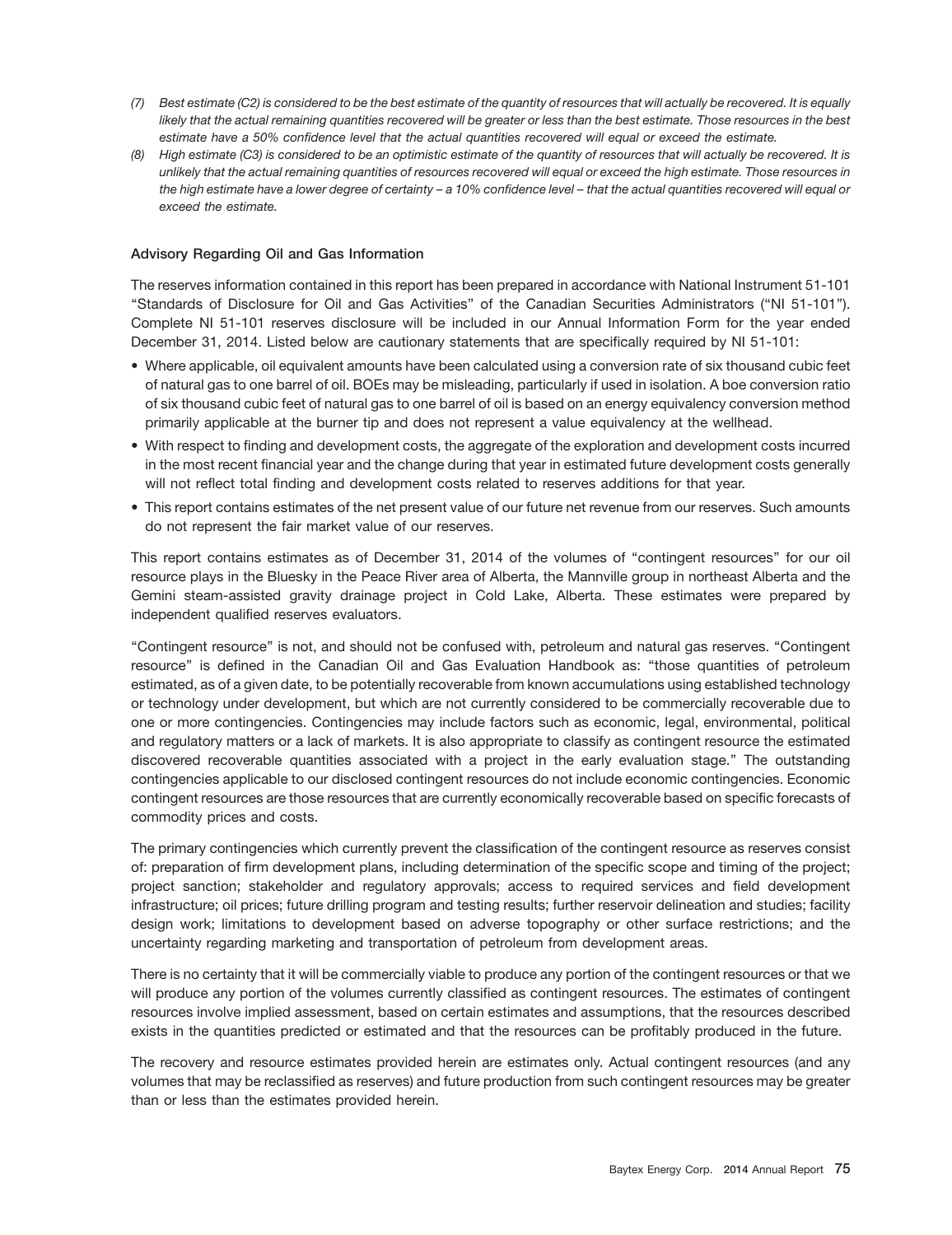References herein to average 30-day initial production rates and other short-term production rates are useful in confirming the presence of hydrocarbons, however such rates are not determinative of the rates at which such wells will commence production and decline thereafter and are not indicative of long term performance or of ultimate recovery. While encouraging, readers are cautioned not to place reliance on such rates in calculating aggregate production for us or the assets for which such rates are provided. A pressure transient analysis or well-test interpretation has not been carried out in respect of all wells. Accordingly, we caution that the test results should be considered to be preliminary.

# *ABBREVIATIONS*

| <b>AECO</b>      | the natural gas storage facility located<br>at Suffield, Alberta | <b>IFRS</b>  | International Financial Reporting<br><b>Standards</b> |
|------------------|------------------------------------------------------------------|--------------|-------------------------------------------------------|
| bbl              | barrel                                                           | LLS.         | Louisiana Light Sweet                                 |
| bbl/d            | barrel per day                                                   | mbbl         | thousand barrels                                      |
| boe <sup>*</sup> | barrels of oil equivalent                                        | $mboe*$      | thousand barrels of oil equivalent                    |
| boe/d            | barrels of oil equivalent per day                                | mcf          | thousand cubic feet                                   |
| COSO             | Committee of Sponsoring                                          | mcf/d        | thousand cubic feet per day                           |
|                  | Organizations of the Treadway                                    | mmBtu        | million British Thermal Units                         |
|                  | Commission                                                       | mmBtu/d      | million British Thermal Units per day                 |
| <b>DRIP</b>      | Dividend Reinvestment Plan                                       | mmcf         | million cubic feet                                    |
| GAAP             | generally accepted accounting                                    | mmcf/d       | million cubic feet per day                            |
|                  | principles                                                       | NGL.         | natural gas liquids                                   |
| GJ               | gigajoule                                                        | <b>NYMEX</b> | New York Mercantile Exchange                          |
| GJ/d             | gigajoule per day                                                | <b>NYSE</b>  | New York Stock Exchange                               |
| <b>IAS</b>       | International Accounting Standard                                | TSX          | Toronto Stock Exchange                                |
| <b>IASB</b>      | International Accounting Standards                               | <b>WCS</b>   | Western Canadian Select                               |
|                  | Board                                                            | WTI          | West Texas Intermediate                               |

*\* Oil equivalent amounts may be misleading, particularly if used in isolation. In accordance with NI 51-101, a boe conversion ratio for natural gas of 6 Mcf: 1 bbl has been used, which is based on an energy equivalency conversion method primarily applicable at the burner tip and does not represent a value equivalency at the wellhead.*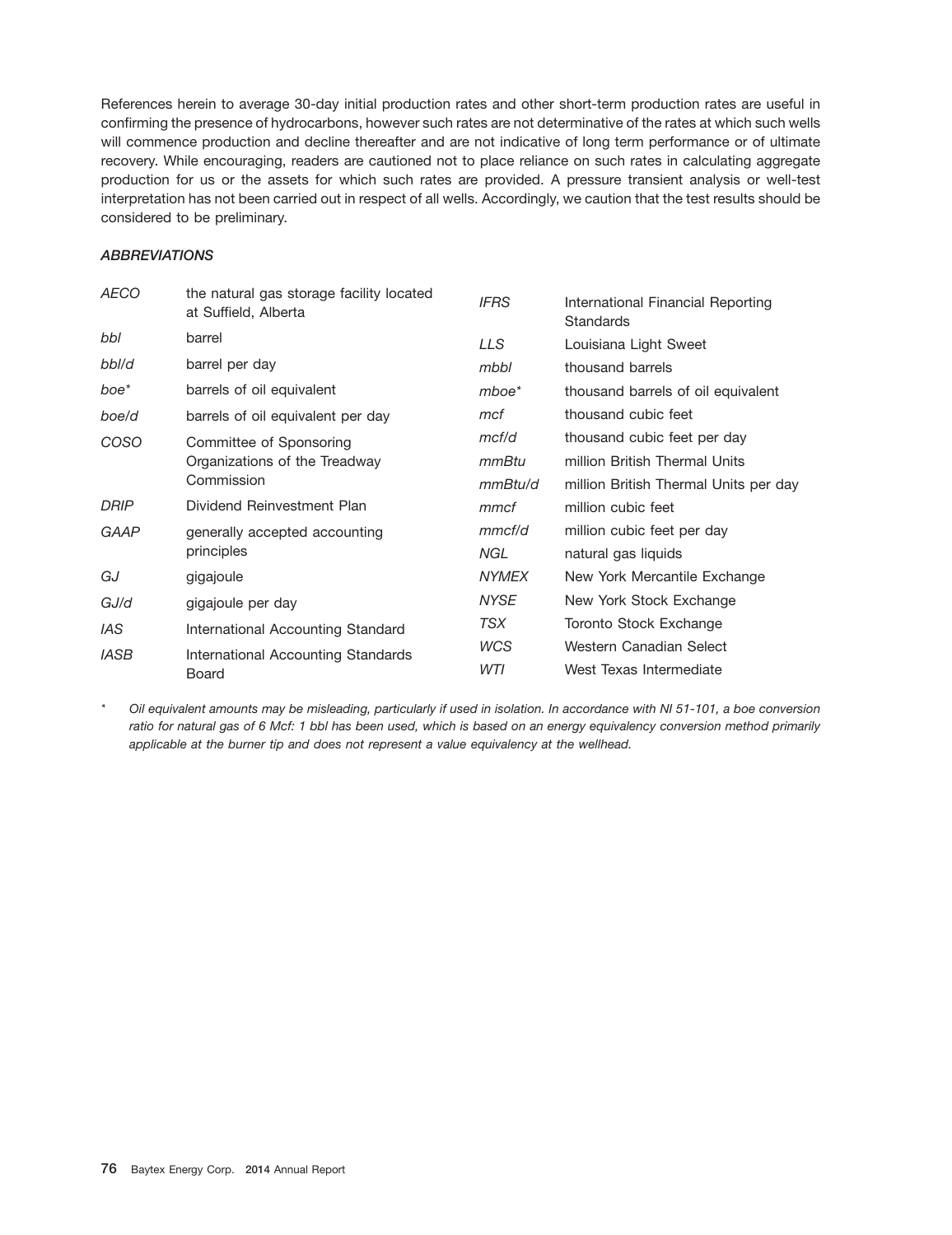# **CORPORATE INFORMATION**

# **BOARD OF DIRECTORS OFFICERS AUDITORS**

**James L. Bowzer Chief Financial Officer Bank of Chief Scotia**<br>**President and Chief Executive Officer** President and Chief Executive Officer **Richard P. Ramsay Alberta Treasury Branches** Baytex Energy Corp.

**John A. Brussa<sup>3,4</sup> entity of America** Chief Operating Officer **Bank of America Vice Chairman**<br> **Geoffrey J. Darcy Bank of Montreal**<br>
Bank of Montreal<br>
Burnet Duckworth & Palmer II P<br>
Senior Vice President, Marketing Burnet, Duckworth & Palmer LLP Senior Vice President, Marketing **Barclays Bank PLC**<br>**Barclays Bank PLC Brian G. Ector** 

Edward Chwyl<sup>2,3,4</sup> Independent Businessman

**R.E.T (Rusty) Goepel<sup>4</sup> <b>National Bank of Canada**<br>
Sopier Vice President **National Bank of Canada** 

**Mary Ellen Peters<sup>1,2</sup>** Vice President,<br> **Undependent Businesswoman** Finance and Controller Independent Businesswoman **Finance and Controller Wells Fargo Bank** 

**Dale 0. Shwed<sup>3</sup> <b>Cameron A. Hercus LEGAL COUNSEL**<br>
President & Chief Executive Officer Vice President, **County A. President Crew Energy Inc.**<br>
Corporate Development **Burnet, Duckworth &** 

**Palmer LLP 1 Member of the Audit Committee 2 Member of the Compensation Committee Ryan M. Johnson 3 Member of the Reserves Committee**

**Baytex Energy Corp.** Vice President, Thermal Projets<br>Centennial Place, East Tower<br>2800. 520 - 3rd Avenue SW **Gregory A. Sawchenko** 2800, 520 - 3rd Avenue SW **Gregory A. Sawchenko TRANSFER AGENT** Calgary, Alberta T2P 0R3 Vice President, Land **Valiant Trust Company** Toll-free: 1-800-524-5521 T: 587-952-3000 **Michael L. Verm**

**Raymond T. Chan Chan** James L. Bowzer **Deloitte LLP** Chairman of the Board President and Chief Executive Officer

Baytex Energy Corp.<br> **BANKERS Bowzer Booking Chief Einancial Officer Bank of Nova Scotia** 

**Canadian Imperial Bank** Lead Independent Director Senior Vice President, Capital

**Kendall D. Arthur Caisse Centrale Desjardins**<br>
Independent Businessman **Mice President, Lloydminster Credit Suisse AG** Independent Businessman Vice President, Lloydminster **Credit Suisse AG** Business Unit

Senior Vice President **Senior Canada Murray J. Desrosiers Royal Bank of Canada**<br>Raymond James Ltd. Kaymond James Ltd. Vice President, General Counsel and **Société Générale**<br> **Gorporate Secretary The Toronto-Dominion Bank**<br> **Corporate Secretary The Toronto-Dominion Bank** 

Independent Businessman **Independent Businessman**<br> **Meal E. Halstead Neal The Toronto**<br>
Vice President **Neal Agency Communism** 

Corporate Development **Burnet, Duckworth Burnet, Duckworth Burnet, Duckworth Burnet, Duckworth Burnet, Purnet, P** 

**HEAD OFFICE Mark A. Montemurro Ryder Scott Company L.P.**<br> **Baytex Energy Corp. Mark A. Montemurro Experience Ryder Scott Company L.P.** 

FRESERVES ENGINEERS **Sproule Unconventional Limited** 

Vice President, **EXCHANGE LISTINGS**<br>U.S. Business Unit www.baytexenergy.com **U.S. Business Unit** Toronto Stock Exchange New York Stock Exchange Symbol: **BTE**